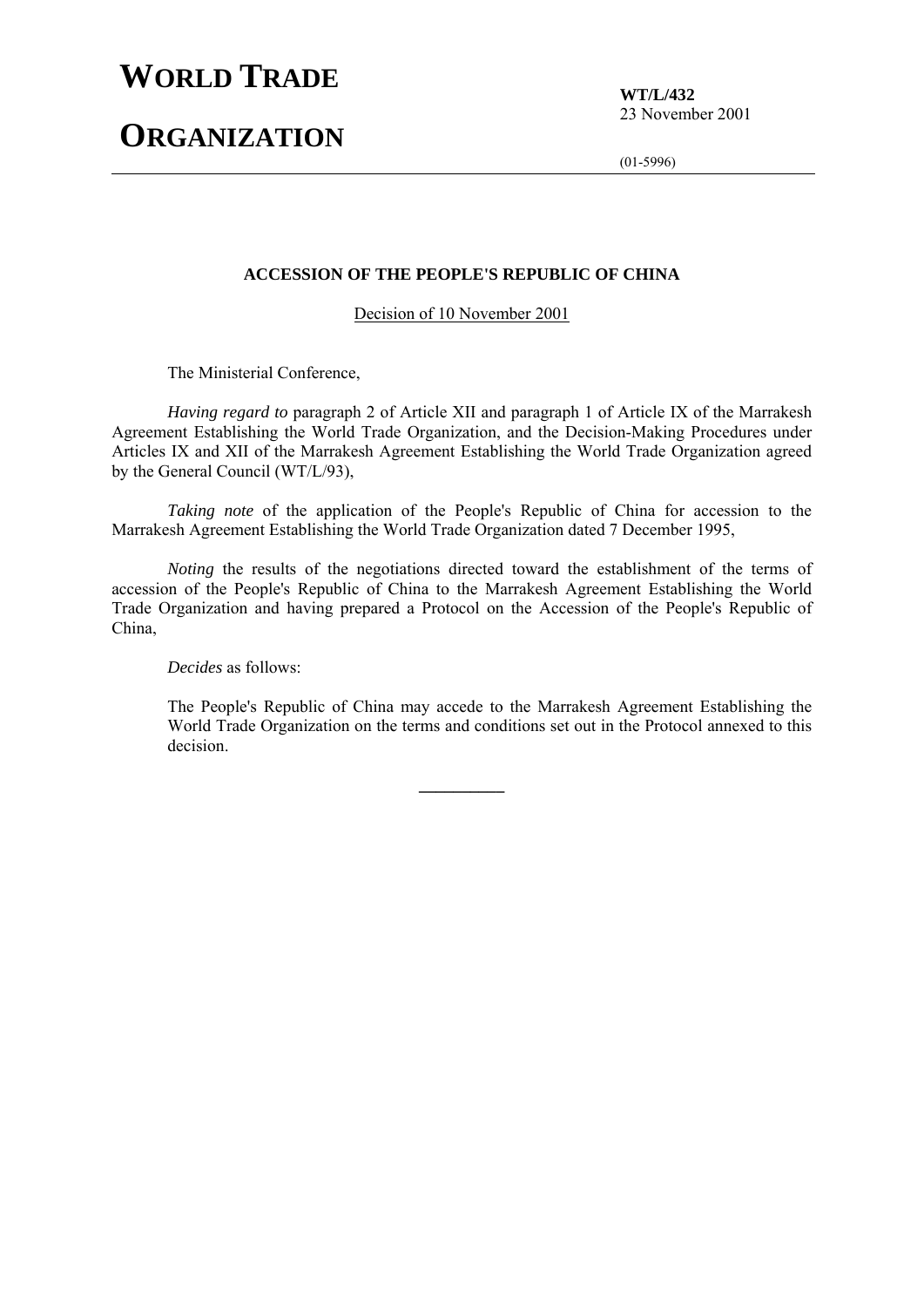# **PROTOCOL ON THE ACCESSION OF THE PEOPLE'S REPUBLIC OF CHINA**

#### **Preamble**

 The World Trade Organization ("WTO"), pursuant to the approval of the Ministerial Conference of the WTO accorded under Article XII of the Marrakesh Agreement Establishing the World Trade Organization ("WTO Agreement"), and the People's Republic of China ("China"),

*Recalling* that China was an original contracting party to the General Agreement on Tariffs and Trade 1947,

*Taking note* that China is a signatory to the Final Act Embodying the Results of the Uruguay Round of Multilateral Trade Negotiations,

 *Taking note* of the Report of the Working Party on the Accession of China in document WT/ACC/CHN/49 ("Working Party Report"),

 *Having regard* to the results of the negotiations concerning China's membership in the WTO,

 *Agree* as follows:

# **Part I - General Provisions**

### **1. General**

1. Upon accession, China accedes to the WTO Agreement pursuant to Article XII of that Agreement and thereby becomes a Member of the WTO.

2. The WTO Agreement to which China accedes shall be the WTO Agreement as rectified, amended or otherwise modified by such legal instruments as may have entered into force before the date of accession. This Protocol, which shall include the commitments referred to in paragraph 342 of the Working Party Report, shall be an integral part of the WTO Agreement.

3. Except as otherwise provided for in this Protocol, those obligations in the Multilateral Trade Agreements annexed to the WTO Agreement that are to be implemented over a period of time starting with entry into force of that Agreement shall be implemented by China as if it had accepted that Agreement on the date of its entry into force.

4. China may maintain a measure inconsistent with paragraph 1of Article II of the General Agreement on Trade in Services ("GATS") provided that such a measure is recorded in the List of Article II Exemptions annexed to this Protocol and meets the conditions of the Annex to the GATS on Article II Exemptions.

# **2. Administration of the Trade Regime**

# **(A) Uniform Administration**

1. The provisions of the WTO Agreement and this Protocol shall apply to the entire customs territory of China, including border trade regions and minority autonomous areas, Special Economic Zones, open coastal cities, economic and technical development zones and other areas where special regimes for tariffs, taxes and regulations are established (collectively referred to as "special economic areas").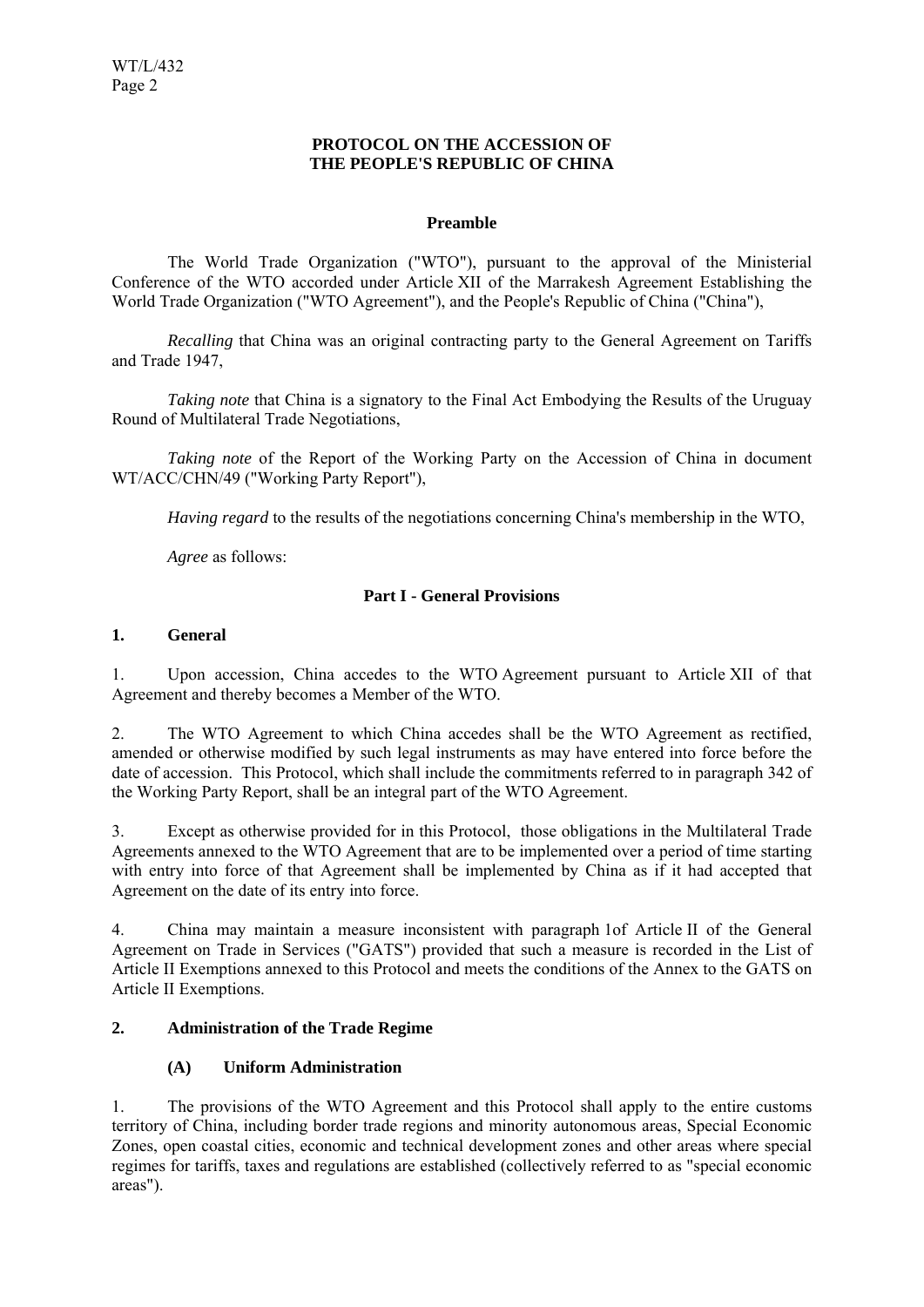2. China shall apply and administer in a uniform, impartial and reasonable manner all its laws, regulations and other measures of the central government as well as local regulations, rules and other measures issued or applied at the sub-national level (collectively referred to as "laws, regulations and other measures") pertaining to or affecting trade in goods, services, trade-related aspects of intellectual property rights ("TRIPS") or the control of foreign exchange.

3. China's local regulations, rules and other measures of local governments at the sub-national level shall conform to the obligations undertaken in the WTO Agreement and this Protocol.

4. China shall establish a mechanism under which individuals and enterprises can bring to the attention of the national authorities cases of non-uniform application of the trade regime.

# **(B) Special Economic Areas**

1. China shall notify to the WTO all the relevant laws, regulations and other measures relating to its special economic areas, listing these areas by name and indicating the geographic boundaries that define them. China shall notify the WTO promptly, but in any case within 60 days, of any additions or modifications to its special economic areas, including notification of the laws, regulations and other measures relating thereto.

2. China shall apply to imported products, including physically incorporated components, introduced into the other parts of China's customs territory from the special economic areas, all taxes, charges and measures affecting imports, including import restrictions and customs and tariff charges, that are normally applied to imports into the other parts of China's customs territory.

3. Except as otherwise provided for in this Protocol, in providing preferential arrangements for enterprises within such special economic areas, WTO provisions on non-discrimination and national treatment shall be fully observed.

# **(C) Transparency**

1. China undertakes that only those laws, regulations and other measures pertaining to or affecting trade in goods, services, TRIPS or the control of foreign exchange that are published and readily available to other WTO Members, individuals and enterprises, shall be enforced. In addition, China shall make available to WTO Members, upon request, all laws, regulations and other measures pertaining to or affecting trade in goods, services, TRIPS or the control of foreign exchange before such measures are implemented or enforced. In emergency situations, laws, regulations and other measures shall be made available at the latest when they are implemented or enforced.

2. China shall establish or designate an official journal dedicated to the publication of all laws, regulations and other measures pertaining to or affecting trade in goods, services, TRIPS or the control of foreign exchange and, after publication of its laws, regulations or other measures in such journal, shall provide a reasonable period for comment to the appropriate authorities before such measures are implemented, except for those laws, regulations and other measures involving national security, specific measures setting foreign exchange rates or monetary policy and other measures the publication of which would impede law enforcement. China shall publish this journal on a regular basis and make copies of all issues of this journal readily available to individuals and enterprises.

3. China shall establish or designate an enquiry point where, upon request of any individual, enterprise or WTO Member all information relating to the measures required to be published under paragraph 2(C)1 of this Protocol may be obtained. Replies to requests for information shall generally be provided within 30 days after receipt of a request. In exceptional cases, replies may be provided within 45 days after receipt of a request. Notice of the delay and the reasons therefor shall be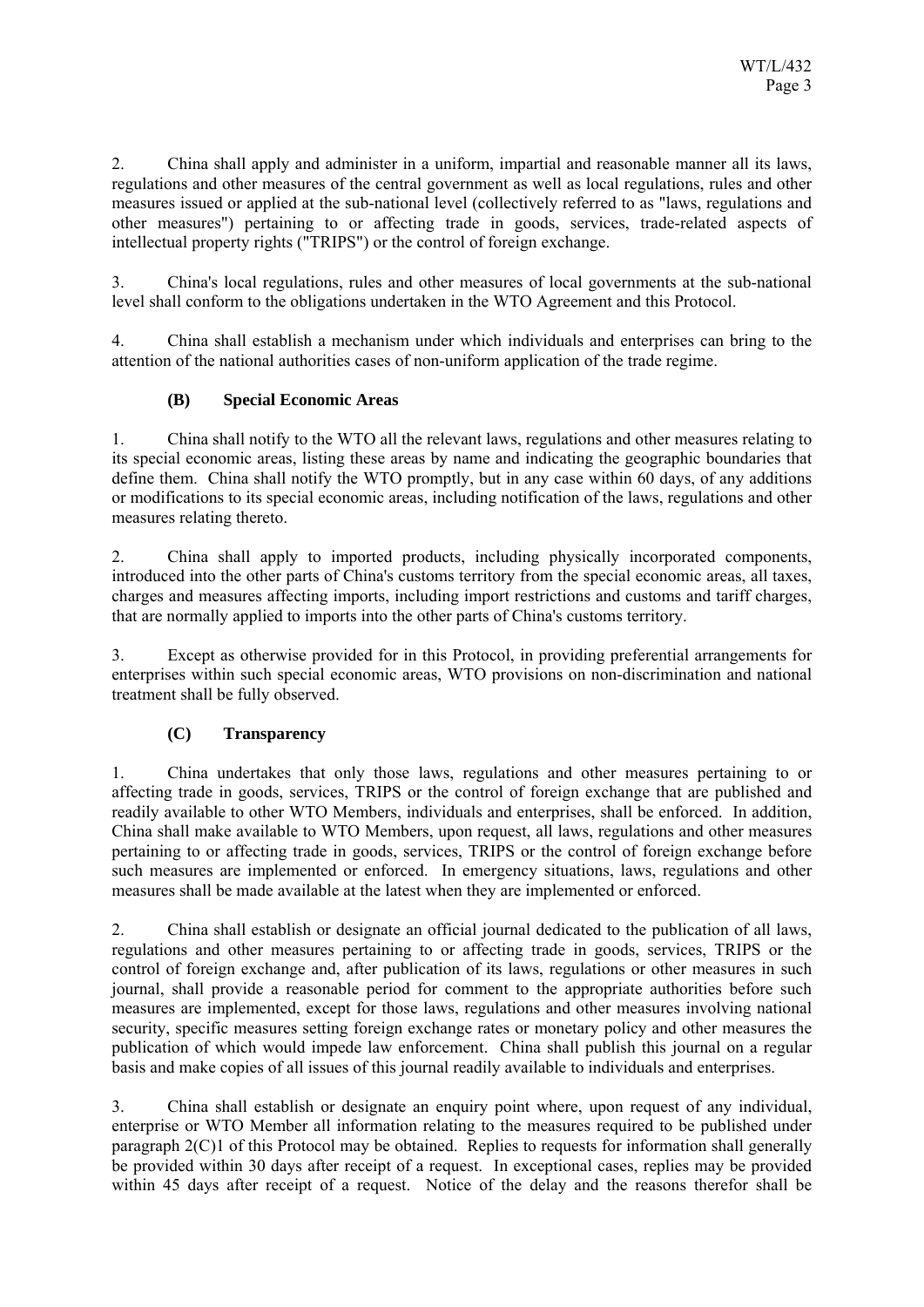provided in writing to the interested party. Replies to WTO Members shall be complete and shall represent the authoritative view of the Chinese government. Accurate and reliable information shall be provided to individuals and enterprises.

# **(D) Judicial Review**

1. China shall establish, or designate, and maintain tribunals, contact points and procedures for the prompt review of all administrative actions relating to the implementation of laws, regulations, judicial decisions and administrative rulings of general application referred to in Article X:1 of the GATT 1994, Article VI of the GATS and the relevant provisions of the TRIPS Agreement. Such tribunals shall be impartial and independent of the agency entrusted with administrative enforcement and shall not have any substantial interest in the outcome of the matter.

2. Review procedures shall include the opportunity for appeal, without penalty, by individuals or enterprises affected by any administrative action subject to review. If the initial right of appeal is to an administrative body, there shall in all cases be the opportunity to choose to appeal the decision to a judicial body. Notice of the decision on appeal shall be given to the appellant and the reasons for such decision shall be provided in writing. The appellant shall also be informed of any right to further appeal.

# **3. Non-discrimination**

 Except as otherwise provided for in this Protocol, foreign individuals and enterprises and foreign-funded enterprises shall be accorded treatment no less favourable than that accorded to other individuals and enterprises in respect of:

- (a) the procurement of inputs and goods and services necessary for production and the conditions under which their goods are produced, marketed or sold, in the domestic market and for export; and
- (b) the prices and availability of goods and services supplied by national and sub-national authorities and public or state enterprises, in areas including transportation, energy, basic telecommunications, other utilities and factors of production.

# **4. Special Trade Arrangements**

 Upon accession, China shall eliminate or bring into conformity with the WTO Agreement all special trade arrangements, including barter trade arrangements, with third countries and separate customs territories, which are not in conformity with the WTO Agreement.

# **5. Right to Trade**

1. Without prejudice to China's right to regulate trade in a manner consistent with the WTO Agreement, China shall progressively liberalize the availability and scope of the right to trade, so that, within three years after accession, all enterprises in China shall have the right to trade in all goods throughout the customs territory of China, except for those goods listed in Annex 2A which continue to be subject to state trading in accordance with this Protocol. Such right to trade shall be the right to import and export goods. All such goods shall be accorded national treatment under Article III of the GATT 1994, especially paragraph 4 thereof, in respect of their internal sale, offering for sale, purchase, transportation, distribution or use, including their direct access to end-users. For those goods listed in Annex 2B, China shall phase out limitation on the grant of trading rights pursuant to the schedule in that Annex. China shall complete all necessary legislative procedures to implement these provisions during the transition period.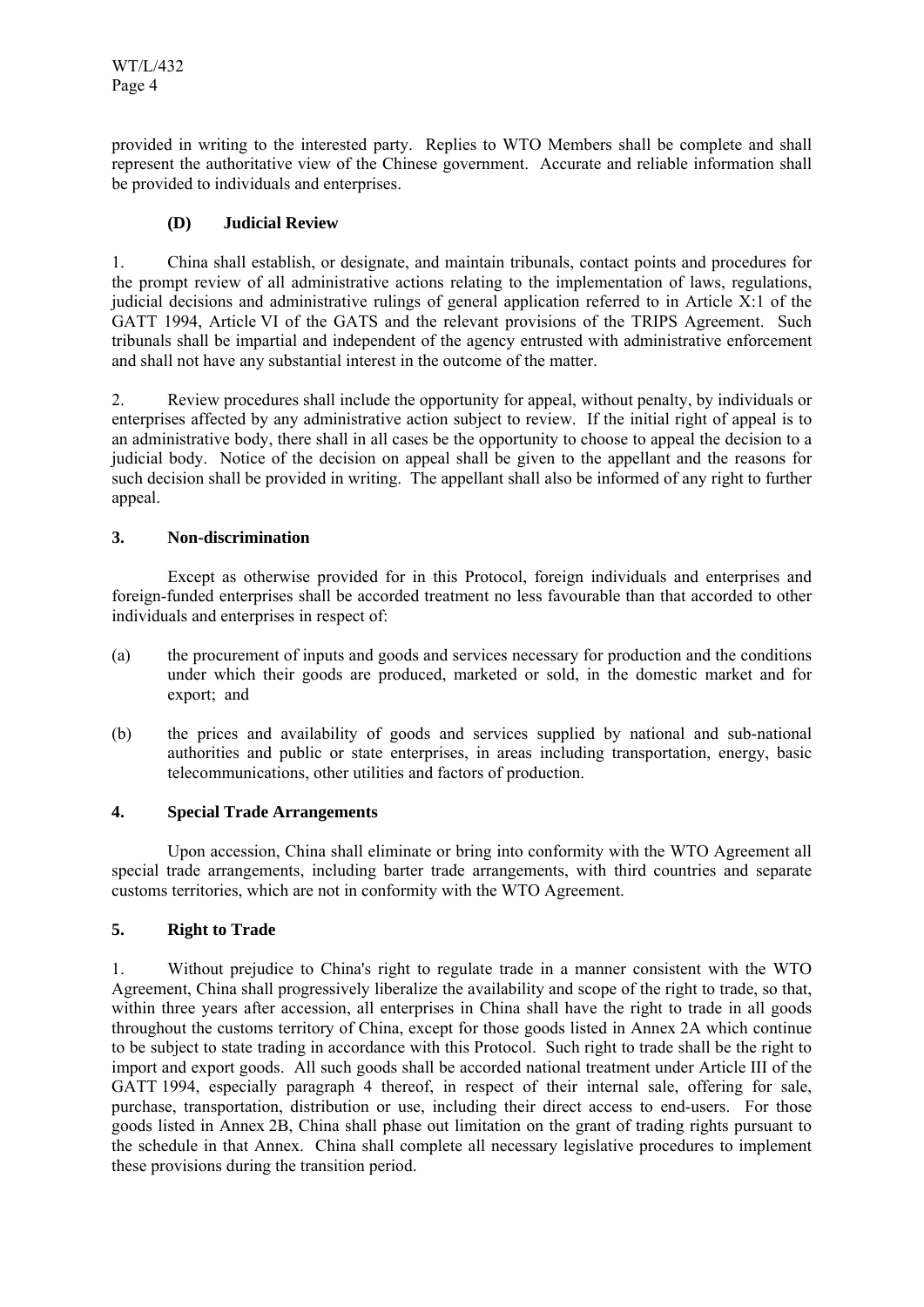2. Except as otherwise provided for in this Protocol, all foreign individuals and enterprises, including those not invested or registered in China, shall be accorded treatment no less favourable than that accorded to enterprises in China with respect to the right to trade.

### **6. State Trading**

1. China shall ensure that import purchasing procedures of state trading enterprises are fully transparent, and in compliance with the WTO Agreement, and shall refrain from taking any measure to influence or direct state trading enterprises as to the quantity, value, or country of origin of goods purchased or sold, except in accordance with the WTO Agreement.

2. As part of China's notification under the GATT 1994 and the Understanding on the Interpretation of Article XVII of the GATT 1994, China shall also provide full information on the pricing mechanisms of its state trading enterprises for exported goods.

### **7. Non-Tariff Measures**

1. China shall implement the schedule for phased elimination of the measures contained in Annex 3. During the periods specified in Annex 3, the protection afforded by the measures listed in that Annex shall not be increased or expanded in size, scope or duration, nor shall any new measures be applied, unless in conformity with the provisions of the WTO Agreement.

2. In implementing the provisions of Articles III and XI of the GATT 1994 and the Agreement on Agriculture, China shall eliminate and shall not introduce, re-introduce or apply non-tariff measures that cannot be justified under the provisions of the WTO Agreement. For all non-tariff measures, whether or not referred to in Annex 3, that are applied after the date of accession, consistent with the WTO Agreement or this Protocol, China shall allocate and otherwise administer such measures in strict conformity with the provisions of the WTO Agreement, including GATT 1994 and Article XIII thereof, and the Agreement on Import Licensing Procedures, including notification requirements.

3. China shall, upon accession, comply with the TRIMs Agreement, without recourse to the provisions of Article 5 of the TRIMs Agreement. China shall eliminate and cease to enforce trade and foreign exchange balancing requirements, local content and export or performance requirements made effective through laws, regulations or other measures. Moreover, China will not enforce provisions of contracts imposing such requirements. Without prejudice to the relevant provisions of this Protocol, China shall ensure that the distribution of import licences, quotas, tariff-rate quotas, or any other means of approval for importation, the right of importation or investment by national and sub-national authorities, is not conditioned on: whether competing domestic suppliers of such products exist; or performance requirements of any kind, such as local content, offsets, the transfer of technology, export performance or the conduct of research and development in China.

4. Import and export prohibitions and restrictions, and licensing requirements affecting imports and exports shall only be imposed and enforced by the national authorities or by sub-national authorities with authorization from the national authorities. Such measures which are not imposed by the national authorities or by sub-national authorities with authorization from the national authorities, shall not be implemented or enforced.

# **8. Import and Export Licensing**

1. In implementing the WTO Agreement and provisions of the Agreement on Import Licensing Procedures, China shall undertake the following measures to facilitate compliance with these agreements: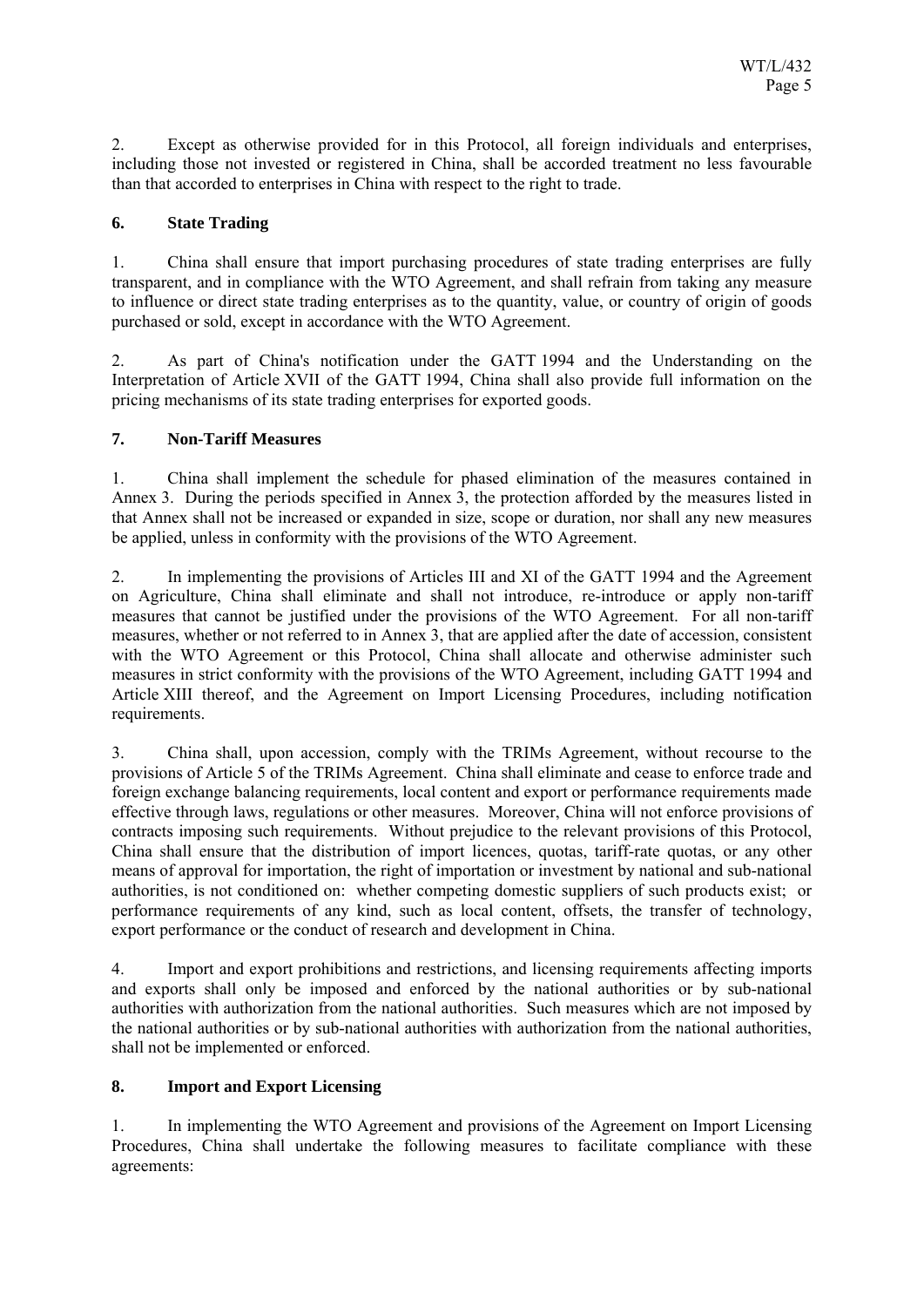- (a) China shall publish on a regular basis the following in the official journal referred to in paragraph 2(C)2 of this Protocol:
	- by product, the list of all organizations, including those organizations delegated such authority by the national authorities, that are responsible for authorizing or approving imports or exports, whether through grant of licence or other approval;
	- procedures and criteria for obtaining such import or export licences or other approvals, and the conditions for deciding whether they should be granted;
	- a list of all products, by tariff number, that are subject to tendering requirements, including information on products subject to such tendering requirements and any changes, pursuant to the Agreement on Import Licensing Procedures;
	- a list of all goods and technologies whose import or export are restricted or prohibited; these goods shall also be notified to the Committee on Import Licensing;
	- any changes to the list of goods and technologies whose import and export are restricted or prohibited.

Copies of these submissions in one or more official languages of the WTO shall be forwarded to the WTO for circulation to WTO Members and for submission to the Committee on Import Licensing within 75 days of each publication.

- (b) China shall notify the WTO of all licensing and quota requirements remaining in effect after accession, listed separately by HS tariff line and with the quantities associated with the restriction, if any, and the justification for maintaining the restriction or its scheduled date of termination.
- (c) China shall submit the notification of its import licensing procedures to the Committee on Import Licensing. China shall report annually to the Committee on Import Licensing on its automatic import licensing procedures, explaining the circumstances which give rise to these requirements and justifying the need for their continuation. This report shall also provide the information listed in Article 3 of the Agreement on Import Licensing Procedures.
- (d) China shall issue import licences for a minimum duration of validity of six months, except where exceptional circumstances make this impossible. In such cases, China shall promptly notify the Committee on Import Licensing of the exceptional circumstances requiring the shorter period of licence validity.

2. Except as otherwise provided for in this Protocol, foreign individuals and enterprises and foreign-funded enterprises shall be accorded treatment no less favourable than that accorded to other individuals and enterprises in respect of the distribution of import and export licences and quotas.

# **9. Price Controls**

1. China shall, subject to paragraph 2 below, allow prices for traded goods and services in every sector to be determined by market forces, and multi-tier pricing practices for such goods and services shall be eliminated.

2. The goods and services listed in Annex 4 may be subject to price controls, consistent with the WTO Agreement, in particular Article III of the GATT 1994 and Annex 2, paragraphs 3 and 4 of the Agreement on Agriculture. Except in exceptional circumstances, and subject to notification to the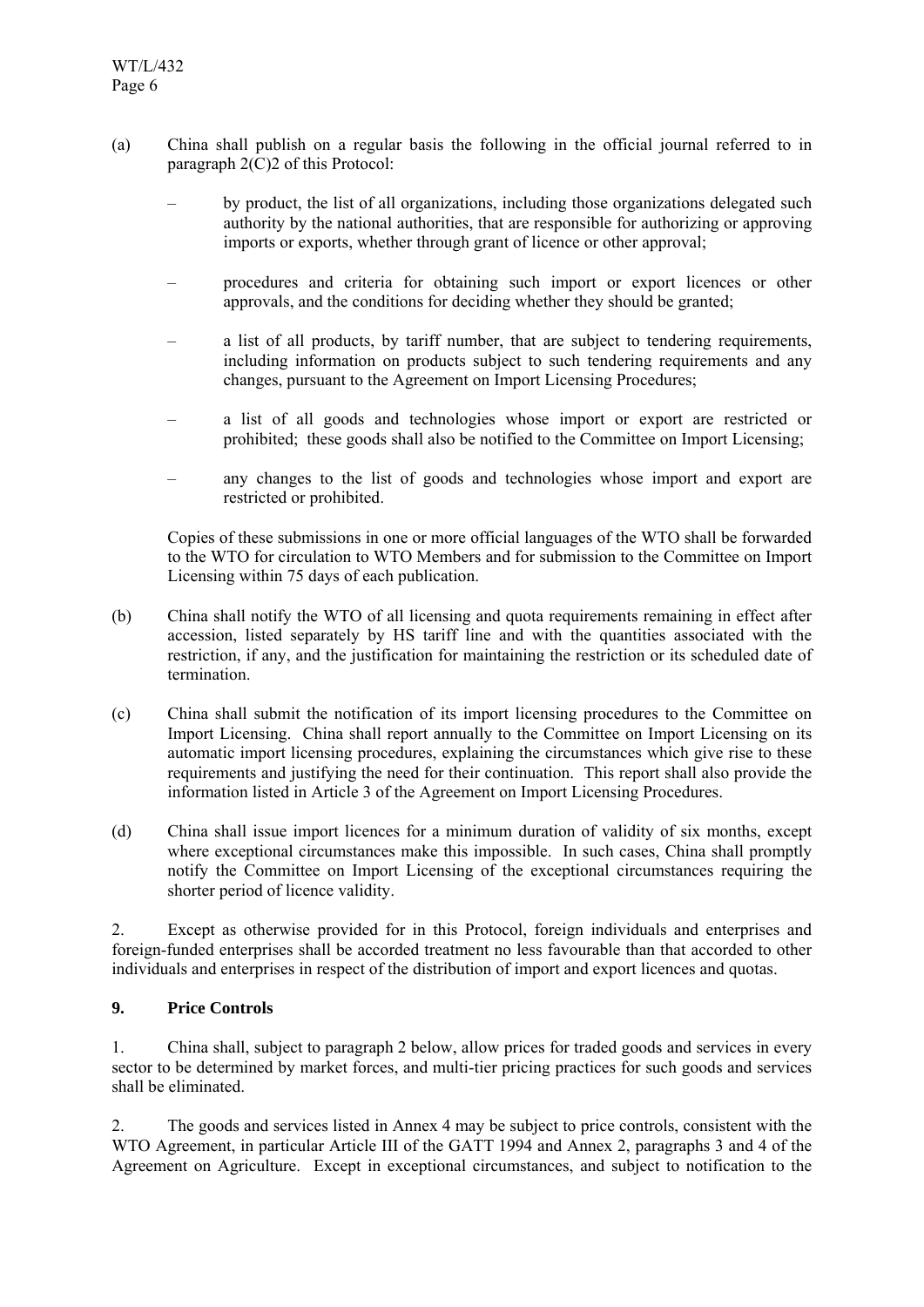WTO, price controls shall not be extended to goods or services beyond those listed in Annex 4, and China shall make best efforts to reduce and eliminate these controls.

3. China shall publish in the official journal the list of goods and services subject to state pricing and changes thereto.

### **10. Subsidies**

1. China shall notify the WTO of any subsidy within the meaning of Article 1 of the Agreement on Subsidies and Countervailing Measures ("SCM Agreement"), granted or maintained in its territory, organized by specific product, including those subsidies defined in Article 3 of the SCM Agreement. The information provided should be as specific as possible, following the requirements of the questionnaire on subsidies as noted in Article 25 of the SCM Agreement.

2. For purposes of applying Articles 1.2 and 2 of the SCM Agreement, subsidies provided to state-owned enterprises will be viewed as specific if, inter alia, state-owned enterprises are the predominant recipients of such subsidies or state-owned enterprises receive disproportionately large amounts of such subsidies.

3. China shall eliminate all subsidy programmes falling within the scope of Article 3 of the SCM Agreement upon accession.

# **11. Taxes and Charges Levied on Imports and Exports**

1. China shall ensure that customs fees or charges applied or administered by national or subnational authorities, shall be in conformity with the GATT 1994.

2. China shall ensure that internal taxes and charges, including value-added taxes, applied or administered by national or sub-national authorities shall be in conformity with the GATT 1994.

3. China shall eliminate all taxes and charges applied to exports unless specifically provided for in Annex 6 of this Protocol or applied in conformity with the provisions of Article VIII of the GATT 1994.

4. Foreign individuals and enterprises and foreign-funded enterprises shall, upon accession, be accorded treatment no less favourable than that accorded to other individuals and enterprises in respect of the provision of border tax adjustments.

# **12. Agriculture**

1. China shall implement the provisions contained in China's Schedule of Concessions and Commitments on Goods and, as specifically provided in this Protocol, those of the Agreement on Agriculture. In this context, China shall not maintain or introduce any export subsidies on agricultural products.

2. China shall, under the Transitional Review Mechanism, notify fiscal and other transfers between or among state-owned enterprises in the agricultural sector (whether national or sub-national) and other enterprises that operate as state trading enterprises in the agricultural sector.

# **13. Technical Barriers to Trade**

1. China shall publish in the official journal all criteria, whether formal or informal, that are the basis for a technical regulation, standard or conformity assessment procedure.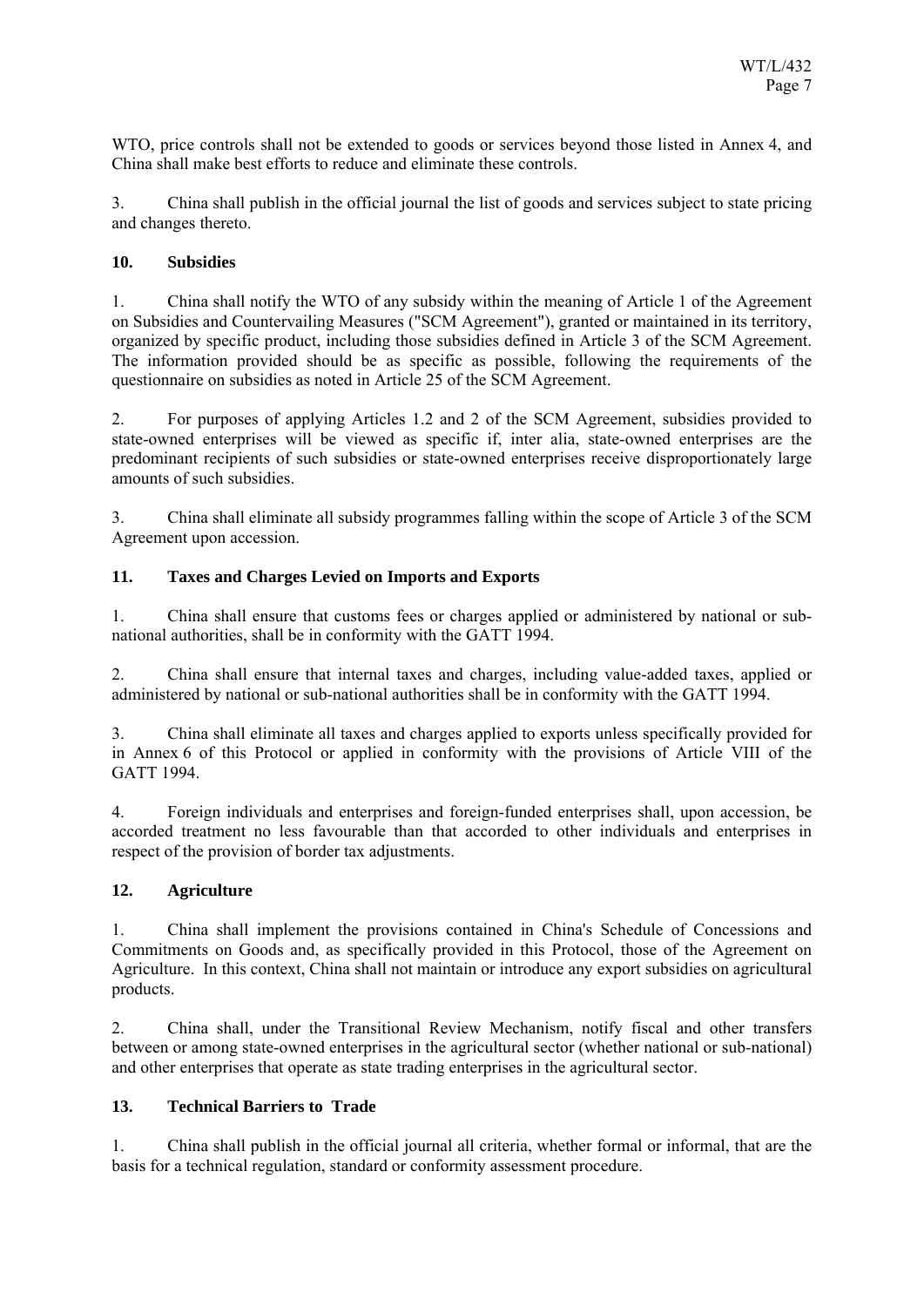2. China shall, upon accession, bring into conformity with the TBT Agreement all technical regulations, standards and conformity assessment procedures.

3. China shall apply conformity assessment procedures to imported products only to determine compliance with technical regulations and standards that are consistent with the provisions of this Protocol and the WTO Agreement. Conformity assessment bodies will determine the conformity of imported products with commercial terms of contracts only if authorized by the parties to such contract. China shall ensure that such inspection of products for compliance with the commercial terms of contracts does not affect customs clearance or the granting of import licences for such products.

4. (a) Upon accession, China shall ensure that the same technical regulations, standards and conformity assessment procedures are applied to both imported and domestic products. In order to ensure a smooth transition from the current system, China shall ensure that, upon accession, all certification, safety licensing, and quality licensing bodies and agencies are authorized to undertake these activities for both imported and domestic products, and that, one year after accession, all conformity assessment bodies and agencies are authorized to undertake conformity assessment for both imported and domestic products. The choice of body or agency shall be at the discretion of the applicant. For imported and domestic products, all bodies and agencies shall issue the same mark and charge the same fee. They shall also provide the same processing periods and complaint procedures. Imported products shall not be subject to more than one conformity assessment. China shall publish and make readily available to other WTO Members, individuals, and enterprises full information on the respective responsibilities of its conformity assessment bodies and agencies.

 (b) No later than 18 months after accession, China shall assign the respective responsibilities of its conformity assessment bodies solely on the basis of the scope of work and type of product without any consideration of the origin of a product. The respective responsibilities that will be assigned to China's conformity assessment bodies will be notified to the TBT Committee 12 months after accession.

# **14. Sanitary and Phytosanitary Measures**

 China shall notify to the WTO all laws, regulations and other measures relating to its sanitary and phytosanitary measures, including product coverage and relevant international standards, guidelines and recommendations, within 30 days after accession.

#### **15. Price Comparability in Determining Subsidies and Dumping**

 Article VI of the GATT 1994, the Agreement on Implementation of Article VI of the General Agreement on Tariffs and Trade 1994 ("Anti-Dumping Agreement") and the SCM Agreement shall apply in proceedings involving imports of Chinese origin into a WTO Member consistent with the following:

- (a) In determining price comparability under Article VI of the GATT 1994 and the Anti-Dumping Agreement, the importing WTO Member shall use either Chinese prices or costs for the industry under investigation or a methodology that is not based on a strict comparison with domestic prices or costs in China based on the following rules:
	- (i) If the producers under investigation can clearly show that market economy conditions prevail in the industry producing the like product with regard to the manufacture, production and sale of that product, the importing WTO Member shall use Chinese prices or costs for the industry under investigation in determining price comparability;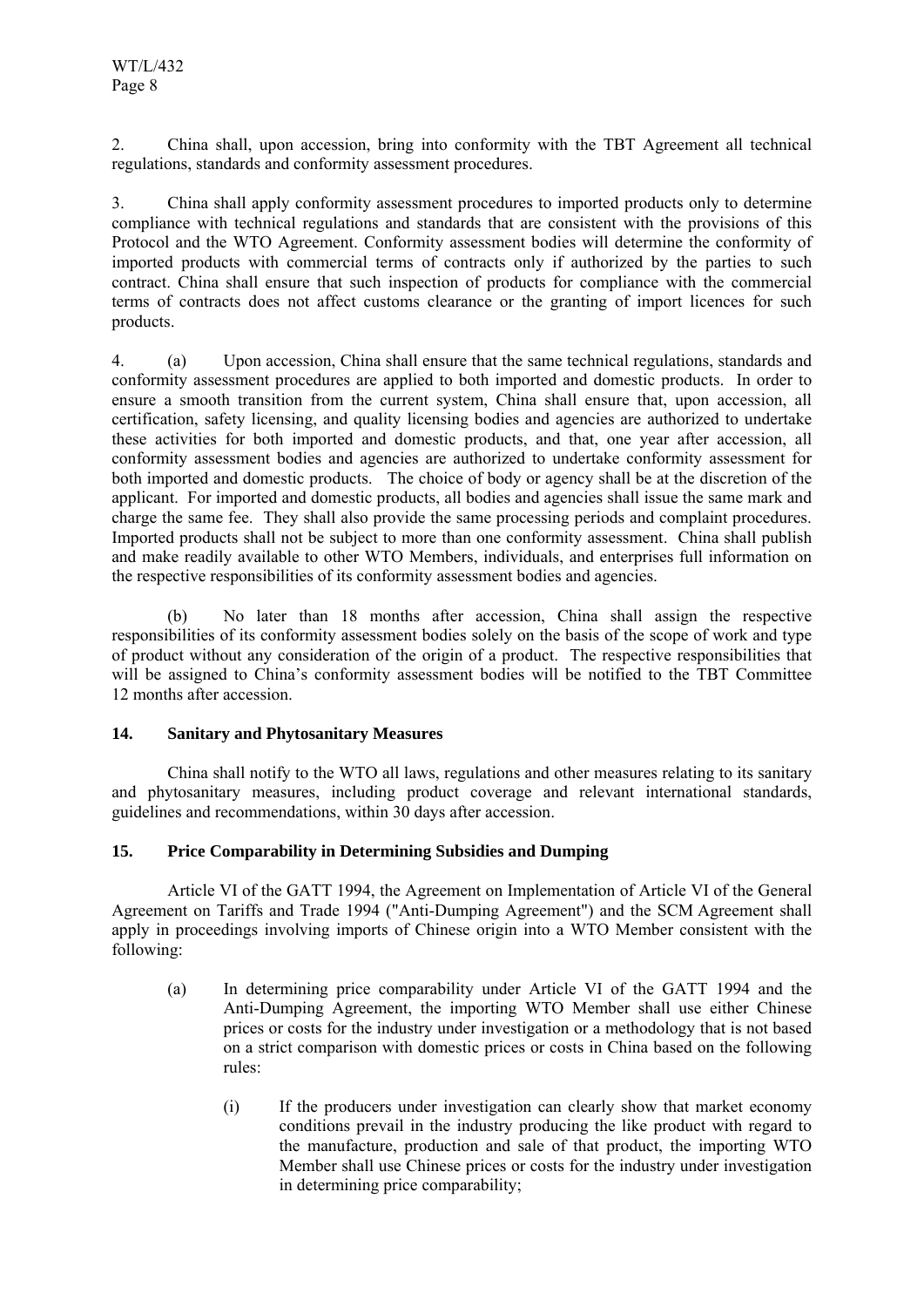- (ii) The importing WTO Member may use a methodology that is not based on a strict comparison with domestic prices or costs in China if the producers under investigation cannot clearly show that market economy conditions prevail in the industry producing the like product with regard to manufacture, production and sale of that product.
- (b) In proceedings under Parts II, III and V of the SCM Agreement, when addressing subsidies described in Articles 14(a), 14(b), 14(c) and 14(d), relevant provisions of the SCM Agreement shall apply; however, if there are special difficulties in that application, the importing WTO Member may then use methodologies for identifying and measuring the subsidy benefit which take into account the possibility that prevailing terms and conditions in China may not always be available as appropriate benchmarks. In applying such methodologies, where practicable, the importing WTO Member should adjust such prevailing terms and conditions before considering the use of terms and conditions prevailing outside China.
- (c) The importing WTO Member shall notify methodologies used in accordance with subparagraph (a) to the Committee on Anti-Dumping Practices and shall notify methodologies used in accordance with subparagraph (b) to the Committee on Subsidies and Countervailing Measures.
- (d) Once China has established, under the national law of the importing WTO Member, that it is a market economy, the provisions of subparagraph (a) shall be terminated provided that the importing Member's national law contains market economy criteria as of the date of accession. In any event, the provisions of subparagraph  $(a)(ii)$  shall expire 15 years after the date of accession. In addition, should China establish, pursuant to the national law of the importing WTO Member, that market economy conditions prevail in a particular industry or sector, the non-market economy provisions of subparagraph (a) shall no longer apply to that industry or sector.

#### **16. Transitional Product-Specific Safeguard Mechanism**

1. In cases where products of Chinese origin are being imported into the territory of any WTO Member in such increased quantities or under such conditions as to cause or threaten to cause market disruption to the domestic producers of like or directly competitive products, the WTO Member so affected may request consultations with China with a view to seeking a mutually satisfactory solution, including whether the affected WTO Member should pursue application of a measure under the Agreement on Safeguards. Any such request shall be notified immediately to the Committee on Safeguards.

2. If, in the course of these bilateral consultations, it is agreed that imports of Chinese origin are such a cause and that action is necessary, China shall take such action as to prevent or remedy the market disruption. Any such action shall be notified immediately to the Committee on Safeguards.

3. If consultations do not lead to an agreement between China and the WTO Member concerned within 60 days of the receipt of a request for consultations, the WTO Member affected shall be free, in respect of such products, to withdraw concessions or otherwise to limit imports only to the extent necessary to prevent or remedy such market disruption. Any such action shall be notified immediately to the Committee on Safeguards.

4. Market disruption shall exist whenever imports of an article, like or directly competitive with an article produced by the domestic industry, are increasing rapidly, either absolutely or relatively, so as to be a significant cause of material injury, or threat of material injury to the domestic industry. In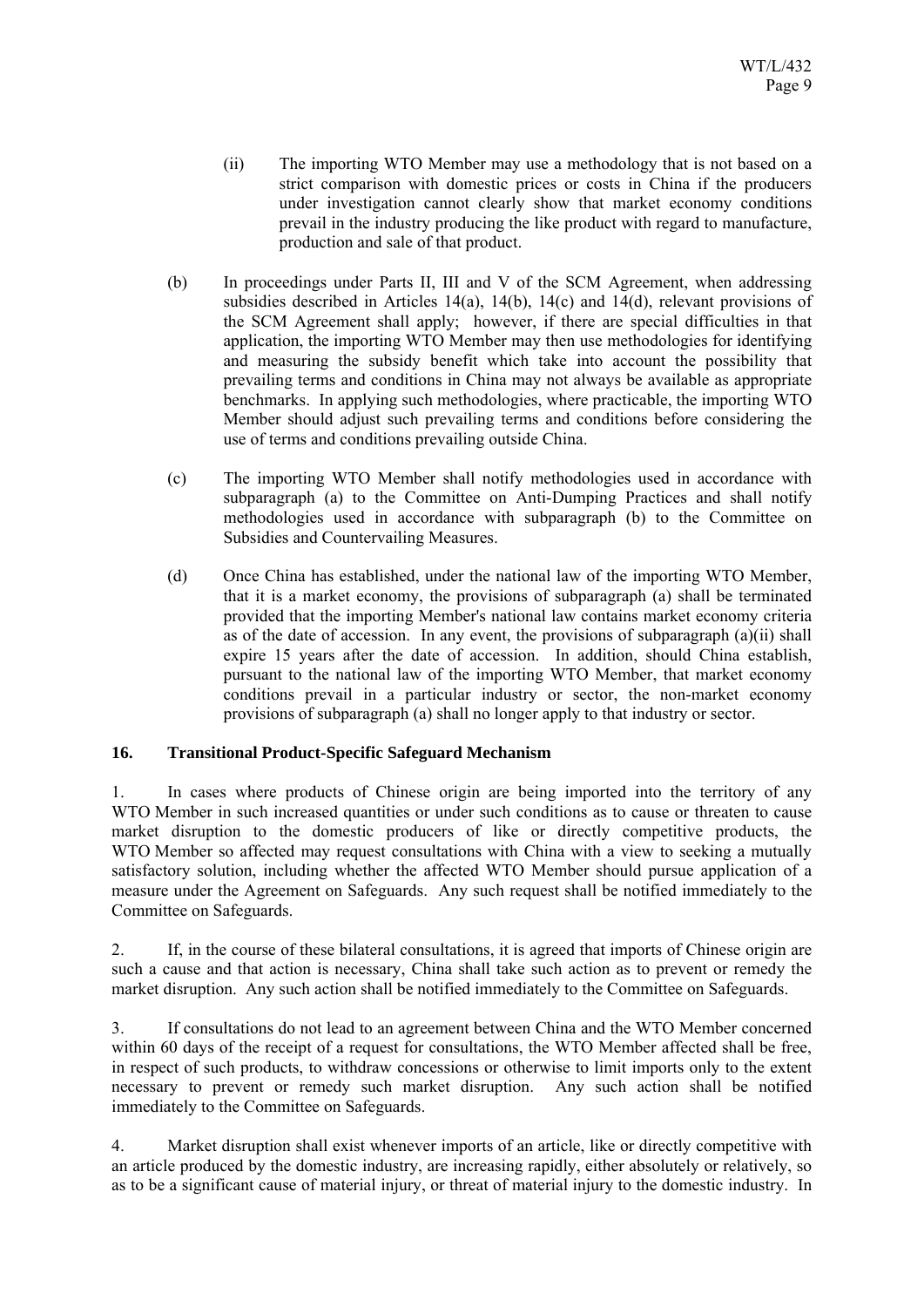determining if market disruption exists, the affected WTO Member shall consider objective factors, including the volume of imports, the effect of imports on prices for like or directly competitive articles, and the effect of such imports on the domestic industry producing like or directly competitive products.

5. Prior to application of a measure pursuant to paragraph 3, the WTO Member taking such action shall provide reasonable public notice to all interested parties and provide adequate opportunity for importers, exporters and other interested parties to submit their views and evidence on the appropriateness of the proposed measure and whether it would be in the public interest. The WTO Member shall provide written notice of the decision to apply a measure, including the reasons for such measure and its scope and duration.

6. A WTO Member shall apply a measure pursuant to this Section only for such period of time as may be necessary to prevent or remedy the market disruption. If a measure is taken as a result of a relative increase in the level of imports, China has the right to suspend the application of substantially equivalent concessions or obligations under the GATT 1994 to the trade of the WTO Member applying the measure, if such measure remains in effect more than two years. However, if a measure is taken as a result of an absolute increase in imports, China has a right to suspend the application of substantially equivalent concessions or obligations under the GATT 1994 to the trade of the WTO Member applying the measure, if such measure remains in effect more than three years. Any such action by China shall be notified immediately to the Committee on Safeguards.

7. In critical circumstances, where delay would cause damage which it would be difficult to repair, the WTO Member so affected may take a provisional safeguard measure pursuant to a preliminary determination that imports have caused or threatened to cause market disruption. In this case, notification of the measures taken to the Committee on Safeguards and a request for bilateral consultations shall be effected immediately thereafter. The duration of the provisional measure shall not exceed 200 days during which the pertinent requirements of paragraphs 1, 2 and 5 shall be met. The duration of any provisional measure shall be counted toward the period provided for under paragraph 6.

8. If a WTO Member considers that an action taken under paragraphs 2, 3 or 7 causes or threatens to cause significant diversions of trade into its market, it may request consultations with China and/or the WTO Member concerned. Such consultations shall be held within 30 days after the request is notified to the Committee on Safeguards. If such consultations fail to lead to an agreement between China and the WTO Member or Members concerned within 60 days after the notification, the requesting WTO Member shall be free, in respect of such product, to withdraw concessions accorded to or otherwise limit imports from China, to the extent necessary to prevent or remedy such diversions. Such action shall be notified immediately to the Committee on Safeguards.

9. Application of this Section shall be terminated 12 years after the date of accession.

# **17. Reservations by WTO Members**

 All prohibitions, quantitative restrictions and other measures maintained by WTO Members against imports from China in a manner inconsistent with the WTO Agreement are listed in Annex 7. All such prohibitions, quantitative restrictions and other measures shall be phased out or dealt with in accordance with mutually agreed terms and timetables as specified in the said Annex.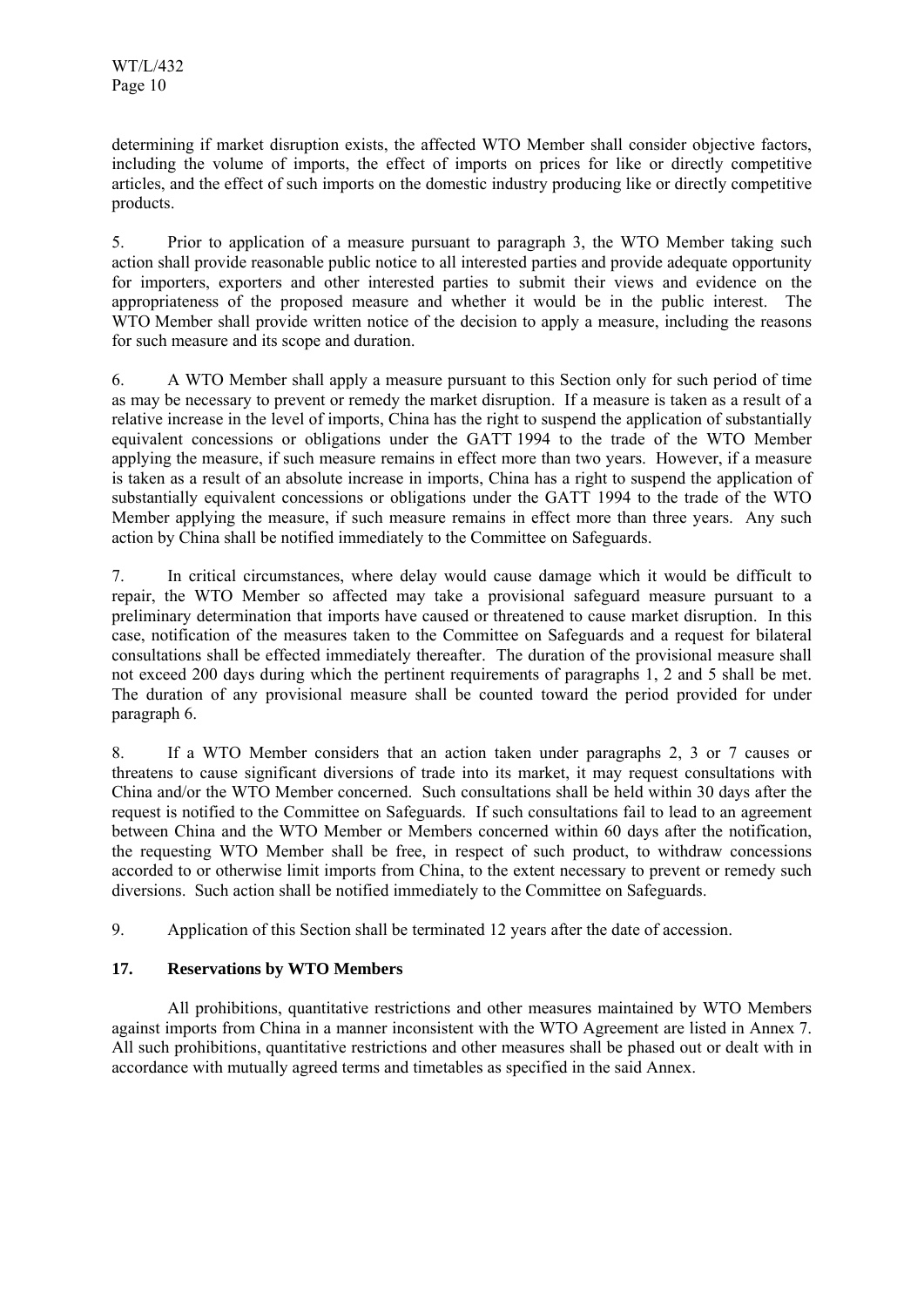#### **18. Transitional Review Mechanism**

1. Those subsidiary bodies<sup>1</sup> of the WTO which have a mandate covering China's commitments under the WTO Agreement or this Protocol shall, within one year after accession and in accordance with paragraph 4 below, review, as appropriate to their mandate, the implementation by China of the WTO Agreement and of the related provisions of this Protocol. China shall provide relevant information, including information specified in Annex 1A, to each subsidiary body in advance of the review. China can also raise issues relating to any reservations under Section 17 or to any other specific commitments made by other Members in this Protocol, in those subsidiary bodies which have a relevant mandate. Each subsidiary body shall report the results of such review promptly to the relevant Council established by paragraph 5 of Article IV of the WTO Agreement, if applicable, which shall in turn report promptly to the General Council.

2. The General Council shall, within one year after accession, and in accordance with paragraph 4 below, review the implementation by China of the WTO Agreement and the provisions of this Protocol. The General Council shall conduct such review in accordance with the framework set out in Annex 1B and in the light of the results of any reviews held pursuant to paragraph 1. China also can raise issues relating to any reservations under Section 17 or to any other specific commitments made by other Members in this Protocol. The General Council may make recommendations to China and to other Members in these respects.

3. Consideration of issues pursuant to this Section shall be without prejudice to the rights and obligations of any Member, including China, under the WTO Agreement or any Plurilateral Trade Agreement, and shall not preclude or be a precondition to recourse to consultation or other provisions of the WTO Agreement or this Protocol.

4. The review provided for in paragraphs 1 and 2 will take place after accession in each year for eight years. Thereafter there will be a final review in year 10 or at an earlier date decided by the General Council.

#### **Part II - Schedules**

1. The Schedules annexed to this Protocol shall become the Schedule of Concessions and Commitments annexed to the GATT 1994 and the Schedule of Specific Commitments annexed to the GATS relating to China. The staging of concessions and commitments listed in the Schedules shall be implemented as specified in the relevant parts of the relevant Schedules.

2. For the purpose of the reference in paragraph 6(a) of Article II of the GATT 1994 to the date of that Agreement, the applicable date in respect of the Schedules of Concessions and Commitments annexed to this Protocol shall be the date of accession.

#### **Part III - Final Provisions**

1. This Protocol shall be open for acceptance, by signature or otherwise, by China until 1 January 2002.

2. This Protocol shall enter into force on the thirtieth day following the day of its acceptance.

 $\begin{array}{c|c}\n\hline\n\end{array}$ <sup>1</sup> Council for Trade in Goods, Council for Trade-Related Aspects of Intellectual Property Rights, Council for Trade in Services, Committees on Balance-of-Payments Restrictions, Market Access (covering also ITA), Agriculture, Sanitary and Phytosanitary Measures, Technical Barriers to Trade, Subsidies and Countervailing Measures, Anti-Dumping Measures, Customs Valuation, Rules of Origin, Import Licensing, Trade-Related Investment Measures, Safeguards, Trade in Financial Services.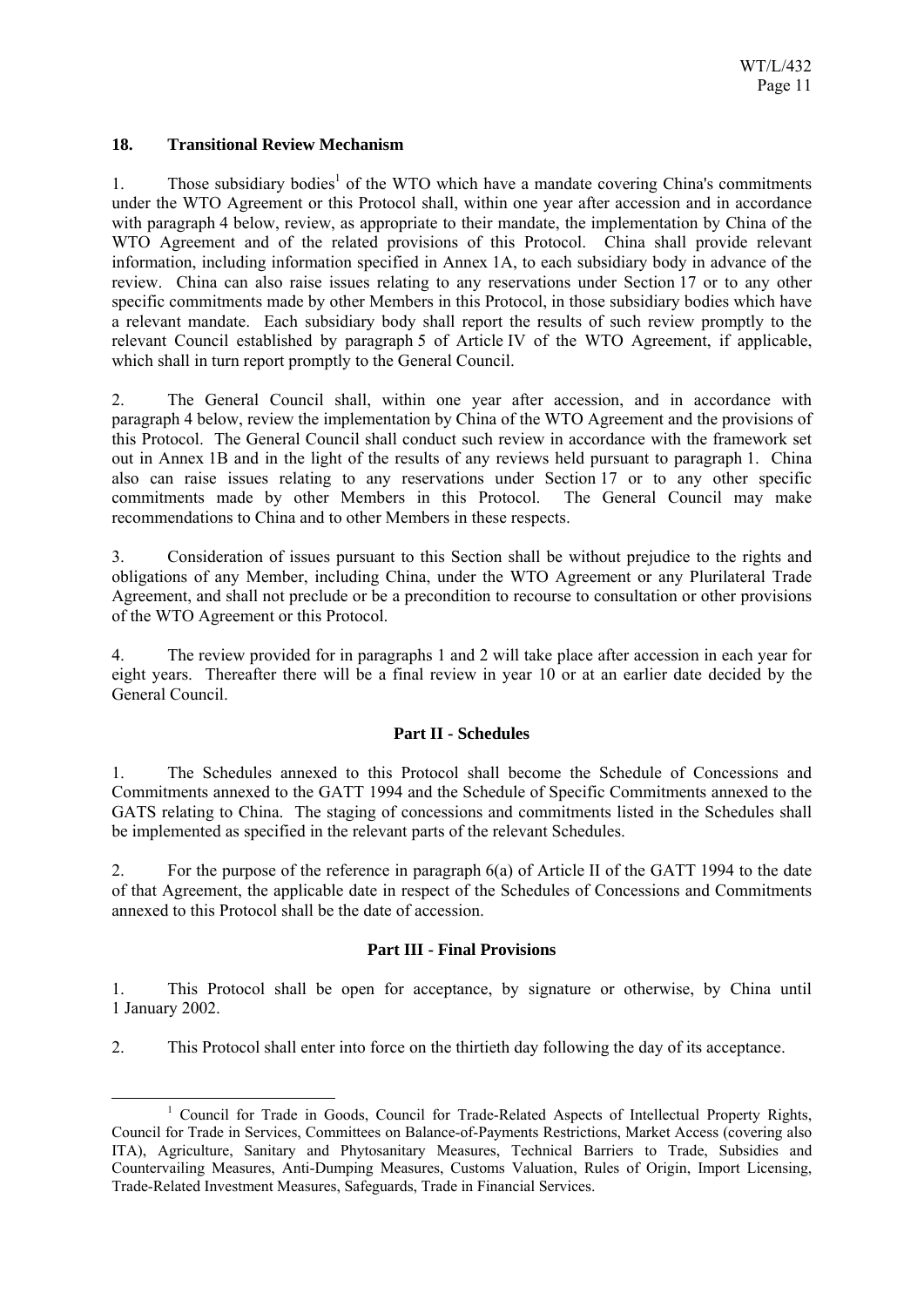3. This Protocol shall be deposited with the Director-General of the WTO. The Director-General shall promptly furnish a certified copy of this Protocol and a notification of acceptance by China thereof, pursuant to paragraph 1 of Part III of this Protocol, to each WTO Member and to China.

4. This Protocol shall be registered in accordance with the provisions of Article 102 of the Charter of the United Nations.

 Done at Doha this tenth day of November two thousand and one, in a single copy, in the English, French and Spanish languages, each text being authentic, except that a Schedule annexed hereto may specify that it is authentic in only one or more of these languages.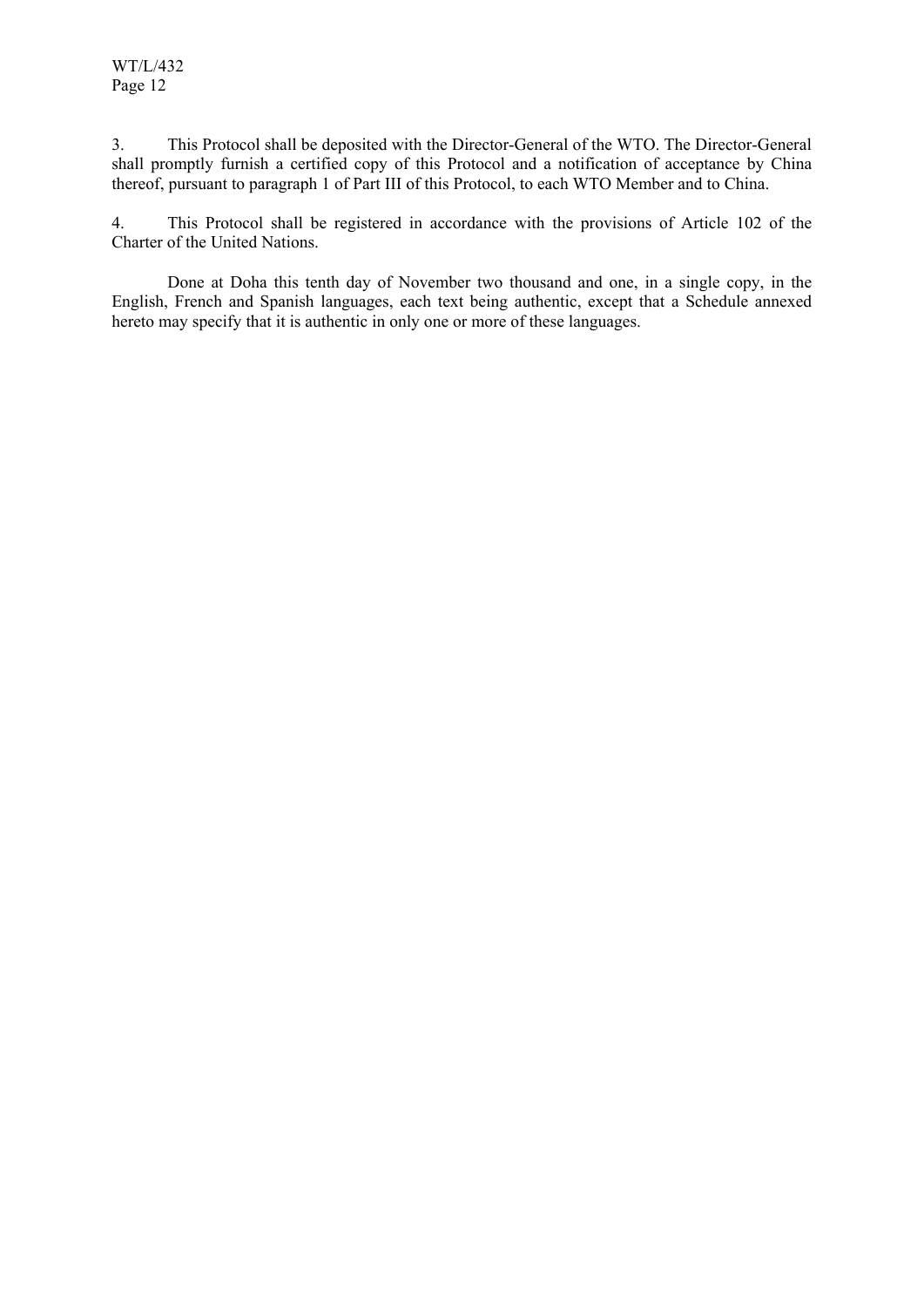### **ANNEX 1A**

# **INFORMATION<sup>2</sup> TO BE PROVIDED BY CHINA IN THE CONTEXT OF THE TRANSITIONAL REVIEW MECHANISM**

China is requested to provide information on the following in accordance with Article 18.1 of the Protocol of Accession. The requested information should be provided annually, except in those cases where China and the Members agree that it is no longer required for the review.

#### **I. ECONOMIC DATA**

- (a) most recently available import and export statistics by value and volume, by supplier country at the HS 8-digit level
- (b) current account data on services, by source and destination in line with the statistical requirements of the IMF
- (c) capital account data for inward- and outward-realized foreign direct investment by source and destination in line with the statistical requirements of the IMF
- (d) the value of tariff revenues, non-tariff taxes, and other border charges levied exclusively on imports by product or at the highest level of detail possible, but at least by HS heading (4-digit) at the beginning of the review mechanism
- (e) the value of export duties/taxes by product
- (f) the volume of trade subject to tariff exemptions by product or at the highest level of detail possible, but at least by HS heading (4-digit) at the beginning of the review mechanism
- (g) the value of commissions, mark ups and other fees charged on imports subject to state trading or designated trading imposed through government regulation or guidance, if any
- (h) the shares of imports and exports accounted for by the trading activities of state-owned enterprises
- (i) annual economic development programmes, China's five-year programmes and any industrial or sectoral programmes or policies (including programmes relating to investment, export, import, productions, pricing or other targets, if any) promulgated by central and sub-central government entities
- (j) annual receipts under the Value-Added Tax (VAT), with separate information for imports and domestic products as well as information on VAT rebates

 $\frac{1}{2}$ <sup>2</sup> This "information" refers to information other than that required by the general notification requirements for WTO Members. To avoid duplication, it is understood that Members will accept information provided on an annual basis by China to other WTO bodies as satisfying the information requirements in Annex 1.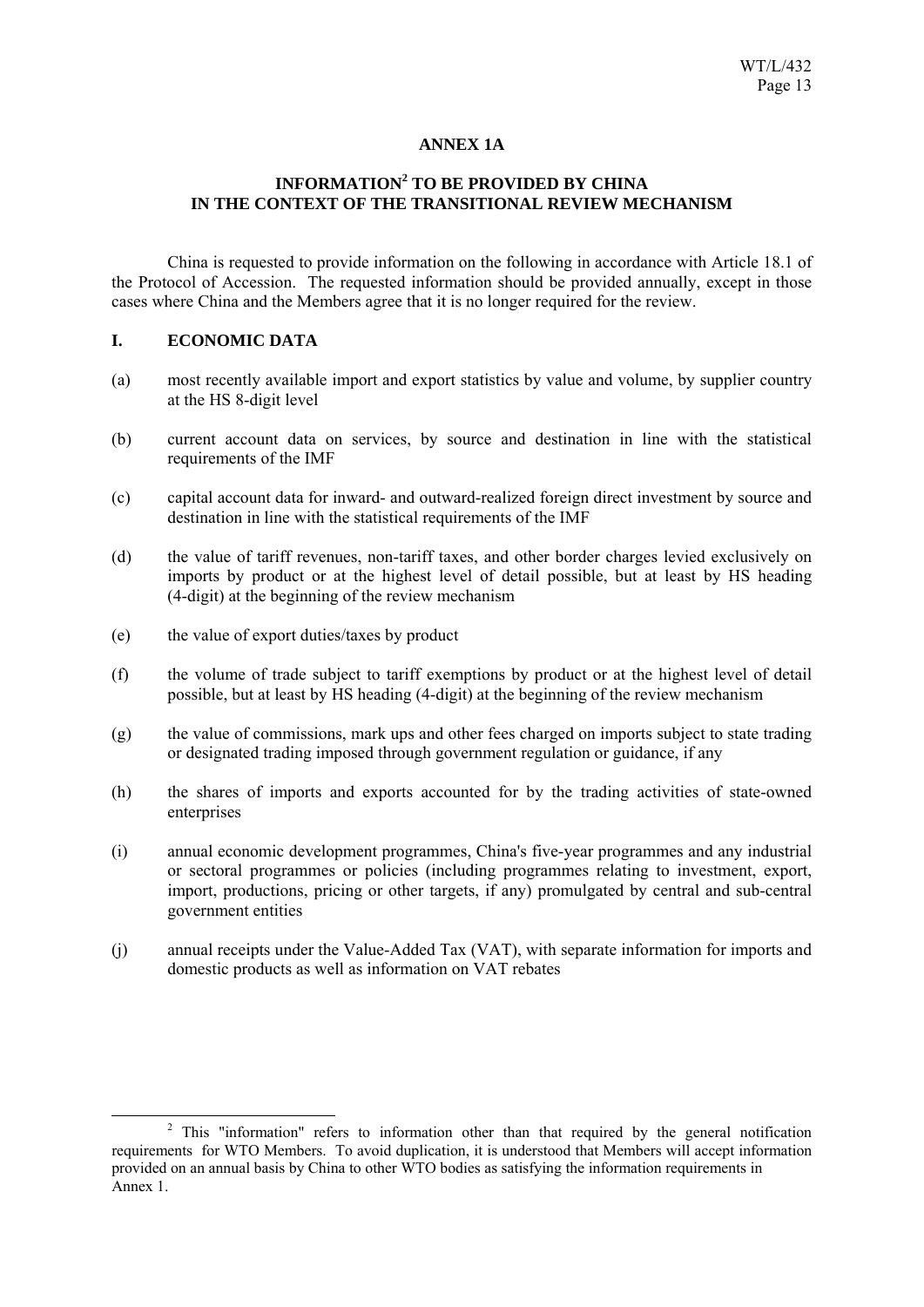# **II. ECONOMIC POLICIES**

#### **1. Non-Discrimination (to be notified to the Council for Trade in Goods)**

- (a) the repeal and cessation of all WTO inconsistent laws, regulations and other measures on national treatment
- (b) the repeal or modification to provide full GATT national treatment in respect of laws, regulations and other measures applying to internal sale, offering for sale, purchase, transportation, distribution or use of: after sales service, pharmaceutical products, cigarettes, spirits, chemicals and boiler and pressure vessels (for pharmaceutical products, chemicals and spirits there is a reservation of the right to use a transitional period of one year from the date of accession in order to amend or repeal relevant legislation)

#### **2. Foreign Exchange and Payments (to be notified to the Committee on Balance-of-Payments Restrictions)**

- (a) exchange measures as required under Article VIII, Section 5 of the IMF's Articles of Agreement and such other information on China's exchange measures as was deemed necessary in the context of the transitional review mechanism
- **3. Investment Regime (to be notified to the Committee on Trade-Related Investment Measures)**
- (a) completed revisions to investment guidelines in conformity with the WTO Agreement
- **4. Pricing Policies (to be notified to the Committee on Subsidies and Countervailing Measures)**
- (a) application of existing or any other price controls and the reason for their use
- (b) pricing mechanisms of China's state trading enterprises for exported products

#### **III. FRAMEWORK FOR MAKING AND ENFORCING POLICIES**

#### **1. Structure and Powers of the Government/Authority of Sub-Central Governments/Uniform Administration (to be notified to the General Council)**

- (a) revision or enactment of domestic laws, regulations and other measures related to China's commitments under the WTO Agreement and Protocol, including those of local governments at the sub-national level, that have been promulgated since accession or the previous meeting of the relevant body under the Transitional Review Mechanism
- (b) establishment and operation (upon accession) of the mechanism pursuant to Section 2(A), paragraph 4 of the Protocol under which individuals and enterprises can bring cases of nonuniform application of the trade regime to the attention of national authorities

### **IV. POLICIES AFFECTING TRADE IN GOODS**

#### **1. Tariff Rate Quotas (to be notified to the Committee on Market Access)**

(a) administration of TRQs on a transparent, predictable, uniform, fair and non-discriminatory basis using clearly specified timeframes, administrative procedures and requirements and evidence of a consistent national allocation (and reallocation) policy including: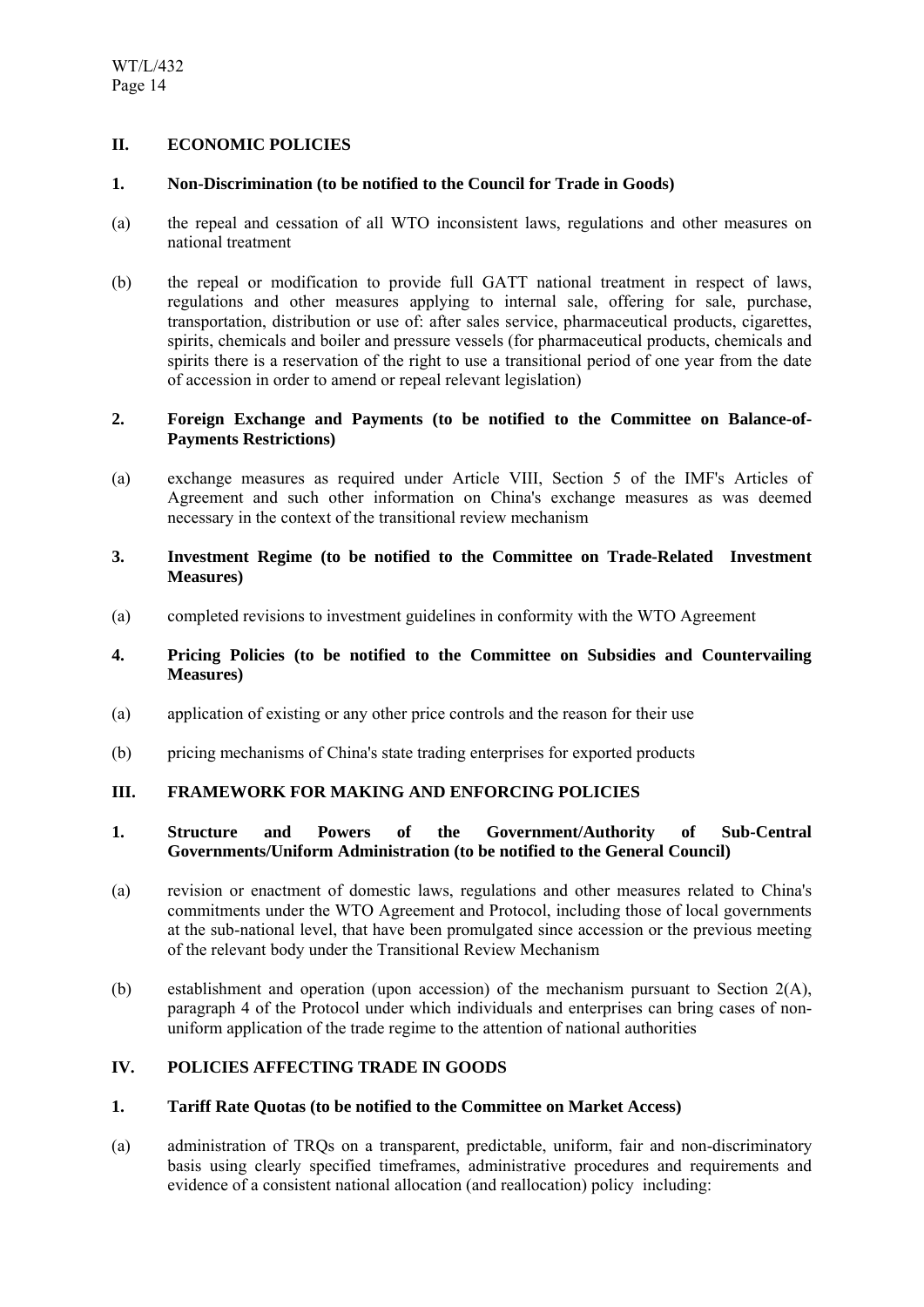- (i) provision of volume/value of the quota or TRQ made available;
- (ii) reallocated quota or TRQ applied for;
- (iii) the volume/value of requests for allocation or reallocation denied;
- (iv) fill rates for the quota or TRQ;
- (v) for TRQs, the amount of any goods entered at the over quota rate; and
- (vi) time taken to grant a quota or TRQ allocation.

#### **2. Non-Tariff Measures including Quantitative Import Restrictions (to be notified to the Committee on Market Access)**

- (a) the introduction, re-introduction or application of any non-tariff measures other than those listed in Annex 3 of the Protocol and elimination of non-tariff measures
- (b) implementation of the schedule for phased elimination of the measures contained in Annex 3
- (c) quota allocation and reallocation in conformity with WTO requirements, including the Agreement on Licensing Procedures following criteria set out in the Report of the Working Party on the Accession of China ("Report ")
- (d) distribution licences, quotas, tariff rate quotas or any other means of approval for importation are not subject to conditions set out in Section 7, paragraph 3 of the Protocol

#### **3. Import Licensing (to be notified to the Committee on Import Licensing)**

(a) implementation of the provisions of the Agreement on Import Licensing Procedures and the WTO Agreement applying the measures set out in Section 8 of the Protocol including provision of the time taken to grant an import licence

#### **4. Customs Valuation (to be notified to the Committee on Customs Valuation)**

(a) the use of valuation methods, other than the stated transaction value

#### **5. Export Restrictions (to be notified to the Council for Trade in Goods)**

(a) any restrictions on exports through non-automatic licensing or other means justified by specific product under the WTO Agreement or the Protocol

#### **6. Safeguards (to be notified to the Committee on Safeguards)**

(a) implementation of China's Regulation on Safeguards

#### **7. Technical Barriers to Trade (to be notified to the Committee on Technical Barriers to Trade)**

- (a) notification of acceptance of the Code of Good Practice not later than four months after China's accession
- (b) periodic review of existing standards of government standardizing bodies and harmonization of the same with relevant international standards where appropriate
- (c) revision of current voluntary national, local and sectoral standards so as to harmonize them with international standards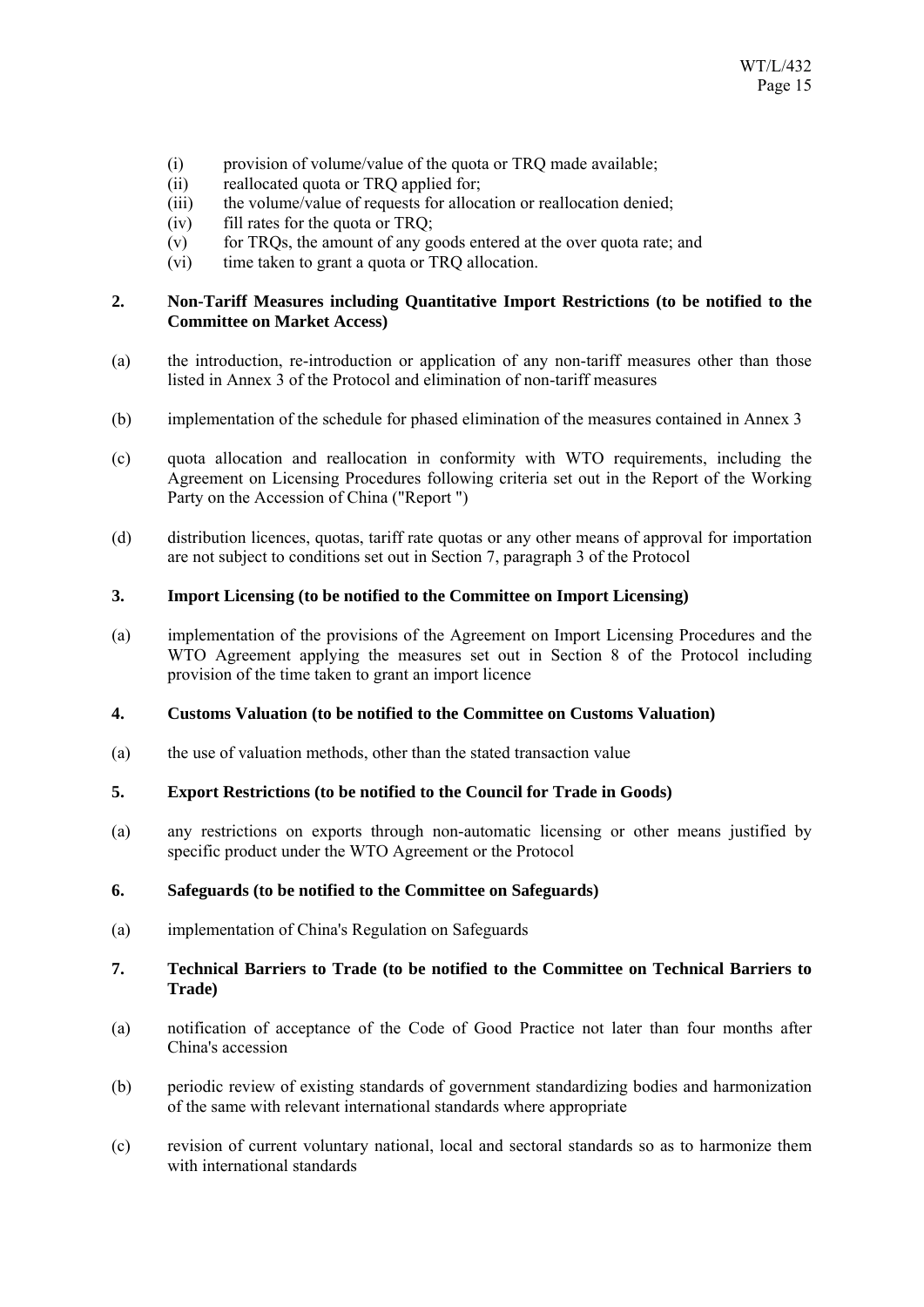- (d) use of the terms "technical regulations" and "standards" according to their meaning under the TBT Agreement in China's notifications under the TBT Agreement, including under Article 15.2 thereof and publications referenced therein, and in modifications of existing measures
- (e) review of technical regulations every five years to ensure international standards are used in accordance with Article 2.4 of the Agreement and provision for adoption of international standards as the basis for technical regulation as part of its notification under Article 15.2 of the Agreement
- (f) progress report on increase of the use of international standards as the basis for technical regulations by ten per cent in five years
- (g) provision of procedures to implement Article 2.7 of the Agreement
- (h) provision of a list of relevant local governmental and non-governmental bodies that are authorized to adopt technical regulations or conformity assessment procedures as part of China's notification under Article 15.2 of the Agreement
- (i) ongoing updates on the conformity assessment bodies that are recognized by China
- (j) enactment and implementation of a new law and relevant regulations regarding assessment and control of chemicals for the protection of the environment in which complete national treatment and full consistency with international practices would be ensured within one year after China's accession following conditions set out in 3(t) of the TBT Working Party Report
- (k) information on whether, one year after accession, all conformity assessment bodies and agencies are authorized to undertake conformity assessment for both imported and domestic products and are following the conditions outlined in Section 13, subparagraph 4(a) of the Protocol
- (l) assignment of the respective responsibilities of China's conformity assessment bodies solely on the basis of the scope of work and type of product without any consideration of the origin of a product no later than eighteen months after accession
- (m) notification of the respective responsibilities assigned to China's conformity assessment bodies to the TBT committee 12 months after accession

### **8. Trade-Related Investment Measures (to be notified to the Committee on Trade-Related Investment Measures)**

- (a) elimination and cessation of enforcement of trade and foreign exchange balancing requirements, local content and export performance offsets and technology transfer requirements made effective through laws, regulations or other measures
- (b) amendments to ensure lifting of all measures applicable to motor vehicle producers restricting the categories, types or models of vehicles permitted for production (to be completely removed two years after accession)
- (c) increased limits within which investments in motor vehicle manufacturing could be approved at the provincial government at the levels outlined in the Report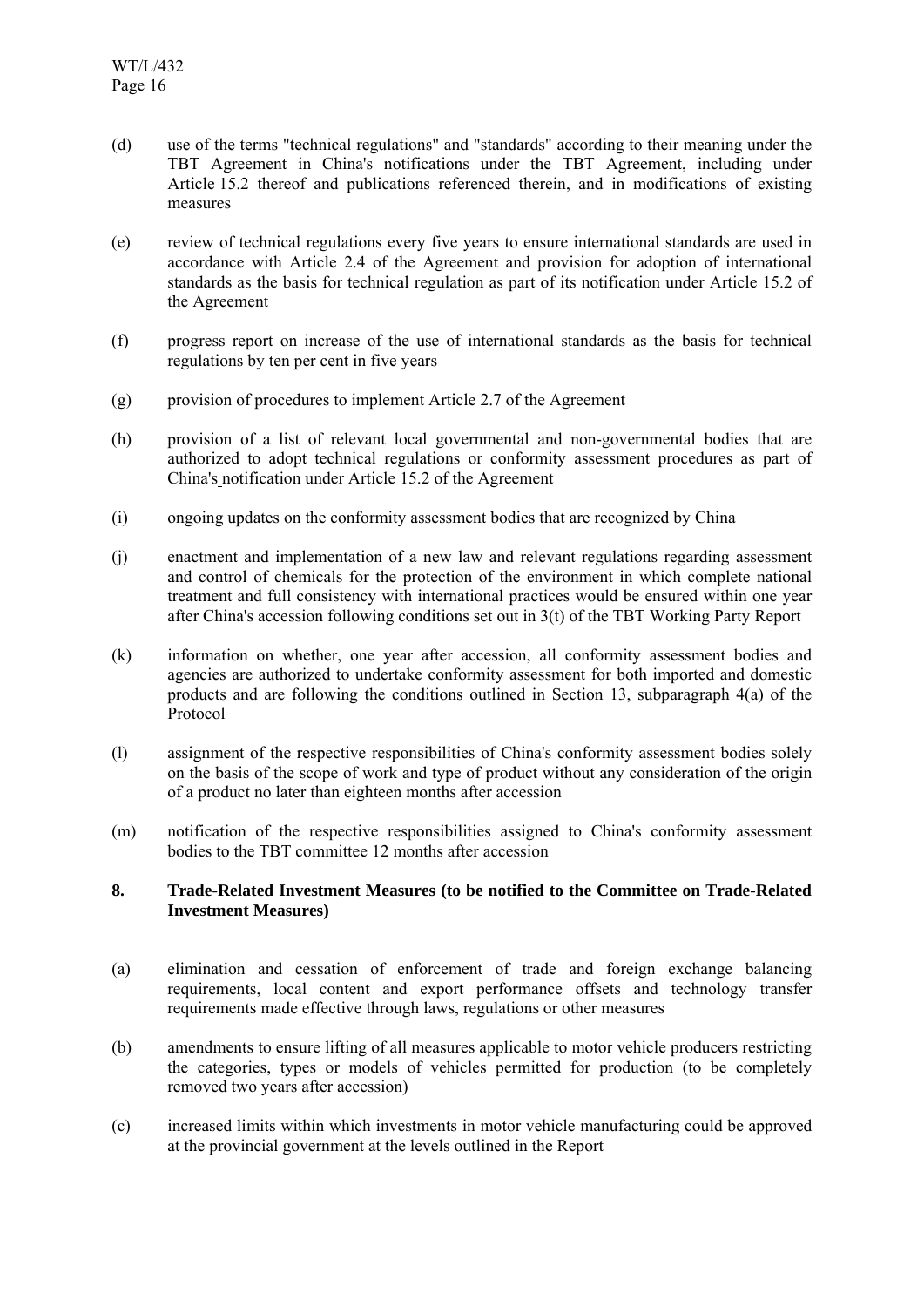#### **9. State Trading Entities (to be notified to the Council for Trade in Goods)**

- (a) progressive abolishment of state trading in respect of silk measures, increasing and extending trading rights, granting the right to trade to all individuals no later than 1 January 2005
- (b) access to supplies of raw materials in the textiles sector at conditions no less favourable than for domestic users, and not adversely affected access to supplies of raw materials as enjoyed under existing arrangements
- (c) progressive increases in access by non state trading entities to trade in fertilizer and oil and the filling of quantities available for import by non state trading entities

#### **10. Government Procurement (to be notified to the Council for Trade in Goods)**

- (a) laws, regulations and procedures
- (b) procurement in a transparent manner and application of the MFN principle

#### **V. POLICIES AFFECTING TRADE IN SERVICES (to be notified to the Council for Trade in Services)**

- (a) regularly updated lists of all laws, regulations, administrative guidelines and other measures affecting trade in each service sector or sub-sector indicating, in each case, the service sector(s) or sub-sector(s) they apply to, the date of publication and the date of entry into force
- (b) China's licensing procedures and conditions, if any, between domestic and foreign service suppliers, measures implementing the free choice of partner and list of transport agreements covered by MFN exceptions
- (c) regularly updated lists of the authorities, at all levels of government (including organizations with delegated authority) which are responsible for the adoption, implementation and reception of appeals for laws, regulations, administrative guidelines and other measures affecting trade in services
- (d) independence of the regulatory authorities from the service suppliers
- (e) foreign and domestic suppliers in sectors where specific commitments have been undertaken indicating the state of play of licensing applications on sector and sub-sector levels (accepted, pending, rejected)

#### **VI. TRADE-RELATED INTELLECTUAL PROPERTY REGIME (to be notified to the Council for Trade-Related Aspects of Intellectual Property Rights)**

- (a) amendments to Copyright, Trademark and Patent Law, as well as relevant implementing rules covering different areas of the TRIPS Agreement bringing all such measures into full compliance with and full application of the TRIPS Agreement and the protection of undisclosed information
- (b) enhanced IPR enforcement efforts through the application of more effective administrative sanctions as described in the Report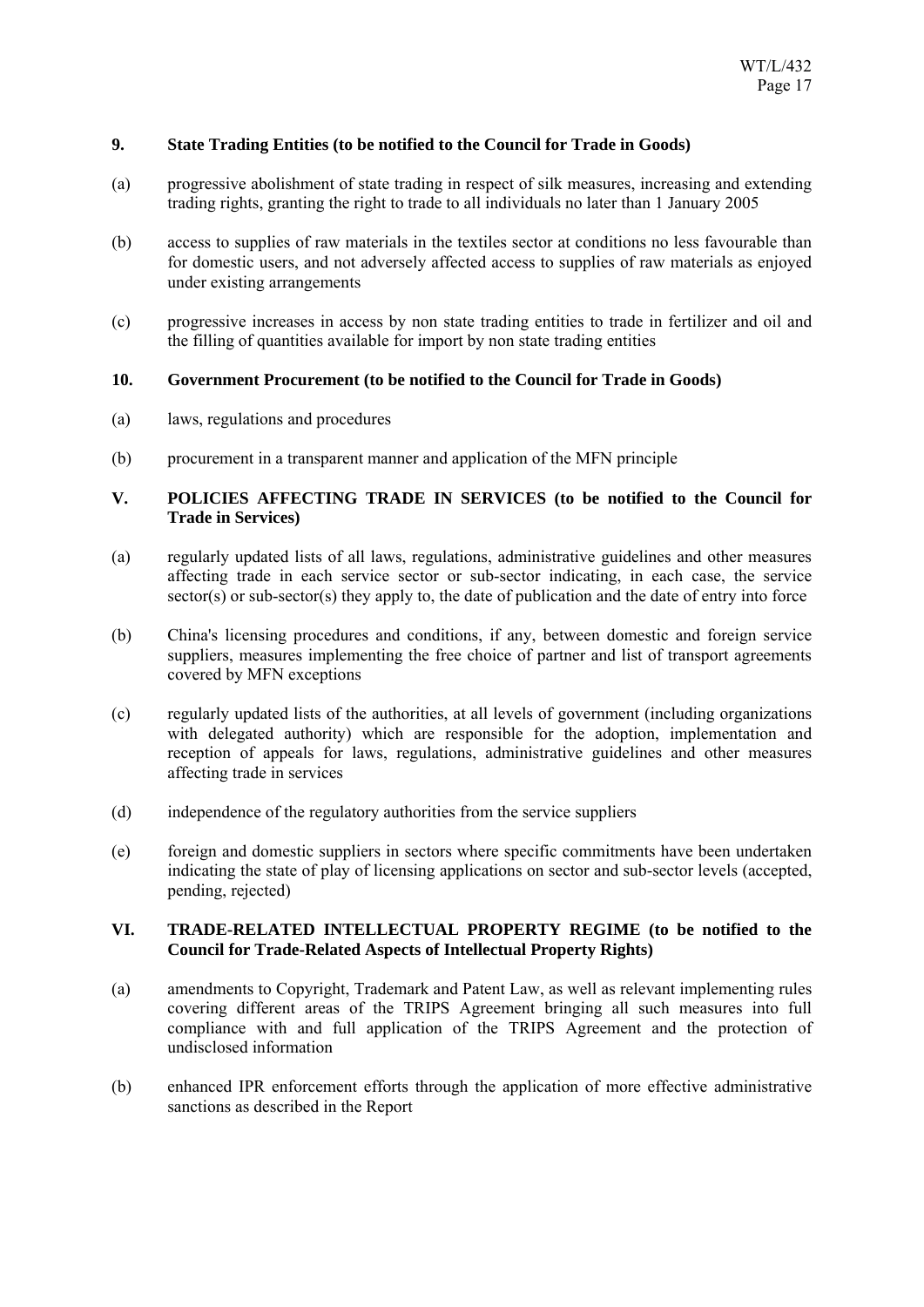# **VII. SPECIFIC QUESTIONS IN THE CONTEXT OF THE TRANSITIONAL REVIEW MECHANISM (to be notified to the General Council or relevant subsidiary body)**

(a) response to specific questions in the context of the transitional review mechanism received from the General Council or a subsidiary body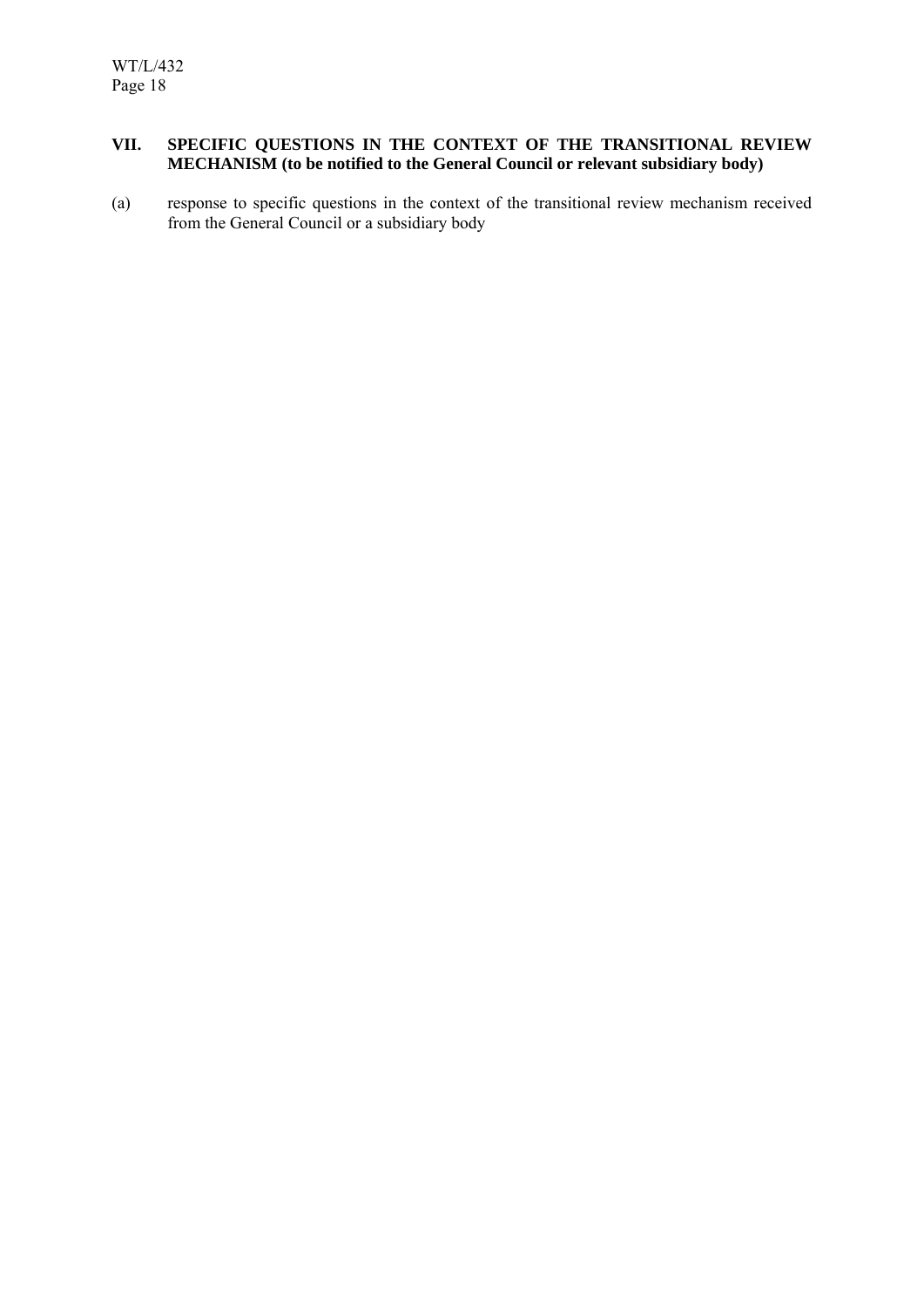#### **ANNEX 1B**

### **ISSUES TO BE ADDRESSED BY THE GENERAL COUNCIL IN ACCORDANCE WITH SECTION 18.2 OF CHINA'S PROTOCOL OF ACCESSION**

- Review of the reports and the issues referred to in Section 18.1 of China's Protocol of Accession.
- Development of China's trade with WTO Members and other trading partners, including the volume, direction and composition of trade.
- Recent developments and cross-sectoral issues regarding China's trade regime.

 The Rules of Procedure of the WTO General Council shall apply unless specified otherwise. China shall submit any information and the documentation relating to the review no later than 30 days prior to the date of the review.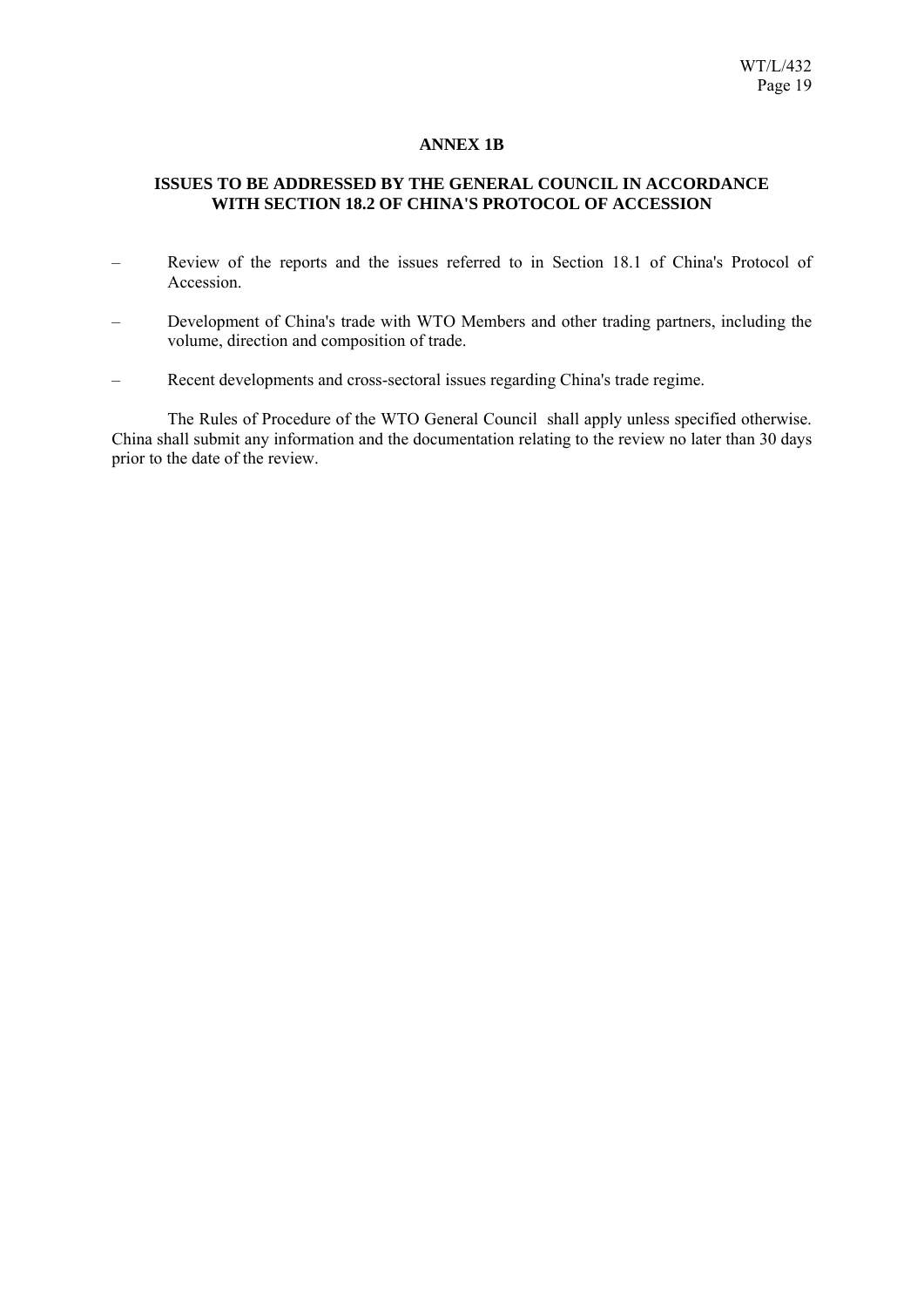# **ANNEX 2A1**

# **PRODUCTS SUBJECT TO STATE TRADING (IMPORT)**

| <b>PRODUCTS</b> | N <sub>O</sub> | <b>HS NO</b>        | DESCRIPTION OF PRODUCTS                                                        |     | <b>STATE TRADING</b><br><b>ENTERPRISES</b>        |
|-----------------|----------------|---------------------|--------------------------------------------------------------------------------|-----|---------------------------------------------------|
|                 | $\mathbf{1}$   |                     | 10011000 Durum wheat                                                           |     |                                                   |
|                 | $\overline{2}$ |                     | 10019010 Seed of wheat & maslin, excl. durum wheat                             |     |                                                   |
|                 | $\overline{3}$ | 10019090            | Wheat & maslin, excl. for seeding and durum                                    |     |                                                   |
|                 |                |                     | wheat                                                                          |     |                                                   |
|                 | $\overline{4}$ |                     | 11010000 Wheat or maslin flour                                                 |     |                                                   |
|                 | 5              |                     | 11031100 Groats $&$ meal of wheat                                              |     |                                                   |
|                 | 6              |                     | 11032100 Pellets of wheat                                                      |     |                                                   |
|                 | $\overline{7}$ |                     | 10051000 Maize (corn) seed                                                     |     |                                                   |
|                 | 8              |                     | 10059000 Maize (corn), excl. for seeding                                       |     |                                                   |
|                 | 9              |                     | 11022000 Maize (corn) flour                                                    |     | China National Cereals, Oil &                     |
| <b>GRAIN</b>    | 10             |                     | 11031300 Groats & meal of maize (corn)                                         |     | Foodstuff Import and Export                       |
|                 | 11             |                     | 11042300 Other worked grains of maize (corn) (for                              | Co. |                                                   |
|                 |                |                     | example, hulled, pearled, sliced or kibbled)                                   |     |                                                   |
|                 | 12             |                     | 10061010 Rice in husk (paddy or rough) seed                                    |     |                                                   |
|                 | 13             |                     | 10061090 Rice in husk (paddy or rough), excl. for seeding                      |     |                                                   |
|                 | 14             |                     | 10062000 Husked (brown) rice                                                   |     |                                                   |
|                 | 15             |                     | 10063000 Semi-milled or wholly milled rice, whether or                         |     |                                                   |
|                 |                |                     | not polished or glazed                                                         |     |                                                   |
|                 | 16             |                     | 10064000 Broken rice                                                           |     |                                                   |
|                 | 17             | 11023000 Rice flour |                                                                                |     |                                                   |
|                 | 18             |                     | 11031400 Groats $&$ meal of rice                                               |     |                                                   |
|                 | 19             |                     | 15071000 Crude soybean oil, whether or not degummed,                           | 1.  | China National Cereals,                           |
|                 |                | 15079000            | but not chemically modified<br>Soybean oil and its fractions, refined, but not |     | Oil & Foodstuff Import<br>and Export Co.          |
|                 | 20             |                     | chemically modified                                                            | 2.  | China National Native                             |
|                 | 21             |                     | 15111000 Crude palm oil, but not chemically modified                           |     | Products and Animal By-                           |
|                 | 22             |                     | 15119000 Palm oil and its fractions, refined, but not                          |     | products Import &                                 |
|                 |                |                     | chemically modified                                                            |     | Export Co.                                        |
| VEGETABLE       | 23             | 15141010            | Crude rape, colza oil, but not chemically                                      | 3.  | China Resources Co.                               |
| OIL             |                |                     | modified                                                                       | 4.  | China Nam Kwong                                   |
|                 | 24             |                     | 15141090 Crude mustard oil, but not chemically modified                        |     | National Import &                                 |
|                 | 25             | 15149000            | Rape, colza or mustard oil and fractions thereof,                              |     | Export Co.                                        |
|                 |                |                     | refined, but not chemically modified                                           | 5.  | China Liangfeng Cereals                           |
|                 |                |                     |                                                                                |     | Import & Export Co.                               |
|                 |                |                     |                                                                                | 6.  | China Cereals, Oil &                              |
|                 |                |                     |                                                                                |     | Foodstuff Co.(Group)                              |
|                 |                |                     | 17011100 Raw cane sugar, in solid form, not containing                         |     |                                                   |
|                 | 26             |                     | added flavouring or colouring matter                                           |     |                                                   |
|                 | 27             | 17011200            | Raw beet sugar, in solid form, not containing                                  | 1.  | China National Cereals,<br>Oil & Foodstuff Import |
|                 |                |                     | added flavouring or colouring matter                                           |     | and Export Co.                                    |
|                 | 28             | 17019100            | Cane or beet sugar and chemically pure sucrose,                                | 2.  | China Export                                      |
|                 |                |                     | in solid form, containing added flavouring or                                  |     | <b>Commodities Base</b>                           |
|                 |                |                     | colouring                                                                      |     | Construction Co.                                  |
| <b>SUGAR</b>    | 29             |                     | 17019910 Granulated sugar                                                      | 3.  | China Overseas Trade                              |
|                 | 30             |                     | 17019920 Superfine sugar                                                       |     | Co.                                               |
|                 | 31             |                     | 17019990 Cane or beet sugar and chemically pure sucrose,                       | 4.  | China Sugar & Wine Co.                            |
|                 |                |                     | in solid form, not containing added flavouring                                 |     | (Group)                                           |
|                 |                |                     | or colouring matter, excl. granulated sugar,                                   | 5.  | China Commerce                                    |
|                 |                |                     | superfine sugar and raw sugar                                                  |     | Foreign Trade Co.                                 |
|                 |                |                     |                                                                                |     |                                                   |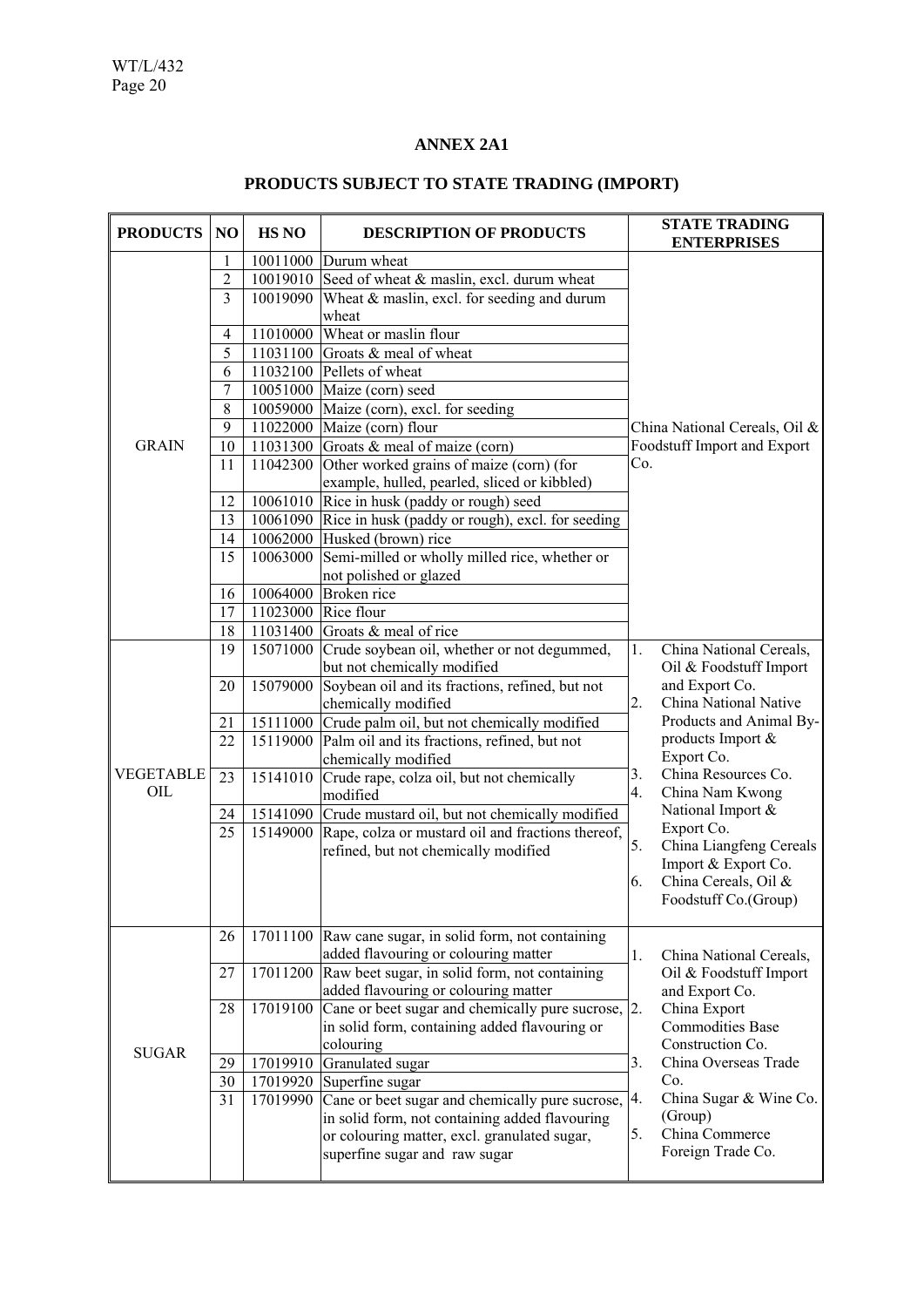| <b>PRODUCTS</b>  | NO              | <b>HS NO</b>     | <b>DESCRIPTION OF PRODUCTS</b>                          | <b>STATE TRADING</b><br><b>ENTERPRISES</b>                     |
|------------------|-----------------|------------------|---------------------------------------------------------|----------------------------------------------------------------|
|                  | 32              |                  | 24011010 Flue-cured tobacco, not stemmed/stripped       |                                                                |
|                  | $\overline{33}$ |                  | 24011090 Tobacco other than flue-cured, not             |                                                                |
|                  |                 |                  | stemmed/stripped                                        |                                                                |
|                  | 34              |                  | 24012010 Flue-cured tobacco, partly or wholly           |                                                                |
|                  |                 |                  | stemmed/stripped                                        |                                                                |
|                  | 35              | 24012090         | Tobacco other than flue-cured, partly or wholly         |                                                                |
|                  |                 |                  | stemmed/stripped                                        |                                                                |
|                  | 36              |                  | 24013000 Tobacco refuse                                 |                                                                |
|                  | 37              | 24021000         | Cigars, cheroots & cigarillos, containing               |                                                                |
|                  |                 |                  | tobacco                                                 |                                                                |
|                  | 38              |                  | 24022000 Cigarettes containing tobacco                  |                                                                |
|                  | 39              | 24029000         | Cigars, cheroots, cigarillos and cigarettes, of         |                                                                |
|                  |                 |                  | tobacco substitutes                                     | China National Tobacco                                         |
| <b>TOBACCO</b>   | 40              | 24031000         | Smoking tobacco whether or not containing               | Import & Export Co.                                            |
|                  |                 |                  | tobacco substitutes in any proportion                   |                                                                |
|                  | 41              | 24039100         | Homogenized or "reconstituted" tobacco                  |                                                                |
|                  | 42              |                  | 24039900 Manufactured tobacco and tobacco substitutes,  |                                                                |
|                  |                 |                  | nes; tobacco extracts and essences                      |                                                                |
|                  | 43              | 48131000         | Cigarette paper in the form of booklets or tubes        |                                                                |
|                  | 44              |                  | 48132000 Cigarette paper in rolls of a width $\leq$ 5cm |                                                                |
|                  | 45              |                  | 48139000 Cigarette paper, nes                           |                                                                |
|                  | 46              |                  | 55020010 Cellulose diacetate filament tow <sup>3</sup>  |                                                                |
|                  | 47              |                  | 56012210 Cigarette filter tips of man-made fibres       |                                                                |
|                  | 48              |                  | 84781000 Machinery for preparing or making up tobacco,  |                                                                |
|                  |                 |                  | not elsewhere specified or included                     |                                                                |
|                  | 49              | 84789000         | Parts, of machinery for preparing or making up          |                                                                |
|                  |                 |                  | tobacco, not elsewhere specified or included            |                                                                |
| <b>CRUDE OIL</b> | 50              | 27090000         | Petroleum oils & oils obtained from bituminous          |                                                                |
|                  |                 |                  | minerals, crude                                         | $\overline{1}$ .<br>China National Chemical                    |
|                  | 51              | 27100011         | Motor gasoline & aviation gasoline                      | Import & Export Co.<br>$\overline{2}$ .<br>China International |
|                  | 52              | 27100013 Naphtha |                                                         |                                                                |
|                  | 53              |                  | 27100023 Aviation kerosene                              | United Petroleum &<br>Chemicals Co.                            |
| <b>PROCESSED</b> | 54              | 27100024         | Lamp-kerosene                                           | China National United<br>$\overline{3}$ .                      |
| OIL              | 55              | 27100031         | Light diesel oil                                        | Oil Co.                                                        |
|                  | 56              | 27100033         | Fuel oil No.5 to No.7 (National Code)                   | Zhuhai Zhenrong<br>4.                                          |
|                  | 57              | 27100039         | Diesel oils & preparations thereof and other fuel       |                                                                |
|                  |                 |                  | oils, nes                                               | Company                                                        |

<sup>&</sup>lt;sup>3</sup> Coverage is limited to cellulose diacetate filament tow used in the production of cigarettes.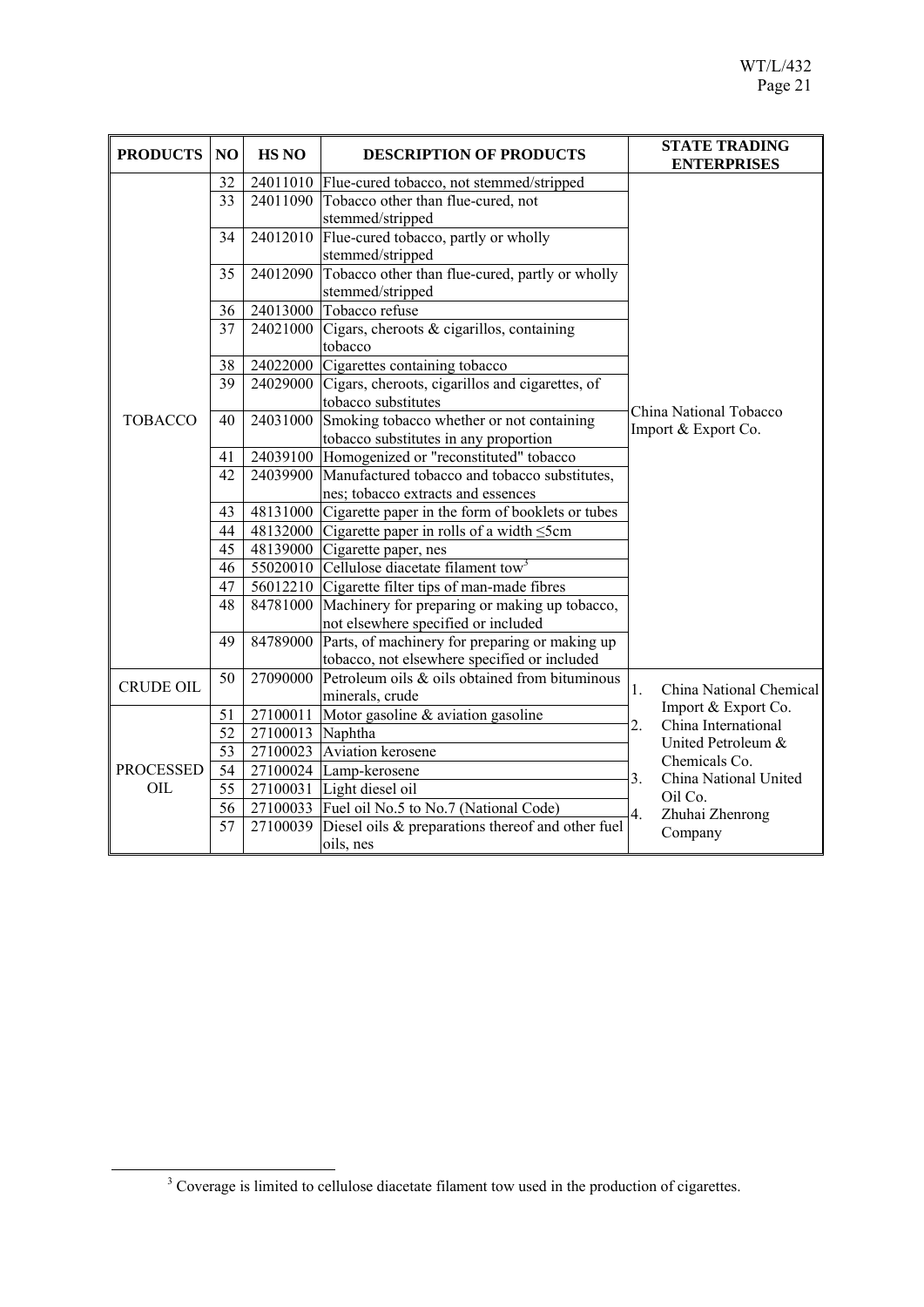| <b>PRODUCTS</b>   | N <sub>O</sub> | HS <sub>NO</sub>    | <b>DESCRIPTION OF PRODUCTS</b>                                    |          | <b>STATE TRADING</b><br><b>ENTERPRISES</b>                                                                        |
|-------------------|----------------|---------------------|-------------------------------------------------------------------|----------|-------------------------------------------------------------------------------------------------------------------|
|                   | 58             |                     | 31021000 Urea, whether or not in aqueous solution                 |          |                                                                                                                   |
|                   | 59             |                     | 31022100 Ammonium sulphate                                        |          |                                                                                                                   |
|                   | 60             |                     | 31022900 Double salts & mixtures of ammonium sulphate             |          |                                                                                                                   |
|                   |                |                     | & ammonium nitrate                                                |          |                                                                                                                   |
|                   | 61             | 31023000            | Ammonium nitrate, whether or not in aqueous                       |          |                                                                                                                   |
|                   |                |                     | solution                                                          |          |                                                                                                                   |
|                   | 62             |                     | 31024000 Mixtures of ammonium nitrate with calcium                |          |                                                                                                                   |
|                   |                |                     | carbonate or other inorganic non-fertilizing                      |          |                                                                                                                   |
|                   |                |                     | substances                                                        |          |                                                                                                                   |
|                   | 63             |                     | 31025000 Sodium nitrate                                           |          |                                                                                                                   |
|                   | 64             |                     | 31026000 Double salts & mixtures of calcium nitrate $\&$          |          |                                                                                                                   |
|                   |                |                     | ammonium nitrate                                                  |          |                                                                                                                   |
|                   | 65             |                     | 31027000 Calcium cyanamide                                        |          |                                                                                                                   |
|                   | 66             |                     | 31028000 Mixtures of urea & ammonium nitrate in                   |          | China National Chemical<br>Import & Export Co.<br>China National<br>Agricultural Means of<br>Production Group Co. |
|                   |                |                     | aqueous or ammoniacal solution                                    |          |                                                                                                                   |
|                   | 67             |                     | 31029000 Mineral or chemical fertilizers, nitrogenous,            |          |                                                                                                                   |
|                   |                |                     | nes, incl. mixtures not specified in the foregoing                |          |                                                                                                                   |
|                   |                |                     | subheadings                                                       |          |                                                                                                                   |
|                   | 68             |                     | 31031000 Superphosphates                                          | 1.<br>2. |                                                                                                                   |
|                   | 69             | 31032000 Basic slag |                                                                   |          |                                                                                                                   |
|                   | 70             |                     | 31039000 Mineral or chemical fertilizers, phosphatic, nes         |          |                                                                                                                   |
|                   | 71             |                     | 31041000 Carnallite, sylvite $\&$ other crude natural             |          |                                                                                                                   |
| <b>CHEMICAL</b>   |                |                     | potassium salts                                                   |          |                                                                                                                   |
| <b>FERTILIZER</b> | 72             |                     | 31042000 Potassium chloride                                       |          |                                                                                                                   |
|                   | 73             |                     | 31043000 Potassium sulphate                                       |          |                                                                                                                   |
|                   | 74             |                     | 31049000 Mineral or chemical fertilizers, potassic, nes           |          |                                                                                                                   |
|                   | 75             |                     | 31051000 Goods of chapter 31 in tables or similar forms or        |          |                                                                                                                   |
|                   |                |                     | in packages of a gross weight $\leq 10$ kg                        |          |                                                                                                                   |
|                   | 76             |                     | 31052000 Mineral or chemical fertilizers containing the           |          |                                                                                                                   |
|                   |                |                     | three fertilizing elements nitrogen, phosphorus                   |          |                                                                                                                   |
|                   |                |                     | & potassium                                                       |          |                                                                                                                   |
|                   | 77             |                     | 31053000 Diammonium hydrogenorthophosphate                        |          |                                                                                                                   |
|                   |                |                     | (diammonium phosphate)                                            |          |                                                                                                                   |
|                   | 78             |                     | 31054000 Ammonium dihydrogenorthophosphate                        |          |                                                                                                                   |
|                   |                |                     | (monoammonium phosphate) and mixtures                             |          |                                                                                                                   |
|                   |                |                     | thereof with diammonium                                           |          |                                                                                                                   |
|                   |                |                     | hydrogenorthophosphate (diammonium                                |          |                                                                                                                   |
|                   |                |                     | phosphate)                                                        |          |                                                                                                                   |
|                   | 79             |                     | 31055100 Mineral or chemical fertilizers containing               |          |                                                                                                                   |
|                   |                |                     | nitrates & phosphates                                             |          |                                                                                                                   |
|                   | 80             |                     | 31055900 Mineral or chemical fertilizers containing the           |          |                                                                                                                   |
|                   |                |                     | two fertilizing elements nitrogen & phosphorus,                   |          |                                                                                                                   |
|                   | 81             |                     | nes<br>31056000 Mineral or chemical fertilizers with phosphorus   |          |                                                                                                                   |
|                   |                |                     |                                                                   |          |                                                                                                                   |
|                   |                |                     | & potassium, nes<br>31059000 Mineral or chemical fertilizers, nes |          |                                                                                                                   |
|                   | 82             |                     |                                                                   |          |                                                                                                                   |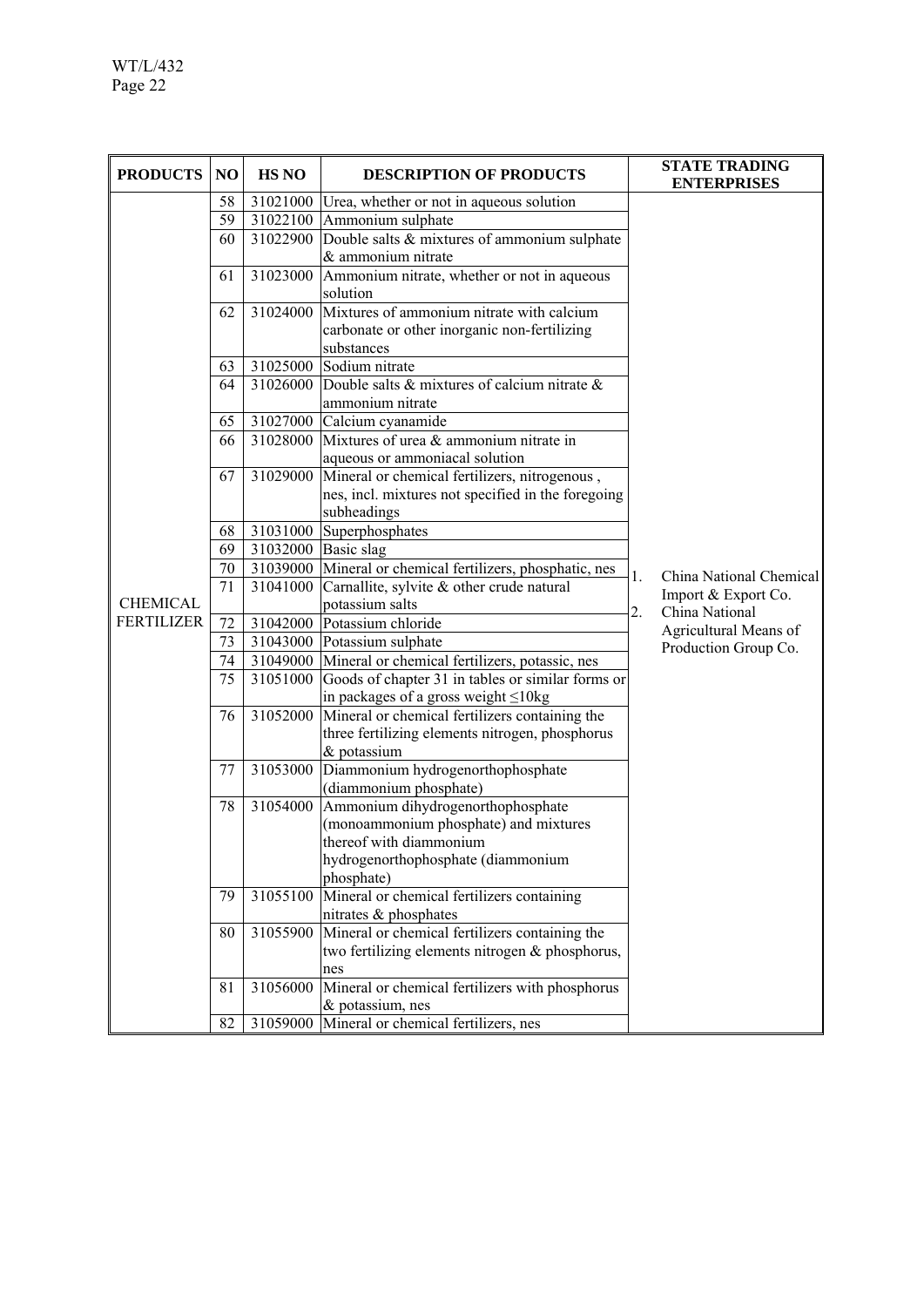| <b>PRODUCTS</b> NO |    | <b>HS NO</b> | <b>DESCRIPTION OF PRODUCTS</b>        |                  | <b>STATE TRADING</b><br><b>ENTERPRISES</b> |
|--------------------|----|--------------|---------------------------------------|------------------|--------------------------------------------|
|                    | 83 |              | 52010000 Cotton, not carded or combed |                  | China National Textiles                    |
|                    | 84 |              | 52030000 Cotton, carded or combed     |                  | Import & Export Co.                        |
|                    |    |              |                                       |                  | Beijing Jiuda Textiles                     |
|                    |    |              |                                       |                  | Group Co.                                  |
| <b>COTTON</b>      |    |              |                                       | 3.               | <b>Tianjing Textiles</b>                   |
|                    |    |              |                                       |                  | Industry Supply and                        |
|                    |    |              |                                       |                  | Marketing Co.                              |
|                    |    |              |                                       | $\overline{4}$ . | Shanghai Textiles Raw                      |
|                    |    |              |                                       |                  | Materials Co.                              |

| Product & HS 2000                            | Volume to non-state traders on<br>$\arcces$ sion <sup>2)</sup> | Annual growth in non-state<br>trade volume <sup>3)</sup> |
|----------------------------------------------|----------------------------------------------------------------|----------------------------------------------------------|
| $Oil$ -processed <sup>1)</sup><br>(HS 27.10) | 4 million tonnes                                               | $15\%$                                                   |
| Oil--crude<br>(HS 27.09)                     | 7.2 million tonnes                                             | $15\%$                                                   |

(1) Excludes LPG, which falls under HS 27 11, and has not been notified by China as subject to state trading. The present import quota (16.58 million tonnes rising by 15% per year) will be removed on 1 January 2004.

(2) Imports to be effected pursuant to the provisions of the WTO Agreement on Import Licensing Procedures.

(3) This growth rate shall be applied for a period of 10 years following accession, after which time it shall be reviewed with interested Members. Pending conclusion of the review talks, the volume available to non-state importers on that date shall be increased annually in line with the average growth in overall imports of the product concerned over the preceding 10 year period.

 However, for processed oil, a review shall be carried out with interested Members by 2004 to establish whether the growth rate should be adjusted in the light of the evolution of trade volumes.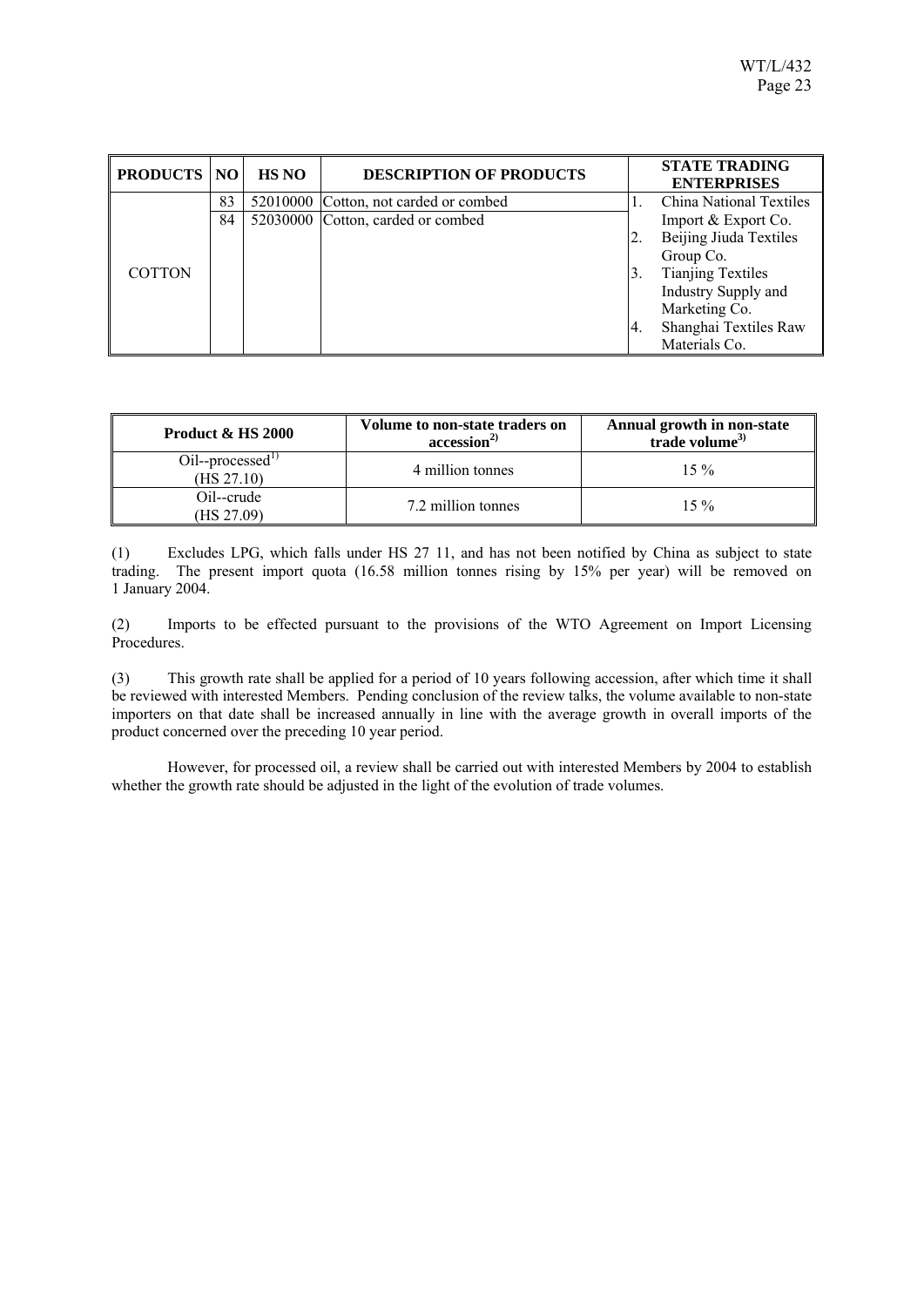# **ANNEX 2A2**

| <b>PRODUCTS</b>            | N <sub>O</sub>  | HS NO    | <b>DESCRIPTION OF PRODUCTS</b>                                                                   | <b>STATE TRADING</b><br><b>ENTERPRISES</b> |  |  |
|----------------------------|-----------------|----------|--------------------------------------------------------------------------------------------------|--------------------------------------------|--|--|
|                            | 1               | 09021010 | Flavoured green tea (not fermented) in                                                           |                                            |  |  |
|                            |                 |          | immediate packings of a content ≤3kg                                                             |                                            |  |  |
|                            | $\overline{2}$  | 09021090 | Unflavoured green tea (not fermented) in                                                         | China National Native                      |  |  |
| <b>TEA</b>                 |                 |          | immediate packings of a content ≤3kg                                                             | Products and Animal                        |  |  |
|                            | $\overline{3}$  |          | 09022010 Flavoured green tea (not fermented) in                                                  | By-Products Import &                       |  |  |
|                            |                 |          | immediate packings of a content >3kg                                                             | Export Co.                                 |  |  |
|                            | $\overline{4}$  |          | 09022090 Unflavoured green tea(not fermented) in                                                 |                                            |  |  |
|                            |                 |          | immediate packings of a content >3kg                                                             |                                            |  |  |
|                            | 5<br>6          |          | 10061010 Rice in husk (paddy or rough) seed<br>10061090 Rice in husk (paddy or rough), excl. for |                                            |  |  |
|                            |                 |          | seeding                                                                                          |                                            |  |  |
| <b>RICE</b>                | 7               |          | 10062000 Husked (brown) rice                                                                     |                                            |  |  |
|                            | 8               | 10063000 | Semi-milled or wholly milled rice, whether or                                                    |                                            |  |  |
|                            |                 |          | not polished or glazed                                                                           |                                            |  |  |
|                            | 9               | 10064000 | <b>Broken</b> rice                                                                               |                                            |  |  |
|                            | 10              |          | 10051000 Maize (corn) seed                                                                       |                                            |  |  |
|                            | 11              |          | 10059000 Maize (corn), excl. for seeding                                                         | China National Cereals<br>1.               |  |  |
| <b>CORN</b>                | 12              |          | 11042300 Other worked grains of maize (corn) (for                                                | Oil and Foodstuffs                         |  |  |
|                            |                 |          | example, hulled, pearled, sliced or kibbled)                                                     | Import & Export Co.                        |  |  |
| <b>SOY BEAN</b>            | 13              |          | 12010010 Seed of soya beans                                                                      | 2.<br>Jilin Grain Import &                 |  |  |
|                            | $\overline{14}$ | 12010091 | Yellow soya beans, not for seeding, whether                                                      | Export Co. Ltd.                            |  |  |
|                            |                 |          | or not broken                                                                                    |                                            |  |  |
|                            | 15              | 12010092 | Black soya beans, not for seeding, whether or                                                    |                                            |  |  |
|                            |                 |          | not broken                                                                                       |                                            |  |  |
|                            | 16              | 12010093 | Green soya beans, not for seeding, whether or                                                    |                                            |  |  |
|                            |                 |          | not broken                                                                                       |                                            |  |  |
|                            | 17              | 12010099 | Soya beans, nes, not for seeding, whether or                                                     |                                            |  |  |
|                            |                 |          | not broken                                                                                       |                                            |  |  |
|                            | 18              | 26110000 | Tungsten ores & concentrates                                                                     |                                            |  |  |
| <b>TUNGSTEN</b>            | 19              | 26209010 | Ash & residues containing mainly tungsten &                                                      |                                            |  |  |
| <b>ORE</b>                 |                 |          | compound thereof                                                                                 |                                            |  |  |
|                            | 20              | 26209090 | Ash & residues containing metals &                                                               | 1.<br>China National Metals                |  |  |
|                            |                 |          | compound thereof, nes                                                                            | and Minerals Import &                      |  |  |
| <b>AMMONIUM</b>            | 21              | 28418010 | Ammonium paratungstate                                                                           | Export Co.                                 |  |  |
| PARATUNG-<br><b>STATES</b> | 22              | 28418040 | Ammonium metatungstates                                                                          | China National Non-<br>2.                  |  |  |
|                            | 23              | 28259011 | Tungstic acid                                                                                    | ferrous Import &                           |  |  |
|                            | 24              | 28259012 | Tungsten trioxides                                                                               | Export Co.                                 |  |  |
|                            | 25              | 28259019 | Tungsten oxides and hydroxides, nes                                                              | 3.<br>China Rare Earth and                 |  |  |
|                            | 26              |          | 28418020 Sodium tungstate                                                                        | Metal Group Co.                            |  |  |
| <b>TUNGSTATE</b>           | 27              |          | 28418030 Calcium tungstate                                                                       | 4.<br>China National                       |  |  |
| <b>PRODUCTS</b>            | 28              |          | 28499020 Carbides of tungsten, whether or not                                                    | Chemical Import &                          |  |  |
|                            |                 |          | chemically refined                                                                               | Export Co.                                 |  |  |
|                            | 29              | 81011000 | Tungsten powders                                                                                 |                                            |  |  |
|                            | 30              |          | 81019100 Tungsten unwrought (incl. bars and rods                                                 |                                            |  |  |
|                            |                 |          | simply sintered); tungsten waste and scrap                                                       |                                            |  |  |

# **PRODUCTS SUBJECT TO STATE TRADING (EXPORT)**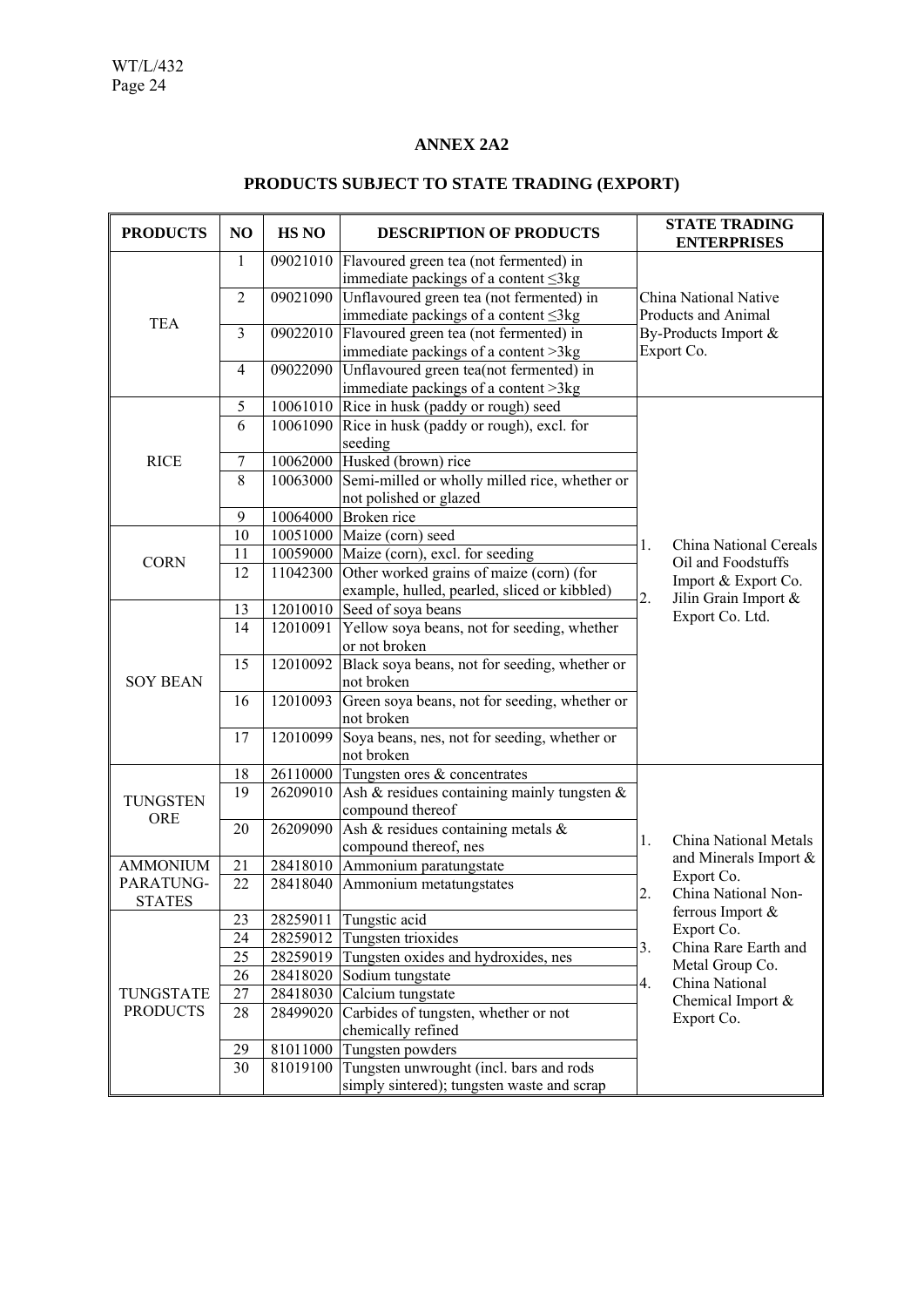| <b>PRODUCTS</b>  | NO | <b>HS NO</b>     | <b>DESCRIPTION OF PRODUCTS</b>                                                                |    | <b>STATE TRADING</b><br><b>ENTERPRISES</b>            |
|------------------|----|------------------|-----------------------------------------------------------------------------------------------|----|-------------------------------------------------------|
|                  | 31 | 27011100         | Anthracite, not agglomerated, whether or not<br>pulverized                                    | 1. | China National Coal                                   |
|                  | 32 | 27011210         | Bituminous coking coal, not agglomerated,<br>whether or not pulverized                        |    | Industry Import &<br>Export Co.                       |
| <b>COAL</b>      | 33 | 27011290         | Other bituminous coal, other than coking coal,<br>not agglomerated, whether or not pulverized | 2. | <b>China National Metals</b><br>and Minerals Import & |
|                  | 34 | 27011900         | Coal nes, not agglomerated, whether or not<br>pulverized                                      | 3. | Export Co.<br>Shanxi Coal Import &                    |
|                  | 35 | 27021000         | Lignite, not agglomerated, whether or not<br>pulverized                                       | 4. | Export Group Co.<br>Shenhua Group Ltd.                |
| <b>CRUDE OIL</b> | 36 | 27090000         | Petroleum oils & oils obtained from<br>bituminous minerals, crude                             |    |                                                       |
|                  | 37 | 27100011         | Motor gasoline & aviation gasoline                                                            |    |                                                       |
|                  | 38 | 27100013 Naphtha |                                                                                               |    |                                                       |
|                  | 39 | 27100019         | Gasoline distillages, nes & preparations                                                      |    |                                                       |
|                  |    |                  | thereof                                                                                       | 1. | China National                                        |
|                  | 40 |                  | 27100023 Aviation kerosene                                                                    |    | Chemical Import &                                     |
|                  | 41 |                  | 27100024 Lamp-kerosene                                                                        |    | Export Co.                                            |
|                  | 42 | 27100029         | Kerosene distillages, nes & preparations                                                      | 2. | China International                                   |
| <b>PROCESSED</b> |    |                  | thereof                                                                                       |    | United Petroleum &                                    |
| OIL              | 43 |                  | 27100031 Light diesel oil                                                                     |    | Chemicals Co.                                         |
|                  | 44 |                  | 27100033 Fuel oil No.5 to No.7 (National Code)                                                | 3. | China National United                                 |
|                  | 45 |                  | 27100039 Diesel oils $\&$ preparations thereof and other                                      |    | Oil Co.                                               |
|                  |    |                  | fuel oils, nes                                                                                |    |                                                       |
|                  | 46 |                  | 27100053 Lubricating greases                                                                  |    |                                                       |
|                  | 47 |                  | 27100054 Lubricating oils                                                                     |    |                                                       |
|                  | 48 |                  | 27100059 Heavy oils & preparations thereof, nes                                               |    |                                                       |
|                  | 49 |                  | 27111100 Natural gas, liquefied                                                               |    |                                                       |
|                  | 50 |                  | 50010010 Mulberry feeding silk-worm cocoons                                                   |    |                                                       |
|                  | 51 | 50010090         | Silk-worn cocoons suitable for reeling (excl.                                                 |    |                                                       |
|                  |    |                  | Mulberry feeding silk-worm cocoons)                                                           |    |                                                       |
|                  | 52 | 50020011         | Plant reeled (Steam filature silk), not thrown                                                |    |                                                       |
|                  | 53 |                  | 50020012 Steam filature silk , home reeled, not thrown                                        |    |                                                       |
|                  | 54 |                  | 50020013 Steam filature silk, doupion, not thrown                                             |    |                                                       |
|                  | 55 | 50020019         | Steam filature raw silk (excl. Plant reeled,                                                  |    |                                                       |
|                  |    |                  | home reeled, doupion), not thrown                                                             |    |                                                       |
|                  | 56 | 50020020         | Tussah raw silk, not thrown                                                                   |    |                                                       |
|                  | 57 |                  | 50020090 Raw silk, nes, not thrown                                                            |    | China National Silk Import                            |
| <b>SILK</b>      | 58 | 50031000         | Silk waste (including cocoons unsuitable for                                                  |    | & Export Co.                                          |
|                  |    |                  | reeling, yarn waste and garneted stock), not                                                  |    |                                                       |
|                  |    |                  | carded or combed                                                                              |    |                                                       |
|                  | 59 | 50039000         | Silk waste (including cocoons unsuitable for                                                  |    |                                                       |
|                  |    |                  | reeling, yarn waste and garneted stock), carded                                               |    |                                                       |
|                  |    |                  | or combed                                                                                     |    |                                                       |
|                  | 60 | 50040000         | Silk yarn (excl. spun from silk waste), not put                                               |    |                                                       |
|                  |    |                  | up for retail sale                                                                            |    |                                                       |
|                  | 61 | 50050010         | Yarn spun from noil, not put up for retail sale                                               |    |                                                       |
|                  | 62 | 50050090         | Yarn spun from other silk waste (excl. Yarn                                                   |    |                                                       |
|                  |    |                  | spun from noil), not put up for retail sale                                                   |    |                                                       |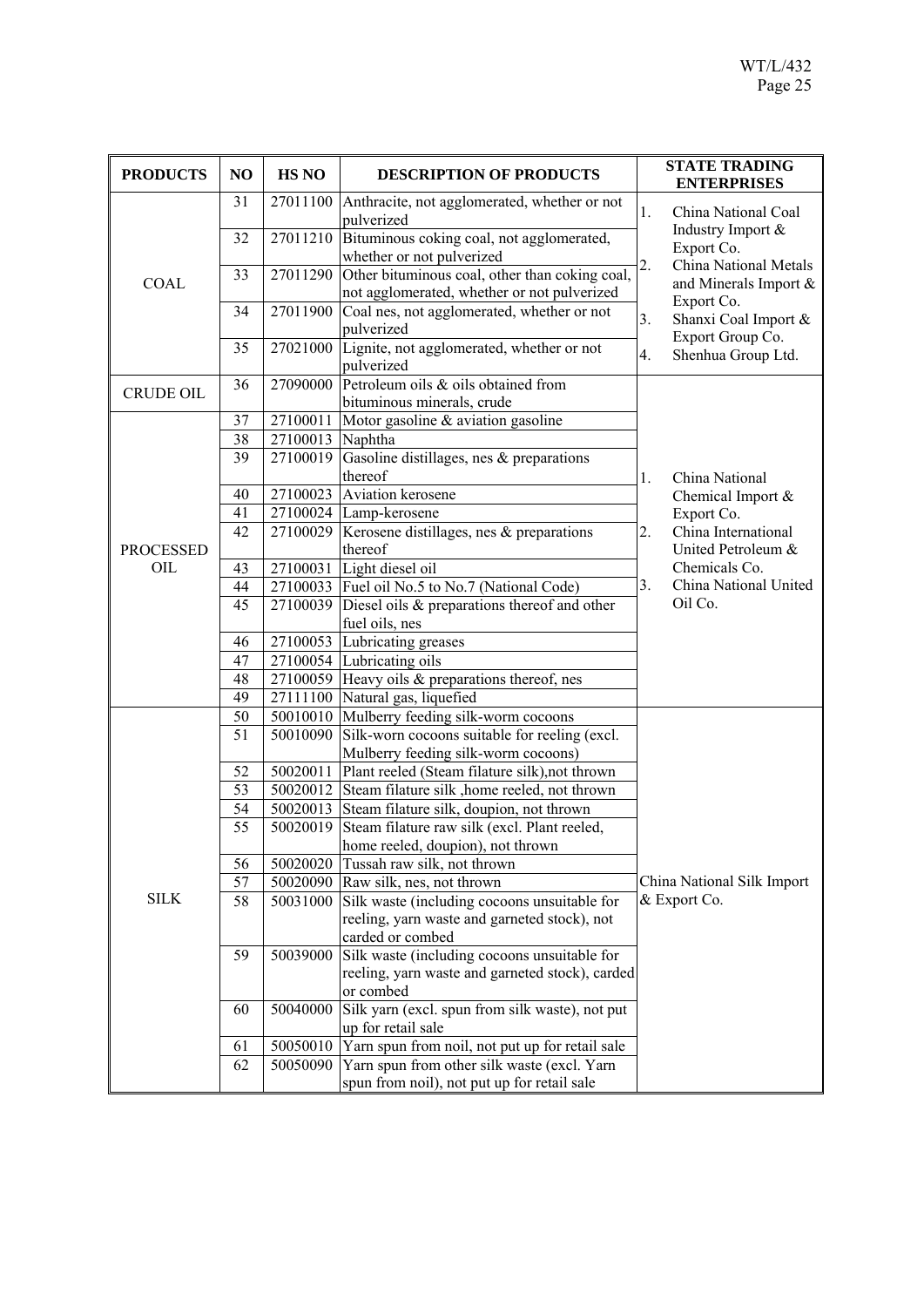| <b>PRODUCTS</b>                          | NO | HS NO    | <b>DESCRIPTION OF PRODUCTS</b>                                                                                                                                  |          | <b>STATE TRADING</b><br><b>ENTERPRISES</b>                                                                                                                           |  |  |
|------------------------------------------|----|----------|-----------------------------------------------------------------------------------------------------------------------------------------------------------------|----------|----------------------------------------------------------------------------------------------------------------------------------------------------------------------|--|--|
|                                          | 63 | 50071010 | Unbleached (unscoured or scoured) or bleached<br>woven fabrics of noil silk                                                                                     |          |                                                                                                                                                                      |  |  |
| UN-                                      | 64 | 50072011 | Unbleached (unscoured or scoured) or bleached<br>woven fabrics, containing 85% or more by<br>weight of mulberry silk                                            |          |                                                                                                                                                                      |  |  |
| <b>BLEACHED</b><br><b>SILK</b>           | 65 | 50072021 | Unbleached (unscoured or scoured) or bleached<br>woven fabrics of tussah silk, containing 85% or<br>more by weight of tussah silk                               |          |                                                                                                                                                                      |  |  |
|                                          | 66 | 50072031 | Unbleached (unscoured or scoured) or bleached<br>woven fabrics of spun silk, containing 85% or<br>more by weight of tussah silk                                 |          |                                                                                                                                                                      |  |  |
| <b>COTTON</b>                            | 67 | 52010000 | Cotton, not carded or combed                                                                                                                                    |          |                                                                                                                                                                      |  |  |
|                                          | 68 |          | 52030000 Cotton, carded or combed                                                                                                                               |          |                                                                                                                                                                      |  |  |
|                                          | 69 |          | 52041100 Cotton sewing thread, cotton by weight<br>$\geq$ 85%, not put up for retail sale                                                                       |          |                                                                                                                                                                      |  |  |
|                                          | 70 |          | 52051100 Uncombed single cotton yarn, cotton by weight<br>$\geq$ 85%, measuring $\leq$ 14 metric number, not put up<br>for retail sale                          |          |                                                                                                                                                                      |  |  |
|                                          | 71 |          | 52051200 Uncombed single cotton yarn, cotton by weight<br>$\geq$ 85%, measuring, >14 metric number but $\leq$ 43<br>metric number, not put up for retail sale   | 1.       | China National<br>Textiles Import &<br>Export Co.<br>Qingdao Textiles<br>United Import &<br>Export Co.<br>Beijing No.2 Cotton<br>Mill<br>Beijing No.3 Cotton<br>Mill |  |  |
|                                          | 72 |          | 52051300 Uncombed single cotton yarn, cotton by weight<br>$\geq$ 85%, measuring >43 metric number but<br>≤52 metric number, not put up for retail sale          | 2.<br>3. |                                                                                                                                                                      |  |  |
|                                          | 73 | 52051400 | Uncombed single cotton yarn, cotton by weight<br>$\geq$ 85%, measuring >52 metric number but<br>$\leq$ 80 metric number, not put up for retail sale             |          |                                                                                                                                                                      |  |  |
|                                          | 74 | 52051500 | Uncombed single cotton yarn, cotton by weight<br>$\geq$ 85%, measuring $>$ 80 metric number, not put up<br>for retail sale                                      | 4.<br>5. |                                                                                                                                                                      |  |  |
| <b>COTTON</b><br>YARN,<br>containing 85% | 75 | 52052100 | Combed single cotton yarn, cotton by weight<br>$\geq$ 85%, measuring $\leq$ 14 metric number, not put up<br>for retail sale                                     | 6.       | Tianjin No.1 Cotton<br>Mill<br>Shanghai Shenda Co.                                                                                                                   |  |  |
| or more by<br>weight of<br>cotton*       | 76 | 52052200 | Combed single cotton yarn, cotton by weight<br>$\geq$ 85%, measuring >14 metric number but<br>$\leq$ 43 metric number, not put up for retail sale               | 7.       | Ltd<br>Shanghai Huashen<br>Textiles and Dying                                                                                                                        |  |  |
|                                          | 77 |          | 52052300 Combed single cotton yarn, cotton by weight<br>$\geq$ 85%, measuring >43 metric number but<br>$\leq$ 52 metric number, not put up for retail sale      | 8.       | Co. (Group)<br>Dalian Huanqiu<br>Textiles Group Co.                                                                                                                  |  |  |
|                                          | 78 | 52052400 | Combed single cotton yarn, cotton by weight<br>$\geq$ 85%, measuring >52 metric number but<br>$\leq$ 80 metric number, not put up for retail sale               | 9.       | Shijiazhuang<br>Changshan Textiles<br>Group                                                                                                                          |  |  |
|                                          | 79 | 52052600 | Combed single cotton yarn, cotton by weight<br>$\geq$ 85%, measuring $>$ 80 metric number but<br>$\leq$ 94 metric number, not put up for retail sale            | 10.      | Luoyang Cotton<br>Mill, Henan Province                                                                                                                               |  |  |
|                                          | 80 | 52053100 | Uncombed multiple or cabled cotton yarn, cotton<br>by weight $\geq$ 85%, measuring $\leq$ 14 metric number                                                      |          |                                                                                                                                                                      |  |  |
|                                          | 81 | 52053200 | Uncombed multiple or cabled cotton yarn, cotton<br>by weight $\geq$ 85%, measuring >14 metric number<br>but ≤43 metric number, not put up for retail sale       |          |                                                                                                                                                                      |  |  |
|                                          | 82 | 52053300 | Uncombed multiple or cabled cotton yarn, cotton<br>by weight $\geq$ 85%, measuring >43 metric number<br>but $\leq$ 52 metric number, not put up for retail sale |          |                                                                                                                                                                      |  |  |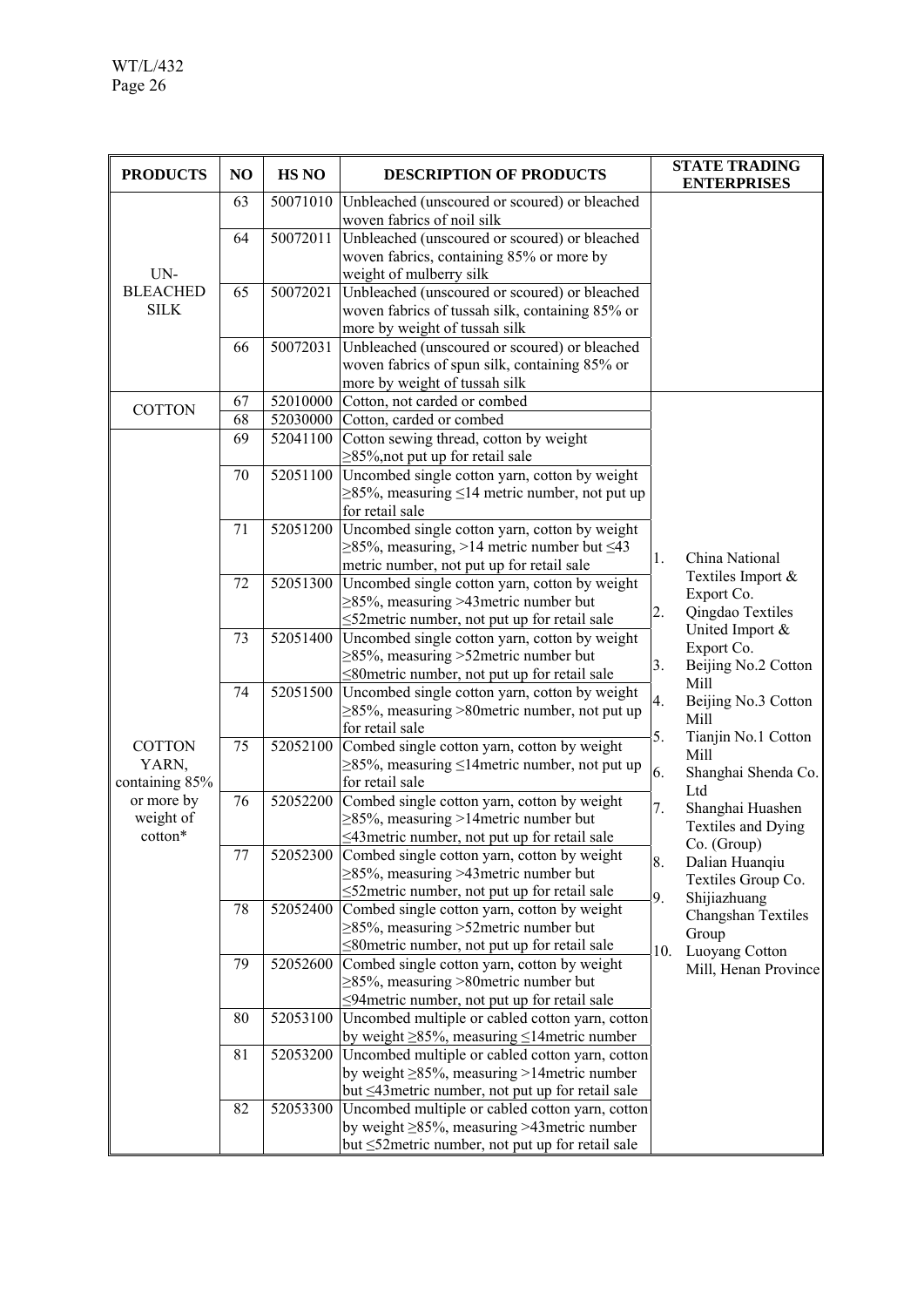| <b>PRODUCTS</b>                                 | NO  | HS NO    | <b>DESCRIPTION OF PRODUCTS</b>                                                                                                                                                               | <b>STATE TRADING</b><br><b>ENTERPRISES</b>                          |
|-------------------------------------------------|-----|----------|----------------------------------------------------------------------------------------------------------------------------------------------------------------------------------------------|---------------------------------------------------------------------|
|                                                 | 83  | 52053400 | Uncombed multiple or cabled cotton yarn, cotton<br>by weight $\geq$ 85%, measuring >52 metric number<br>but <80metric number, not put up for retail sale                                     |                                                                     |
|                                                 | 84  | 52053500 | Uncombed cabled cotton yarn, cotton by weight<br>$\geq$ 85%, measuring >80 metric number, not put up<br>for retail sale                                                                      |                                                                     |
|                                                 | 85  | 52054100 | Combed multiple or cabled cotton yarn, cotton<br>by weight $\geq$ 85%, measuring $\leq$ 14 metric number,<br>not put up for retail sale                                                      |                                                                     |
|                                                 | 86  | 52054200 | Combed multiple or cabled cotton yarn, cotton<br>by weight $\geq$ 85%, measuring >14 metric number<br>but <43 metric number, not put up for retail sale                                      |                                                                     |
|                                                 | 87  | 52054300 | Combed multiple or cabled cotton yarn, cotton<br>by weight $\geq$ 85%, measuring >43 metric number<br>but <52 metric number, not put up for retail sale                                      |                                                                     |
|                                                 | 88  | 52054400 | Combed multiple or cabled cotton yarn, cotton<br>by weight $\geq$ 85%, measuring >52 metric number<br>but ≤80 metric number, not put up for retail sale                                      |                                                                     |
|                                                 | 89  | 52054600 | Combed multiple or cabled cotton yarn, cotton<br>by weight $\geq$ 85%, measuring $>$ 80 metric number<br>but <94 metric number, not put up for retail sale                                   |                                                                     |
|                                                 | 90  | 52071000 | Cotton yarn (excl. sewing), put up for retail sale,<br>cotton by weight $\geq 85\%$                                                                                                          |                                                                     |
|                                                 | 91  | 52041900 | Cotton sewing thread, cotton by weight <85%,<br>not put up for retail sale                                                                                                                   |                                                                     |
|                                                 | 92  | 52061100 | Uncombed single cotton yarn, cotton by weight<br>$\leq$ 85%, measuring $\leq$ 14 metric number, not put up<br>for retail sale                                                                | 11.<br>Songyue Textiles                                             |
|                                                 | 93  | 52061200 | Uncombed single cotton yarn, cotton by weight<br><85%, measuring >14 metric number but<br>$\leq$ 43 metric number, not put up for retail sale                                                | Industry Group,<br>Henan Province<br>Dezhou Cotton Mill<br>12.      |
|                                                 | 94  | 52061300 | Uncombed single cotton yarn, cotton by weight<br><85%, measuring >43 metric number but<br>$\leq$ 52 metric number, not put up for retail sale                                                | 13.<br>Wuxi No.1 Cotton<br>Mill<br>Puxin Textiles Mill,<br>14.      |
| <b>COTTON</b><br>YARN,<br>containing less       | 95  | 52061400 | Uncombed single cotton yarn, cotton by weight<br>$<85\%$ , measuring > 52 metric number but<br>$\leq$ 80 metric number, not put up for retail sale                                           | Hubei Province<br>15.<br>Northwest No.1<br>Cotton Mill              |
| than 85% by<br>weight of<br>$\cot$ <sub>*</sub> | 96  | 52061500 | Uncombed single cotton yarn, cotton by weight<br><85%, measuring >80 metric number, not put up<br>for retail sale                                                                            | 16.<br>Chengdu Jiuxing<br>Textiles Group Co.<br>Suzhou Sulun<br>17. |
|                                                 | 97  | 52062100 | Combed single cotton yarn, cotton by weight<br>$\leq$ 85%, measuring $\leq$ 14 metric number, not put up<br>for retail sale                                                                  | <b>Textiles Joint</b><br>Company (Group)<br>18.<br>Northwest No.7   |
|                                                 | 98  | 52062200 | Combed single cotton yarn, cotton by weight<br><85%, measuring >14 metric number but<br>$\leq$ 43 metric number, not put up for retail sale                                                  | <b>Cotton Mill</b><br>Xiangmian Group<br>19.<br>Co., Hubei Province |
|                                                 | 99  | 52062300 | Combed single cotton yarn, cotton by weight<br><85%, measuring >43 metric number but                                                                                                         | Handan Lihua<br>20.<br>Textiles Group Co.                           |
|                                                 | 100 | 52062400 | $\leq$ 52 metric number, not put up for retail sale<br>Combed single cotton yarn, cotton by weight<br><85%, measuring >52 metric number but<br>≤80 metric number, not put up for retail sale |                                                                     |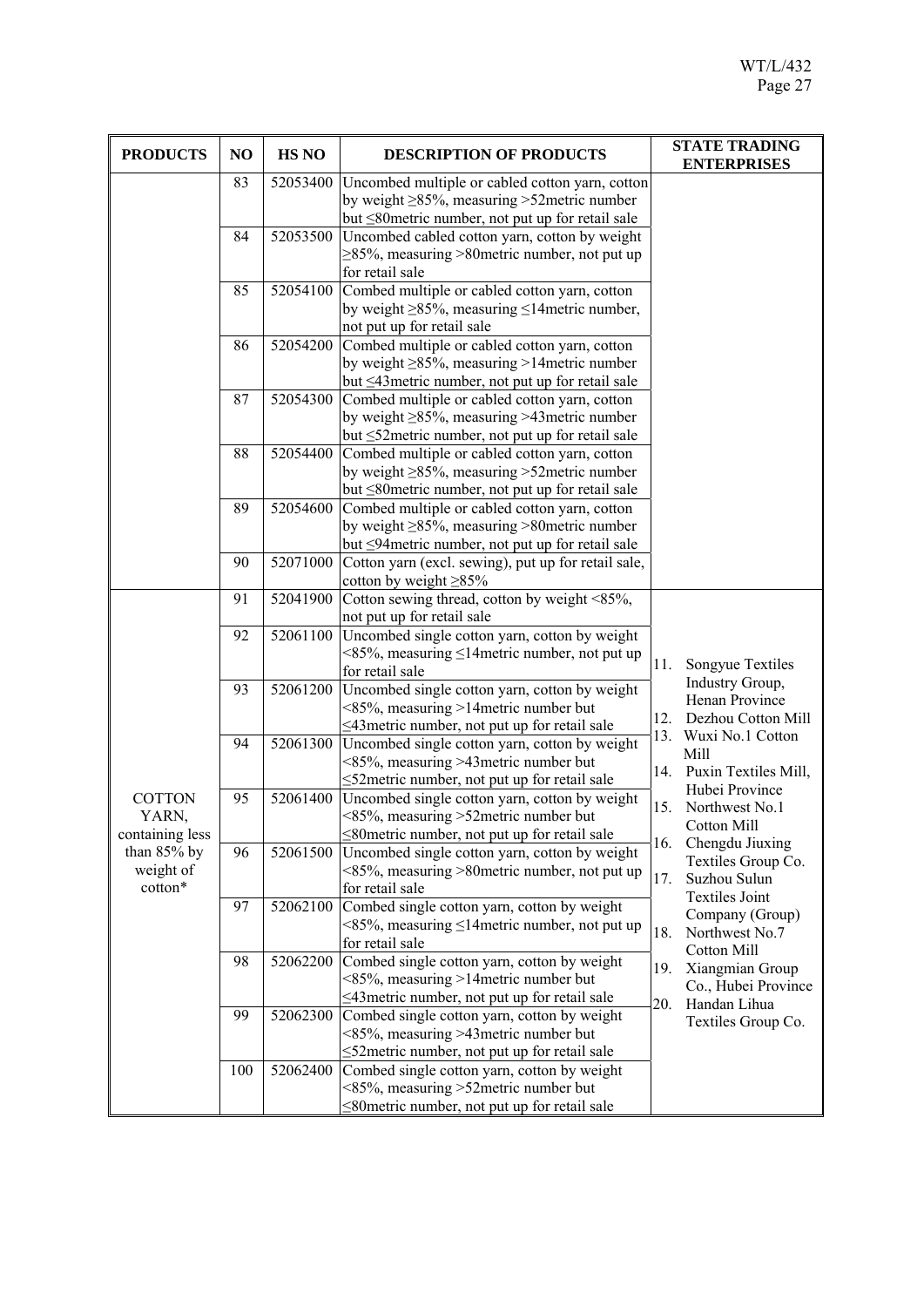| <b>PRODUCTS</b>   | N <sub>O</sub> | HS NO    | <b>DESCRIPTION OF PRODUCTS</b>                                                       |     | <b>STATE TRADING</b><br><b>ENTERPRISES</b> |
|-------------------|----------------|----------|--------------------------------------------------------------------------------------|-----|--------------------------------------------|
|                   | 101            | 52062500 | Combed single cotton yarn, cotton by weight                                          |     |                                            |
|                   |                |          | <85%, measuring >80 metric number, not put up                                        |     |                                            |
|                   |                |          | for retail sale                                                                      |     |                                            |
|                   | 102            | 52063100 | Uncombed multiple or cabled cotton yarn, cotton                                      |     |                                            |
|                   |                |          | by weight $\leq$ 85%, measuring $\leq$ 14 metric number,                             |     |                                            |
|                   | 103            | 52063200 | not put up for retail sale<br>Uncombed multiple or cabled cotton yarn, cotton        |     |                                            |
|                   |                |          | by weight <85%, measuring >14 metric number                                          |     |                                            |
|                   |                |          | but ≤43 metric number, not put up for retail sale                                    |     |                                            |
|                   | 104            |          | 52063300 Uncombed multiple or cabled cotton yarn, cotton                             | 21. | Xinjiang Textiles                          |
|                   |                |          | by weight <85%, measuring >43 metric number                                          |     | Industry Co.                               |
|                   |                |          | but ≤52 metric number, not put up for retail sale                                    | 22. | (Group)                                    |
|                   | 105            |          | 52063400 Uncombed multiple or cabled cotton yarn, cotton                             |     | Anqing Textiles<br>Mill                    |
|                   |                |          | by weight $\leq$ 85%, measuring $>$ 52 metric number                                 | 23. | Jinan No.2 Cotton                          |
|                   |                |          | but <80 metric number, not put up for retail sale                                    |     | Mill                                       |
|                   | 106            | 52063500 | Uncombed multiple or cabled cotton yarn, cotton 24.                                  |     | Tianjin No.2                               |
|                   |                |          | by weight <85%, measuring >80 metric number,                                         |     | Cotton Mill                                |
|                   |                |          | not put up for retail sale                                                           | 25. | Jinhua Textiles                            |
|                   | 107            | 52064100 | Combed multiple or cabled cotton yarn, cotton                                        |     | Mill, Shanxi                               |
|                   |                |          | by weight $\leq$ 85%, measuring $\leq$ 14 metric number,                             |     | Province                                   |
|                   |                |          | not put up for retail sale                                                           | 26. | Jinwei Group Co.,                          |
|                   | 108            | 52064200 | Combed multiple or cabled cotton yarn, cotton                                        |     | Zhejiang Province                          |
|                   |                |          | by weight <85%, measuring >14 metric number                                          | 27. | Northwest No.5                             |
|                   |                |          | but ≤43 metric number, not put up for retail sale                                    |     | <b>Cotton Mill</b>                         |
|                   | 109            | 52064300 | Combed multiple or cabled cotton yarn, cotton                                        | 28. | Baoding No.1                               |
|                   |                |          | by weight <85%, measuring >43 metric number                                          |     | <b>Cotton Mill</b>                         |
|                   |                |          | but ≤52 metric number, not put up for retail sale                                    | 29. | Liaoyang Textiles                          |
|                   | 110            | 52064400 | Combed multiple or cabled cotton yarn, cotton                                        |     | Mill                                       |
|                   |                |          | by weight $\leq$ 85%, measuring $>$ 52 metric number                                 | 30. | Changchun                                  |
|                   |                |          | but ≤80 metric number, not put up for retail sale                                    |     | <b>Textiles Mill</b>                       |
|                   | 111            | 52064500 | Combed multiple or cabled cotton yarn, cotton                                        | 31. | Huaxin Cotton                              |
|                   |                |          | by weight $\leq 85\%$ , measuring $\geq 80$ metric number,                           |     | Mill, Henan                                |
|                   |                |          | not put up for retail sale                                                           |     | Province                                   |
|                   | 112            | 52079000 | Cotton yarn (excl. sewing), put up for retail sale, $ 32$ .<br>cotton by weight <85% |     | <b>Baotou Textiles</b><br>Mill             |
|                   | 113            |          | 52081100 Unbleached plain cotton weave, cotton by                                    | 33. | Ninbo Hefeng                               |
|                   |                |          | weight $\geq$ 85%, a weight not exceeding 100g/m2                                    |     | Textiles Group Co.                         |
|                   | 114            | 52081200 | Unbleached plain cotton weave, cotton by                                             | 34. | Northwest No.4                             |
|                   |                |          | weight ≥85%, a weight exceeding 100g/m2 but                                          |     | Cotton Mill                                |
| <b>WOVEN</b>      |                |          | not exceeding 200g/m2                                                                | 35. | Xinjiang Shihezi                           |
| <b>FABRICS OF</b> | 115            | 52081300 | Unbleached 3 or 4-thread twill, cotton by weight                                     |     | Bayi Cotton Mill                           |
| COTTON,           |                |          | $\geq$ 85%, a weight not exceeding 200g/m2                                           |     |                                            |
| containing 85%    | 116            | 52081900 | Unbleached woven cotton fabrics, nes, cotton by                                      |     |                                            |
| or more by        |                |          | weight $\geq$ 85%, a weight not exceeding 200g/m2                                    |     |                                            |
| weight of         | 117            | 52091100 | Unbleached plain cotton weave, cotton by                                             |     |                                            |
| cotton*           |                |          | weight $\geq$ 85%, a weight exceeding 200g/m2                                        |     |                                            |
|                   | 118            | 52091200 | Unbleached 3 or 4-thread twill, cotton by weight                                     |     |                                            |
|                   |                |          | ≥85%, a weight exceeding 200g/m2                                                     |     |                                            |
|                   | 119            | 52091900 | Unbleached cotton fabrics, cotton by weight                                          |     |                                            |
|                   |                |          | $\geq$ 85%, a weight exceeding 200g/m2, nes                                          |     |                                            |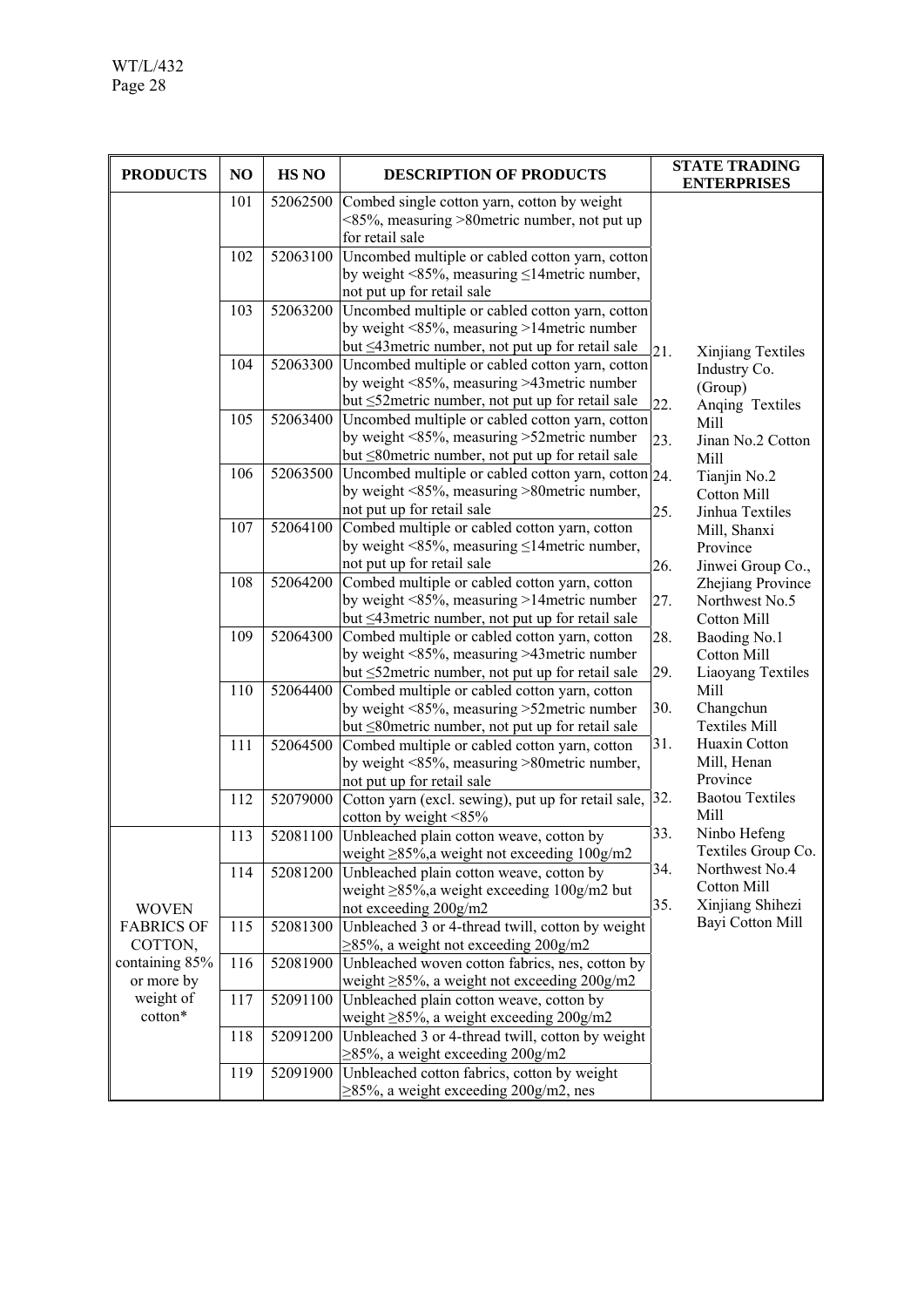| <b>PRODUCTS</b>                | N <sub>O</sub> | <b>HS NO</b> | <b>DESCRIPTION OF PRODUCTS</b>                                                                   |                  | <b>STATE TRADING</b><br><b>ENTERPRISES</b> |
|--------------------------------|----------------|--------------|--------------------------------------------------------------------------------------------------|------------------|--------------------------------------------|
|                                | 120            | 52101100     | Unbleached plain cotton weave, cotton by<br>weight <85%, mixed mainly or solely with man-        |                  |                                            |
|                                |                |              | made fibres, a weight not exceeding 200g/m2                                                      |                  |                                            |
|                                | 121            | 52101200     | Unbleached 3 or 4-thread twill, cotton by weight<br><85%, mixed mainly or solely with man-made   |                  |                                            |
|                                |                |              | fibres, a weight not exceeding 200g/m2                                                           |                  |                                            |
| <b>WOVEN</b>                   | 122            | 52101900     | Unbleached woven cotton fabrics, nes, cotton by                                                  |                  |                                            |
| <b>FABRICS OF</b>              |                |              | weight <85%, mixed mainly or solely with man-                                                    |                  |                                            |
| COTTON,                        |                |              | made fibres, a weight not exceeding 200g/m2                                                      |                  |                                            |
| containing less<br>than 85% by | 123            | 52111100     | Unbleached plain cotton weave, cotton by                                                         |                  |                                            |
| weight of                      |                |              | weight <85%, mixed mainly or solely with man-                                                    |                  |                                            |
| cotton <sup>*</sup>            |                |              | made fibres, a weight exceeding 200g/m2                                                          |                  |                                            |
|                                | 124            | 52111200     | Unbleached 3 or 4-thread twill, cotton by weight                                                 |                  |                                            |
|                                |                |              | <85%, mixed mainly or solely with man-made                                                       |                  |                                            |
|                                |                |              | fibres, a weight exceeding 200g/m2                                                               |                  |                                            |
|                                | 125            | 52111900     | Unbleached woven cotton fabrics, nes, cotton by<br>weight <85%, mixed mainly or solely with man- |                  |                                            |
|                                |                |              | made fibres, a weight exceeding 200g/m2                                                          |                  |                                            |
| <b>ANTIMONY</b>                | 126            | 26171010     | Crude antimony                                                                                   | 1.               | China National                             |
| <b>ORES</b>                    | 127            | 26171090     | Antimony ores & concentrates, excl. crude                                                        |                  | <b>Metals and Minerals</b>                 |
| <b>ANTIMONY</b>                | 128            | 28258000     | Antimony oxides                                                                                  |                  | Import & Export Co.                        |
| <b>OXIDE</b>                   |                |              |                                                                                                  | $\overline{2}$ . | China National Non-                        |
|                                | 129            |              | 81100020 Antimony unwrought                                                                      |                  | ferrous Import &                           |
| <b>ANTIMONY</b>                | 130            | 81100030     | Antimony waste and scrap; Antimony powders                                                       |                  | Export Co.                                 |
| <b>PRODUCTS</b>                | 131            | 81100090     | Antimony and articles thereof, nes                                                               | 3.               | China Rare Earth and<br>Metal Group Co.    |
|                                | 132            | 71061000     | Silver in powder                                                                                 | 1.               | China Banknote                             |
|                                |                |              |                                                                                                  |                  | Printing and Minting                       |
| <b>SILVER</b>                  | 133            | 71069100     | Silver (incl. Silver plated with gold or platinum)                                               |                  | Corporation                                |
|                                |                |              | in unwrought forms                                                                               | 2.               | China Copper Lead                          |
|                                | 134            | 71069200     | Silver (incl. Silver plated with gold or platinum)                                               |                  | Zinc Group                                 |
|                                |                |              | in semi-manufactured forms nes                                                                   |                  |                                            |

<sup>\*</sup> Each of the 35 State Trading Enterprises listed under products "Cotton Yarn, containing 85% or more by weight of cotton", "Cotton Yarn, containing less than 85% by weight of cotton", "Woven Fabrics of Cotton, containing 85% or more by weight of cotton", "Woven Fabrics of Cotton, containing less than 85% by weight of cotton", may trade in Product Numbers 69 through 125.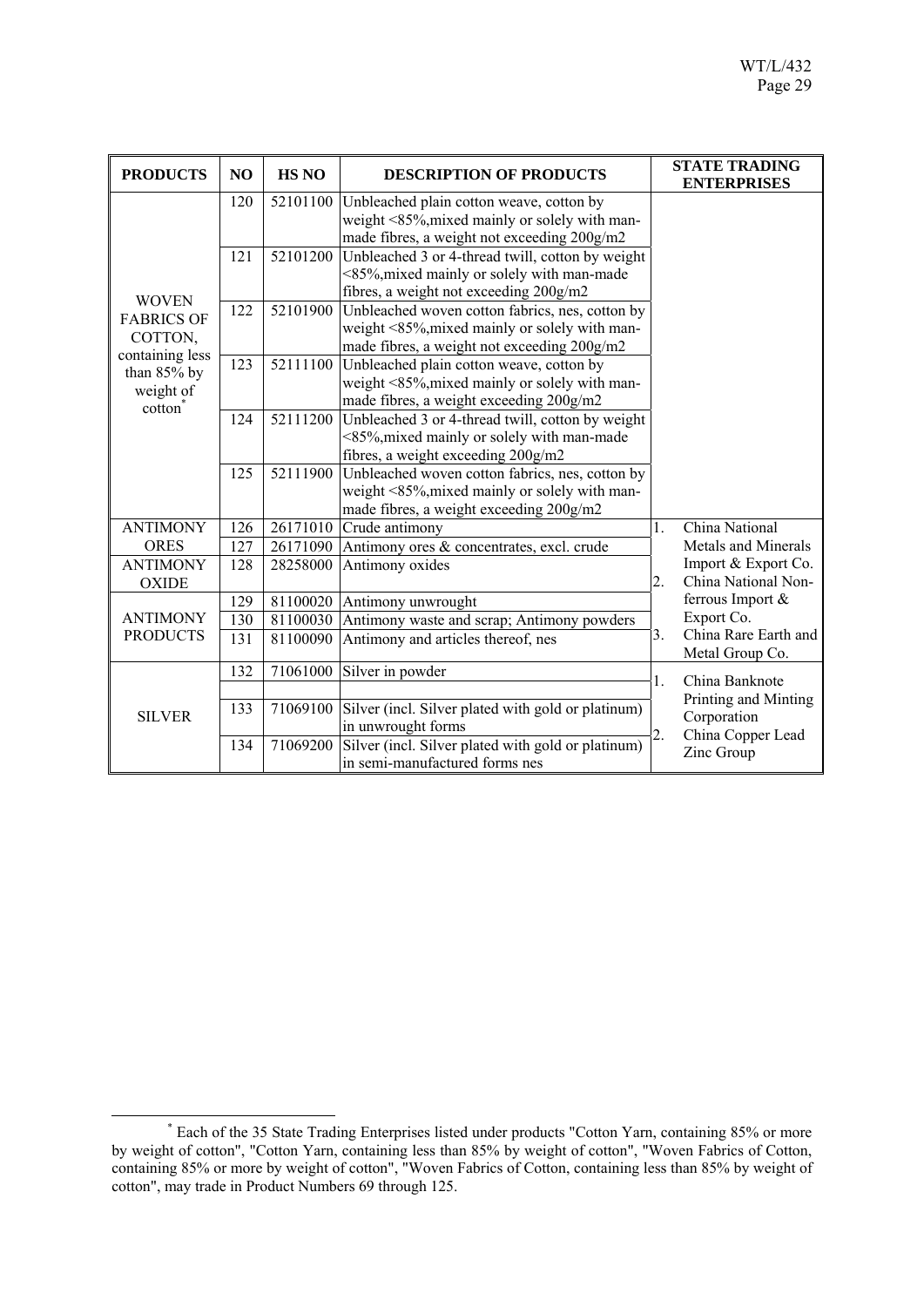# **ANNEX 2B**

# **PRODUCTS SUBJECT TO DESIGNATED TRADING**

| <b>PRODUCTS</b>                 | NO                      | HS NO    | <b>DESCRIPTION OF PRODUCTS</b>                                                                                    | <b>LIBERALIZATION</b><br><b>PROGRAM</b> |
|---------------------------------|-------------------------|----------|-------------------------------------------------------------------------------------------------------------------|-----------------------------------------|
|                                 | 1                       |          | 40011000 Natural rubber latex, in primary forms or in plates, sheets                                              |                                         |
| <b>NATURAL</b><br><b>RUBBER</b> |                         |          | or strip                                                                                                          |                                         |
|                                 | $\boldsymbol{2}$        |          | 40012100 Smoked sheets of natural rubber                                                                          | Liberalized within                      |
|                                 | $\overline{\mathbf{3}}$ | 40012200 | Technically specified natural rubber, in primary forms or                                                         | 3 years after accession.                |
|                                 |                         |          | in plates, sheets or strip                                                                                        |                                         |
|                                 | $\overline{4}$          | 40012900 | Natural rubber, in primary forms or in plates, sheets or                                                          |                                         |
|                                 |                         |          | strip, nes                                                                                                        |                                         |
|                                 | 5                       | 44020000 | Wood charcoal (incl. shell or nut charcoal), whether or                                                           |                                         |
|                                 |                         |          | not agglomerated                                                                                                  |                                         |
|                                 | 6                       | 44031000 | Wood in the rough, whether or not stripped of bark or<br>sapwood, or roughly squared, treated with paint, stains, |                                         |
|                                 |                         |          | creosote or other preservatives                                                                                   |                                         |
|                                 | 7                       | 44032000 | Coniferous wood in the rough, whether or not stripped of                                                          |                                         |
|                                 |                         |          | bark or sapwood, or roughly squared, excl. treated with                                                           |                                         |
|                                 |                         |          | preservatives                                                                                                     |                                         |
|                                 | 8                       | 44034910 | Teak wood in the rough, whether or not stripped of bark                                                           |                                         |
|                                 |                         |          | or sapwood, or roughly squared, excl. treated with                                                                |                                         |
|                                 |                         |          | preservatives                                                                                                     |                                         |
|                                 | 9                       | 44034990 | Specified tropical wood in the rough, nes, whether or not                                                         |                                         |
|                                 |                         |          | stripped of bark or sapwood, or roughly squared, excl.                                                            |                                         |
|                                 |                         |          | treated with preservatives                                                                                        |                                         |
|                                 | 10                      | 44039100 | Oak (Quercus spp.) wood in the rough, whether or not                                                              |                                         |
|                                 |                         |          | stripped of bark or sapwood, or roughly squared, excl.                                                            |                                         |
|                                 |                         |          | treated with preservatives                                                                                        |                                         |
|                                 | 11                      | 44039200 | Beech (Fagus spp.) wood in the rough, whether or not                                                              |                                         |
|                                 |                         |          | stripped of bark or sapwood, or roughly squared, excl.                                                            | Liberalized within                      |
| <b>TIMBER</b>                   |                         |          | treated with preservatives                                                                                        | 3 years after accession.                |
|                                 | 12                      | 44039910 | Nan mu (Phoebe) wood in the rough, whether or not                                                                 |                                         |
|                                 |                         |          | stripped of bark or sapwood, or roughly squared, excl.                                                            |                                         |
|                                 |                         |          | treated with preservatives                                                                                        |                                         |
|                                 | 13                      | 44039920 | Camphor wood in the rough, whether or not stripped of<br>bark or sapwood, or roughly squared, excl. treated with  |                                         |
|                                 |                         |          | preservatives                                                                                                     |                                         |
|                                 | 14                      | 44039930 | Rosewood in the rough, whether or not stripped of bark                                                            |                                         |
|                                 |                         |          | or sapwood, or roughly squared, excl. treated with                                                                |                                         |
|                                 |                         |          | preservatives                                                                                                     |                                         |
|                                 |                         |          | 15 44039940 Kiri (Paulownia) wood in the rough, whether or not                                                    |                                         |
|                                 |                         |          | stripped of bark or sapwood, or roughly squared, excl.                                                            |                                         |
|                                 |                         |          | treated with preservatives                                                                                        |                                         |
|                                 | 16                      | 44039990 | Wood, nes, in the rough, whether or not stripped of bark                                                          |                                         |
|                                 |                         |          | or sapwood, or roughly squared, excl. treated with                                                                |                                         |
|                                 |                         |          | preservatives                                                                                                     |                                         |
|                                 | 17                      | 44041000 | Hoopwood; split poles; piles, pickets and stakes of wood,                                                         |                                         |
|                                 |                         |          | pointed but not sawn lengthwise; wooden sticks, roughly                                                           |                                         |
|                                 |                         |          | trimmed but not turned, bent or otherwise worked;                                                                 |                                         |
|                                 |                         |          | chipwood and the like, coniferous                                                                                 |                                         |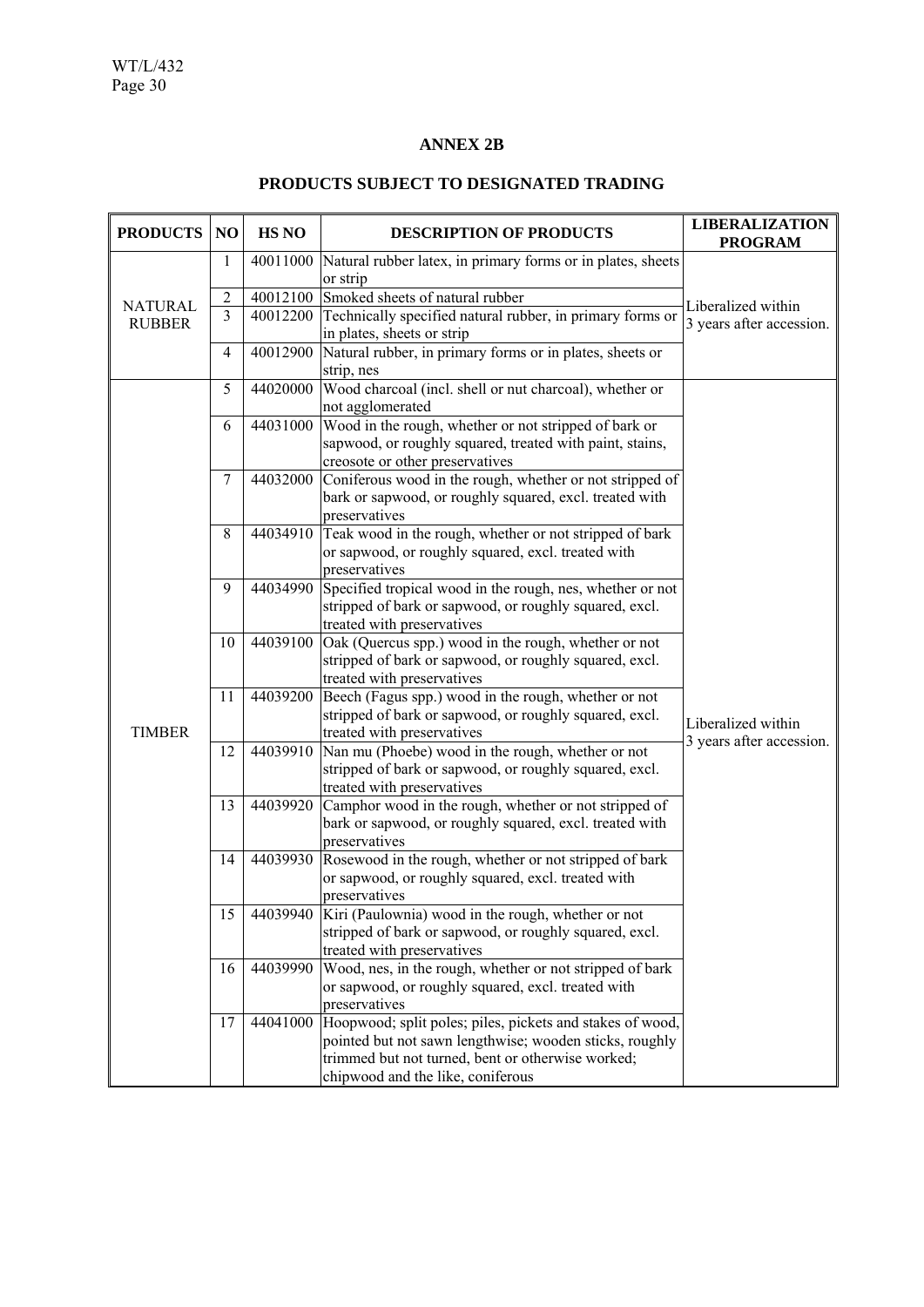| <b>PRODUCTS</b> | NO | <b>HS NO</b> | <b>DESCRIPTION OF PRODUCTS</b>                                       | <b>LIBERALIZATION</b>    |
|-----------------|----|--------------|----------------------------------------------------------------------|--------------------------|
|                 |    |              |                                                                      | <b>PROGRAM</b>           |
|                 | 18 | 44042000     | Hoopwood; split poles; piles, pickets and stakes of wood,            |                          |
|                 |    |              | pointed but not sawn lengthwise; wooden sticks, roughly              |                          |
|                 |    |              | trimmed but not turned, bent or otherwise worked;                    |                          |
|                 |    |              | chipwood and the like, non-coniferous                                |                          |
|                 | 19 | 44050000     | Wood wool; wood flour                                                |                          |
|                 | 20 | 44061000     | Railway or tramway sleepers (cross-ties) of wood, not<br>impregnated |                          |
|                 | 21 | 44069000     | Railway or tramway sleepers (cross-ties) of wood,                    |                          |
|                 |    |              | impregnated                                                          |                          |
|                 | 22 | 44071000     | Wood sawn or chipped lengthwise, sliced or peeled,                   |                          |
|                 |    |              | whether or not planed, sanded or finger-jointed, of a                |                          |
|                 |    |              | thickness exceeding 6mm, conifers                                    |                          |
|                 | 23 | 44072400     | Wood sawn or chipped lengthwise, sliced or peeled,                   |                          |
|                 |    |              | whether or not planed, sanded or finger-jointed, of a                |                          |
|                 |    |              | thickness exceeding 6mm, Virola, Mahogany (Swietenia                 |                          |
|                 |    |              | spp.), Imbuia and Balsa                                              |                          |
|                 | 24 | 44072500     | Wood sawn or chipped lengthwise, sliced or peeled,                   |                          |
|                 |    |              | whether or not planed, sanded or finger-jointed, of a                |                          |
|                 |    |              | thickness exceeding 6mm, Dark Red Meranti, Light Red                 |                          |
|                 |    |              | Meranti and Meranti Bakau                                            |                          |
|                 | 25 | 44072600     | Wood sawn or chipped lengthwise, sliced or peeled,                   |                          |
|                 |    |              | whether or not planed, sanded or finger-jointed, of a                |                          |
|                 |    |              | thickness exceeding 6mm, White Lauan, White Meranti,                 |                          |
|                 |    |              | White Seraya, Yellow Meranti and Alan                                |                          |
|                 | 26 | 44072910     | Wood sawn or chipped lengthwise, sliced or peeled,                   |                          |
|                 |    |              | whether or not planed, sanded or finger-jointed, of a                |                          |
|                 |    |              | thickness exceeding 6mm, Teak wood                                   |                          |
|                 | 27 | 44072990     | Wood sawn or chipped lengthwise, sliced or peeled,                   |                          |
|                 |    |              | whether or not planed, sanded or finger-jointed, of a                |                          |
|                 |    |              | thickness exceeding 6mm, specified tropical woods nes                |                          |
|                 | 28 | 44079100     | Wood sawn or chipped lengthwise, sliced or peeled,                   |                          |
|                 |    |              | whether or not planed, sanded or finger-jointed, of a                |                          |
|                 |    |              | thickness exceeding 6mm, Oak (Quercus spp.) wood                     |                          |
|                 | 29 | 44079200     | Wood sawn or chipped lengthwise, sliced or peeled,                   |                          |
|                 |    |              | whether or not planed, sanded or finger-jointed, of a                |                          |
|                 |    |              | thickness exceeding 6mm, Beech (Fagus spp.) wood                     |                          |
|                 | 30 |              | 44079910 Wood sawn or chipped lengthwise, sliced or peeled,          |                          |
|                 |    |              | whether or not planed, sanded or finger-jointed, of a                |                          |
|                 |    |              | thickness exceeding 6mm, Nan mu, Camphor wood or                     |                          |
|                 |    | 44079920     | Rosewood<br>Wood sawn or chipped lengthwise, sliced or peeled,       |                          |
|                 | 31 |              | whether or not planed, sanded or finger-jointed, of a                |                          |
|                 |    |              | thickness exceeding 6mm, Paulownia wood                              |                          |
|                 | 32 | 44079990     | Wood sawn or chipped lengthwise, sliced or peeled,                   |                          |
|                 |    |              | whether or not planed, sanded or finger-jointed, of a                |                          |
|                 |    |              | thickness exceeding 6mm, wood nes                                    |                          |
|                 | 33 | 44121300     | Plywood consisting solely of sheets of wood, each ply                |                          |
|                 |    |              | not exceeding 6mm thickness, with at least one outer ply             |                          |
|                 |    |              | of tropical wood specified                                           |                          |
|                 | 34 | 44121400     | Plywood consisting solely of sheets of wood, each ply                | Liberalized within       |
| <b>PLYWOOD</b>  |    |              | not exceeding 6mm thickness, with at least one outer ply             | 3 years after accession. |
|                 |    |              | of non-coniferous wood                                               |                          |
|                 | 35 | 44121900     | Plywood consisting solely of sheets of wood, each ply                |                          |
|                 |    |              | not exceeding 6mm thickness, nes                                     |                          |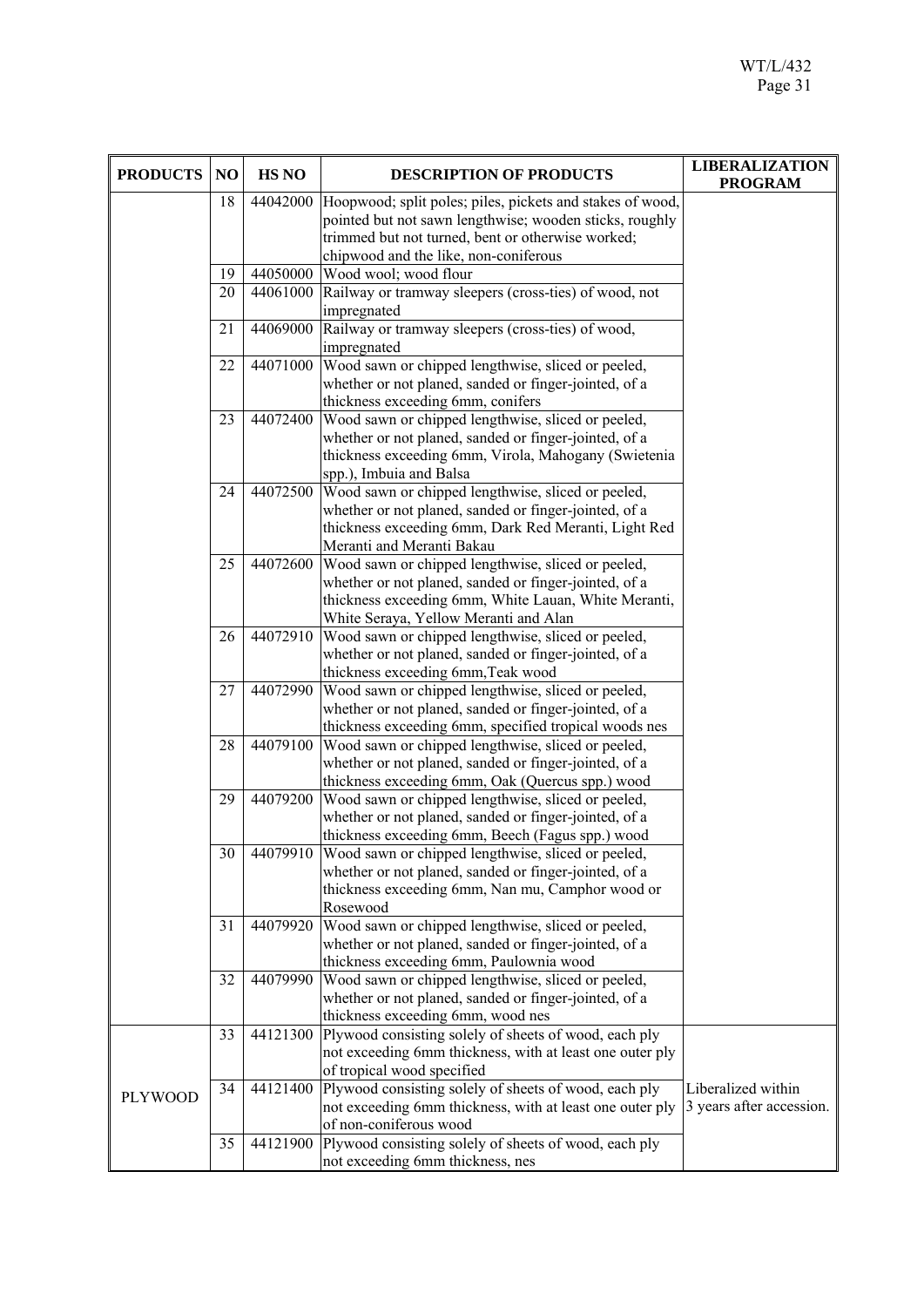| <b>PRODUCTS</b> | N <sub>O</sub> | <b>HSNO</b> | <b>DESCRIPTION OF PRODUCTS</b>                                                           | <b>LIBERALIZATION</b><br><b>PROGRAM</b> |
|-----------------|----------------|-------------|------------------------------------------------------------------------------------------|-----------------------------------------|
|                 | 36             |             | 51011100 Greasy shorn wool, not carded or combed                                         |                                         |
|                 | 37             |             | 51011900 Greasy wool (excl. shorn), not carded or combed                                 |                                         |
|                 | 38             |             | 51012100 Degreased shorn wool, not carbonised, not carded or                             |                                         |
| <b>WOOL</b>     |                |             | combed                                                                                   |                                         |
|                 | 39             |             | 51012900 Degreased wool (excl. shorn), not carbonised, not carded                        |                                         |
|                 |                |             | or combed                                                                                | Liberalized within                      |
|                 | 40             |             | 51013000 Carbonized wool, not carded or combed                                           | 3 years after accession.                |
|                 | 41             |             | 51031010 Noils of wool, excluding garnetted stock                                        |                                         |
|                 | 42             |             | 51051000 Carded wool                                                                     |                                         |
|                 | 43             |             | 51052100 Combed wool in fragments                                                        |                                         |
|                 | 44             |             | 51052900 Wool tops & combed wool (excl. Combed wool in<br>fragments)                     |                                         |
|                 | 45             |             | 54023910 Synthetic filament textured yarn of polypropylene, not                          |                                         |
|                 |                |             | for retail sale                                                                          |                                         |
|                 | 46             |             | 54023990 Synthetic filament textured yarn, nes, not for retail sale                      |                                         |
|                 | 47             |             | 54024910 Single synthetic yarn of polypropylene, with $\leq 50$                          |                                         |
|                 |                |             | turns/m, not for retail sale                                                             |                                         |
|                 | 48             |             | 54024920 Single synthetic yarn of polyurethane, with $\leq 50$ turns/m,                  |                                         |
|                 |                |             | not for retail sale                                                                      |                                         |
|                 | 49             |             | 54024990 Single synthetic yarn, nes, with $\leq 50$ turns/m, not for                     |                                         |
|                 |                |             | retail sale                                                                              |                                         |
|                 | 50             |             | 54025910 Single filament yarn of polypropylene, with >50 turns/m,<br>not for retail sale |                                         |
|                 | 51             |             | 54025990 Single synthetic filament yarn, nes, with >50 turns/m, not<br>for retail sale   |                                         |
|                 | 52             |             | 54026910 Multiple or cabled yarn of polypropylene not for retail                         |                                         |
|                 |                |             | sale                                                                                     |                                         |
| <b>ACRYLIC</b>  | 53             | 54026920    | Multiple or cabled yarn of polyurethane, not for retail<br>sale                          |                                         |
|                 | 54             | 54026990    | Multiple or cabled yarn of synthetic filament, nes, not for                              | Liberalized within                      |
|                 |                |             | retail sale                                                                              | 3 years after accession.                |
|                 | 55             |             | 55013000 Synthetic filament tow of acrylic or modacrylic                                 |                                         |
|                 | 56             | 55033000    | Synthetic staple fibres, of acrylic or modacrylic, not                                   |                                         |
|                 |                |             | carded, combed or otherwise processed for spinning                                       |                                         |
|                 | 57<br>58<br>59 |             | 55063000 Synthetic staple fibres of acrylic or modacrylic, carded,                       |                                         |
|                 |                |             | combed or otherwise processed for spinning                                               |                                         |
|                 |                |             | 55093100 Single yarn, with $\geq$ 85% acrylic or modacrylic staple                       |                                         |
|                 |                |             | fibres, not put up for retail sale                                                       |                                         |
|                 |                |             | 55093200 Multiple or cabled yarn, ≥85% acrylic/modacrylic staple                         |                                         |
|                 |                |             | fibres, not put up for retail sale                                                       |                                         |
|                 | 60             |             | 55096100 Yarn, <85% acrylic or modacrylic staple fibres, mixed                           |                                         |
|                 |                |             | mainly or solely with wool or fine animal hair, not put up                               |                                         |
|                 |                |             | for retail sale<br>Yarn, <85% acrylic or modacrylic staple fibres, mixed                 |                                         |
|                 | 61             | 55096200    | mainly or solely with cotton, not put up for retail sale                                 |                                         |
|                 | 62             |             | 55096900 Yarn, <85% acrylic or modacrylic staple fibres, nes, not                        |                                         |
|                 |                |             | put up for retail sale                                                                   |                                         |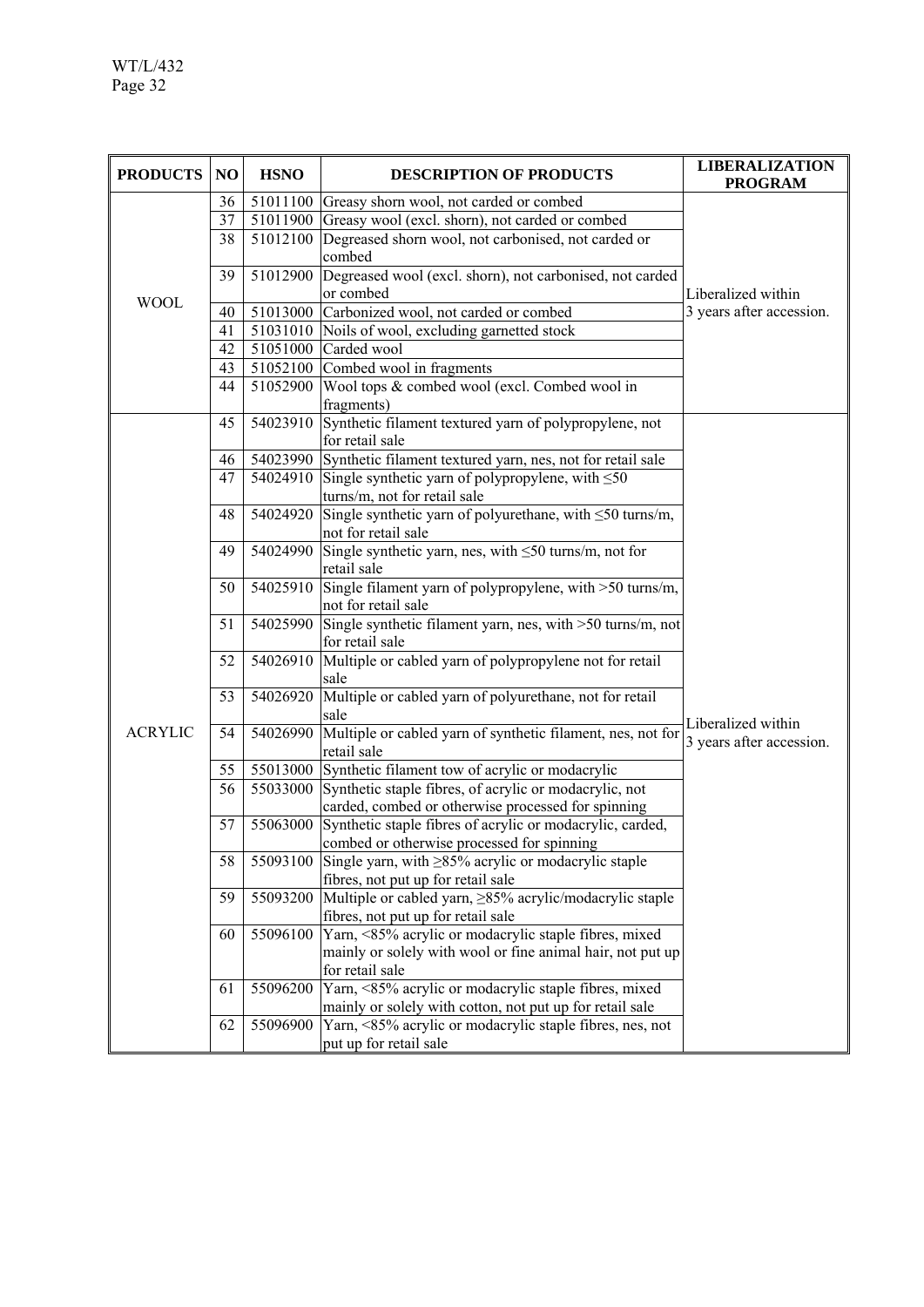| <b>PRODUCTS</b> | N <sub>O</sub> | HS <sub>NO</sub> | <b>DESCRIPTION OF PRODUCTS</b>                                                                       | <b>LIBERALIZATION</b><br><b>PROGRAM</b> |
|-----------------|----------------|------------------|------------------------------------------------------------------------------------------------------|-----------------------------------------|
|                 | 63             | 72081000         | Iron or non-alloy steel in coils, not clad or plated or                                              |                                         |
|                 |                |                  | coated, of a width of 600mm or more, not further worked                                              |                                         |
|                 |                |                  | than hot-rolled, with patterns in relief                                                             |                                         |
|                 | 64             |                  | 72082500 Flat-rolled products of iron or non-alloy steel, in coils,                                  |                                         |
|                 |                |                  | not clad or plated or coated, of a width of 600mm or                                                 |                                         |
|                 |                |                  | more, not further worked than hot-rolled, pickled, of a                                              |                                         |
|                 |                |                  | thickness of 4.75mm or more                                                                          |                                         |
|                 | 65             |                  | 72082600 Flat-rolled products of iron or non-alloy steel, in coils,                                  |                                         |
|                 |                |                  | not clad or plated or coated, of a width of 600mm or                                                 |                                         |
|                 |                |                  | more, not further worked than hot-rolled, pickled, of a                                              |                                         |
|                 |                |                  | thickness of 3mm or more but less than 4.75mm                                                        |                                         |
|                 | 66             |                  | 72082700 Flat-rolled products of iron or non-alloy steel, in coils,                                  |                                         |
|                 |                |                  | not clad or plated or coated, of a width of 600mm or                                                 |                                         |
|                 |                |                  | more, not further worked than hot-rolled, pickled, of a                                              |                                         |
|                 |                |                  | thickness of less than 3mm                                                                           |                                         |
|                 | 67             |                  | 72083600 Flat-rolled products of iron or non-alloy steel, in coils,                                  |                                         |
|                 |                |                  | not clad or plated or coated, of a width of 600mm or                                                 |                                         |
|                 |                |                  | more, not further worked than hot-rolled, nes, of a                                                  |                                         |
|                 |                |                  | thickness of 10mm or more                                                                            |                                         |
|                 | 68             |                  | 72083700 Flat-rolled products of iron or non-alloy steel, in coils,                                  |                                         |
|                 |                |                  | not clad or plated or coated, of a width of 600mm or                                                 |                                         |
|                 |                |                  | more, not further worked than hot-rolled, nes, of a                                                  |                                         |
|                 |                |                  | thickness of 4.75mm or more but less than 10mm                                                       |                                         |
|                 | 69             |                  | 72083800 Flat-rolled products of iron or non-alloy steel, in coils,                                  |                                         |
| <b>STEEL</b>    |                |                  | not clad or plated or coated, of a width of 600mm or                                                 | Liberalized within                      |
|                 | 70             |                  | more, not further worked than hot-rolled, nes, of a<br>thickness of 3mm or more but less than 4.75mm | 3 years after accession.                |
|                 |                |                  | 72083900 Flat-rolled products of iron or non-alloy steel, in coils,                                  |                                         |
|                 |                |                  | not clad or plated or coated, of a width of 600mm or                                                 |                                         |
|                 |                |                  | more, not further worked than hot-rolled, nes, of a                                                  |                                         |
|                 |                | 72084000         | thickness of less than 3mm                                                                           |                                         |
|                 | 71             |                  | Flat-rolled products of iron or non-alloy steel not in coils,                                        |                                         |
|                 |                |                  | not clad or plated or coated, of a width of 600mm or                                                 |                                         |
|                 |                |                  | more, not further worked than hot-rolled, with patterns in                                           |                                         |
|                 |                |                  | relief                                                                                               |                                         |
|                 | 72             |                  | 72085100 Flat-rolled products of iron or non-alloy steel, not in                                     |                                         |
|                 |                |                  | coils, not clad or plated or coated, of a width of 600mm                                             |                                         |
|                 |                |                  | or more, not further worked than hot-rolled, nes, of a                                               |                                         |
|                 |                |                  | thickness of 10mm or more                                                                            |                                         |
|                 | 73             |                  | 72085200 Flat-rolled products of iron or non-alloy steel, not in                                     |                                         |
|                 |                |                  | coils, not clad or plated or coated, of a width of 600mm                                             |                                         |
|                 |                |                  | or more, not further worked than hot-rolled, nes, of a                                               |                                         |
|                 |                |                  | thickness of 4.75mm or more but less than 10mm                                                       |                                         |
|                 | 74<br>75       | 72085300         | Flat-rolled products of iron or non-alloy steel, not in                                              |                                         |
|                 |                |                  | coils, not clad or plated or coated, of a width of 600mm                                             |                                         |
|                 |                |                  | or more, not further worked than hot-rolled, nes, of a                                               |                                         |
|                 |                |                  | thickness of 3mm or more but less than 4.75mm                                                        |                                         |
|                 |                | 72085400         | Flat-rolled products of iron or non-alloy steel, not in                                              |                                         |
|                 |                |                  | coils, not clad or plated or coated, of a width of 600mm                                             |                                         |
|                 |                |                  | or more, not further worked than hot-rolled, nes, of a                                               |                                         |
|                 |                |                  | thickness of less than 3mm                                                                           |                                         |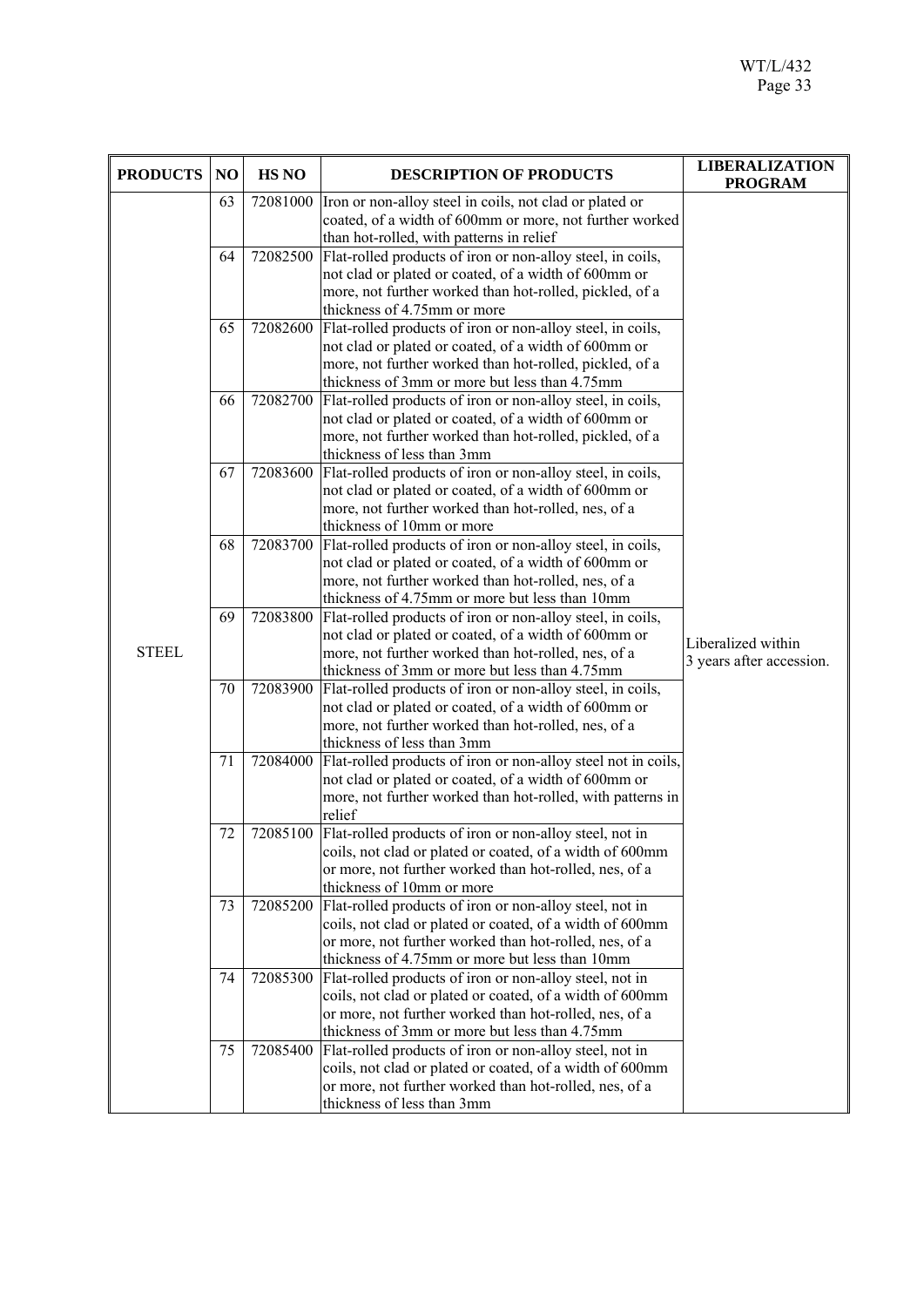| <b>PRODUCTS</b> | N <sub>O</sub> | HS <sub>NO</sub> | <b>DESCRIPTION OF PRODUCTS</b>                                                                                                                                                                                                         | <b>LIBERALIZATION</b><br><b>PROGRAM</b> |
|-----------------|----------------|------------------|----------------------------------------------------------------------------------------------------------------------------------------------------------------------------------------------------------------------------------------|-----------------------------------------|
|                 | 76             |                  | 72089000 Flat-rolled products of iron or non-alloy steel, not clad or<br>plated or coated, of a width of 600mm or more, hot-<br>rolled, nes                                                                                            |                                         |
|                 | 77             |                  | 72091500 Flat-rolled products of iron or non-alloy steel, in coils,<br>not clad or plated or coated, of a width of 600mm or<br>more, not further worked than cold-rolled, of a thickness<br>of 3mm or more                             |                                         |
|                 | 78             |                  | 72091600 Flat-rolled products of iron or non-alloy steel, in coils,<br>not clad or plated or coated, of a width of 600mm or<br>more, not further worked than cold-rolled, of a thickness<br>exceeding 1mm but less than 3mm            |                                         |
|                 | 79             |                  | 72091700   Flat-rolled products of iron or non-alloy steel, in coils,<br>not clad or plated or coated, of a width of 600mm or<br>more, not further worked than cold-rolled, of a thickness<br>of 0.5mm or more but not exceeding 1mm   |                                         |
|                 | 80             |                  | 72091800 Flat-rolled products of iron or non-alloy steel, in coils,<br>not clad or plated or coated, of a width of 600mm or<br>more, not further worked than cold-rolled, of a thickness<br>of less than 0.5mm                         |                                         |
|                 | 81             |                  | 72092500 Flat-rolled products of iron or non-alloy steel, not in<br>coils, not clad or plated or coated, of a width of 600mm<br>or more, not further worked than cold-rolled, of a<br>thickness of 3mm or more                         |                                         |
|                 | 82             |                  | 72092600 Flat-rolled products of iron or non-alloy steel, not in<br>coils, not clad or plated or coated, of a width of 600mm<br>or more, not further worked than cold-rolled, of a<br>thickness exceeding 1mm but less than 3mm        |                                         |
|                 | 83             |                  | 72092700 Flat-rolled products of iron or non-alloy steel, not in<br>coils, not clad or plated or coated, of a width of 600mm<br>or more, not further worked than cold-rolled, of a<br>thickness of 0.5mm or more but not exceeding 1mm |                                         |
|                 | 84             | 72092800         | Flat-rolled products of iron or non-alloy steel, not in<br>coils, not clad or plated or coated, of a width of 600mm<br>or more, not further worked than cold-rolled, of a<br>thickness of less than 0.5mm                              |                                         |
|                 | 85             |                  | 72099000 Flat-rolled products of iron or non-alloy steel, not clad or<br>plated or coated, of a width of 600mm or more, cold-<br>rolled, nes                                                                                           |                                         |
|                 | 86             | 72101100         | Flat-rolled products of iron or non-alloy steel, plated or<br>coated with tin, of a width of 600mm or more, of a<br>thickness of 0.5mm or more                                                                                         |                                         |
|                 | 87             |                  | 72101200 Flat-rolled products of iron or non-alloy steel, plated or<br>coated with tin, of a width of 600mm or more, of a<br>thickness of less than 0.5mm                                                                              |                                         |
|                 | 88             |                  | 72102000 Flat-rolled products of iron or non-alloy steel, plated or<br>coated with lead, of a width of 600mm or more,<br>including terneplate                                                                                          |                                         |
|                 | 89             | 72103000         | Flat-rolled products of iron or non-alloy steel, of a width<br>of 600mm or more, electrolytically plated or coated with<br>zinc                                                                                                        |                                         |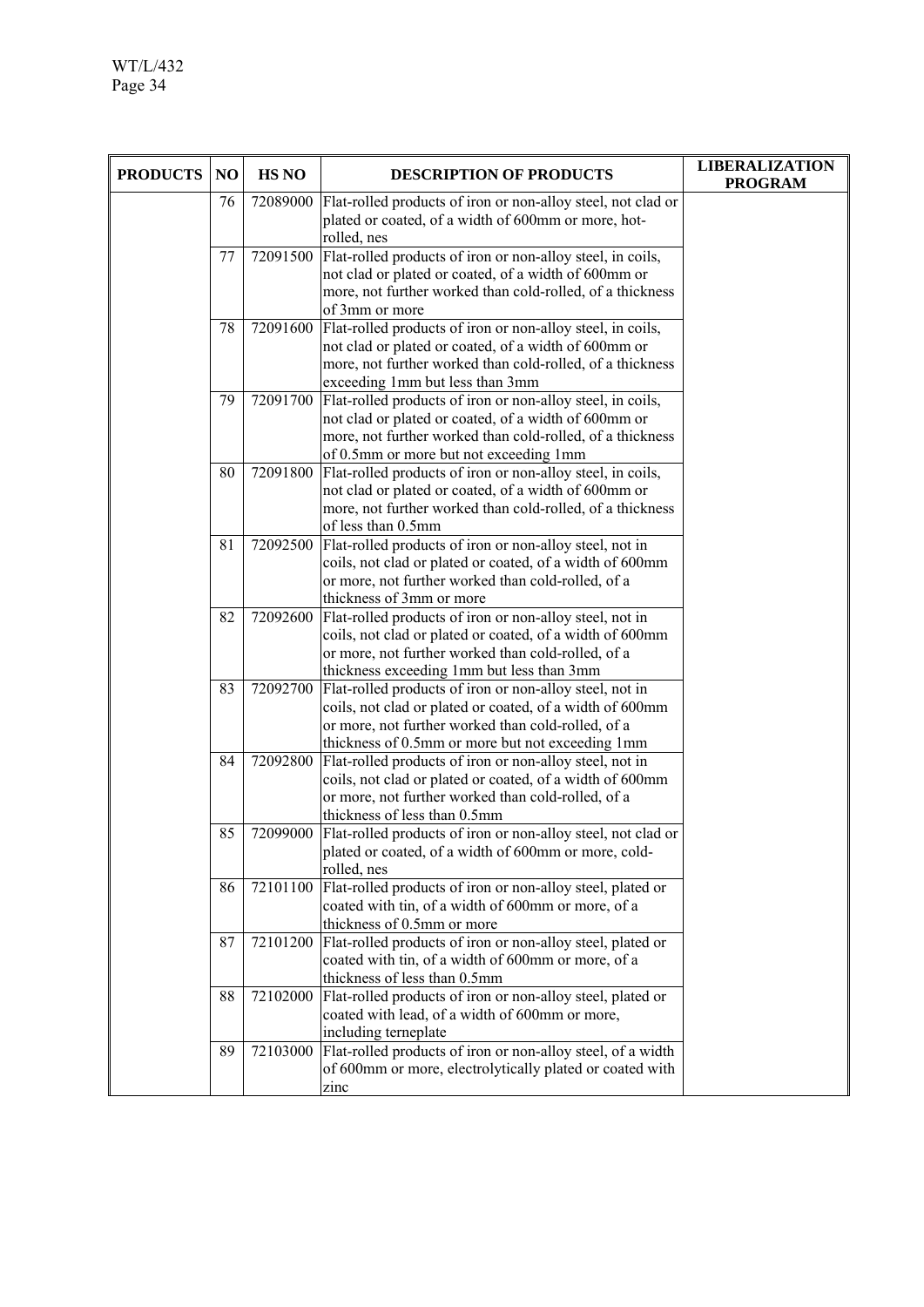| Flat-rolled products of iron or non-alloy steel, of a width<br>72104100<br>90<br>of 600mm or more, corrugated, plated or coated with<br>zinc nes<br>72104900 Flat-rolled products of iron or non-alloy steel, of a width<br>91<br>of 600mm or more, plated or coated with zinc, nes<br>72105000 Flat-rolled products of iron or non-alloy steel, of a width<br>92<br>of 600mm or more, plated or coated with chromium<br>oxides or with chromium and chromium oxides<br>72106100 Flat-rolled products of iron or non-alloy steel, of a width<br>93<br>of 600mm or more, plated or coated with aluminium-zinc<br>alloys<br>72106900 Flat-rolled products of iron or non-alloy steel, of a width<br>94<br>of 600mm or more, plated or coated with aluminium, nes<br>72107000 Flat-rolled products of iron or non-alloy steel, of a width<br>95<br>of 600mm or more, painted or plated with plastics<br>72109000 Flat-rolled products of iron or non-alloy steel, of a width<br>96<br>of 600mm or more, plated or coated, nes<br>72111300 Flat-rolled products of iron or non-alloy steel, not in<br>97<br>coils, not clad or plated or coated, rolled on four faces or<br>in a closed box pass, 150mm <width>600mm, and a<br/>thickness ≥4mm, without patterns in relief, not further<br/>worked than hot-rolled<br/>72111400 Flat-rolled products of iron or non-alloy steel, not further<br/>98<br/>worked than hot-rolled, not clad or plated or coated, of a<br/>width of less than 600mm, of a thickness of 4.75mm or<br/>more, nes<br/>72111900 Flat-rolled products of iron or non-alloy steel, not further<br/>99<br/>worked than hot-rolled, not clad or plated or coated, of a<br/>width of less than 600mm, nes<br/>72112300 Flat-rolled products of iron or non-alloy steel, of a width<br/>100<br/>of less than 600mm, not further worked than cold-rolled,<br/>containing by weight less than 0.25% of carbon<br/>72112900 Flat-rolled products of iron or non-alloy steel, of a width<br/>101<br/>of less than 600mm, not further worked than cold-rolled,<br/>containing by weight not less than 0.25% of carbon<br/>72119000 Flat-rolled products of iron or non-alloy steel, of a width<br/>102<br/>of less than 600mm, nes<br/>Flat-rolled products of iron or non-alloy steel, of a width<br/>103<br/>72121000</width> | <b>PRODUCTS</b> | N <sub>O</sub> | HS <sub>NO</sub> | <b>DESCRIPTION OF PRODUCTS</b>                | <b>LIBERALIZATION</b><br><b>PROGRAM</b> |
|------------------------------------------------------------------------------------------------------------------------------------------------------------------------------------------------------------------------------------------------------------------------------------------------------------------------------------------------------------------------------------------------------------------------------------------------------------------------------------------------------------------------------------------------------------------------------------------------------------------------------------------------------------------------------------------------------------------------------------------------------------------------------------------------------------------------------------------------------------------------------------------------------------------------------------------------------------------------------------------------------------------------------------------------------------------------------------------------------------------------------------------------------------------------------------------------------------------------------------------------------------------------------------------------------------------------------------------------------------------------------------------------------------------------------------------------------------------------------------------------------------------------------------------------------------------------------------------------------------------------------------------------------------------------------------------------------------------------------------------------------------------------------------------------------------------------------------------------------------------------------------------------------------------------------------------------------------------------------------------------------------------------------------------------------------------------------------------------------------------------------------------------------------------------------------------------------------------------------------------------------------------------------------------------------------------------------------------|-----------------|----------------|------------------|-----------------------------------------------|-----------------------------------------|
|                                                                                                                                                                                                                                                                                                                                                                                                                                                                                                                                                                                                                                                                                                                                                                                                                                                                                                                                                                                                                                                                                                                                                                                                                                                                                                                                                                                                                                                                                                                                                                                                                                                                                                                                                                                                                                                                                                                                                                                                                                                                                                                                                                                                                                                                                                                                          |                 |                |                  |                                               |                                         |
|                                                                                                                                                                                                                                                                                                                                                                                                                                                                                                                                                                                                                                                                                                                                                                                                                                                                                                                                                                                                                                                                                                                                                                                                                                                                                                                                                                                                                                                                                                                                                                                                                                                                                                                                                                                                                                                                                                                                                                                                                                                                                                                                                                                                                                                                                                                                          |                 |                |                  |                                               |                                         |
|                                                                                                                                                                                                                                                                                                                                                                                                                                                                                                                                                                                                                                                                                                                                                                                                                                                                                                                                                                                                                                                                                                                                                                                                                                                                                                                                                                                                                                                                                                                                                                                                                                                                                                                                                                                                                                                                                                                                                                                                                                                                                                                                                                                                                                                                                                                                          |                 |                |                  |                                               |                                         |
|                                                                                                                                                                                                                                                                                                                                                                                                                                                                                                                                                                                                                                                                                                                                                                                                                                                                                                                                                                                                                                                                                                                                                                                                                                                                                                                                                                                                                                                                                                                                                                                                                                                                                                                                                                                                                                                                                                                                                                                                                                                                                                                                                                                                                                                                                                                                          |                 |                |                  |                                               |                                         |
|                                                                                                                                                                                                                                                                                                                                                                                                                                                                                                                                                                                                                                                                                                                                                                                                                                                                                                                                                                                                                                                                                                                                                                                                                                                                                                                                                                                                                                                                                                                                                                                                                                                                                                                                                                                                                                                                                                                                                                                                                                                                                                                                                                                                                                                                                                                                          |                 |                |                  |                                               |                                         |
|                                                                                                                                                                                                                                                                                                                                                                                                                                                                                                                                                                                                                                                                                                                                                                                                                                                                                                                                                                                                                                                                                                                                                                                                                                                                                                                                                                                                                                                                                                                                                                                                                                                                                                                                                                                                                                                                                                                                                                                                                                                                                                                                                                                                                                                                                                                                          |                 |                |                  |                                               |                                         |
|                                                                                                                                                                                                                                                                                                                                                                                                                                                                                                                                                                                                                                                                                                                                                                                                                                                                                                                                                                                                                                                                                                                                                                                                                                                                                                                                                                                                                                                                                                                                                                                                                                                                                                                                                                                                                                                                                                                                                                                                                                                                                                                                                                                                                                                                                                                                          |                 |                |                  |                                               |                                         |
|                                                                                                                                                                                                                                                                                                                                                                                                                                                                                                                                                                                                                                                                                                                                                                                                                                                                                                                                                                                                                                                                                                                                                                                                                                                                                                                                                                                                                                                                                                                                                                                                                                                                                                                                                                                                                                                                                                                                                                                                                                                                                                                                                                                                                                                                                                                                          |                 |                |                  |                                               |                                         |
|                                                                                                                                                                                                                                                                                                                                                                                                                                                                                                                                                                                                                                                                                                                                                                                                                                                                                                                                                                                                                                                                                                                                                                                                                                                                                                                                                                                                                                                                                                                                                                                                                                                                                                                                                                                                                                                                                                                                                                                                                                                                                                                                                                                                                                                                                                                                          |                 |                |                  |                                               |                                         |
|                                                                                                                                                                                                                                                                                                                                                                                                                                                                                                                                                                                                                                                                                                                                                                                                                                                                                                                                                                                                                                                                                                                                                                                                                                                                                                                                                                                                                                                                                                                                                                                                                                                                                                                                                                                                                                                                                                                                                                                                                                                                                                                                                                                                                                                                                                                                          |                 |                |                  |                                               |                                         |
|                                                                                                                                                                                                                                                                                                                                                                                                                                                                                                                                                                                                                                                                                                                                                                                                                                                                                                                                                                                                                                                                                                                                                                                                                                                                                                                                                                                                                                                                                                                                                                                                                                                                                                                                                                                                                                                                                                                                                                                                                                                                                                                                                                                                                                                                                                                                          |                 |                |                  |                                               |                                         |
|                                                                                                                                                                                                                                                                                                                                                                                                                                                                                                                                                                                                                                                                                                                                                                                                                                                                                                                                                                                                                                                                                                                                                                                                                                                                                                                                                                                                                                                                                                                                                                                                                                                                                                                                                                                                                                                                                                                                                                                                                                                                                                                                                                                                                                                                                                                                          |                 |                |                  |                                               |                                         |
|                                                                                                                                                                                                                                                                                                                                                                                                                                                                                                                                                                                                                                                                                                                                                                                                                                                                                                                                                                                                                                                                                                                                                                                                                                                                                                                                                                                                                                                                                                                                                                                                                                                                                                                                                                                                                                                                                                                                                                                                                                                                                                                                                                                                                                                                                                                                          |                 |                |                  |                                               |                                         |
|                                                                                                                                                                                                                                                                                                                                                                                                                                                                                                                                                                                                                                                                                                                                                                                                                                                                                                                                                                                                                                                                                                                                                                                                                                                                                                                                                                                                                                                                                                                                                                                                                                                                                                                                                                                                                                                                                                                                                                                                                                                                                                                                                                                                                                                                                                                                          |                 |                |                  |                                               |                                         |
|                                                                                                                                                                                                                                                                                                                                                                                                                                                                                                                                                                                                                                                                                                                                                                                                                                                                                                                                                                                                                                                                                                                                                                                                                                                                                                                                                                                                                                                                                                                                                                                                                                                                                                                                                                                                                                                                                                                                                                                                                                                                                                                                                                                                                                                                                                                                          |                 |                |                  |                                               |                                         |
|                                                                                                                                                                                                                                                                                                                                                                                                                                                                                                                                                                                                                                                                                                                                                                                                                                                                                                                                                                                                                                                                                                                                                                                                                                                                                                                                                                                                                                                                                                                                                                                                                                                                                                                                                                                                                                                                                                                                                                                                                                                                                                                                                                                                                                                                                                                                          |                 |                |                  |                                               |                                         |
|                                                                                                                                                                                                                                                                                                                                                                                                                                                                                                                                                                                                                                                                                                                                                                                                                                                                                                                                                                                                                                                                                                                                                                                                                                                                                                                                                                                                                                                                                                                                                                                                                                                                                                                                                                                                                                                                                                                                                                                                                                                                                                                                                                                                                                                                                                                                          |                 |                |                  |                                               |                                         |
|                                                                                                                                                                                                                                                                                                                                                                                                                                                                                                                                                                                                                                                                                                                                                                                                                                                                                                                                                                                                                                                                                                                                                                                                                                                                                                                                                                                                                                                                                                                                                                                                                                                                                                                                                                                                                                                                                                                                                                                                                                                                                                                                                                                                                                                                                                                                          |                 |                |                  |                                               |                                         |
|                                                                                                                                                                                                                                                                                                                                                                                                                                                                                                                                                                                                                                                                                                                                                                                                                                                                                                                                                                                                                                                                                                                                                                                                                                                                                                                                                                                                                                                                                                                                                                                                                                                                                                                                                                                                                                                                                                                                                                                                                                                                                                                                                                                                                                                                                                                                          |                 |                |                  |                                               |                                         |
|                                                                                                                                                                                                                                                                                                                                                                                                                                                                                                                                                                                                                                                                                                                                                                                                                                                                                                                                                                                                                                                                                                                                                                                                                                                                                                                                                                                                                                                                                                                                                                                                                                                                                                                                                                                                                                                                                                                                                                                                                                                                                                                                                                                                                                                                                                                                          |                 |                |                  |                                               |                                         |
|                                                                                                                                                                                                                                                                                                                                                                                                                                                                                                                                                                                                                                                                                                                                                                                                                                                                                                                                                                                                                                                                                                                                                                                                                                                                                                                                                                                                                                                                                                                                                                                                                                                                                                                                                                                                                                                                                                                                                                                                                                                                                                                                                                                                                                                                                                                                          |                 |                |                  |                                               |                                         |
|                                                                                                                                                                                                                                                                                                                                                                                                                                                                                                                                                                                                                                                                                                                                                                                                                                                                                                                                                                                                                                                                                                                                                                                                                                                                                                                                                                                                                                                                                                                                                                                                                                                                                                                                                                                                                                                                                                                                                                                                                                                                                                                                                                                                                                                                                                                                          |                 |                |                  |                                               |                                         |
|                                                                                                                                                                                                                                                                                                                                                                                                                                                                                                                                                                                                                                                                                                                                                                                                                                                                                                                                                                                                                                                                                                                                                                                                                                                                                                                                                                                                                                                                                                                                                                                                                                                                                                                                                                                                                                                                                                                                                                                                                                                                                                                                                                                                                                                                                                                                          |                 |                |                  |                                               |                                         |
|                                                                                                                                                                                                                                                                                                                                                                                                                                                                                                                                                                                                                                                                                                                                                                                                                                                                                                                                                                                                                                                                                                                                                                                                                                                                                                                                                                                                                                                                                                                                                                                                                                                                                                                                                                                                                                                                                                                                                                                                                                                                                                                                                                                                                                                                                                                                          |                 |                |                  |                                               |                                         |
|                                                                                                                                                                                                                                                                                                                                                                                                                                                                                                                                                                                                                                                                                                                                                                                                                                                                                                                                                                                                                                                                                                                                                                                                                                                                                                                                                                                                                                                                                                                                                                                                                                                                                                                                                                                                                                                                                                                                                                                                                                                                                                                                                                                                                                                                                                                                          |                 |                |                  |                                               |                                         |
|                                                                                                                                                                                                                                                                                                                                                                                                                                                                                                                                                                                                                                                                                                                                                                                                                                                                                                                                                                                                                                                                                                                                                                                                                                                                                                                                                                                                                                                                                                                                                                                                                                                                                                                                                                                                                                                                                                                                                                                                                                                                                                                                                                                                                                                                                                                                          |                 |                |                  |                                               |                                         |
|                                                                                                                                                                                                                                                                                                                                                                                                                                                                                                                                                                                                                                                                                                                                                                                                                                                                                                                                                                                                                                                                                                                                                                                                                                                                                                                                                                                                                                                                                                                                                                                                                                                                                                                                                                                                                                                                                                                                                                                                                                                                                                                                                                                                                                                                                                                                          |                 |                |                  |                                               |                                         |
|                                                                                                                                                                                                                                                                                                                                                                                                                                                                                                                                                                                                                                                                                                                                                                                                                                                                                                                                                                                                                                                                                                                                                                                                                                                                                                                                                                                                                                                                                                                                                                                                                                                                                                                                                                                                                                                                                                                                                                                                                                                                                                                                                                                                                                                                                                                                          |                 |                |                  |                                               |                                         |
|                                                                                                                                                                                                                                                                                                                                                                                                                                                                                                                                                                                                                                                                                                                                                                                                                                                                                                                                                                                                                                                                                                                                                                                                                                                                                                                                                                                                                                                                                                                                                                                                                                                                                                                                                                                                                                                                                                                                                                                                                                                                                                                                                                                                                                                                                                                                          |                 |                |                  |                                               |                                         |
|                                                                                                                                                                                                                                                                                                                                                                                                                                                                                                                                                                                                                                                                                                                                                                                                                                                                                                                                                                                                                                                                                                                                                                                                                                                                                                                                                                                                                                                                                                                                                                                                                                                                                                                                                                                                                                                                                                                                                                                                                                                                                                                                                                                                                                                                                                                                          |                 |                |                  |                                               |                                         |
|                                                                                                                                                                                                                                                                                                                                                                                                                                                                                                                                                                                                                                                                                                                                                                                                                                                                                                                                                                                                                                                                                                                                                                                                                                                                                                                                                                                                                                                                                                                                                                                                                                                                                                                                                                                                                                                                                                                                                                                                                                                                                                                                                                                                                                                                                                                                          |                 |                |                  |                                               |                                         |
|                                                                                                                                                                                                                                                                                                                                                                                                                                                                                                                                                                                                                                                                                                                                                                                                                                                                                                                                                                                                                                                                                                                                                                                                                                                                                                                                                                                                                                                                                                                                                                                                                                                                                                                                                                                                                                                                                                                                                                                                                                                                                                                                                                                                                                                                                                                                          |                 |                |                  |                                               |                                         |
|                                                                                                                                                                                                                                                                                                                                                                                                                                                                                                                                                                                                                                                                                                                                                                                                                                                                                                                                                                                                                                                                                                                                                                                                                                                                                                                                                                                                                                                                                                                                                                                                                                                                                                                                                                                                                                                                                                                                                                                                                                                                                                                                                                                                                                                                                                                                          |                 |                |                  |                                               |                                         |
|                                                                                                                                                                                                                                                                                                                                                                                                                                                                                                                                                                                                                                                                                                                                                                                                                                                                                                                                                                                                                                                                                                                                                                                                                                                                                                                                                                                                                                                                                                                                                                                                                                                                                                                                                                                                                                                                                                                                                                                                                                                                                                                                                                                                                                                                                                                                          |                 |                |                  |                                               |                                         |
|                                                                                                                                                                                                                                                                                                                                                                                                                                                                                                                                                                                                                                                                                                                                                                                                                                                                                                                                                                                                                                                                                                                                                                                                                                                                                                                                                                                                                                                                                                                                                                                                                                                                                                                                                                                                                                                                                                                                                                                                                                                                                                                                                                                                                                                                                                                                          |                 |                |                  |                                               |                                         |
|                                                                                                                                                                                                                                                                                                                                                                                                                                                                                                                                                                                                                                                                                                                                                                                                                                                                                                                                                                                                                                                                                                                                                                                                                                                                                                                                                                                                                                                                                                                                                                                                                                                                                                                                                                                                                                                                                                                                                                                                                                                                                                                                                                                                                                                                                                                                          |                 |                |                  |                                               |                                         |
|                                                                                                                                                                                                                                                                                                                                                                                                                                                                                                                                                                                                                                                                                                                                                                                                                                                                                                                                                                                                                                                                                                                                                                                                                                                                                                                                                                                                                                                                                                                                                                                                                                                                                                                                                                                                                                                                                                                                                                                                                                                                                                                                                                                                                                                                                                                                          |                 |                |                  |                                               |                                         |
|                                                                                                                                                                                                                                                                                                                                                                                                                                                                                                                                                                                                                                                                                                                                                                                                                                                                                                                                                                                                                                                                                                                                                                                                                                                                                                                                                                                                                                                                                                                                                                                                                                                                                                                                                                                                                                                                                                                                                                                                                                                                                                                                                                                                                                                                                                                                          |                 |                |                  | of less than 600mm, plated or coated with tin |                                         |
| 72122000 Flat-rolled products of iron or non-alloy steel, of a width<br>104                                                                                                                                                                                                                                                                                                                                                                                                                                                                                                                                                                                                                                                                                                                                                                                                                                                                                                                                                                                                                                                                                                                                                                                                                                                                                                                                                                                                                                                                                                                                                                                                                                                                                                                                                                                                                                                                                                                                                                                                                                                                                                                                                                                                                                                              |                 |                |                  |                                               |                                         |
| of less than 600mm, electrolytically plated or coated with                                                                                                                                                                                                                                                                                                                                                                                                                                                                                                                                                                                                                                                                                                                                                                                                                                                                                                                                                                                                                                                                                                                                                                                                                                                                                                                                                                                                                                                                                                                                                                                                                                                                                                                                                                                                                                                                                                                                                                                                                                                                                                                                                                                                                                                                               |                 |                |                  |                                               |                                         |
| zinc                                                                                                                                                                                                                                                                                                                                                                                                                                                                                                                                                                                                                                                                                                                                                                                                                                                                                                                                                                                                                                                                                                                                                                                                                                                                                                                                                                                                                                                                                                                                                                                                                                                                                                                                                                                                                                                                                                                                                                                                                                                                                                                                                                                                                                                                                                                                     |                 |                |                  |                                               |                                         |
| 72123000 Flat-rolled products of iron or non-alloy steel, of a width<br>105                                                                                                                                                                                                                                                                                                                                                                                                                                                                                                                                                                                                                                                                                                                                                                                                                                                                                                                                                                                                                                                                                                                                                                                                                                                                                                                                                                                                                                                                                                                                                                                                                                                                                                                                                                                                                                                                                                                                                                                                                                                                                                                                                                                                                                                              |                 |                |                  |                                               |                                         |
| of less than 600mm, plated or coated with zinc, nes                                                                                                                                                                                                                                                                                                                                                                                                                                                                                                                                                                                                                                                                                                                                                                                                                                                                                                                                                                                                                                                                                                                                                                                                                                                                                                                                                                                                                                                                                                                                                                                                                                                                                                                                                                                                                                                                                                                                                                                                                                                                                                                                                                                                                                                                                      |                 |                |                  |                                               |                                         |
| 72124000 Flat-rolled products of iron or non-alloy steel, of a width<br>106                                                                                                                                                                                                                                                                                                                                                                                                                                                                                                                                                                                                                                                                                                                                                                                                                                                                                                                                                                                                                                                                                                                                                                                                                                                                                                                                                                                                                                                                                                                                                                                                                                                                                                                                                                                                                                                                                                                                                                                                                                                                                                                                                                                                                                                              |                 |                |                  |                                               |                                         |
| of less than 600mm, painted or plated or coated with                                                                                                                                                                                                                                                                                                                                                                                                                                                                                                                                                                                                                                                                                                                                                                                                                                                                                                                                                                                                                                                                                                                                                                                                                                                                                                                                                                                                                                                                                                                                                                                                                                                                                                                                                                                                                                                                                                                                                                                                                                                                                                                                                                                                                                                                                     |                 |                |                  |                                               |                                         |
| plastics                                                                                                                                                                                                                                                                                                                                                                                                                                                                                                                                                                                                                                                                                                                                                                                                                                                                                                                                                                                                                                                                                                                                                                                                                                                                                                                                                                                                                                                                                                                                                                                                                                                                                                                                                                                                                                                                                                                                                                                                                                                                                                                                                                                                                                                                                                                                 |                 |                |                  |                                               |                                         |
| 72125000 Flat-rolled products of iron or non-alloy steel, of a width<br>107                                                                                                                                                                                                                                                                                                                                                                                                                                                                                                                                                                                                                                                                                                                                                                                                                                                                                                                                                                                                                                                                                                                                                                                                                                                                                                                                                                                                                                                                                                                                                                                                                                                                                                                                                                                                                                                                                                                                                                                                                                                                                                                                                                                                                                                              |                 |                |                  |                                               |                                         |
| of less than 600mm, plated or coated, nes                                                                                                                                                                                                                                                                                                                                                                                                                                                                                                                                                                                                                                                                                                                                                                                                                                                                                                                                                                                                                                                                                                                                                                                                                                                                                                                                                                                                                                                                                                                                                                                                                                                                                                                                                                                                                                                                                                                                                                                                                                                                                                                                                                                                                                                                                                |                 |                |                  |                                               |                                         |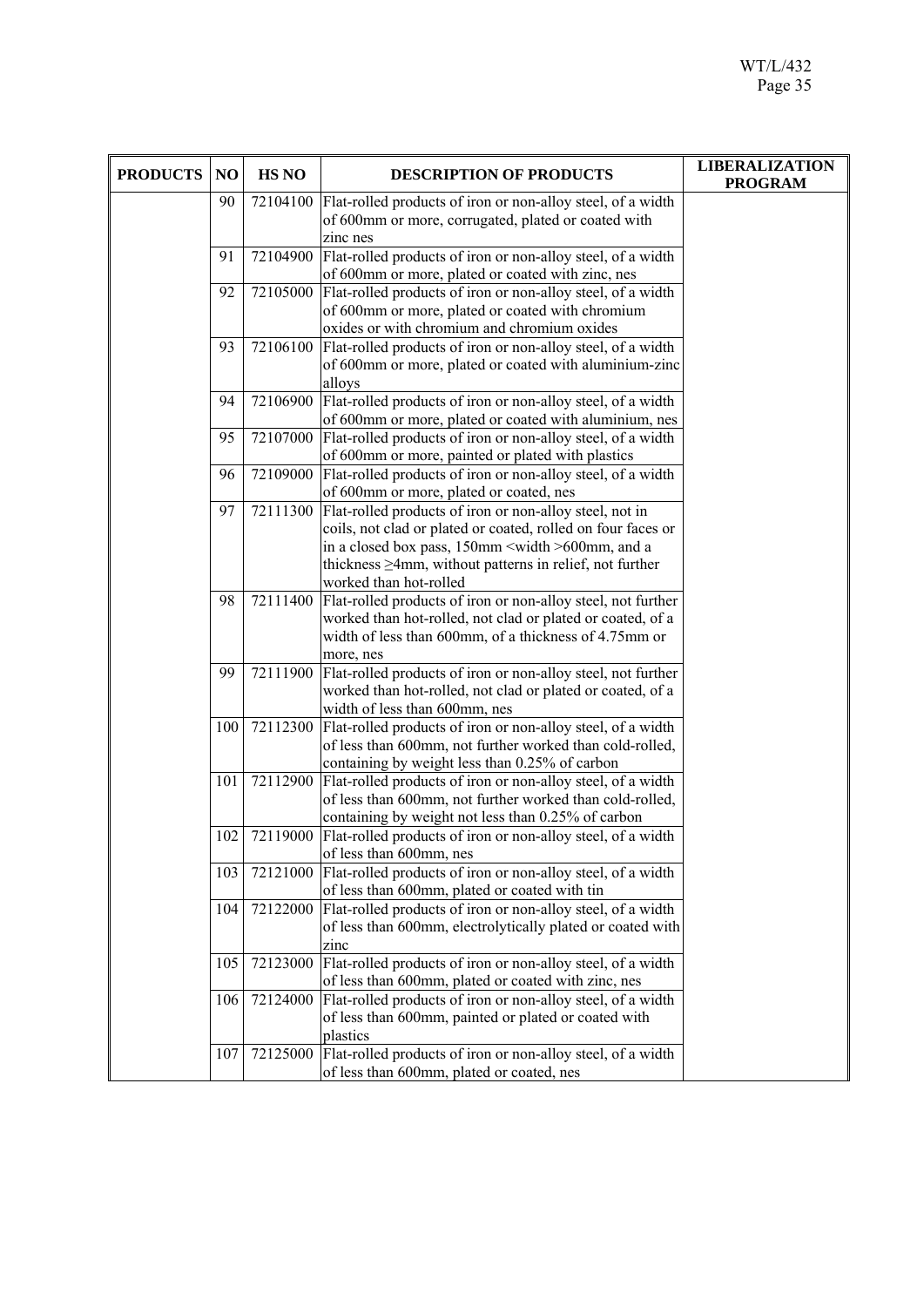| <b>PRODUCTS</b> | N <sub>O</sub> | HS <sub>NO</sub> | <b>DESCRIPTION OF PRODUCTS</b>                                                                                                | <b>LIBERALIZATION</b><br><b>PROGRAM</b> |
|-----------------|----------------|------------------|-------------------------------------------------------------------------------------------------------------------------------|-----------------------------------------|
|                 | 108            |                  | 72126000 Flat-rolled products of iron or non-alloy steel, of a width<br>of less than 600mm, clad                              |                                         |
|                 | 109            |                  | 72131000 Bars & rods, hot-rolled, in irregularly wound coils, of<br>iron or non-alloy steel, containing indentations & ribs & |                                         |
|                 |                |                  | grooves & other deformations produced during the<br>rolling process                                                           |                                         |
|                 | 110            |                  | 72132000 Bars & rods, hot-rolled, in irregularly wound coils, of                                                              |                                         |
|                 |                |                  | iron or non-alloy steel, of free cutting steel                                                                                |                                         |
|                 | 111            |                  | 72139100 Bars & rods, hot-rolled, in irregularly wound coils, of                                                              |                                         |
|                 |                |                  | iron or non-alloy steel, of circular cross-section                                                                            |                                         |
|                 |                |                  | measuring less than 14 mm in diameter, nes                                                                                    |                                         |
|                 | 112            |                  | 72139900 Bars $\&$ rods, hot-rolled, in irregularly wound coils, of                                                           |                                         |
|                 |                |                  | iron or non-alloy steel, nes                                                                                                  |                                         |
|                 | 113            |                  | 72141000 Bars & rods of iron or non-alloy steel, not further worked                                                           |                                         |
|                 |                |                  | than forged, nes                                                                                                              |                                         |
|                 | 114            |                  | 72142000 Bars & rods of iron or non-alloy steel, not further worked                                                           |                                         |
|                 |                |                  | than forged or hot-rolled or hot-drawn or hot-extruded,                                                                       |                                         |
|                 |                |                  | containing indentations $\&$ ribs $\&$ grooves $\&$ other                                                                     |                                         |
|                 |                |                  | deformations produced during the rolling process or                                                                           |                                         |
|                 |                |                  | twisted after rolling, nes                                                                                                    |                                         |
|                 |                | 115 72143000     | Bars & rods of iron or non-alloy steel, not further worked                                                                    |                                         |
|                 |                |                  | than forged or hot-rolled or hot-drawn or hot-extruded                                                                        |                                         |
|                 |                |                  | (incl. twisted after rolling), of free cutting steel, nes                                                                     |                                         |
|                 |                | 116 72149100     | Bars & rods of iron or non-alloy steel, not further worked                                                                    |                                         |
|                 |                |                  | than forged or hot-rolled or hot-drawn or hot-extruded                                                                        |                                         |
|                 |                |                  | (incl. twisted after rolling), of rectangular (excl. square)                                                                  |                                         |
|                 |                |                  | cross-section, nes                                                                                                            |                                         |
|                 |                | 117 72149900     | Bars & rods of iron or non-alloy steel, not further worked                                                                    |                                         |
|                 |                |                  | than forged or hot-rolled or hot-drawn or hot-extruded                                                                        |                                         |
|                 |                |                  | (incl. twisted after rolling), nes                                                                                            |                                         |
|                 |                | 118 72151000     | Bars & rods of free cutting steel, not further worked than                                                                    |                                         |
|                 |                |                  | cold-formed or cold-finished, nes                                                                                             |                                         |
|                 |                | 119 72155000     | Bars & rods of iron or non-alloy steel, not further worked                                                                    |                                         |
|                 |                |                  | than cold-formed or cold-finished, nes                                                                                        |                                         |
|                 |                | 120 72159000     | Bars & rods of iron or non-alloy steel, nes                                                                                   |                                         |
|                 |                | 121 72161010     | H sections of iron or non-alloy steel, not further worked<br>than hot-rolled or hot-drawn or hot-extruded, of a height        |                                         |
|                 |                |                  | less than 80mm                                                                                                                |                                         |
|                 |                | 122 72161090     | U &I sections of iron or non-alloy steel, not further                                                                         |                                         |
|                 |                |                  | worked than hot-rolled or hot-drawn or hot-extruded, of a                                                                     |                                         |
|                 |                |                  | height less than 80mm                                                                                                         |                                         |
|                 |                | 123 72162100     | L sections of iron or non-alloy steel, not further worked                                                                     |                                         |
|                 |                |                  | than hot-rolled or hot-drawn or hot-extruded, of a height                                                                     |                                         |
|                 |                |                  | less than 80mm                                                                                                                |                                         |
|                 |                | 124 72162200     | T sections of iron or non-alloy steel, not further worked                                                                     |                                         |
|                 |                |                  | than hot-rolled or hot-drawn or hot-extruded, of a height                                                                     |                                         |
|                 |                |                  | less than 80mm                                                                                                                |                                         |
|                 |                | 125 72163100     | U sections of iron or non-alloy steel, not further worked                                                                     |                                         |
|                 |                |                  | than hot-rolled or hot-drawn or hot-extruded, of a height                                                                     |                                         |
|                 |                |                  | of 80mm or more                                                                                                               |                                         |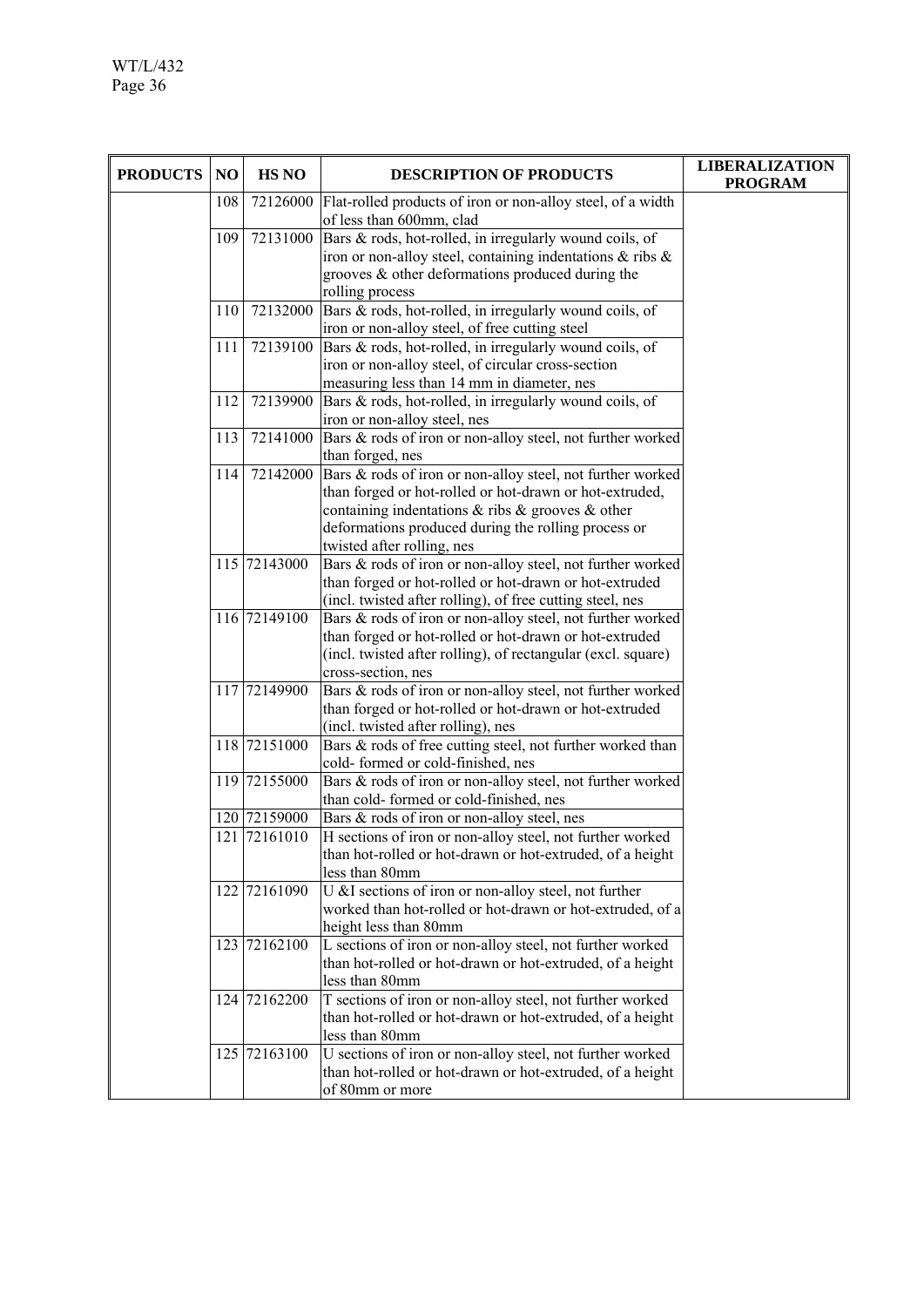| <b>PRODUCTS</b> | N <sub>O</sub> | <b>HS NO</b> | <b>DESCRIPTION OF PRODUCTS</b>                                                    | <b>LIBERALIZATION</b><br><b>PROGRAM</b> |
|-----------------|----------------|--------------|-----------------------------------------------------------------------------------|-----------------------------------------|
|                 |                | 126 72163200 | I sections of iron or non-alloy steel, not further worked                         |                                         |
|                 |                |              | than hot-rolled or hot-drawn or hot-extruded, of a height                         |                                         |
|                 |                |              | of 80mm or more                                                                   |                                         |
|                 |                | 127 72163300 | H sections of iron or non-alloy steel, not further worked                         |                                         |
|                 |                |              | than hot-rolled or hot-drawn or hot-extruded, of a height                         |                                         |
|                 |                |              | of 80mm or more                                                                   |                                         |
|                 |                | 128 72164010 | L sections of iron or non-alloy steel, not further worked                         |                                         |
|                 |                |              | than hot-rolled or hot-drawn or hot-extruded, of a height                         |                                         |
|                 |                |              | of 80mm or more                                                                   |                                         |
|                 |                | 129 72164020 | T sections of iron or non-alloy steel, not further worked                         |                                         |
|                 |                |              | than hot-rolled or hot-drawn or hot-extruded, of a height                         |                                         |
|                 |                |              | of 80mm or more                                                                   |                                         |
|                 |                | 130 72165010 | Z sections of iron or non-alloy steel, not further worked                         |                                         |
|                 |                |              | than hot-rolled or hot-drawn or hot-extruded                                      |                                         |
|                 |                | 131 72165090 | Angles $\&$ shapes $\&$ sections of iron or non-alloy steel,                      |                                         |
|                 |                |              | not further worked than hot-rolled or hot-drawn or hot-                           |                                         |
|                 |                |              | extruded, nes                                                                     |                                         |
|                 |                | 132 72166100 | Angles $\&$ shapes $\&$ sections of iron or non-alloy steel,                      |                                         |
|                 |                |              | not further worked than cold-rolled or cold-drawn or                              |                                         |
|                 |                |              | cold-extruded, obtained from flat-rolled products                                 |                                         |
|                 |                | 133 72166900 | Angles $\&$ shapes $\&$ sections of iron or non-alloy steel,                      |                                         |
|                 |                |              | not further worked than cold-rolled or cold-drawn or                              |                                         |
|                 |                |              | cold-extruded, nes                                                                |                                         |
|                 |                | 134 72169100 | Angles & shapes & sections of iron or non-alloy steel,                            |                                         |
|                 |                |              | cold-rolled or cold-drawn or cold-extruded, obtained                              |                                         |
|                 |                |              | from flat-rolled products, nes                                                    |                                         |
|                 |                | 135 72169900 | Angles $\&$ shapes $\&$ sections of iron or non-alloy steel,                      |                                         |
|                 |                |              | cold-rolled or cold-drawn or cold-extruded, nes                                   |                                         |
|                 |                | 136 72171000 | Wire of iron or non-alloy steel, not plated or coated,<br>whether or not polished |                                         |
|                 | 137            |              | 72172000 Wire of iron or non-alloy steel, plated or coated with zinc              |                                         |
|                 | 138            | 72173000     | Wire of iron or non-alloy steel, plated or coated with                            |                                         |
|                 |                |              | other base metals                                                                 |                                         |
|                 | 139            |              | 72179000 Wire of iron or non-alloy steel, nes                                     |                                         |
|                 | 140            |              | 72181000 Ingots & other primary forms of stainless steel                          |                                         |
|                 | 141            |              | 72189100 Semi-finished products of stainless steel, of rectangular                |                                         |
|                 |                |              | (other than square) cross-section                                                 |                                         |
|                 | 142            |              | 72189900 Semi-finished products of stainless steel, nes                           |                                         |
|                 | 143            |              | 72191100 Flat-rolled products of stainless steel, of a width of                   |                                         |
|                 |                |              | 600mm or more, not further worked than hot-rolled, in                             |                                         |
|                 |                |              | coils, of a thickness exceeding 10mm                                              |                                         |
|                 | 144            | 72191200     | Flat-rolled products of stainless steel, of a width of                            |                                         |
|                 |                |              | 600mm or more, not further worked than hot-rolled, in                             |                                         |
|                 |                |              | coils, of a thickness of 4.75mm or more but less than                             |                                         |
|                 |                |              | 10 <sub>mm</sub>                                                                  |                                         |
|                 | 145            |              | 72191300 Flat-rolled products of stainless steel, of a width of                   |                                         |
|                 |                |              | 600mm or more, not further worked than hot-rolled, in                             |                                         |
|                 |                |              | coils, of a thickness of 3mm or more but less than                                |                                         |
|                 |                |              | 4.75mm                                                                            |                                         |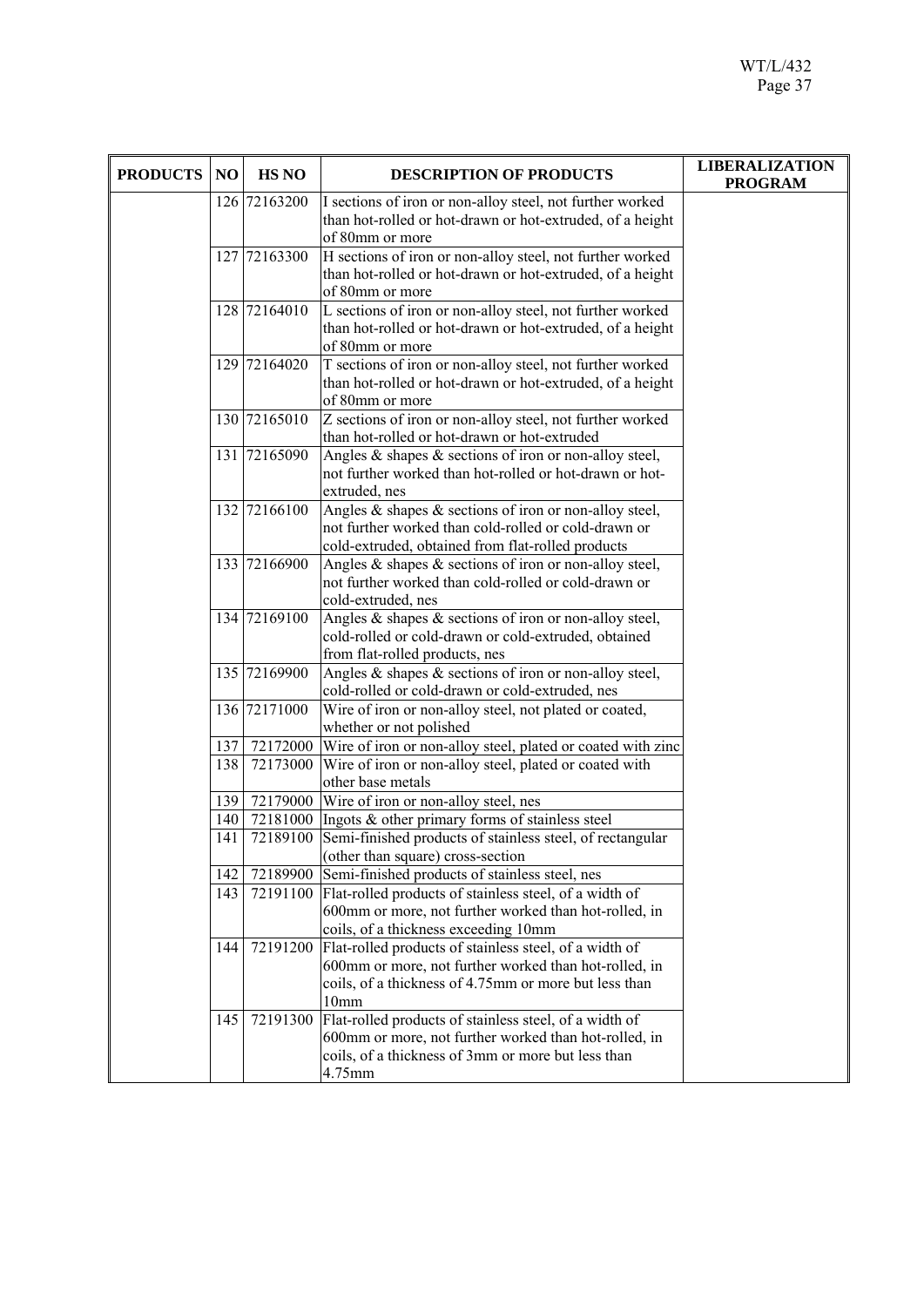| <b>PRODUCTS</b> | NO  | HS <sub>NO</sub> | <b>DESCRIPTION OF PRODUCTS</b>                                               | <b>LIBERALIZATION</b><br><b>PROGRAM</b> |
|-----------------|-----|------------------|------------------------------------------------------------------------------|-----------------------------------------|
|                 | 146 | 72191400         | Flat-rolled products of stainless steel, of a width of                       |                                         |
|                 |     |                  | 600mm or more, not further worked than hot-rolled, in                        |                                         |
|                 |     |                  | coils, of a thickness of less than 3mm                                       |                                         |
|                 | 147 |                  | 72192100 Flat-rolled products of stainless steel, of a width of              |                                         |
|                 |     |                  | 600mm or more, not further worked than hot-rolled, not                       |                                         |
|                 |     |                  | in coils, of a thickness exceeding 10mm                                      |                                         |
|                 | 148 | 72192200         | Flat-rolled products of stainless steel, of a width of                       |                                         |
|                 |     |                  | 600mm or more, not further worked than hot-rolled, not                       |                                         |
|                 |     |                  | in coils, of a thickness of 4.75mm or more but less than                     |                                         |
|                 |     |                  | 10mm                                                                         |                                         |
|                 | 149 | 72192300         | Flat-rolled products of stainless steel, of a width of                       |                                         |
|                 |     |                  | 600mm or more, not further worked than hot-rolled, not                       |                                         |
|                 |     |                  | in coils, of a thickness of 3mm or more but less than                        |                                         |
|                 |     |                  | 4.75mm                                                                       |                                         |
|                 | 150 | 72192400         | Flat-rolled products of stainless steel, of a width of                       |                                         |
|                 |     |                  | 600mm or more, not further worked than hot-rolled, not                       |                                         |
|                 |     |                  | in coils, of a thickness of less than 3mm                                    |                                         |
|                 | 151 |                  | 72193100 Flat-rolled products of stainless steel, of a width of              |                                         |
|                 |     |                  | 600mm or more, not further worked than cold-rolled, of a                     |                                         |
|                 |     |                  | thickness of 4.75mm or more                                                  |                                         |
|                 | 152 |                  | 72193200 Flat-rolled products of stainless steel, of a width of              |                                         |
|                 |     |                  | 600mm or more, not further worked than cold-rolled, of a                     |                                         |
|                 |     |                  | thickness of 3mm or more but less than 4.75mm                                |                                         |
|                 | 153 | 72193300         | Flat-rolled products of stainless steel, of a width of                       |                                         |
|                 |     |                  | 600mm or more, not further worked than cold-rolled, of a                     |                                         |
|                 |     |                  | thickness exceeding 1mm but less than 3mm                                    |                                         |
|                 | 154 | 72193400         | Flat-rolled products of stainless steel, of a width of                       |                                         |
|                 |     |                  | 600mm or more, not further worked than cold-rolled, of a                     |                                         |
|                 |     |                  | thickness of 0.5mm or more but not exceeding 1mm                             |                                         |
|                 | 155 | 72193500         | Flat-rolled products of stainless steel, of a width of                       |                                         |
|                 |     |                  | 600mm or more, not further worked than cold-rolled, of a                     |                                         |
|                 |     |                  | thickness of less than 0.5mm                                                 |                                         |
|                 | 156 | 72199000         | Flat-rolled products of stainless steel, of a width of<br>600mm or more, nes |                                         |
|                 | 157 | 72201100         | Flat-rolled products of stainless steel, of a width of less                  |                                         |
|                 |     |                  | than 600mm, not further worked than hot-rolled, of a                         |                                         |
|                 |     |                  | thickness of 4.75mm or more                                                  |                                         |
|                 | 158 |                  | 72201200 Flat-rolled products of stainless steel, of a width of less         |                                         |
|                 |     |                  | than 600mm, not further worked than hot-rolled, of a                         |                                         |
|                 |     |                  | thickness of less than 4.75mm                                                |                                         |
|                 | 159 | 72202000         | Flat-rolled products of stainless steel, of a width of less                  |                                         |
|                 |     |                  | than 600mm, not further worked than cold-rolled                              |                                         |
|                 | 160 | 72209000         | Flat-rolled products of stainless steel, of a width of less                  |                                         |
|                 |     |                  | than 600mm, nes                                                              |                                         |
|                 | 161 | 72210000         | Bars & rods of stainless steel, hot-rolled, in irregularly                   |                                         |
|                 |     |                  | wound coils                                                                  |                                         |
|                 | 162 | 72221100         | Bars & rods of stainless steel, not further worked than                      |                                         |
|                 |     |                  | hot-rolled or hot-drawn or extruded, of circular cross-                      |                                         |
|                 |     |                  | section, nes                                                                 |                                         |
|                 | 163 | 72221900         | Bars & rods of stainless steel, not further worked than                      |                                         |
|                 |     |                  | hot-rolled or hot-drawn or extruded, nes                                     |                                         |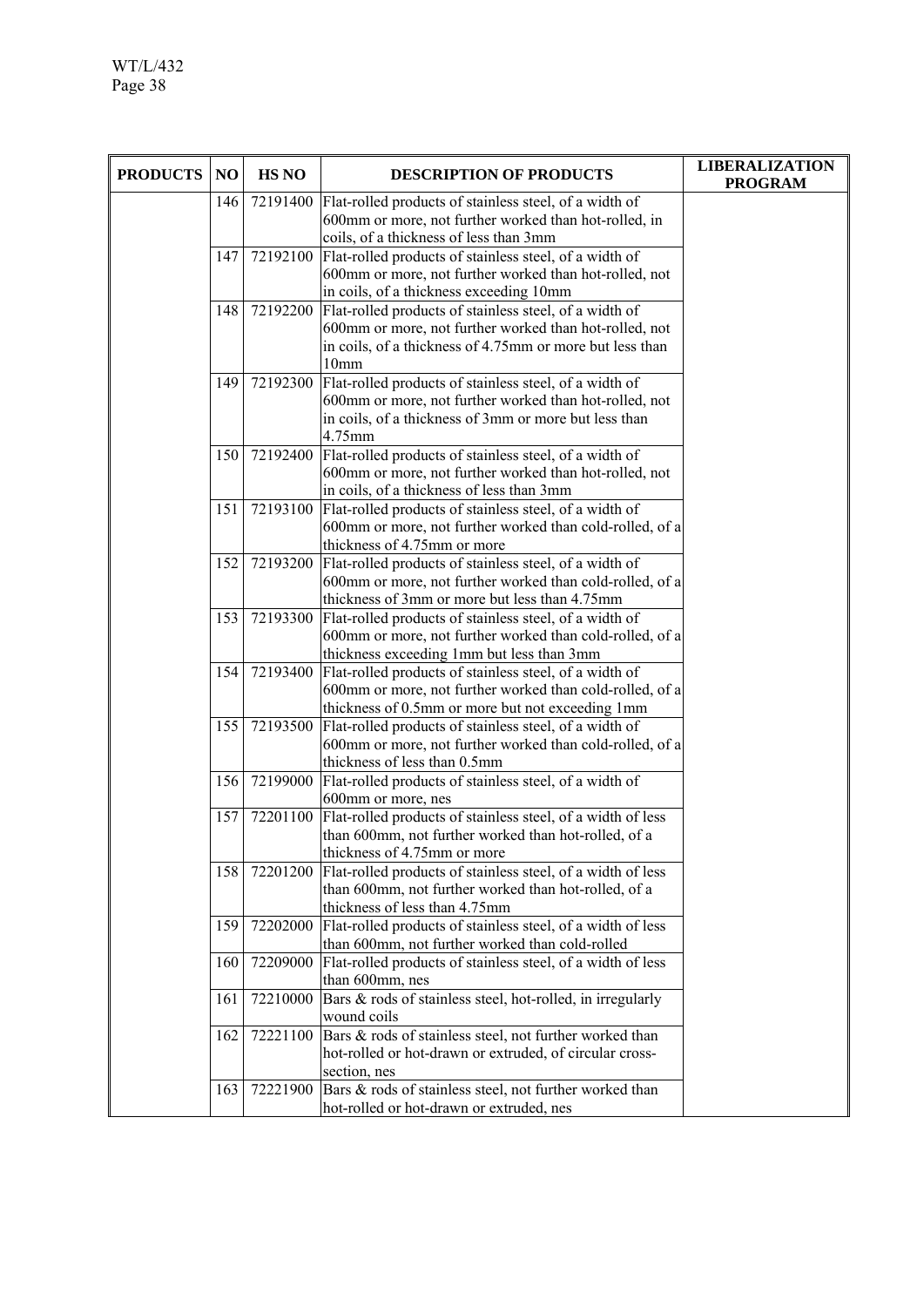| <b>PRODUCTS</b> | N <sub>O</sub> | <b>HS NO</b> | <b>DESCRIPTION OF PRODUCTS</b>                                              | <b>LIBERALIZATION</b><br><b>PROGRAM</b> |
|-----------------|----------------|--------------|-----------------------------------------------------------------------------|-----------------------------------------|
|                 | 164            |              | 72222000 Bars & rods of stainless steel, not further worked than            |                                         |
|                 |                |              | cold-formed or cold-finished                                                |                                         |
|                 | 165            |              | 72223000 Bars & rods of stainless steel, nes                                |                                         |
|                 | 166            |              | 72224000 Angles, shapes & sections, stainless steel                         |                                         |
|                 | 167            |              | 72230000 Wire of stainless steel                                            |                                         |
|                 | 168            |              | 72241000 Ingots $\&$ other primary forms of alloy steel, other than         |                                         |
|                 |                |              | stainless                                                                   |                                         |
|                 | 169            |              | 72249010 Raw casting forging stocks, individual piece weight of             |                                         |
|                 |                |              | 10T or more, of alloy steel, other than stainless                           |                                         |
|                 | 170            | 72249090     | Semi-finished products of alloy steel other than stainless,                 |                                         |
|                 |                |              | nes                                                                         |                                         |
|                 | 171            |              | 72251100 Flat rolled products of Si-electrical steel, width  both  governm, |                                         |
|                 |                |              | grain-oriented                                                              |                                         |
|                 | 172            |              | 72251900 Flat rolled products of silicon-electrical steel,                  |                                         |
|                 |                |              | width≥600mm, nes                                                            |                                         |
|                 | 173            |              | 72252000 Flat rolled products of high speed steel, width  bothm             |                                         |
|                 | 174            |              | 72253000 Flat rolled products, of alloy steel (excl. stainless,             |                                         |
|                 |                |              | silicon-electrical steel, high speed steel), in coils, not                  |                                         |
|                 |                |              | further worked than hot-rolled, width≥600mm                                 |                                         |
|                 | 175            |              | 72254000 Flat rolled products, of alloy steel (excl. stainless,             |                                         |
|                 |                |              | silicon-electrical steel, high speed steel), not further                    |                                         |
|                 |                |              | worked than hot-rolled, width≥600mm, nes                                    |                                         |
|                 | 176            |              | 72255000 Flat rolled products, of alloy steel (excl. stainless,             |                                         |
|                 |                |              | silicon-electrical steel, high speed steel), not further                    |                                         |
|                 |                |              | worked than cold-rolled, width≥600mm                                        |                                         |
|                 | 177            |              | 72259100 Flat rolled products, of alloy steel (excl. stainless,             |                                         |
|                 |                |              | silicon-electrical steel, high speed steel), nes,                           |                                         |
|                 |                |              |                                                                             |                                         |
|                 | 178            |              | 72259200 Flat rolled products, of alloy steel (excl. stainless,             |                                         |
|                 |                |              | silicon-electrical steel, high speed steel), nes,                           |                                         |
|                 |                |              | width≥600mm, otherwise coated with zinc                                     |                                         |
|                 | 179            |              | 72259900 Flat rolled products, of alloy steel, width  left>600mm, nes       |                                         |
|                 | 180            |              | 72261100 Flat rolled products of silicon-electrical steel, width            |                                         |
|                 |                |              | <600mm grain-oriented                                                       |                                         |
|                 | 181            |              | 72261900 Flat rolled products of silicon-electrical steel, width            |                                         |
|                 |                |              | $< 600$ mm, nes                                                             |                                         |
|                 | 182            |              | 72262000   Flat rolled products of high speed steel, width <600mm           |                                         |
|                 | 183            |              | 72269100 Flat rolled products, of alloy steel (excl. stainless,             |                                         |
|                 |                |              | silicon-electrical steel, high speed steel), not further                    |                                         |
|                 |                |              | worked than hot-rolled, width <600mm                                        |                                         |
|                 | 184            |              | 72269200 Flat rolled products, of alloy steel (excl. stainless,             |                                         |
|                 |                |              | silicon-electrical steel, high speed steel), not further                    |                                         |
|                 |                |              | worked than cold-rolled, width <600mm                                       |                                         |
|                 | 185            |              | 72269300 Flat rolled products, of alloy steel (excl. stainless,             |                                         |
|                 |                |              | silicon-electrical steel, high speed steel), nes, width                     |                                         |
|                 |                |              | <600mm, electrolytically coated with zinc                                   |                                         |
|                 | 186            |              | 72269400 Flat rolled products, of alloy steel (excl. stainless,             |                                         |
|                 |                |              | silicon-electrical steel, high speed steel), nes, width                     |                                         |
|                 |                |              | <600mm, otherwise coated with zinc                                          |                                         |
|                 | 187            |              | 72269900 Flat rolled products, of alloy steel, width <600mm, nes            |                                         |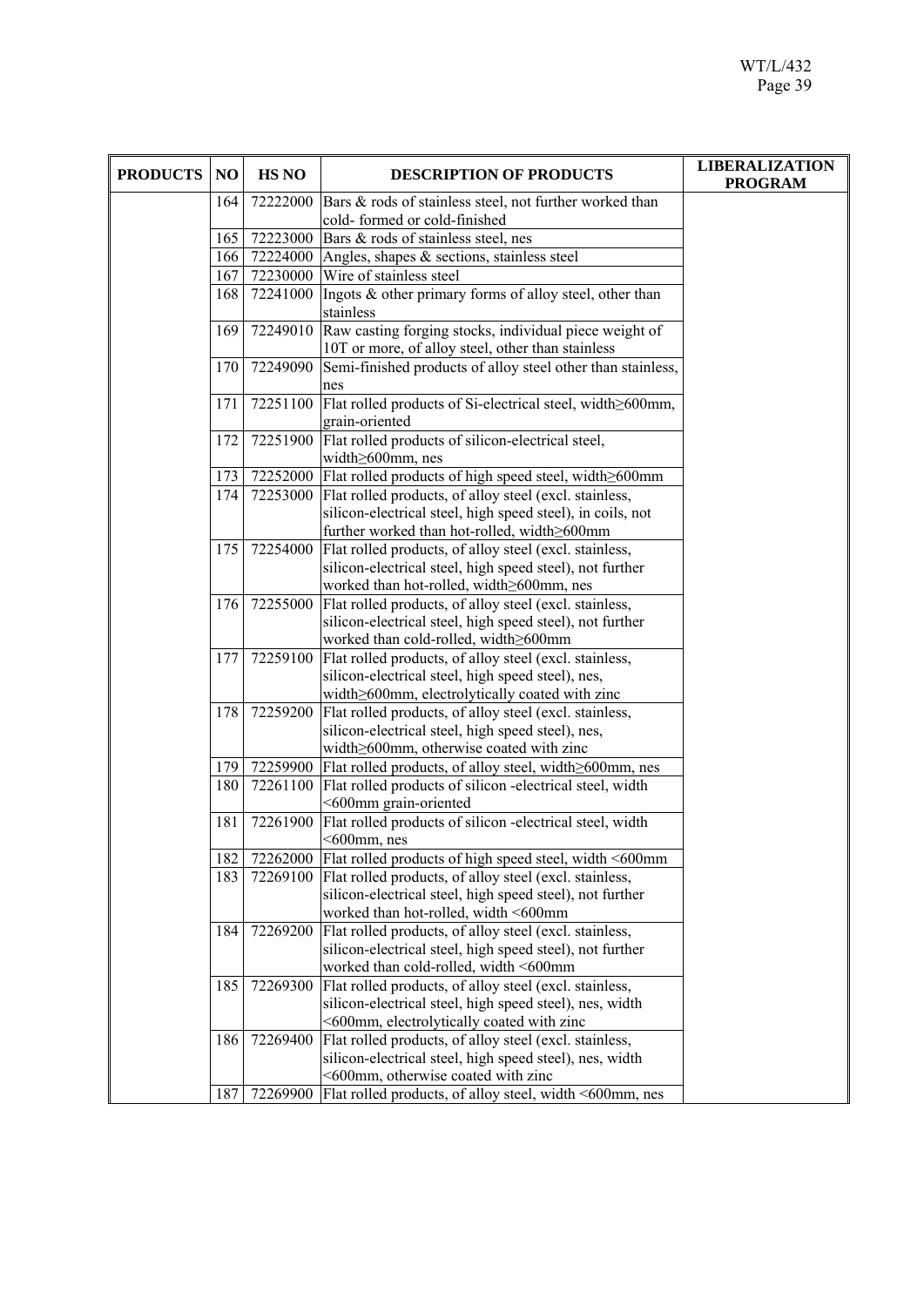| <b>PRODUCTS</b> | NO  | HS <sub>NO</sub> | <b>DESCRIPTION OF PRODUCTS</b>                                                                                         | <b>LIBERALIZATION</b><br><b>PROGRAM</b> |
|-----------------|-----|------------------|------------------------------------------------------------------------------------------------------------------------|-----------------------------------------|
|                 | 188 | 72271000         | Bars & rods, of high speed steel, hot-rolled, in irregularly<br>wound coils                                            |                                         |
|                 | 189 |                  | 72272000 Bars & rods, of silico-manganese steel, hot-rolled, in<br>irregular wound coils                               |                                         |
|                 | 190 |                  | 72279000 Bars & rods, of alloy steel, hot-rolled, in irregularly<br>wound coils, nes                                   |                                         |
|                 | 191 |                  | 72281000 Bars $\&$ rods of high speed steel, nes                                                                       |                                         |
|                 | 192 |                  | 72282000 Bars & rods of silico-manganese steel, nes                                                                    |                                         |
|                 | 193 |                  | 72283000 Bars $\&$ rods of alloy steel other than stainless, not further                                               |                                         |
|                 |     |                  | worked than hot-rolled or hot-drawn or extruded, nes                                                                   |                                         |
|                 | 194 |                  | 72284000 Bars $\&$ rods of alloy steel other than stainless, not further                                               |                                         |
|                 |     |                  | worked than forged                                                                                                     |                                         |
|                 | 195 | 72285000         | Bars & rods of alloy steel other than stainless, not further                                                           |                                         |
|                 |     |                  | worked than cold formed or finished                                                                                    |                                         |
|                 |     | 196 72286000     | Bars & rods of alloy steel other than stainless, nes                                                                   |                                         |
|                 |     | 197 72287010     | Shapes of crawler tread of alloy steel other than stainless                                                            |                                         |
|                 |     | 198 72287090     | Angles, shapes & sections of alloy steel other than<br>stainless, nes                                                  |                                         |
|                 |     | 199 72288000     | Bars & rods, hollow drill, of alloy or non-alloy steel                                                                 |                                         |
|                 |     | 200 72291000     | Wire of high speed steel                                                                                               |                                         |
|                 |     | 201 72292000     | Wire of silico-manganese steel                                                                                         |                                         |
|                 |     | 202 72299000     | Wire of alloy steel, nes                                                                                               |                                         |
|                 |     | 203 73011000     | Sheet piling of iron or steel, whether or not drilled,                                                                 |                                         |
|                 |     |                  | punched or made from assembled elements                                                                                |                                         |
|                 |     | 204 73012000     | Angles, shapes & sections, welded, of iron or steel                                                                    |                                         |
|                 |     | 205 73021000     | Rails, of iron or steel                                                                                                |                                         |
|                 |     | 206 73022000     | Sleepers (cross-ties), of iron or steel                                                                                |                                         |
|                 |     |                  | 207   73023000 Switch blades & crossing frogs & point rods & other                                                     |                                         |
|                 |     |                  | crossing pieces, of iron or steel                                                                                      |                                         |
|                 |     |                  | 208   73024000   Fish plates $\&$ sole plates, of iron or steel                                                        |                                         |
|                 | 209 |                  | 73029000 Rail or tramway construction material of iron or steel,<br>nes                                                |                                         |
|                 | 210 | 73030010         | Tube, pipes of cast iron, of circular cross-section, inside<br>diameter. > 500mm                                       |                                         |
|                 | 211 |                  | 73030090 Tubes, pipes & hollow profiles of cast iron, nes                                                              |                                         |
|                 | 212 |                  | 73041000 Pipes, line, of iron (other than cast) or steel, seamless, of                                                 |                                         |
|                 |     |                  | a kind used for oil or gas pipelines                                                                                   |                                         |
|                 | 213 | 73042100         | Drill pipe, of iron (other than cast) or steel, seamless, for                                                          |                                         |
|                 |     |                  | use in drilling for oil or gas                                                                                         |                                         |
|                 | 214 | 73042900         | Casings, tubing pipe of iron (other than cast) or steel,<br>seamless, for use in drilling for oil or gas               |                                         |
|                 | 215 | 73043110         |                                                                                                                        |                                         |
|                 |     |                  | Boiler tubes & pipes, of iron (other than cast) or steel,<br>seamless, of circular cross-section, cold drown or rolled |                                         |
|                 | 216 | 73043120         | Geological casing & drill pipe, of iron (other than cast)                                                              |                                         |
|                 |     |                  | or steel, seamless, of circular cross-section, cold drown                                                              |                                         |
|                 |     |                  | or rolled                                                                                                              |                                         |
|                 | 217 | 73043190         | Tubes & pipe, of iron (other than cast) or steel, seamless,                                                            |                                         |
|                 |     |                  | of circular cross-section, cold drown or rolled, nes                                                                   |                                         |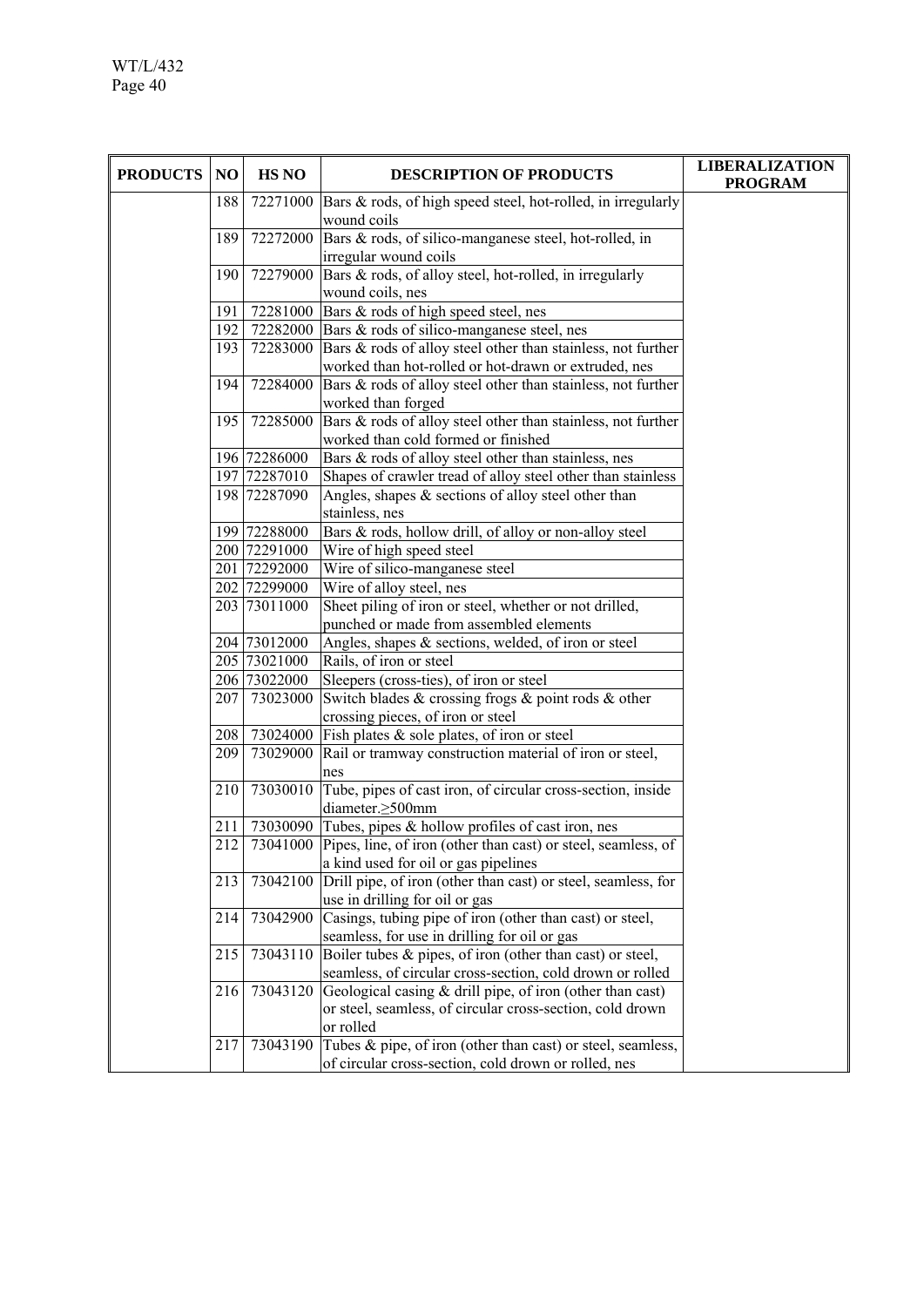| <b>PRODUCTS</b> | N <sub>O</sub> | <b>HS NO</b> | <b>DESCRIPTION OF PRODUCTS</b>                                                                                                                                   | <b>LIBERALIZATION</b><br><b>PROGRAM</b> |
|-----------------|----------------|--------------|------------------------------------------------------------------------------------------------------------------------------------------------------------------|-----------------------------------------|
|                 | 218            | 73043910     | Boiler tubes $\&$ pipes, of iron (other than cast) or steel,<br>seamless, of circular cross-section, not cold drown or<br>rolled                                 |                                         |
|                 | 219            | 73043920     | Geological casing & drill pipe, of iron (other than cast)<br>or steel, seamless, of circular cross-section, not cold<br>drown or rolled                          |                                         |
|                 | 220            | 73043990     | Tubes & pipe, of iron (other than cast) or steel, seamless,<br>of circular cross-section, not cold drown or rolled, nes                                          |                                         |
|                 | 221            | 73044190     | Tubes, pipe, of stainless steel, seamless, of circular cross-<br>section, cold drown or rolled, nes                                                              |                                         |
|                 | 222            | 73044910     | Boiler tubes & pipes, of stainless steel, seamless, of<br>circular cross-section, not cold drown or rolled                                                       |                                         |
|                 | 223            | 73044990     | Tubes & pipe, of stainless steel, seamless, of circular<br>cross-section, cold drown or rolled, nes                                                              |                                         |
|                 | 224            | 73045110     | Boiler tube & pipe, of alloy steel other than stainless,<br>seamless, of circular cross-section, cold drown or rolled                                            |                                         |
|                 | 225            | 73045120     | Geological casing & drill pipe, of alloy steel other than<br>stainless, seamless, of circular cross-section, cold drown<br>or rolled                             |                                         |
|                 | 226            |              | 73045190 Tubes & pipe, of alloy steel other than stainless,<br>seamless, of circular cross-section, cold drown or rolled,<br>nes                                 |                                         |
|                 | 227            |              | 73045910 Boiler tube & pipe, of alloy steel other than stainless,<br>seamless, of circular cross-section, not cold drown or<br>rolled                            |                                         |
|                 | 228            | 73045920     | Geological casing $\&$ drill pipe, of alloy steel other than<br>stainless, seamless, of circular cross-section, not cold<br>drown or rolled                      |                                         |
|                 | 229            | 73045990     | Tubes & pipe, of alloy steel other than stainless,<br>seamless, of circular cross-section, not cold drown or<br>rolled, nes                                      |                                         |
|                 | 230            | 73049000     | Tubes, pipe & hollow profiles, of iron (other than cast) or<br>steel, seamless, nes                                                                              |                                         |
|                 | 231            |              | 73051100 Line pipes for oil or gas pipelines, of iron or steel, of<br>circular cross-section, external diameter >406.4mm,<br>longitudinally submerged arc welded |                                         |
|                 | 232            |              | 73051200 Line pipes for oil or gas pipelines, of iron or steel, of<br>circular cross-section, external diameter >406.4mm,<br>longitudinally welded nes           |                                         |
|                 | 233            |              | 73051900 Line pipes for oil or gas pipelines, of iron or steel, of<br>circular cross-section, external diameter >406.4mm, nes                                    |                                         |
|                 | 234            | 73052000     | Casings used in drilling for oil or gas, of iron or steel, of<br>circular cross-section, external diameter >406.4mm, nes                                         |                                         |
|                 | 235            | 73053100     | Tubes & pipe, of iron or steel, longitudinally welded, of<br>circular cross-section, external diameter >406.4mm, nes                                             |                                         |
|                 | 236            | 73053900     | Tubes & pipe, of iron or steel, welded (excl.<br>longitudinally welded), , external diameter >406.4mm                                                            |                                         |
|                 | 237            | 73059000     | Tubes & pipe, of iron or steel, riveted or similarly closed,<br>external diameter >406.4mm, nes                                                                  |                                         |
|                 | 238            | 73061000     | Line pipes for oil or gas pipelines, of iron or steel,<br>welded or open seam or riveted or similarly closed, nes                                                |                                         |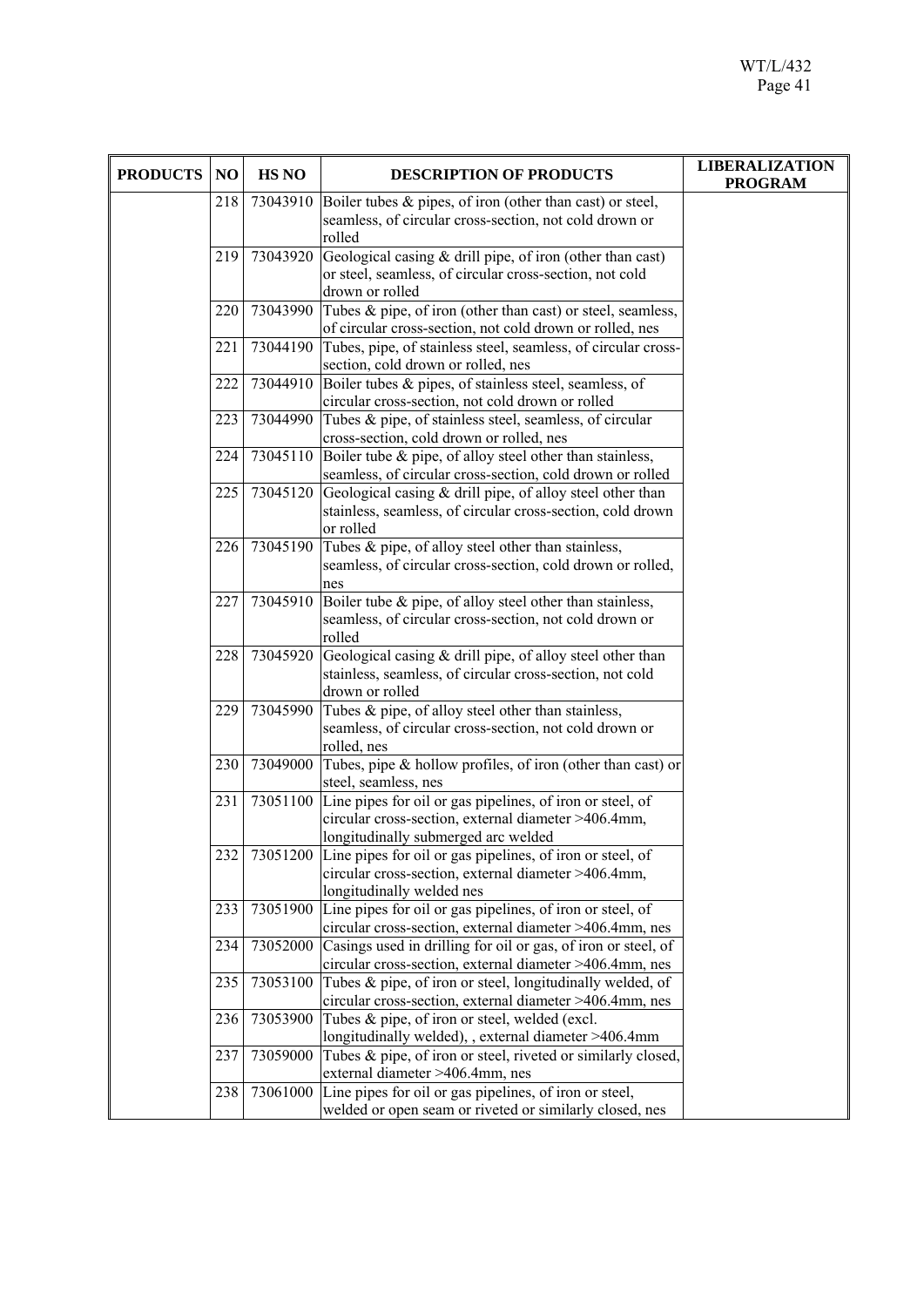| <b>PRODUCTS</b> | NO. | <b>HS NO</b> | <b>DESCRIPTION OF PRODUCTS</b>                                       | <b>LIBERALIZATION</b><br><b>PROGRAM</b> |
|-----------------|-----|--------------|----------------------------------------------------------------------|-----------------------------------------|
|                 | 239 | 73062000     | Casings used in drilling for oil or gas, of iron or steel,           |                                         |
|                 |     |              | welded or open seam or riveted or similarly closed, nes              |                                         |
|                 | 240 |              | 73063000 Tubes & pipes, of iron and non-alloy steel, welded, of      |                                         |
|                 |     |              | circular cross-section, nes                                          |                                         |
|                 | 241 |              | 73064000 Tubes & pipes, of stainless steel, welded, of circular      |                                         |
|                 |     |              | cross-section, nes                                                   |                                         |
|                 | 242 |              | 73065000 Tubes & pipes, of alloy steel other than stainless, welded, |                                         |
|                 |     |              | of circular cross-section, nes                                       |                                         |
|                 | 243 |              | 73066000 Tubes, pipe & hollow profiles, of iron or steel, welded,    |                                         |
|                 |     |              | of non-circular cross-section, nes                                   |                                         |
|                 | 244 |              | 73069000 Tubes, pipe & hollow profiles, of iron or steel, welded or  |                                         |
|                 |     |              | open seam or riveted or similarly closed, nes                        |                                         |
|                 | 245 | 73121000     | Stranded wire & ropes & cables, of iron or steel, not                |                                         |
|                 |     |              | electrically insulated                                               |                                         |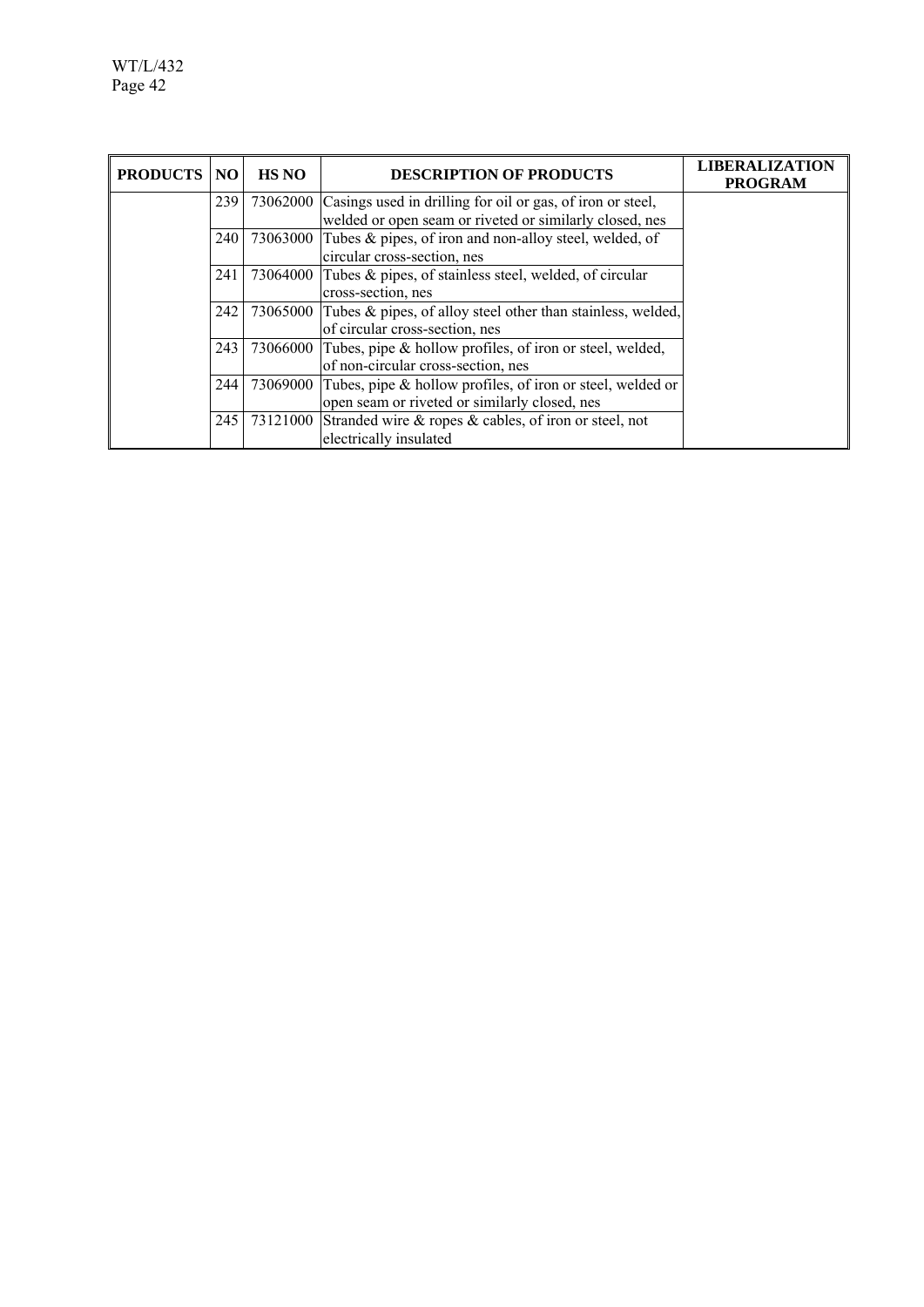#### **ANNEX 3**

### **NON-TARIFF MEASURES SUBJECT TO PHASED ELIMINATION**

### *Table One*  **Products Subject to Import Licence, Import Quota and Import Tendering**

| <b>Serial</b><br>NO | HS NO            | <b>DESCRIPTION OF PRODUCTS</b>                                                                          | L              | Q              | T | <b>Phasing-out</b><br><b>Period</b> | Quota<br>Category       |
|---------------------|------------------|---------------------------------------------------------------------------------------------------------|----------------|----------------|---|-------------------------------------|-------------------------|
| -1                  |                  | 17011100 Raw cane sugar, in solid form, not containing<br>added flavouring or colouring matter          | L              | Q              |   | upon accession                      |                         |
| $\overline{2}$      |                  | 17011200 Raw beet sugar, in solid form, not containing<br>added flavouring or colouring matter          | L              | Q              |   | upon accession                      |                         |
| $\mathfrak{Z}$      |                  | 17019910 Granulated sugar                                                                               | $\mathbf{L}$   | Q              |   | upon accession                      |                         |
| $\overline{4}$      |                  | 17019920 Superfine sugar                                                                                | L              | Q              |   | upon accession                      |                         |
| 5                   |                  | 24011010 Flue-cured tobacco, not stemmed/stripped                                                       | L              | Q              |   | upon accession                      |                         |
| 6                   | 24011090         | Tobacco other than flue-cured, not<br>stemmed/stripped                                                  | L              | $\overline{Q}$ |   | upon accession                      |                         |
| $\tau$              | 24012010         | Flue-cured tobacco, partly or wholly<br>stemmed/stripped                                                | L              | Q              |   | upon accession                      |                         |
| 8                   | 24012090         | Tobacco other than flue-cured, partly or wholly<br>stemmed/stripped                                     | L              | Q              |   | upon accession                      |                         |
| $\boldsymbol{9}$    |                  | 24013000 Tobacco refuse                                                                                 | $\mathbf{L}$   | Q              |   | upon accession                      |                         |
| 10                  |                  | 24029000 Cigars, cheroots, cigarillos and cigarettes, of<br>tobacco substitutes                         | L              | Q              |   | upon accession                      |                         |
| 11                  |                  | 24039100 Homogenized or "reconstituted" tobacco                                                         | L              | Q              |   | upon accession                      |                         |
| 12                  |                  | 27100011 Motor gasoline & aviation gasoline                                                             | $\overline{L}$ | Q              |   | 2004                                | $\mathbf{1}$            |
| 13                  | 27100013 Naphtha |                                                                                                         | $\mathbf{L}$   | $\overline{Q}$ |   | 2004                                | $\mathbf{1}$            |
| 14                  |                  | 27100019 Gasoline distillages, nes $\&$ preparations thereof                                            | L              | Q              |   | 2004                                | $\mathbf{1}$            |
| 15                  | 27100023         | Aviation kerosene                                                                                       | L              | Q              |   | 2004                                | $\mathbf{1}$            |
| 16                  |                  | 27100024 Lamp-kerosene                                                                                  | $\overline{L}$ | Q              |   | 2004                                | $\mathbf{1}$            |
| 17                  |                  | 27100031 Light diesel oil                                                                               | $\overline{L}$ | $\overline{Q}$ |   | 2004                                | $\mathbf{1}$            |
| 18                  | 27100033         | Fuel oil No.5 to No.7 (National Code)                                                                   | L              | Q              |   | 2004                                | $\mathbf{1}$            |
| 19                  | 27100039         | Diesel oils & preparations thereof and other fuel<br>oils, nes                                          | L              | Q              |   | 2004                                | $\mathbf{1}$            |
| 20                  | 28371110         | Sodium cyanide                                                                                          | L              | Q              |   | 2002                                | $\overline{2}$          |
| 21                  |                  | 31021000 Urea, whether or not in aqueous solution                                                       | $\mathbf{L}$   | Q              |   | upon accession                      |                         |
| 22                  |                  | 31022100 Ammonium sulphate                                                                              | L              | Q              |   | 2002                                | 3                       |
| 23                  |                  | 31022900 Double salts & mixtures of ammonium sulphate &<br>ammonium nitrate                             | L              | Q              |   | 2002                                | $\overline{\mathbf{3}}$ |
| 24                  |                  | 31023000 Ammonium nitrate, whether or not in aqueous<br>solution                                        | L              | Q              |   | 2002                                | $\overline{3}$          |
| 25                  | 31024000         | Mixtures of ammonium nitrate with calcium<br>carbonate or other inorganic non-fertilizing<br>substances | L              | Q              |   | 2002                                | $\overline{3}$          |
| 26                  | 31025000         | Sodium nitrate                                                                                          | $\mathbf L$    | Q              |   | upon accession                      |                         |
| 27                  | 31026000         | Double salts $\&$ mixtures of calcium nitrate $\&$<br>ammonium nitrate                                  | L              | $\overline{Q}$ |   | upon accession                      |                         |
| 28                  |                  | 31027000 Calcium cyanamide                                                                              | $\mathbf L$    | Q              |   | upon accession                      |                         |
| 29                  | 31028000         | Mixtures of urea & ammonium nitrate in aqueous<br>or ammoniacal solution                                | L              | $\overline{Q}$ |   | 2002                                | $\overline{3}$          |
| 30                  | 31029000         | Mineral or chemical fertilizers, nitrogenous, nes,<br>incl. mixtures not specified in the foregoing     | $\mathbf L$    | Q              |   | 2002                                | $\overline{3}$          |
|                     |                  | subheadings                                                                                             |                |                |   |                                     |                         |
| 31                  | 31031000         | Superphosphates                                                                                         | $\mathbf L$    | Q              |   | 2002                                | $\mathfrak{Z}$          |
| 32                  | 31032000         | Basic slag                                                                                              | L              | Q              |   | 2002                                | $\overline{\mathbf{3}}$ |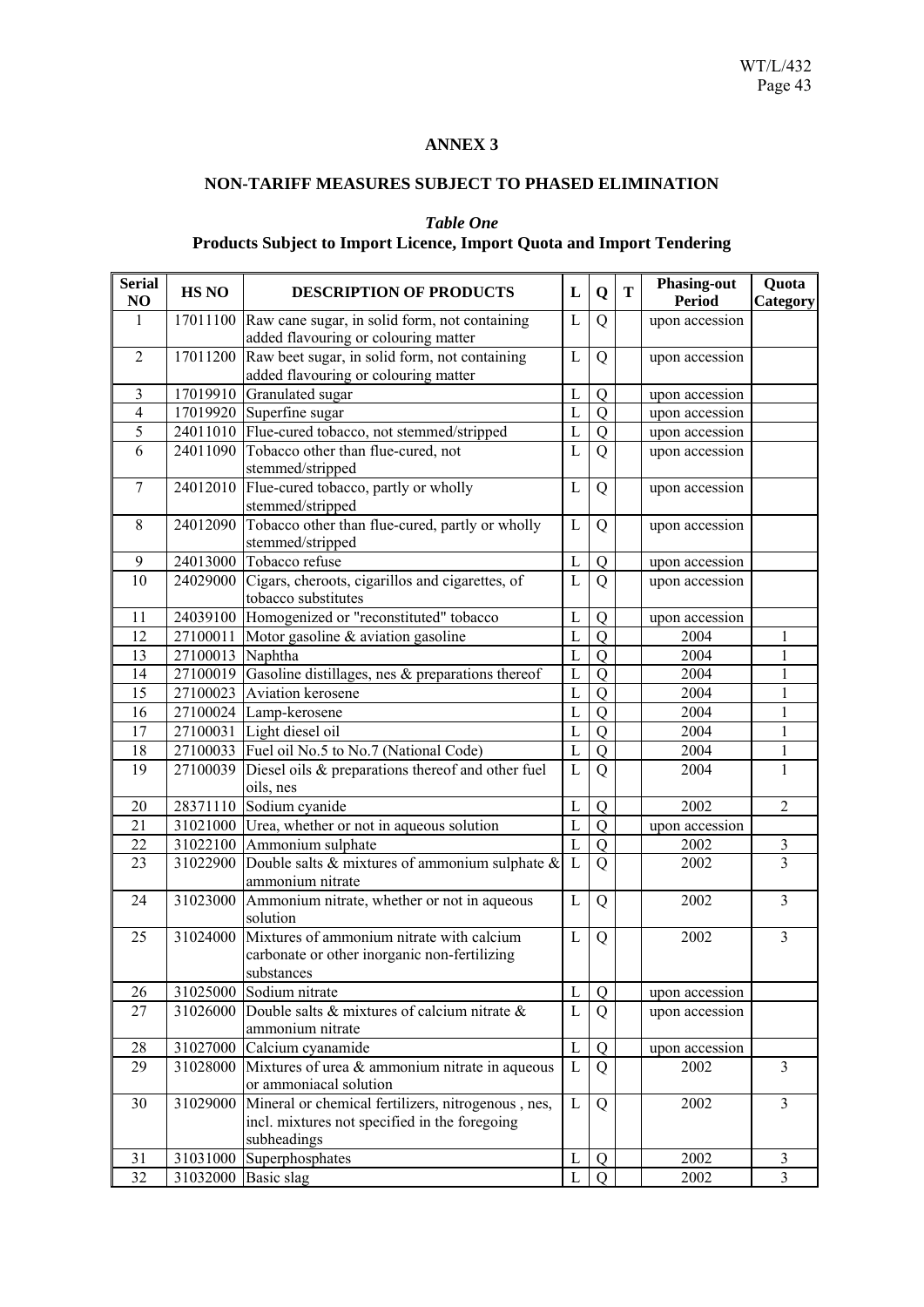| <b>Serial</b><br>NO | <b>HS NO</b> | <b>DESCRIPTION OF PRODUCTS</b>                                                                                                                            | L            | Q           | T | <b>Phasing-out</b><br><b>Period</b> | Quota<br>Category |
|---------------------|--------------|-----------------------------------------------------------------------------------------------------------------------------------------------------------|--------------|-------------|---|-------------------------------------|-------------------|
| 33                  | 31039000     | Mineral or chemical fertilizers, phosphatic, nes                                                                                                          | L            | Q           |   | 2002                                | 3                 |
| 34                  | 31041000     | Carnallite, sylvite & other crude natural potassium<br>salts                                                                                              | $\mathbf{L}$ | Q           |   | upon accession                      |                   |
| 35                  | 31042000     | Potassium chloride                                                                                                                                        | L            | Q           |   | upon accession                      |                   |
| 36                  |              | 31043000 Potassium sulphate                                                                                                                               | L            | $\mathbf Q$ |   | 2002                                | $\overline{3}$    |
| 37                  | 31049000     | Mineral or chemical fertilizers, potassic, nes                                                                                                            | L            | Q           |   | upon accession                      |                   |
| 38                  | 31051000     | Goods of chapter 31 in tables or similar forms or<br>in packages of a gross weight $\leq 10$ kg                                                           | $\mathbf L$  | Q           |   | 2002                                | $\overline{3}$    |
| 39                  | 31052000     | Mineral or chemical fertilizers containing the<br>three fertilizing elements nitrogen, phosphorus &<br>potassium                                          | L            | Q           |   | upon accession                      |                   |
| 40                  | 31053000     | Diammonium hydrogenorthophosphate<br>(diammonium phosphate)                                                                                               | L            | Q           |   | upon accession                      |                   |
| 41                  | 31054000     | Ammonium dihydrogenorthophosphate<br>(monoammonium phosphate) and mixtures<br>thereof with diammonium<br>hydrogenorthophosphate (diammonium<br>phosphate) | L            | Q           |   | 2002                                | $\overline{3}$    |
| 42                  | 31055100     | Mineral or chemical fertilizers containing nitrates<br>& phosphates                                                                                       | L            | Q           |   | 2002                                | $\overline{3}$    |
| 43                  | 31055900     | Mineral or chemical fertilizers containing the two<br>fertilizing elements nitrogen & phosphorus, nes                                                     | L            | Q           |   | 2002                                | $\overline{3}$    |
| 44                  | 31056000     | Mineral or chemical fertilizers with phosphorus $\&$<br>potassium, nes                                                                                    | L            | Q           |   | 2002                                | $\overline{3}$    |
| 45                  | 31059000     | Mineral or chemical fertilizers, nes                                                                                                                      | L            | Q           |   | 2002                                | $\overline{3}$    |
| 46                  | 39076011     | Polyethylene terephthalate in slices or chips, high<br>viscosity                                                                                          | L            | Q           |   | upon accession                      |                   |
| 47                  | 39076019     | Polyethylene terephthalate in slices or chips, nes                                                                                                        | L            | Q           |   | upon accession                      |                   |
| 48                  | 40011000     | Natural rubber latex, in primary forms or in<br>plates, sheets or strip                                                                                   | L            | $\mathbf Q$ |   | 2004                                | $\overline{4}$    |
| 49                  | 40012100     | Smoked sheets of natural rubber                                                                                                                           | L            | Q           |   | 2004                                | $\overline{4}$    |
| 50                  | 40012200     | Technically specified natural rubber, in primary<br>forms or in plates, sheets or strip                                                                   | L            | $\mathbf Q$ |   | 2004                                | 4                 |
| 51                  | 40012900     | Natural rubber, in primary forms or in plates,<br>sheets or strip, nes                                                                                    | L            | $\mathbf Q$ |   | 2004                                | $\overline{4}$    |
| 52                  |              | 40111000 New pneumatic tyres, of rubber of a kind used on $ L $<br>motor cars                                                                             |              | Q           |   | 2004                                | 5                 |
| 53                  | 40112000     | New pneumatic tyres, of rubber of a kind used on<br>buses or lorries                                                                                      | L            | Q           |   | 2004                                | 5                 |
| 54                  | 40119100     | New pneumatic tyres, of rubber, nes, of herring-<br>bone or similar tread                                                                                 | $\mathbf L$  | Q           |   | 2002                                | 5                 |
| 55                  | 40121010     | Retreaded tyres of rubber used on automobiles                                                                                                             | L            | Q           |   | 2002                                | 5                 |
| 56                  | 40122010     | Used pneumatic tyres of rubber used on<br>automobiles                                                                                                     | $\mathbf{L}$ | Q           |   | 2002                                | $\overline{5}$    |
| 57                  | 40129020     | Solid/cushion rubber tyres, etc, used on<br>automobiles                                                                                                   | L            | Q           |   | upon accession                      |                   |
| 58                  | 40131000     | Inner tubes, of rubber of a kind used on motor<br>cars, buses or lorries                                                                                  | L            | Q           |   | upon accession                      |                   |
| 59                  | 51011100     | Greasy shorn wool, not carded or combed                                                                                                                   | L            | Q           |   | upon accession                      |                   |
| 60                  | 51011900     | Greasy wool (excl. shorn), not carded or combed                                                                                                           | $\mathbf L$  | Q           |   | upon accession                      |                   |
| 61                  | 51012100     | Degreased shorn wool, not carbonised, not carded<br>or combed                                                                                             | L            | Q           |   | upon accession                      |                   |
| 62                  | 51012900     | Degreased wool (excl. shorn), not carbonised, not<br>carded or combed                                                                                     | L            | Q           |   | upon accession                      |                   |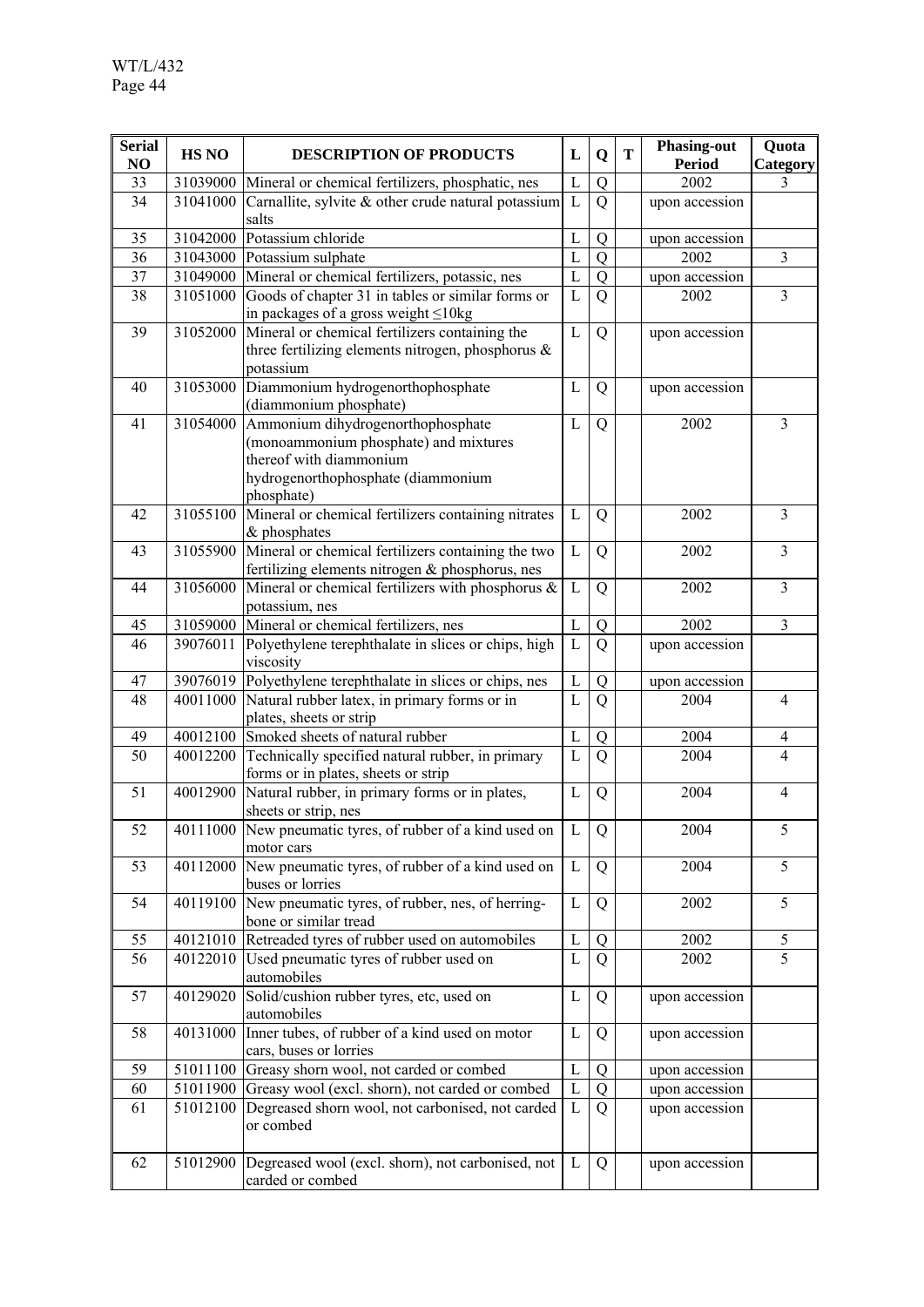| <b>Serial</b><br>NO | <b>HS NO</b> | <b>DESCRIPTION OF PRODUCTS</b>                                                                                   | L            | Q           | T | <b>Phasing-out</b><br><b>Period</b> | Quota<br>Category |
|---------------------|--------------|------------------------------------------------------------------------------------------------------------------|--------------|-------------|---|-------------------------------------|-------------------|
| 63                  |              | 51013000 Carbonized wool, not carded or combed                                                                   | L            | Q           |   | upon accession                      |                   |
| 64                  |              | 51031010 Noils of wool, excluding garnetted stock                                                                | L            | $\mathbf Q$ |   | upon accession                      |                   |
| 65                  |              | 51051000 Carded wool                                                                                             | L            | $\mathbf Q$ |   | upon accession                      |                   |
| 66                  |              | 51052100 Combed wool in fragments                                                                                | L            | $\mathbf Q$ |   | upon accession                      |                   |
| 67                  | 51052900     | Wool tops & combed wool (excl. Combed wool in<br>fragments)                                                      | L            | Q           |   | upon accession                      |                   |
| 68                  |              | 52010000 Cotton, not carded or combed                                                                            | L            | Q           |   | upon accession                      |                   |
| 69                  |              | 52030000 Cotton, carded or combed                                                                                | L            | Q           |   | upon accession                      |                   |
| 70                  |              | 54022000 High tenacity yarn of polyesters                                                                        | L            | $\mathbf Q$ |   | upon accession                      |                   |
| 71                  |              | 54023310 Elastic filament of polyesters, not for retail sale                                                     | $\mathbf L$  | Q           |   | upon accession                      |                   |
| 72                  |              | 54023390 Textured yarn of polyesters, nes, not for retail sale                                                   | $\mathbf L$  | Q           |   | upon accession                      |                   |
| 73                  |              | 54023990 Synthetic filament textured yarn, nes, not for retail<br>sale                                           | $\mathbf{L}$ | Q           |   | upon accession                      |                   |
| 74                  | 54024200     | Single yarn of partially oriented polyesters, with<br>$\leq$ 50 turns/m, not for retail sale                     | L            | Q           |   | upon accession                      |                   |
| 75                  | 54024300     | Single yarn of polyesters, nes, with ≤50turns/m,<br>not for retail sale                                          | L            | Q           |   | upon accession                      |                   |
| 76                  | 54024990     | Single synthetic yarn, nes, with $\leq 50$ turns/m, not<br>for retail sale                                       | L            | Q           |   | upon accession                      |                   |
| 77                  | 54025200     | Single yarn of polyesters, with >50 turns/m, not<br>for retail sale                                              | L            | Q           |   | upon accession                      |                   |
| 78                  | 54025990     | Single synthetic filament yarn, nes, with<br>>50 turns/m, not for retail sale                                    | L            | Q           |   | upon accession                      |                   |
| 79                  | 54026200     | Multiple or cabled yarn of polyesters, not for<br>retail sale                                                    | L            | Q           |   | upon accession                      |                   |
| 80                  | 54026990     | Multiple or cabled yarn of synthetic filament, nes,<br>not for retail sale                                       | L            | Q           |   | upon accession                      |                   |
| 81                  | 54033310     | Single yarn of cellulose diacetate, not for retail<br>sale                                                       | L            | Q           |   | upon accession                      |                   |
| 82                  | 54041000     | Synthetic monofilament of $\geq 67$ decitex, or more<br>and of which no cross-sectional dimension<br>exceeds 1mm | L            | Q           |   | upon accession                      |                   |
| 83                  |              | 55012000 Synthetic filament tow of polyesters                                                                    | L            | Q           |   | upon accession                      |                   |
| 84                  |              | 55013000 Synthetic filament tow of acrylic or modacrylic                                                         | $\mathbf{L}$ | $\mathbf Q$ |   | upon accession                      |                   |
| 85                  |              | 55020010 Cellulose diacetate filament tow                                                                        | L            | $\mathbf Q$ |   | upon accession                      |                   |
| 86                  |              | 55032000 Synthetic staple fibres, of polyesters, not carded,<br>combed or otherwise processed for spinning       | L            | Q           |   | upon accession                      |                   |
| 87                  | 55033000     | Synthetic staple fibres, of acrylic or modacrylic,<br>not carded, combed or otherwise processed for<br>spinning  | L            | Q           |   | upon accession                      |                   |
| 88                  | 55062000     | Synthetic staple fibres, of polyesters, carded,<br>combed or otherwise processed for spinning                    | L            | Q           |   | upon accession                      |                   |
| 89                  | 55063000     | Synthetic staple fibres of acrylic or modacrylic,<br>carded, combed or otherwise processed for<br>spinning       | L            | Q           |   | upon accession                      |                   |
| 90                  | 55092100     | Single yarn, with $\geq$ 85% polyester staple fibres,<br>not put up for retail sale                              | L            | Q           |   | upon accession                      |                   |
| 91                  | 55092200     | Multiple or cabled yarn, with $\geq$ 85% polyester<br>staple fibres, not put up for retail sale                  | L            | Q           |   | upon accession                      |                   |
| 92                  | 55093100     | Single yarn, with $\geq$ 85% acrylic or modacrylic<br>staple fibres, not put up for retail sale                  | L            | Q           |   | upon accession                      |                   |
| 93                  |              | 55093200 Multiple or cabled yarn, $\geq$ 85% acrylic/modacrylic<br>staple fibres, not put up for retail sale     | L            | Q           |   | upon accession                      |                   |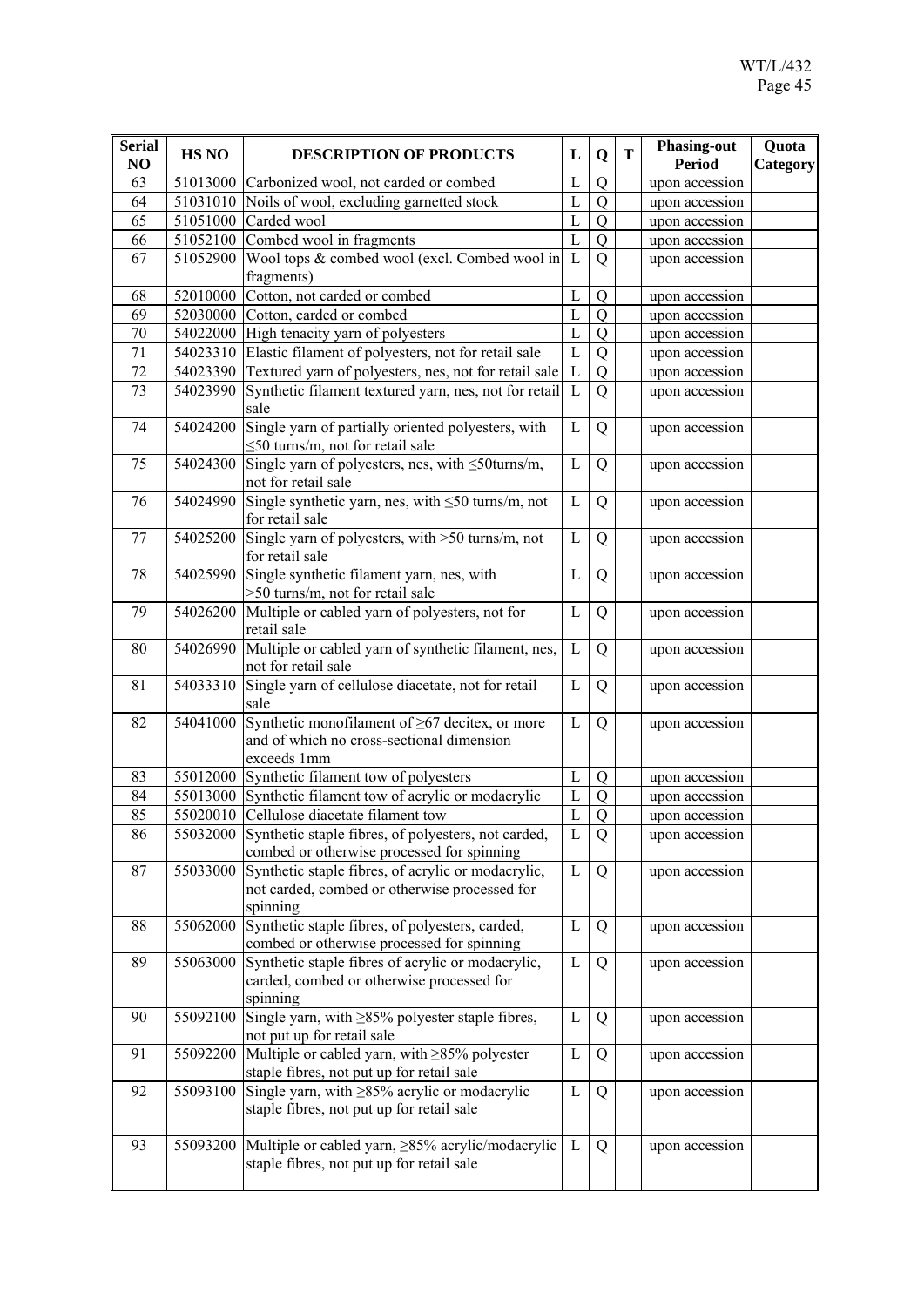| <b>Serial</b><br>NO | <b>HS NO</b> | <b>DESCRIPTION OF PRODUCTS</b>                                                                                                                                                                        | L | Q           | T | <b>Phasing-out</b><br><b>Period</b> | Quota<br>Category |
|---------------------|--------------|-------------------------------------------------------------------------------------------------------------------------------------------------------------------------------------------------------|---|-------------|---|-------------------------------------|-------------------|
| 94                  | 55095100     | Yarn, <85% polyester staple fibres, mixed mainly<br>or solely with artificial staple fibres, not put up for<br>retail sale                                                                            | L | $\mathbf Q$ |   | upon accession                      |                   |
| 95                  | 55095200     | Yarn, <85% polyester staple fibres, mixed mainly<br>or solely with wool/fine animal hair, not put up<br>for retail sale                                                                               | L | Q           |   | upon accession                      |                   |
| 96                  | 55095300     | Yarn, <85% polyester staple fibres, mixed mainly<br>or solely with cotton, not put up for retail sale                                                                                                 | L | Q           |   | upon accession                      |                   |
| 97                  | 55095900     | Yarn, <85% polyester staple fibres, nes, not put<br>up for retail sale                                                                                                                                | L | Q           |   | upon accession                      |                   |
| 98                  | 55096100     | Yarn, <85% acrylic or modacrylic staple fibres,<br>mixed mainly or solely with wool or fine animal<br>hair, not put up for retail sale                                                                | L | Q           |   | upon accession                      |                   |
| 99                  | 55096200     | Yarn, <85% acrylic or modacrylic staple fibres,<br>mixed mainly or solely with cotton, not put up for<br>retail sale                                                                                  | L | Q           |   | upon accession                      |                   |
| 100                 | 55096900     | Yarn, <85% acrylic or modacrylic staple fibres,<br>nes, not put up for retail sale                                                                                                                    | L | Q           |   | upon accession                      |                   |
| 101                 | 84073100     | Reciprocation piston engines of a kind used for<br>the prolusion of vehicles of Chapter 87, with a<br>cylinder capacity not exceeding 50cc                                                            | L | Q           |   | 2003                                | 6                 |
| 102                 | 84073200     | Reciprocation piston engines of a kind used for<br>the prolusion of vehicles of Chapter 87, with a<br>cylinder capacity exceeding 50cc but not<br>exceeding 250cc                                     | L | Q           |   | 2003                                | 6                 |
| 103                 | 84073300     | Reciprocation piston engines of a kind used for<br>the prolusion of vehicles of Chapter 87, with a<br>cylinder capacity exceeding 250cc but not<br>exceeding 1000cc                                   | L | Q           |   | 2003                                | 6                 |
| 104                 | 84079090     | Spark-ignition reciprocation or rotary internal<br>combustion piston engines not elsewhere<br>specified or included                                                                                   | L | Q           |   | 2003                                | 7                 |
| 105                 | 84082010     | Compression-ignition internal combustion piston<br>engines (diesel or semi-diesel engines) for the<br>prolusion of vehicles of Chapter 87, with an<br>output 132.39KW (180H.P.)or more                | L | Q           |   | 2003                                | $\overline{7}$    |
| 106                 |              | 84082090 Compression-ignition internal combustion piston<br>engines (diesel or semi-diesel engines) for the<br>prolusion of vehicles of Chapter 87, with an<br>output less than 132.39KW (180H.P.)    | L | Q           |   | 2003                                | 7                 |
| 107                 | 84089092     | Compression-ignition internal combustion piston<br>engines (diesel or semi-diesel engines) not<br>elsewhere specified or included with an output<br>exceeding 14KW but less than<br>132.39KW(180H.P.) |   |             | T | 2004                                |                   |
| 108                 | 84143011     | Compressors for refrigerators or freezers driven<br>by a motor, of a motor power not exceeding<br>0.4KW                                                                                               | L | Q           |   | upon accession                      |                   |
| 109                 |              | 84143012 Compressors for refrigerators or freezers driven<br>by a motor, of a motor power exceeding 0.4KW<br>but not exceeding 5KW                                                                    | L | Q           |   | upon accession                      |                   |
| 110                 | 84143013     | Compressors for air conditioning machinery<br>driven by a motor, of a motor power exceeding<br>0.4KW but not exceeding 5KW                                                                            | L | Q           |   | upon accession                      |                   |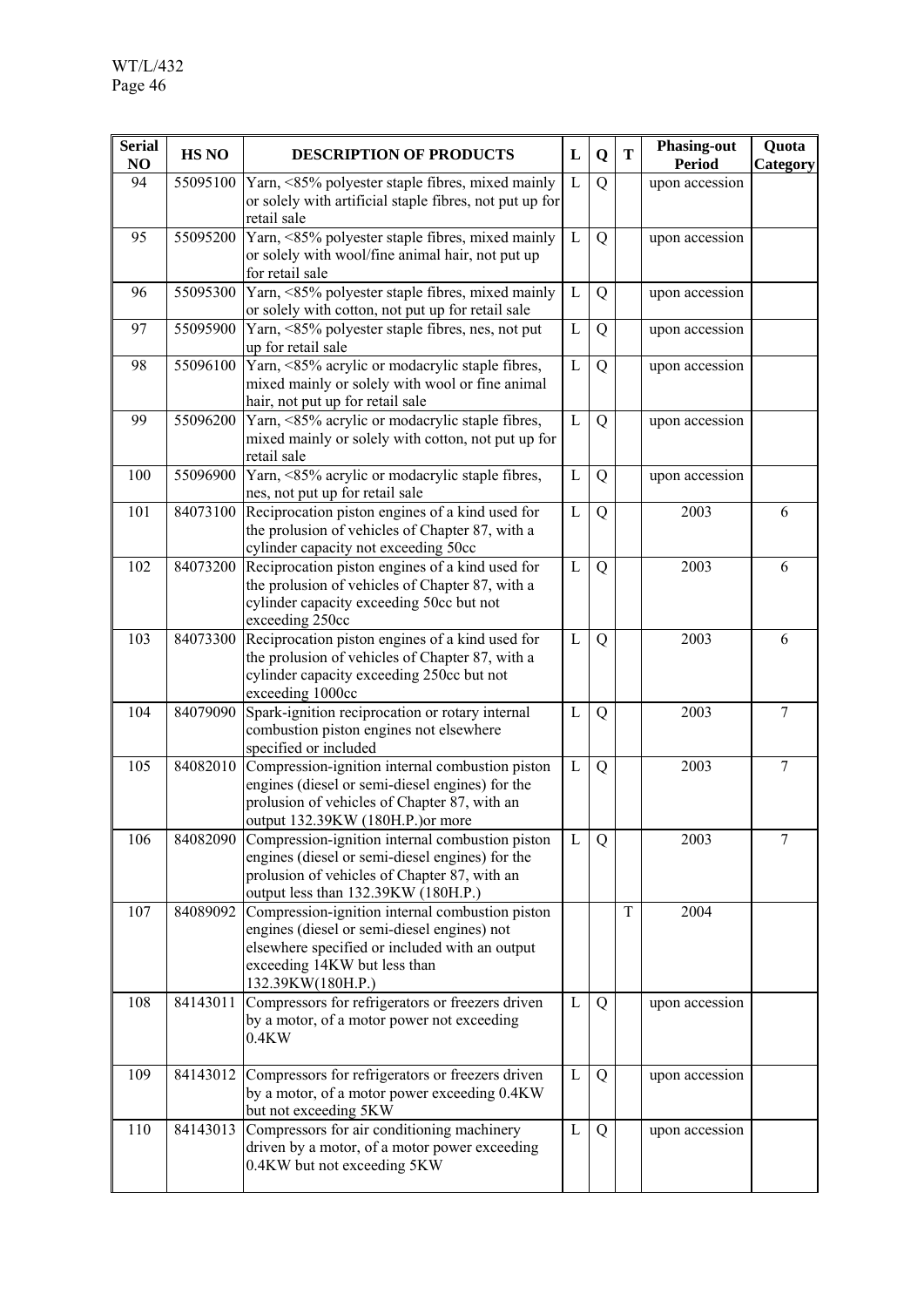| <b>Serial</b><br>NO | <b>HS NO</b> | <b>DESCRIPTION OF PRODUCTS</b>                                                                                                                | L | Q | T | <b>Phasing-out</b><br><b>Period</b> | Quota<br>Category |
|---------------------|--------------|-----------------------------------------------------------------------------------------------------------------------------------------------|---|---|---|-------------------------------------|-------------------|
| 111                 | 84143019     | Compressors of a kind used in refrigerating<br>equipment driven by a motor, not elsewhere<br>specified or included                            | L | Q |   | upon accession                      |                   |
| 112                 | 84143090     | Compressors of a kind used in refrigerating<br>equipment driven by a non-motor                                                                | L | Q |   | upon accession                      |                   |
| 113                 |              | 84145930 Centrifugal ventilation fans                                                                                                         |   |   | T | upon accession                      |                   |
| 114                 | 84151000     | Window or wall types air conditioning machinery,                                                                                              | L | Q |   | 2002                                | 8                 |
| 115                 | 84152000     | self-contained<br>Air conditioning machinery used for persons in                                                                              | L | Q |   | 2002                                | $\overline{7}$    |
| 116                 | 84158110     | motor vehicles<br>Air conditioning machinery incorporating a                                                                                  | L | Q |   | upon accession                      |                   |
|                     |              | refrigerating unit and a valve for reversal of the<br>cooling/heat cycle, of a refrigerating effect not<br>exceeding 4000 Kcal per hour       |   |   |   |                                     |                   |
| 117                 |              | 84158210 Air conditioning machinery incorporating a<br>refrigerating unit, of a refrigerating effect not<br>exceeding 4000 Kcal per hour, nes | L | Q |   | upon accession                      |                   |
| 118                 | 84181010     | Combined refrigerator-freezers fitted with<br>separate external doors, of a capacity exceeding<br>500L                                        | L | Q |   | upon accession                      |                   |
| 119                 | 84181020     | Combined refrigerator-freezers fitted with<br>separate external doors, of a capacity exceeding<br>200L but not exceeding 500L                 | L | Q |   | upon accession                      |                   |
| 120                 |              | 84181030 Combined refrigerator-freezers fitted with<br>separate external doors, of a capacity not<br>exceeding 200L                           | L | Q |   | upon accession                      |                   |
| 121                 | 84182110     | Household-compression-type refrigerators, of a<br>capacity exceeding 150L                                                                     | L | Q |   | upon accession                      |                   |
| 122                 | 84182120     | Household-compression-type refrigerators, of a<br>capacity exceeding 50 l but not exceeding 150L                                              | L | Q |   | upon accession                      |                   |
| 123                 | 84182130     | Household-compression-type refrigerators, of a<br>capacity not exceeding 50L                                                                  | L | Q |   | upon accession                      |                   |
| 124                 | 84182200     | Household-absorption-type refrigerators,<br>electrical                                                                                        | L | Q |   | upon accession                      |                   |
| 125                 | 84183010     | Chest-type freezers of a refrigerating temperature<br>of -40°C or lower, capacity not exceeding 800L                                          | L | Q |   | upon accession                      |                   |
| 126                 |              | 84183021 Chest-type freezers of a refrigerating temperature<br>higher than -40°C, capacity exceeding 500L but<br>not exceeding 800L           | L | Q |   | upon accession                      |                   |
| 127                 |              | 84183029 Chest-type freezers of a refrigerating temperature<br>higher than -40°C, capacity not exceeding 500L                                 | L | Q |   | upon accession                      |                   |
| 128                 |              | 84184010 Upright-type freezers of a refrigerating<br>temperature of -40°C or lower, capacity not<br>exceeding 900L                            | L | Q |   | upon accession                      |                   |
| 129                 |              | 84184021 Upright-type freezers of a refrigerating<br>temperature higher than -40°C, capacity<br>exceeding 500L but not exceeding 900L         | L | Q |   | upon accession                      |                   |
| 130                 |              | 84184029 Upright-type freezers of a refrigerating<br>temperature higher than -40°C, capacity not<br>exceeding 500L                            | L | Q |   | upon accession                      |                   |
| 131                 |              | 84185000 Refrigerating or freezing chests, cabinets, display<br>counters, show-cases and similar refrigerating or<br>freezing furniture, nes  | L | Q |   | upon accession                      |                   |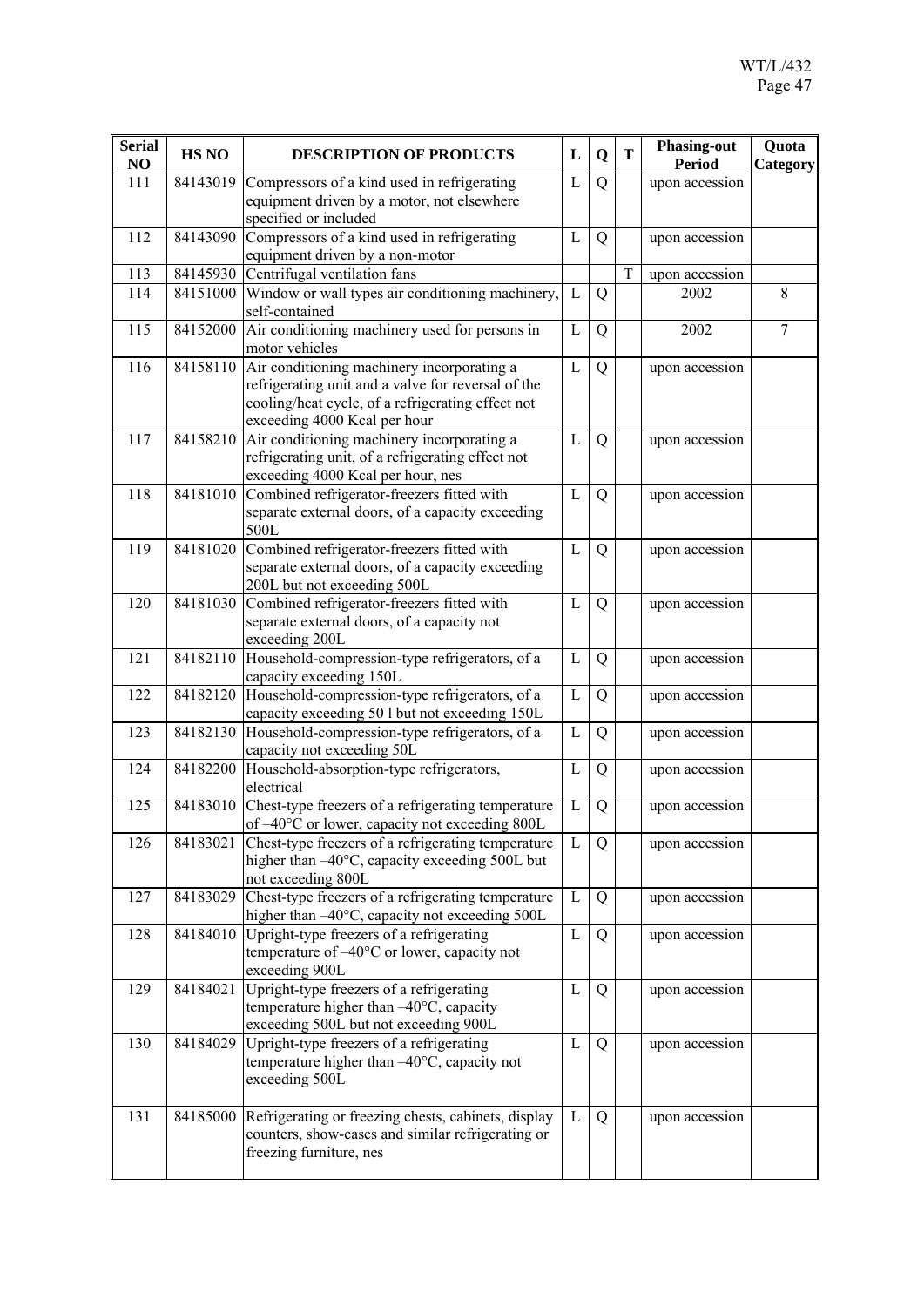| <b>Serial</b><br>NO | <b>HS NO</b> | <b>DESCRIPTION OF PRODUCTS</b>                                                                                                                                                          | L | $\mathbf Q$ | T              | <b>Phasing-out</b><br><b>Period</b> | Quota<br>Category |
|---------------------|--------------|-----------------------------------------------------------------------------------------------------------------------------------------------------------------------------------------|---|-------------|----------------|-------------------------------------|-------------------|
| 132                 | 84254990     | Hoists of a kind used for raising vehicles, not<br>elsewhere specified or included                                                                                                      |   |             | T              | upon accession                      |                   |
| 133                 | 84261910     | Overhead traveling Ship loading cranes                                                                                                                                                  |   |             | T              | upon accession                      |                   |
| 134                 | 84261921     | Overhead traveling Grab ship unloading cranes                                                                                                                                           |   |             | T              | upon accession                      |                   |
| 135                 | 84261929     | Other Overhead traveling ship unloading cranes                                                                                                                                          |   |             | T              | upon accession                      |                   |
| 136                 | 84263000     | Portal or pedestal jib cranes                                                                                                                                                           |   |             | $\mathbf T$    | upon accession                      |                   |
| 137                 |              | 84264110 Wheel-mounted cranes                                                                                                                                                           |   |             | T              | upon accession                      |                   |
| 138                 | 84264190     | Self-propelled machinery on tyres fitted with a<br>crane, not elsewhere specified or included                                                                                           |   |             | T              | upon accession                      |                   |
| 139                 | 84281010     | Lifts and skip hoists designed for the transport of<br>persons                                                                                                                          |   |             | T              | 2002                                |                   |
| 140                 |              | 84284000 Escalators and moving walkways                                                                                                                                                 |   |             | T              | upon accession                      |                   |
| 141                 | 84291110     | Track laying self-propelled bulldozers and<br>angledozers with an engine of an output<br>exceeding 235.36kW(320H.P.)                                                                    |   |             | T              | 2004                                |                   |
| 142                 | 84294011     | Self-propelled vibration-type road rollers, of a<br>deadweight of 18t or more                                                                                                           |   |             | T              | 2002                                |                   |
| 143                 | 84294019     | Self-propelled road rollers, not elsewhere<br>specified or included                                                                                                                     |   |             | T              | 2004                                |                   |
| 144                 | 84305020     | Mining power shovels, self-propelled                                                                                                                                                    |   |             | T              | upon accession                      |                   |
| 145                 | 84381000     | Bakery machinery and machinery for the                                                                                                                                                  |   |             | T              | upon accession                      |                   |
|                     |              | manufacture of macaroni, spaghetti or similar<br>products                                                                                                                               |   |             |                |                                     |                   |
| 146                 | 84391000     | Machinery for making pulp of fibrous cellulosic<br>material                                                                                                                             |   |             | T              | 2002                                |                   |
| 147                 | 84392000     | Machinery for making paper or paperboard                                                                                                                                                |   |             | $\mathbf T$    | 2002                                |                   |
| 148                 |              | 84393000 Machinery for finishing paper or paperboard                                                                                                                                    |   |             | $\overline{T}$ | 2002                                |                   |
| 149                 | 84413090     | Machinery for making cartons, boxes, cases,<br>tubes, drums or similar containers in paper pulp,<br>paper or paperboard, other than by moulding, not<br>elsewhere specified or included |   |             | T              | upon accession                      |                   |
| 150                 | 84414000     | Machinery for moulding articles in paper pulp,<br>paper or paperboard                                                                                                                   |   |             | T              | upon accession                      |                   |
| 151                 | 84431910     | Sheet fed offset printing machinery,                                                                                                                                                    |   |             | T              | 2004                                |                   |
| 152                 | 84431990     | Offset printing machinery not elsewhere specified<br>or included                                                                                                                        |   |             | T              | 2004                                |                   |
| 153                 | 84435912     | Platen screen press printing machinery                                                                                                                                                  |   |             | T              | upon accession                      |                   |
| 154                 | 84451110     | Carding machinery, for cotton type fibres                                                                                                                                               |   |             | T              | upon accession                      |                   |
| 155                 | 84451120     | Carding machinery, for wool type fibres                                                                                                                                                 |   |             | $\mathbf T$    | upon accession                      |                   |
| 156                 | 84451200     | Combing machinery for textile fibres                                                                                                                                                    |   |             | T              | upon accession                      |                   |
| 157                 | 84452020     | Break spinning machinery (Rotor spinning)<br>frames)                                                                                                                                    | L | Q           |                | upon accession                      |                   |
| 158                 | 84454010     | Automatic bobbin winders                                                                                                                                                                |   |             | T              | upon accession                      |                   |
| 159                 | 84459010     | Warping machinery for textile fibres                                                                                                                                                    |   |             | T              | upon accession                      |                   |
| 160                 | 84463020     | Rapier looms for weaving fabrics of a width<br>exceeding 30cm                                                                                                                           |   |             | T              | upon accession                      |                   |
| 161                 | 84463030     | Carrier looms for weaving fabrics of width<br>exceeding 30 cm                                                                                                                           |   |             | T              | upon accession                      |                   |
| 162                 | 84501200     | Washing machinery with built-in centrifugal drier,<br>dry linen capacity not exceeding 10kg, including<br>machinery which both wash and dry                                             | L | Q           |                | upon accession                      |                   |
| 163                 | 84501900     | Washing machinery, dry linen capacity not<br>exceeding 10kg, not elsewhere specified or<br>included, including machinery which both wash<br>and dry                                     | L | Q           |                | upon accession                      |                   |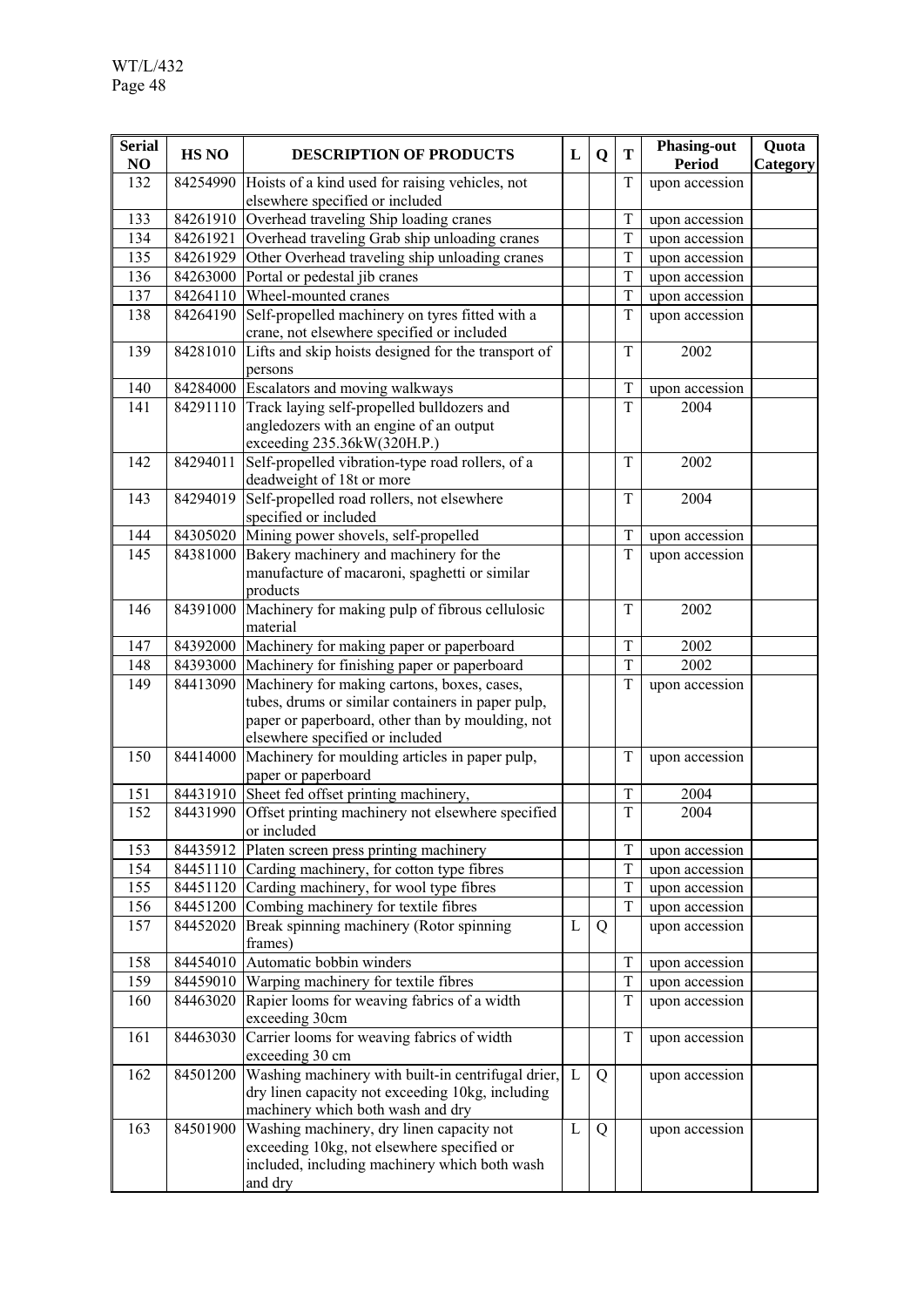| <b>Serial</b><br>NO | HS NO    | <b>DESCRIPTION OF PRODUCTS</b>                                                                                                                                                             | L | Q | T              | <b>Phasing-out</b><br><b>Period</b> | Quota<br>Category |
|---------------------|----------|--------------------------------------------------------------------------------------------------------------------------------------------------------------------------------------------|---|---|----------------|-------------------------------------|-------------------|
| 164                 | 84522110 | Automatic sewing machinery, flat-seam type,<br>other than book-sewing machinery of heading<br>84.40                                                                                        |   |   | T              | upon accession                      |                   |
| 165                 |          | 84522190 Automatic sewing machinery, other than flat-<br>seam type & book-sewing machinery of heading<br>84.40                                                                             |   |   | $\mathbf T$    | upon accession                      |                   |
| 166                 |          | 84542010 Fining equipments, outside of converters, used in<br>metallurgy or in metal foundry                                                                                               |   |   | T              | upon accession                      |                   |
| 167                 |          | 84543010 Cold chamber die-casting machinery                                                                                                                                                |   |   | $\mathbf T$    | upon accession                      |                   |
| 168                 |          | 84563010 Machine-tools for working any material by<br>removal of material, numerically controlled,<br>operated by electro-discharge processes                                              |   |   | T              | 2004                                |                   |
| 169                 | 84569910 | Cutting machinery of plasma arc, for working any<br>material by removal of material                                                                                                        |   |   | T              | 2004                                |                   |
| 170                 | 84569990 | Machine-tools for working any material by<br>removal of material, operated by electro-chemical,<br>electron beam, ionic-beam processes, not<br>elsewhere specified or included             |   |   | T              | 2004                                |                   |
| 171                 | 84571010 | Machining centers, vertical type, for working<br>metal                                                                                                                                     |   |   | $\mathbf T$    | 2004                                |                   |
| 172                 | 84571020 | Machining centers, horizontal type, for working<br>metal                                                                                                                                   |   |   | T              | 2004                                |                   |
| 173                 |          | 84571030 Machining centers, plano type, for working metal                                                                                                                                  |   |   | $\mathbf T$    | 2004                                |                   |
| $\overline{174}$    |          | 84571090 Machining centers, not elsewhere specified or<br>included, for working metal                                                                                                      |   |   | T              | 2004                                |                   |
| 175                 |          | 84581100 Horizontal lathes (including turning centers) for<br>removing metal, numerically controlled                                                                                       |   |   | T              | 2004                                |                   |
| 176                 | 84621090 | Non-numerically controlled Forging or die-<br>stamping machinery (including presses) and<br>hammers for working metal                                                                      |   |   | T              | 2002                                |                   |
| 177                 | 84659600 | Splitting, slicing, paring machinery for working<br>wood, cork, bone, hard rubber, hard plastics or<br>similar hard materials                                                              |   |   | T              | upon accession                      |                   |
| 178                 | 84714991 | Processing machinery for distributed control<br>systems, presented in the form of systems                                                                                                  |   |   | T              | 2004                                |                   |
| 179                 |          | 84742010 Crushing, grinding machinery for earth stone, ores<br>or other mineral substances in solid (incl. power<br>or paste) form, toothing roller type                                   |   |   | $\mathbf T$    | upon accession                      |                   |
| 180                 | 84742090 | Crushing, grinding machinery for earth stone, ores<br>or other mineral substances in solid (incl. power<br>or paste) form, other than toothing roller type                                 |   |   | T              | upon accession                      |                   |
| 181                 |          | 84743100 Concrete or mortar mixers                                                                                                                                                         |   |   | $\rm T$        | 2004                                |                   |
| 182                 |          | 84775900 Machinery for moulding or otherwise forming, for<br>working rubber or plastics or for the manufacture<br>of products from these materials, not elsewhere<br>specified or included |   |   | $\overline{T}$ | 2002                                |                   |
| 183                 | 84781000 | Machinery for preparing or making up tobacco,<br>not elsewhere specified or included                                                                                                       |   |   | T              | 2002                                |                   |
| 184                 | 84789000 | Parts, of machinery for preparing or making up<br>tobacco, not elsewhere specified or included                                                                                             |   |   | T              | upon accession                      |                   |
| 185                 | 84791021 | Machinery for spreading bituminous concrete                                                                                                                                                |   |   | T              | 2002                                |                   |
| 186                 | 84791022 | Stabilizer spreading machinery                                                                                                                                                             |   |   | T              | 2002                                |                   |
| 187                 | 84804100 | Injection or compression types moulds for metal<br>or metal carbides                                                                                                                       |   |   | T              | 2002                                |                   |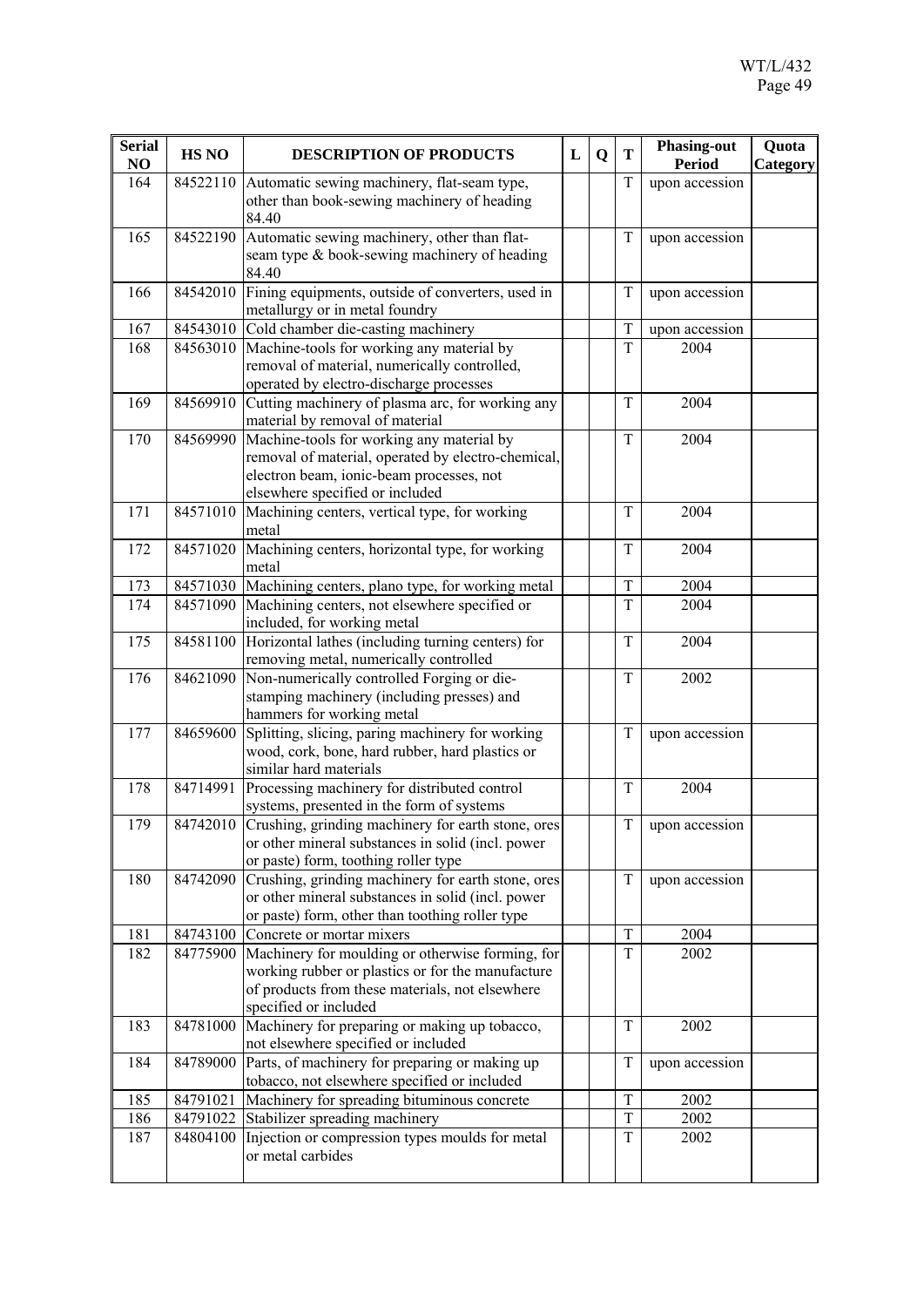| <b>Serial</b><br>NO | HS <sub>NO</sub> | <b>DESCRIPTION OF PRODUCTS</b>                                                                  | L | $\mathbf Q$ | T | <b>Phasing-out</b><br><b>Period</b> | Quota<br>Category |
|---------------------|------------------|-------------------------------------------------------------------------------------------------|---|-------------|---|-------------------------------------|-------------------|
| 188                 | 84807100         | Injection or compression types moulds for rubber<br>or plastics                                 |   |             | T | 2002                                |                   |
| 189                 | 84834020         | Planet decelerators                                                                             |   |             | T | upon accession                      |                   |
| 190                 | 85042320         | Liquid dielectric transformers, having a power<br>handling capacity of 400MVA or more           |   |             | T | 2004                                |                   |
| 191                 | 85172100         | Facsimile machinery                                                                             |   |             | T | 2002                                |                   |
| 192                 | 85175090         | Apparatus for carrier-current line systems, not                                                 |   |             | T | upon accession                      |                   |
|                     |                  | elsewhere specified or included                                                                 |   |             |   |                                     |                   |
| 193                 | 85184000         | Audio-frequency electric amplifiers                                                             |   |             | T | 2002                                |                   |
| 194                 | 85199910         | Compact disc players for sound reproducing, not<br>incorporating a sound recording device       | L | Q           |   | upon accession                      |                   |
| 195                 | 85203210         | Digital audio cassette-tape recorders incorporating                                             | L | Q           |   | upon accession                      |                   |
|                     |                  | sound reproducing apparatus, not elsewhere<br>specified or included                             |   |             |   |                                     |                   |
| 196                 | 85203290         | Digital audio magnetic tape recorders                                                           | L | Q           |   | upon accession                      |                   |
|                     |                  | incorporating sound reproducing apparatus, other                                                |   |             |   |                                     |                   |
|                     |                  | than cassette-tape, not elsewhere specified or<br>included                                      |   |             |   |                                     |                   |
| 197                 | 85203300         | Cassette-tape recorders incorporating sound                                                     | L | Q           |   |                                     |                   |
|                     |                  | reproducing apparatus, not elsewhere specified or                                               |   |             |   | upon accession                      |                   |
|                     |                  | included                                                                                        |   |             |   |                                     |                   |
| 198                 | 85203910         | Open-reel tape recorders incorporating sound                                                    | L | $\mathbf Q$ |   | upon accession                      |                   |
|                     |                  | reproducing apparatus, not elsewhere specified or                                               |   |             |   |                                     |                   |
|                     |                  | included                                                                                        |   |             |   |                                     |                   |
| 199                 | 85203990         | Magnetic tape recorders incorporating sound                                                     | L | Q           |   | upon accession                      |                   |
|                     |                  | reproducing apparatus, not elsewhere specified or<br>included                                   |   |             |   |                                     |                   |
| 200                 | 85209000         | Magnetic tape recorders not incorporating sound                                                 | L | Q           |   | upon accession                      |                   |
|                     |                  | reproducing apparatus; other sound recording                                                    |   |             |   |                                     |                   |
|                     |                  | apparatus, whether or not incorporating sound                                                   |   |             |   |                                     |                   |
|                     |                  | reproducing apparatus, not elsewhere specified or                                               |   |             |   |                                     |                   |
|                     |                  | included                                                                                        |   |             |   |                                     |                   |
| 201                 | 85211011         | Magnetic video tape recorders, broadcast quality,<br>whether or not incorporating a video tuner | L | Q           |   | 2002                                | 9                 |
| 202                 | 85211019         | Magnetic video tape recorders, whether or not                                                   | L | Q           |   | 2002                                | 9                 |
|                     |                  | incorporating a video tuner, not elsewhere                                                      |   |             |   |                                     |                   |
|                     |                  | specified or included                                                                           |   |             |   |                                     |                   |
| 203                 | 85211020         | Magnetic video tape reproducers, whether or not                                                 | L | Q           |   | 2002                                | 9                 |
| 204                 | 85219010         | incorporating a video tuner<br>Laser video compact disk player, whether or not                  | L | Q           |   | 2002                                | 10                |
|                     |                  | incorporating a video tuner                                                                     |   |             |   |                                     |                   |
| 205                 | 85219090         | Video recording or reproducing apparatus,                                                       | L | Q           |   | 2002                                | 10                |
|                     |                  | whether or not incorporating a video tuner, not                                                 |   |             |   |                                     |                   |
|                     |                  | elsewhere specified or included                                                                 |   |             |   |                                     |                   |
| 206                 | 85229021         | Transport mechanisms of cassette magnetic tape                                                  | L | Q           |   | 2002                                | 11                |
|                     |                  | recorders or reproducers, whether or not<br>incorporating a magnetic head                       |   |             |   |                                     |                   |
|                     |                  |                                                                                                 |   |             |   |                                     |                   |
| 207                 |                  | 85229030 Parts and accessories suitable for use solely or                                       | L | Q           |   | 2002                                | 9                 |
|                     |                  | principally with the video recording or                                                         |   |             |   |                                     |                   |
|                     |                  | reproducing apparatus, not elsewhere specified or                                               |   |             |   |                                     |                   |
|                     |                  | included                                                                                        |   |             |   |                                     |                   |
| 208                 | 85252011         | Satellite earth station for television, whether or                                              |   |             | T | 2004                                |                   |
|                     |                  | not incorporating sound recording or reproducing                                                |   |             |   |                                     |                   |
|                     |                  | apparatus                                                                                       |   |             |   |                                     |                   |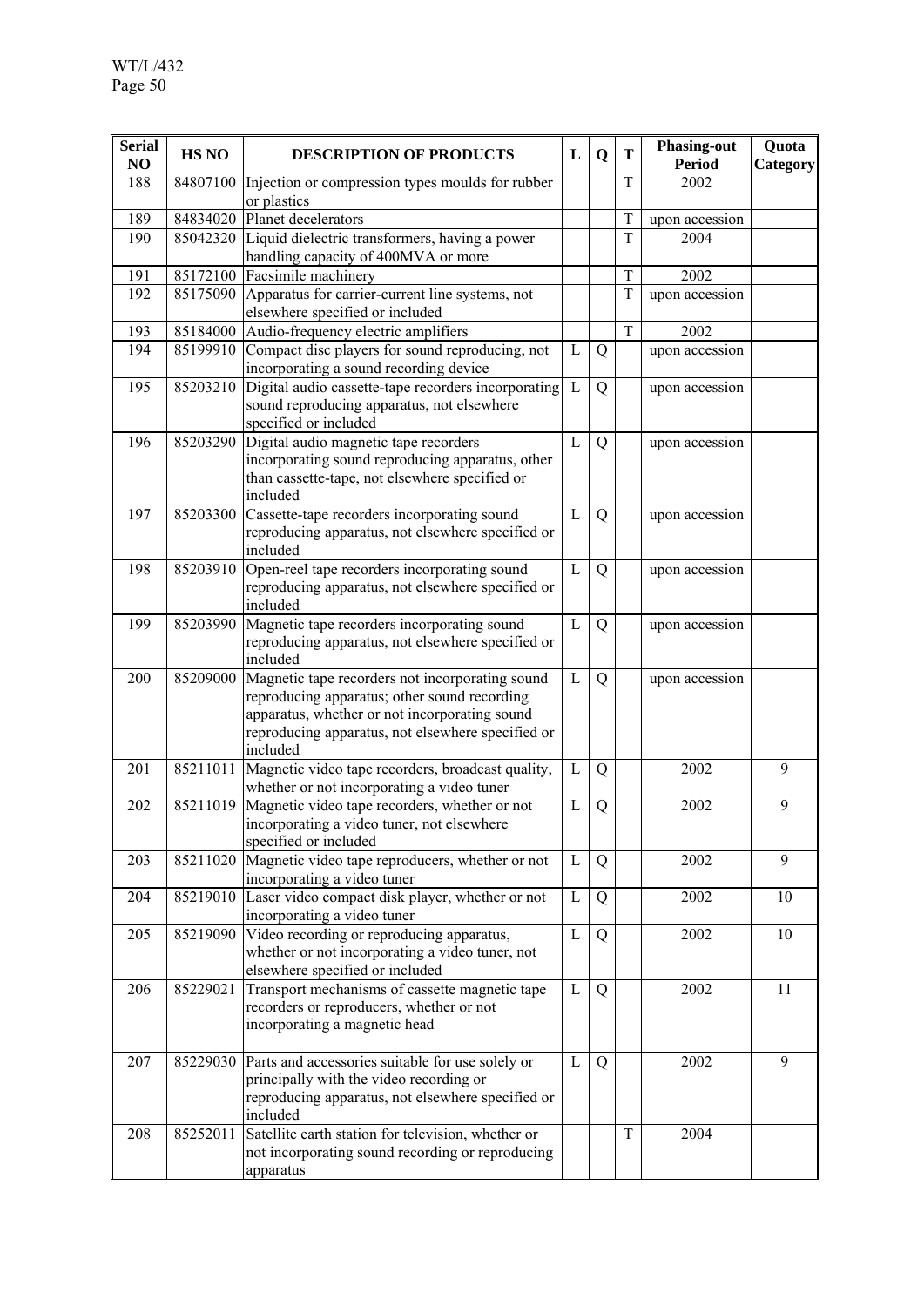| <b>Serial</b><br>NO | HS <sub>NO</sub> | <b>DESCRIPTION OF PRODUCTS</b>                          | L           | Q | T           | <b>Phasing-out</b><br><b>Period</b> | Quota<br>Category |
|---------------------|------------------|---------------------------------------------------------|-------------|---|-------------|-------------------------------------|-------------------|
| 209                 | 85252019         | Satellite earth station other than for television,      |             |   | T           | upon accession                      |                   |
|                     |                  | whether or not incorporating sound recording or         |             |   |             |                                     |                   |
|                     |                  | reproducing apparatus                                   |             |   |             |                                     |                   |
| 210                 | 85252022         | Radio telephone handsets, including vehicle             |             |   | T           | 2002                                |                   |
|                     |                  | installed, whether or not incorporating sound           |             |   |             |                                     |                   |
|                     |                  | recording or reproducing apparatus                      |             |   |             |                                     |                   |
| 211                 | 85252029         | Mobile communication equipment incorporating            |             |   | $\mathbf T$ | 2002                                |                   |
|                     |                  | reception apparatus, whether or not incorporating       |             |   |             |                                     |                   |
|                     |                  | sound recording or reproducing apparatus, not           |             |   |             |                                     |                   |
|                     |                  | elsewhere specified or included                         |             |   |             |                                     |                   |
| 212                 | 85252092         | Mobile communication base station, whether or           |             |   | T           | 2002                                |                   |
|                     |                  | not incorporating sound recording or reproducing        |             |   |             |                                     |                   |
|                     |                  | apparatus                                               |             |   |             |                                     |                   |
| 213                 | 85252093         | Wireless subscriber communicating equipments,           |             |   | T           | 2002                                |                   |
|                     |                  | whether or not incorporating sound recording or         |             |   |             |                                     |                   |
|                     |                  | reproducing apparatus                                   |             |   |             |                                     |                   |
| 214                 | 85173013         | Digital program-controlled mobile                       |             |   | T           | 2002                                |                   |
|                     |                  | communication switching systems                         |             |   |             |                                     |                   |
| 215                 | 85173091         | Analogical mobile communication switching<br>systems    |             |   | T           | 2002                                |                   |
| 216                 | 85253010         | Television cameras, for special purposes                | L           | Q |             | 2002                                | 9                 |
| 217                 | 85253091         | Television cameras not for special purposes,            | L           | Q |             | 2002                                | 9                 |
|                     |                  | broadcast quality                                       |             |   |             |                                     |                   |
| 218                 | 85253099         | Television cameras, not elsewhere specified or          | L           | Q |             | 2002                                | 9                 |
|                     |                  | included                                                |             |   |             |                                     |                   |
| 219                 | 85254010         | Still image video cameras and other video camera        | L           | Q |             | 2002                                | 9                 |
|                     |                  | recorder, for special purposes                          |             |   |             |                                     |                   |
| 220                 | 85254020         | Household video camera recorders                        | $\mathbf L$ | Q |             | 2002                                | 9                 |
| 221                 | 85254030         | Still image video cameras with digital image            | L           | Q |             | 2002                                | $\overline{9}$    |
|                     |                  | storage                                                 |             |   |             |                                     |                   |
| 222                 | 85254090         | Still image video cameras and other video camera        | L           | Q |             | 2002                                | 9                 |
|                     |                  | recorders, not elsewhere specified or included          |             |   |             |                                     |                   |
|                     |                  |                                                         |             |   |             |                                     |                   |
| 223                 | 85271200         | Pocket-size radio cassette-players capable of           | L           | Q |             | upon accession                      |                   |
|                     |                  | operating without an external source of power,          |             |   |             |                                     |                   |
|                     |                  | including apparatus capable of receiving also           |             |   |             |                                     |                   |
|                     |                  | radio-telephony or radio-telegraphy, whether or         |             |   |             |                                     |                   |
|                     |                  | not combined with a clock in the same housing           |             |   |             |                                     |                   |
|                     |                  |                                                         |             |   |             |                                     |                   |
| 224                 | 85271300         | Radio-broadcast receivers combined with sound           | L           | Q |             | upon accession                      |                   |
|                     |                  | recording or reproducing apparatus capable of           |             |   |             |                                     |                   |
|                     |                  | operating without an external source of power,          |             |   |             |                                     |                   |
|                     |                  | including apparatus capable of receiving also           |             |   |             |                                     |                   |
|                     |                  | radio-telephony or radio-telegraphy, nes                |             |   |             |                                     |                   |
|                     |                  |                                                         |             |   |             |                                     |                   |
| 225                 |                  | 85271900 Radio-broadcast receivers capable of operating | L           | Q |             | upon accession                      |                   |
|                     |                  | without external power, whether or not combined         |             |   |             |                                     |                   |
|                     |                  | with a clock in the same housing, nes                   |             |   |             |                                     |                   |
| 226                 | 85272100         | Radio-broadcast receivers combined with sound           | L           | Q |             | upon accession                      |                   |
|                     |                  | recording or reproducing apparatus not capable of       |             |   |             |                                     |                   |
|                     |                  | operating with an external source of power, of a        |             |   |             |                                     |                   |
|                     |                  | kind used in motor vehicles, including apparatus        |             |   |             |                                     |                   |
|                     |                  | capable of receiving also radio-telephony or            |             |   |             |                                     |                   |
|                     |                  | radio-telegraphy                                        |             |   |             |                                     |                   |
|                     |                  |                                                         |             |   |             |                                     |                   |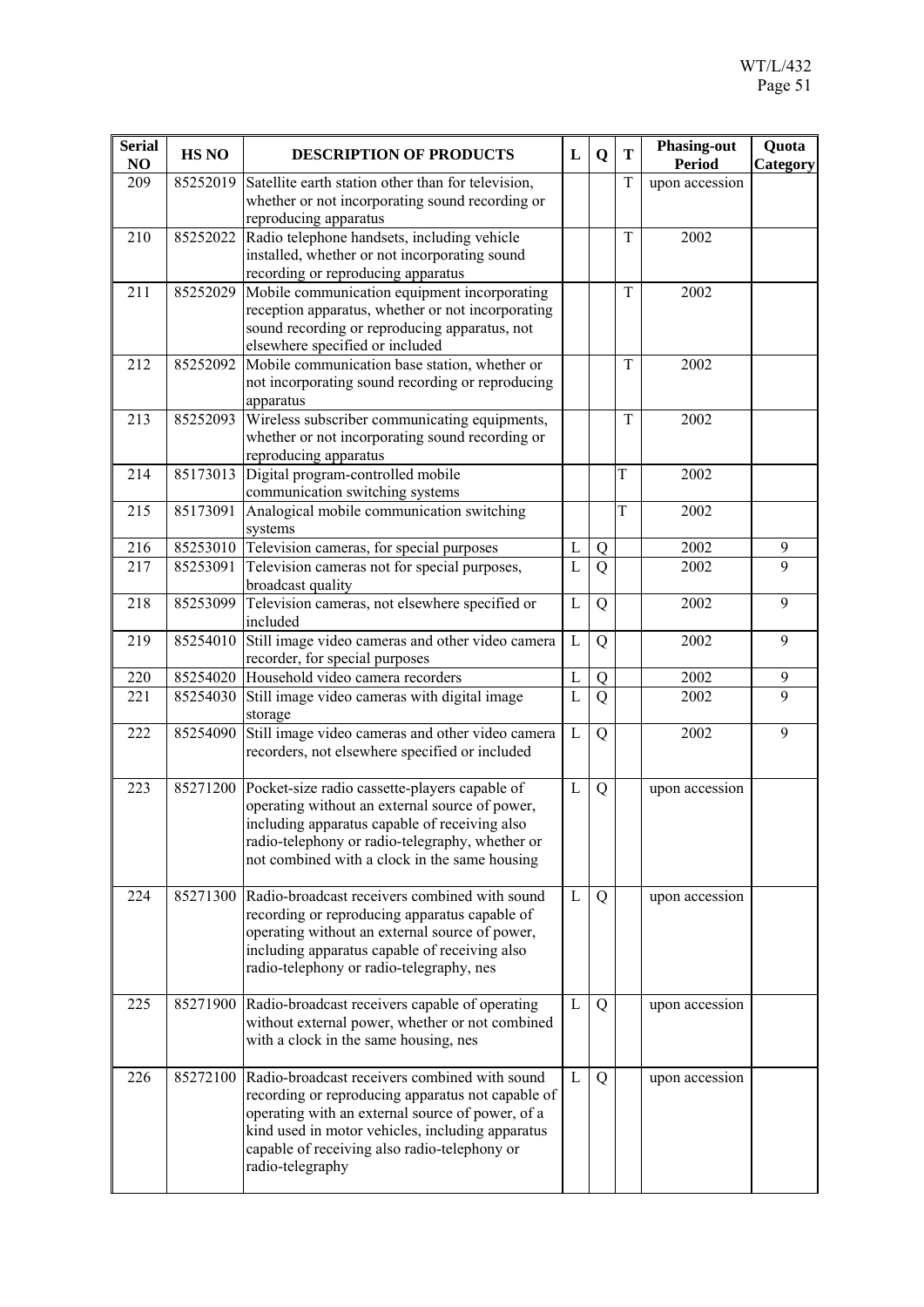| <b>Serial</b><br>NO | <b>HS NO</b> | <b>DESCRIPTION OF PRODUCTS</b>                                                                      | L              | Q              | T | <b>Phasing-out</b><br><b>Period</b> | Quota<br>Category |
|---------------------|--------------|-----------------------------------------------------------------------------------------------------|----------------|----------------|---|-------------------------------------|-------------------|
| 227                 | 85272900     | Radio-broadcast receivers not capable of                                                            | L              | Q              |   | upon accession                      |                   |
|                     |              | operating with an external source of power, of a                                                    |                |                |   |                                     |                   |
|                     |              | kind used in motor vehicles, including apparatus                                                    |                |                |   |                                     |                   |
|                     |              | capable of receiving also radio-telephony or                                                        |                |                |   |                                     |                   |
|                     |              | radio-telegraphy, nes                                                                               |                |                |   |                                     |                   |
| 228                 | 85273100     | Radio-broadcast receivers combined with sound                                                       | L              | Q              |   | upon accession                      |                   |
|                     |              | recording or reproducing apparatus not capable of<br>operating with an external source of power,    |                |                |   |                                     |                   |
|                     |              | including apparatus capable of receiving also                                                       |                |                |   |                                     |                   |
|                     |              | radio-telephony or radio-telegraphy, nes                                                            |                |                |   |                                     |                   |
| 229                 | 85273200     | Radio-broadcast receivers not combined with                                                         | L              | Q              |   | upon accession                      |                   |
|                     |              | sound recording or reproducing apparatus but                                                        |                |                |   |                                     |                   |
|                     |              | combined with a clock, nes, including apparatus                                                     |                |                |   |                                     |                   |
|                     |              | capable of receiving also radio-telephony or                                                        |                |                |   |                                     |                   |
|                     |              | radio-telegraphy                                                                                    |                |                |   |                                     |                   |
| 230                 | 85273900     | Radio-broadcast receivers not capable of                                                            | L              | Q              |   | upon accession                      |                   |
|                     |              | operating with an external source of power,                                                         |                |                |   |                                     |                   |
|                     |              | including apparatus capable of receiving also                                                       |                |                |   |                                     |                   |
|                     |              | radio-telephony or radio-telegraphy, not                                                            |                |                |   |                                     |                   |
| 231                 | 85279010     | elsewhere specified or included<br>Radio paging receivers                                           |                |                | T | 2002                                |                   |
| 232                 | 85281210     | Colour satellite television receivers, whether or                                                   |                |                | T | 2004                                |                   |
|                     |              | not incorporating radio-broadcast receivers or                                                      |                |                |   |                                     |                   |
|                     |              | sound or video recording or reproducing                                                             |                |                |   |                                     |                   |
|                     |              | apparatus                                                                                           |                |                |   |                                     |                   |
| 233                 | 85281291     | Colour television receivers, whether or not                                                         | L              | Q              |   | upon accession                      |                   |
|                     |              | incorporating radio-broadcast receivers or sound                                                    |                |                |   |                                     |                   |
|                     |              | or video recording or reproducing apparatus, with                                                   |                |                |   |                                     |                   |
|                     |              | a diagonal measurement of the screen not                                                            |                |                |   |                                     |                   |
|                     |              | exceeding 42cm                                                                                      |                |                |   |                                     |                   |
| 234                 | 85281292     | Colour television receivers, whether or not                                                         | L              | Q              |   | upon accession                      |                   |
|                     |              | incorporating radio-broadcast receivers or sound                                                    |                |                |   |                                     |                   |
|                     |              | or video recording or reproducing apparatus, with<br>a diagonal measurement of the screen exceeding |                |                |   |                                     |                   |
|                     |              | 42cm but not exceeding 52cm                                                                         |                |                |   |                                     |                   |
| 235                 | 85281293     | Colour television receivers, whether or not                                                         | L              | Q              |   | 2002                                | 12                |
|                     |              | incorporating radio-broadcast receivers or sound                                                    |                |                |   |                                     |                   |
|                     |              | or video recording or reproducing apparatus, with                                                   |                |                |   |                                     |                   |
|                     |              | a diagonal measurement of the screen exceeding                                                      |                |                |   |                                     |                   |
|                     |              | 52cm                                                                                                |                |                |   |                                     |                   |
| 236                 | 85282100     | Colour video monitors                                                                               | L              | Q              |   | 2002                                | 12                |
| 237                 |              | 85283010 Colour video projectors                                                                    | $\overline{L}$ | $\overline{Q}$ |   | 2002                                | 12                |
| 238                 | 85291020     | Aerials and aerial reflectors of all kinds and parts                                                |                |                | T | 2002                                |                   |
|                     |              | suitable for use therewith, for radio-broadcast                                                     |                |                |   |                                     |                   |
|                     |              | receivers and their combinations or television                                                      |                |                |   |                                     |                   |
| 239                 | 85291090     | receivers<br>Aerials and aerial reflectors of all kinds and parts                                   |                |                | T | 2004                                |                   |
|                     |              | suitable for use therewith, for apparatus of                                                        |                |                |   |                                     |                   |
|                     |              | headings 85.25 to 85.28, not elsewhere specified                                                    |                |                |   |                                     |                   |
|                     |              | or included                                                                                         |                |                |   |                                     |                   |
| 240                 | 85299091     | High frequency tuners, suitable for use solely or                                                   |                |                | T | 2004                                |                   |
|                     |              | principally with television receivers                                                               |                |                |   |                                     |                   |
| 241                 | 85311090     | Burglar or fire alarms $\&$ similar apparatus, not                                                  |                |                | T | 2002                                |                   |
|                     |              | elsewhere specified or included                                                                     |                |                |   |                                     |                   |
| 242                 | 85352900     | Automatic circuit breakers, for voltage exceeding                                                   |                |                | T | 2004                                |                   |
|                     |              | 72.5 KV                                                                                             |                |                |   |                                     |                   |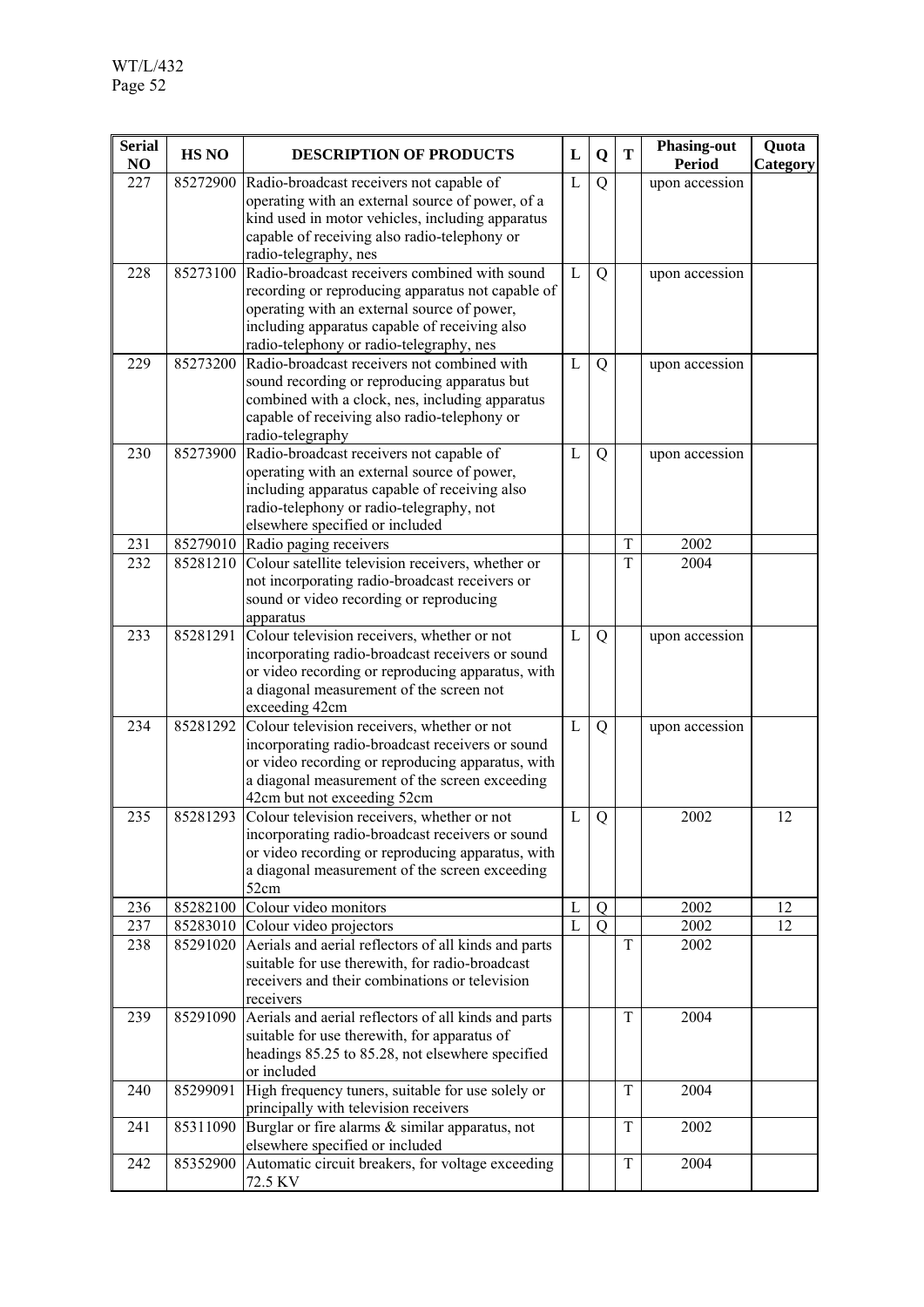| <b>Serial</b><br>NO | <b>HS NO</b> | <b>DESCRIPTION OF PRODUCTS</b>                                                                                                                                                                                                | L | $\mathbf Q$ | T | <b>Phasing-out</b><br><b>Period</b> | Quota<br>Category |
|---------------------|--------------|-------------------------------------------------------------------------------------------------------------------------------------------------------------------------------------------------------------------------------|---|-------------|---|-------------------------------------|-------------------|
| 243                 | 85401100     | Cathode-ray television picture tubes, including<br>video monitor tubes, color                                                                                                                                                 | L | Q           |   | 2002                                | 12                |
| 244                 | 85404000     | Color data/graphic display tubes, with a phosphor<br>dot screen pitch smaller than 0.4mm                                                                                                                                      | L | Q           |   | 2002                                | 12                |
| 245                 | 85445910     | Electric cable (including co-axial cable), without<br>connectors, for voltage exceeding 80V but not<br>exceeding 1000 V                                                                                                       |   |             | T | upon accession                      |                   |
| 246                 | 85447000     | Optical fibre cables, made up of individually<br>sheathed fibres, whether or not assembled with<br>electric conductors or fitted with connectors                                                                              |   |             | T | upon accession                      |                   |
| 247                 | 86040099     | Railway or tramway maintenance or service<br>vehicles, whether or not self-propelled, not<br>elsewhere specified or included                                                                                                  |   |             | T | upon accession                      |                   |
| 248                 | 87012000     | Road tractors for semi-trailers, other than tractors<br>of heading 87.09                                                                                                                                                      | L | Q           |   | 2004                                | $\overline{7}$    |
| 249                 | 87019000     | Tractors not elsewhere specified or included,<br>other than tractors of heading 87.09                                                                                                                                         |   |             | T | upon accession                      |                   |
| 250                 | 87021020     | Motor vehicles for the transport of ten or more<br>persons (including the driver), with compression-<br>ignition internal combustion piston engine (diesel)<br>or semi-diesel), for transport of passengers at<br>aerodrome   | L | Q           |   | 2004                                | $\overline{7}$    |
| 251                 | 87021091     | Motor vehicles not elsewhere specified or<br>included, with compression-ignition internal<br>combustion piston engine (diesel or semi-diesel),<br>with 30 seats or more (including the driver)                                | L | Q           |   | 2004                                | $\overline{7}$    |
| 252                 | 87021092     | Motor vehicles not elsewhere specified or<br>included, with compression-ignition internal<br>combustion piston engine (diesel or semi-diesel),<br>with 20 seats or more, but not exceeding 29 seats<br>(including the driver) | L | Q           |   | 2005                                | 7                 |
| 253                 | 87021093     | Motor vehicles not elsewhere specified or<br>included, with compression-ignition internal<br>combustion piston engine (diesel or semi-diesel),<br>with 10 seats or more, but not exceeding 19 seats<br>(including the driver) | L | Q           |   | 2005                                | $\overline{7}$    |
| 254                 |              | 87029010 Motor vehicles not elsewhere specified or<br>included, with 30 seats or more (including the<br>driver)                                                                                                               | L | Q           |   | 2004                                | 7                 |
| 255                 | 87029020     | Motor vehicles not elsewhere specified or<br>included, with 20 seats or more, but not exceeding<br>29 seats (including the driver)                                                                                            | L | Q           |   | 2005                                | $\tau$            |
| 256                 |              | 87029030 Motor vehicles not elsewhere specified or<br>included, with 10 seats or more, but not exceeding<br>19 seats (including the driver)                                                                                   | L | Q           |   | 2005                                | $\tau$            |
| 257                 | 87031000     | Vehicles specially designed for traveling on snow;<br>golf cars and similar vehicles                                                                                                                                          | L | Q           |   | upon accession                      |                   |
| 258                 | 87032130     | Saloon cars, with spark-ignition internal<br>combustion reciprocating piston engine, of a<br>cylinder capacity not exceeding 1000cc                                                                                           | L | Q           |   | 2005                                | 7                 |
| 259                 | 87032190     | Vehicles not elsewhere specified or included, with L<br>spark-ignition internal combustion reciprocating<br>piston engine, of a cylinder capacity not<br>exceeding 1000cc                                                     |   | Q           |   | 2005                                | 7                 |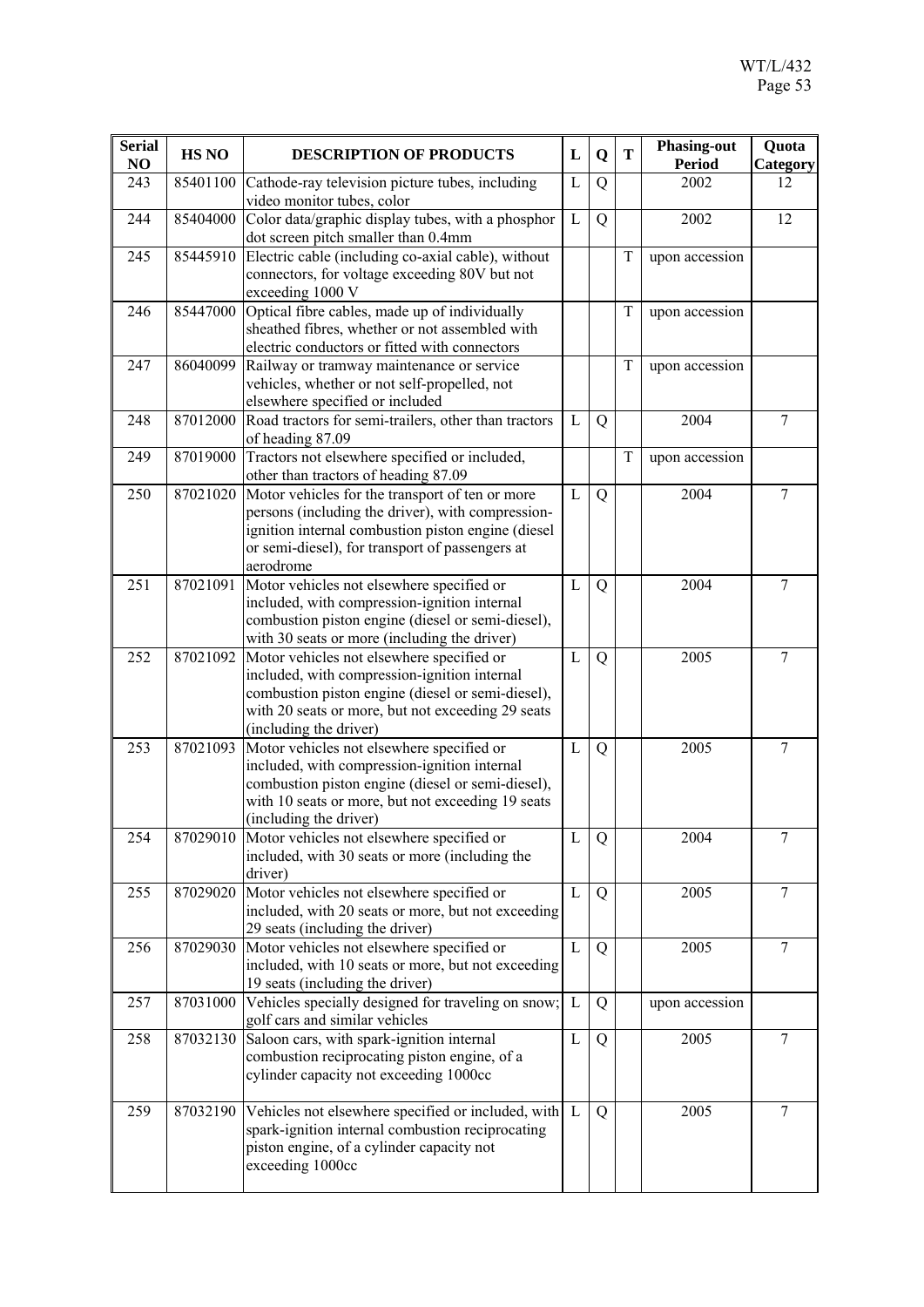| <b>Serial</b><br>NO | HS <sub>NO</sub> | <b>DESCRIPTION OF PRODUCTS</b>                                                                                                                                                                  | L | $\mathbf Q$ | T | <b>Phasing-out</b><br><b>Period</b> | Quota<br>Category |
|---------------------|------------------|-------------------------------------------------------------------------------------------------------------------------------------------------------------------------------------------------|---|-------------|---|-------------------------------------|-------------------|
| 260                 | 87032230         | Saloon cars, with spark-ignition internal<br>combustion reciprocating piston engine, of a<br>cylinder capacity exceeding 1000cc but not<br>exceeding 1500cc                                     | L | Q           |   | 2005                                | 7                 |
| 261                 | 87032240         | Cross-country cars (4WD), with spark-ignition<br>internal combustion reciprocating piston engine,<br>of a cylinder capacity exceeding 1000cc but not<br>exceeding 1500cc                        | L | $\mathbf Q$ |   | 2005                                | 7                 |
| 262                 | 87032250         | Station wagons (with 9 seats or less), with spark-<br>ignition internal combustion reciprocating piston<br>engine, of a cylinder capacity exceeding 1000cc<br>but not exceeding 1500cc          | L | Q           |   | 2005                                | $\overline{7}$    |
| 263                 | 87032290         | Vehicles not elsewhere specified or included, with L<br>spark-ignition internal combustion reciprocating<br>piston engine, of a cylinder capacity exceeding<br>1000cc but not exceeding 1500cc  |   | Q           |   | 2005                                | $\tau$            |
| 264                 | 87032314         | Saloon cars, with spark-ignition internal<br>combustion reciprocating piston engine, of a<br>cylinder capacity exceeding 1500cc but not<br>exceeding 2500cc                                     | L | Q           |   | 2005                                | 7                 |
| 265                 | 87032315         | Cross-country cars (4WD), with spark-ignition<br>internal combustion reciprocating piston engine,<br>of a cylinder capacity exceeding 1500cc but not<br>exceeding 2500cc                        | L | Q           |   | 2005                                | 7                 |
| 266                 | 87032316         | Station wagons (with 9 seats or less), with spark-<br>ignition internal combustion reciprocating piston<br>engine, of a cylinder capacity exceeding 1500cc<br>but not exceeding 2500cc          | L | Q           |   | 2005                                | 7                 |
| 267                 | 87032319         | Vehicles not elsewhere specified or included, with L<br>spark-ignition internal combustion reciprocating<br>piston engine, of a cylinder capacity exceeding<br>1500cc but not exceeding 2500cc  |   | Q           |   | 2005                                | $\tau$            |
| 268                 | 87032334         | Saloon cars, with spark-ignition internal<br>combustion reciprocating piston engine, of a<br>cylinder capacity exceeding 2500cc but not<br>exceeding 3000cc                                     | L | Q           |   | 2005                                | $\overline{7}$    |
| 269                 |                  | 87032335 Cross-country cars (4WD), with spark-ignition<br>internal combustion reciprocating piston engine,<br>of a cylinder capacity exceeding 2500cc but not<br>exceeding 3000cc               | L | Q           |   | 2005                                | 7                 |
| 270                 |                  | 87032336 Station wagons (with 9 seats or less), with spark-<br>ignition internal combustion reciprocating piston<br>engine, of a cylinder capacity exceeding 2500cc<br>but not exceeding 3000cc | L | Q           |   | 2005                                | $\overline{7}$    |
| 271                 | 87032339         | Vehicles not elsewhere specified or included, with L<br>spark-ignition internal combustion reciprocating<br>piston engine, of a cylinder capacity exceeding<br>2500cc but not exceeding 3000cc  |   | Q           |   | 2005                                | $\tau$            |
| 272                 | 87032430         | Saloon cars, with spark-ignition internal<br>combustion reciprocating piston engine, of a<br>cylinder capacity exceeding 3000cc                                                                 | L | Q           |   | 2005                                | $\overline{7}$    |
| 273                 | 87032440         | Cross-country cars (4WD), with spark-ignition<br>internal combustion reciprocating piston engine,<br>of a cylinder capacity exceeding 3000cc                                                    | L | Q           |   | 2005                                | $\overline{7}$    |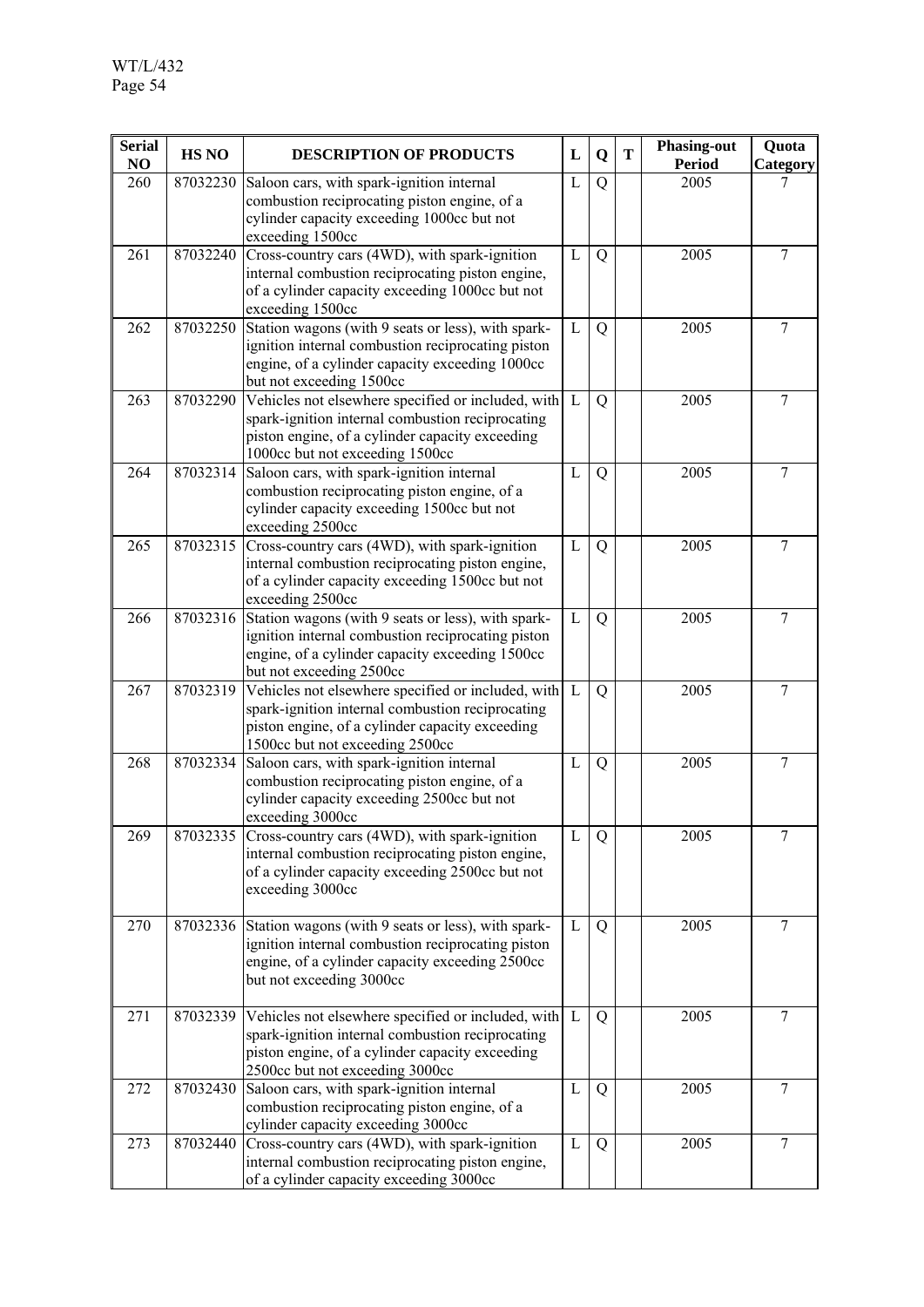| <b>Serial</b><br>NO | <b>HS NO</b> | <b>DESCRIPTION OF PRODUCTS</b>                                                                                                                                                                                             | L            | Q           | T | <b>Phasing-out</b><br><b>Period</b> | Quota<br>Category |
|---------------------|--------------|----------------------------------------------------------------------------------------------------------------------------------------------------------------------------------------------------------------------------|--------------|-------------|---|-------------------------------------|-------------------|
| 274                 | 87032450     | Station wagons (with 9 seats or less), with spark-<br>ignition internal combustion reciprocating piston<br>engine, of a cylinder capacity exceeding 3000cc                                                                 | $\mathbf L$  | Q           |   | 2005                                | 7                 |
| 275                 | 87032490     | Vehicles not elsewhere specified or included, with<br>spark-ignition internal combustion reciprocating<br>piston engine, of a cylinder capacity exceeding<br>3000cc                                                        | L            | Q           |   | 2005                                | 7                 |
| 276                 | 87033130     | Saloon cars, with compression-ignition internal<br>combustion piston engine (diesel or semi-diesel)<br>of a cylinder capacity not exceeding 1500cc                                                                         | L            | Q           |   | 2005                                | $\overline{7}$    |
| 277                 | 87033140     | Cross-country cars (4WD), with compression-<br>ignition internal combustion piston engine (diesel<br>or semi-diesel), of a cylinder capacity not<br>exceeding 1500cc                                                       | L            | $\mathbf Q$ |   | 2005                                | $\overline{7}$    |
| 278                 | 87033150     | Station wagons (with 9 seats or less), with<br>compression-ignition internal combustion piston<br>engine (diesel or semi-diesel), of a cylinder<br>capacity not exceeding 1500cc                                           | L            | Q           |   | 2005                                | 7                 |
| 279                 | 87033190     | Vehicles not elsewhere specified or included, with<br>compression-ignition internal combustion piston<br>engine (diesel or semi-diesel), of a cylinder<br>capacity not exceeding 1500cc                                    | L            | Q           |   | 2005                                | 7                 |
| 280                 | 87033230     | Saloon cars, with compression-ignition internal<br>combustion piston engine (diesel or semi-diesel),<br>of a cylinder capacity exceeding 1500cc but not<br>exceeding 2500cc                                                | L            | Q           |   | 2005                                | 7                 |
| 281                 | 87033240     | Cross-country cars (4WD), with compression-<br>ignition internal combustion reciprocating piston<br>engine (diesel or semi-diesel), of a cylinder<br>capacity exceeding 1500cc but not exceeding<br>2500cc                 | L            | Q           |   | 2005                                | $\tau$            |
| 282                 | 87033250     | Station wagons (with 9 seats or less), with<br>compression-ignition internal combustion piston<br>engine (diesel or semi-diesel), of a cylinder<br>capacity exceeding 1500cc but not exceeding<br>2500cc                   | $\mathbf{L}$ | Q           |   | 2005                                | $\overline{7}$    |
| 283                 |              | 87033290 Vehicles not elsewhere specified or included, with L<br>compression-ignition internal combustion piston<br>engine (diesel or semi-diesel), of a cylinder<br>capacity exceeding 1500cc but not exceeding<br>2500cc |              | Q           |   | 2005                                |                   |
| 284                 | 87033330     | Saloon cars, with compression-ignition internal<br>combustion piston engine (diesel or semi-diesel),<br>of a cylinder capacity exceeding 2500cc                                                                            | L            | Q           |   | 2005                                | 7                 |
| 285                 | 87033340     | Cross-country cars (4WD), with compression-<br>ignition internal combustion piston engine (diesel<br>or semi-diesel), of a cylinder capacity exceeding<br>2500cc                                                           | L            | Q           |   | 2005                                | 7                 |
| 286                 | 87033350     | Station wagons (with 9 seats or less), with<br>compression-ignition internal combustion piston<br>engine (diesel or semi-diesel), of a cylinder<br>capacity exceeding 2500cc                                               | $\mathbf{L}$ | Q           |   | 2005                                | $\overline{7}$    |
| 287                 | 87033390     | Vehicles not elsewhere specified or included, with L<br>compression-ignition internal combustion piston<br>engine (diesel or semi-diesel), of a cylinder<br>capacity exceeding 2500cc                                      |              | Q           |   | 2005                                | $7\overline{ }$   |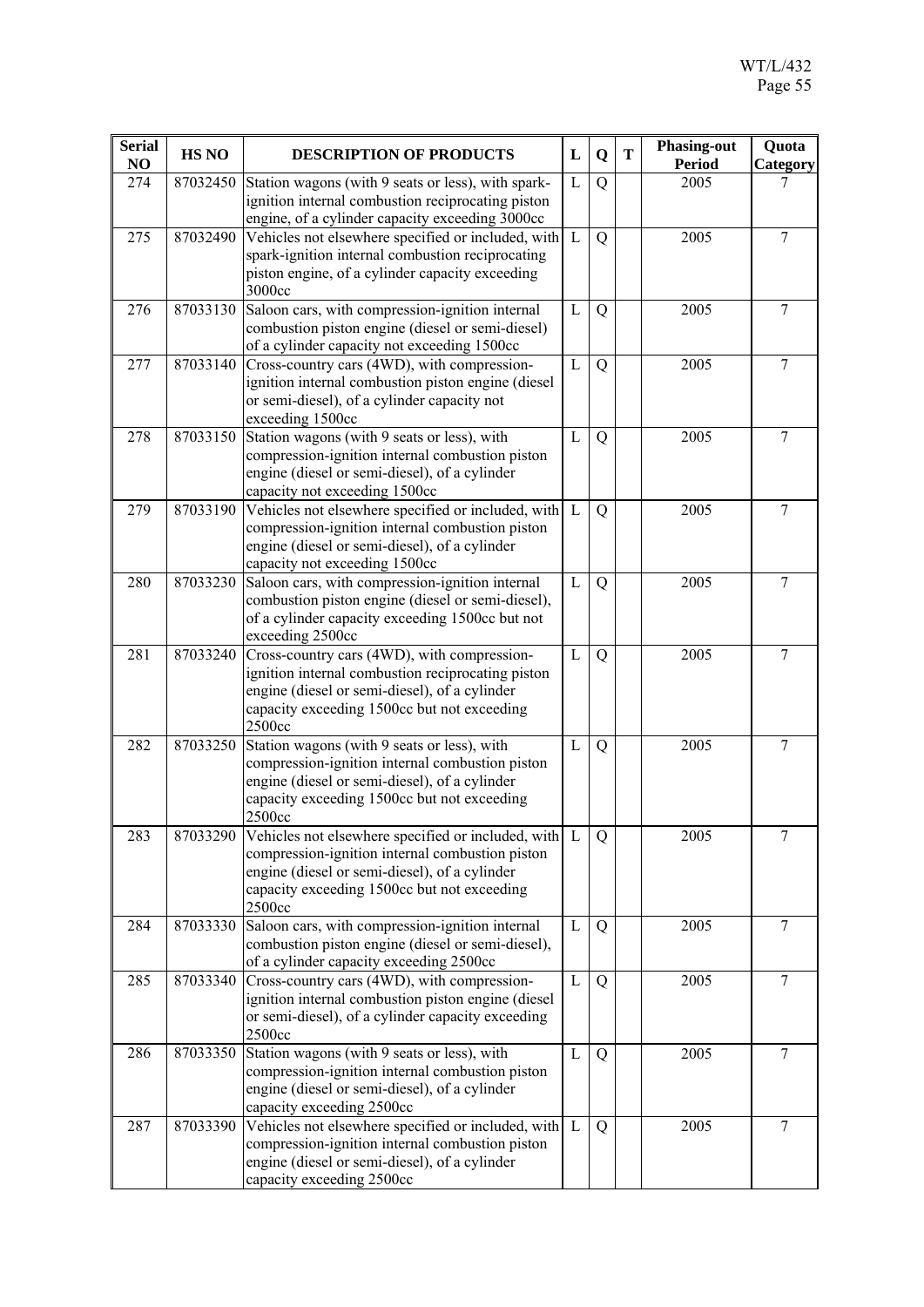| <b>Serial</b><br>NO | <b>HS NO</b> | <b>DESCRIPTION OF PRODUCTS</b>                                                                                                                                                                                                                  | L | $\mathbf Q$ | T | <b>Phasing-out</b><br><b>Period</b> | Quota<br>Category |
|---------------------|--------------|-------------------------------------------------------------------------------------------------------------------------------------------------------------------------------------------------------------------------------------------------|---|-------------|---|-------------------------------------|-------------------|
| 288                 | 87039000     | Motor cars and other motor vehicles principally<br>designed for the transport of persons, not<br>elsewhere specified or included, including station<br>wagons and racing cars                                                                   | L | Q           |   | 2005                                | 7                 |
| 289                 | 87041030     | Electromobile dumpers for the transport of goods,<br>designed for off-highway use                                                                                                                                                               |   |             | T | 2004                                |                   |
| 290                 | 87042100     | Motor vehicles for the transport of goods, with<br>compression-ignition internal combustion piston<br>engine (diesel or semi-diesel), gross vehicle<br>weight not exceeding 5 tons, excl. dumpers for<br>off-highway use                        | L | Q           |   | 2004                                | 7                 |
| 291                 | 87042230     | Motor vehicles for the transport of goods, with<br>compression-ignition internal combustion piston<br>engine (diesel or semi-diesel), gross vehicle<br>weight exceeding 5 tons but not exceeding 14<br>tons, excl. dumpers for off-highway use  | L | Q           |   | 2004                                | $\tau$            |
| 292                 | 87042240     | Motor vehicles for the transport of goods, with<br>compression-ignition internal combustion piston<br>engine (diesel or semi-diesel), gross vehicle<br>weight exceeding 14 tons but not exceeding 20<br>tons, excl. dumpers for off-highway use | L | Q           |   | 2004                                | $\overline{7}$    |
| 293                 | 87042300     | Motor vehicles for the transport of goods, with<br>compression-ignition internal combustion piston<br>engine (diesel or semi-diesel), gross vehicle<br>weight exceeding 20 tons, excl. dumpers for off-<br>highway use                          | L | Q           |   | 2004                                | 7                 |
| 294                 | 87043100     | Motor vehicles for the transport of goods, with<br>spark-ignition internal combustion reciprocating<br>piston engine, gross vehicle weight not exceeding<br>5 tons, excl. dumpers for off-highway use                                           | L | Q           |   | 2004                                | 7                 |
| 295                 | 87043230     | Motor vehicles for the transport of goods, with<br>spark-ignition internal combustion reciprocating<br>piston engine, gross vehicle weight exceeding 5<br>tons but not exceeding 8 tons, excl. dumpers for<br>off-highway use                   | L | Q           |   | 2002                                | $\overline{7}$    |
| 296                 | 87043240     | Motor vehicles for the transport of goods, with<br>spark-ignition internal combustion reciprocating<br>piston engine, gross vehicle weight exceeding 8<br>tons, excl. dumpers for off-highway use                                               | L | Q           |   | 2002                                | $\tau$            |
| 297                 | 87049000     | Motor vehicles for the transport of goods, not<br>elsewhere specified or included                                                                                                                                                               | L | Q           |   | 2002                                | $\overline{7}$    |
| 298                 | 87051021     | All-road crane lorries, of maximum lifting<br>capacity not exceeding 50 tons                                                                                                                                                                    | L | Q           |   | 2004                                | 13                |
| 299                 | 87051022     | All-road crane lorries, of maximum lifting<br>capacity exceeding 50 tons but not exceeding 100<br>tons                                                                                                                                          | L | Q           |   | 2004                                | 13                |
| 300                 | 87051023     | All-road crane lorries, of maximum lifting<br>capacity exceeding 100 tons                                                                                                                                                                       | L | Q           |   | 2004                                | 13                |
| 301                 | 87051091     | Crane lorries not elsewhere specified or included,<br>of maximum lifting capacity not exceeding 50<br>tons                                                                                                                                      | L | Q           |   | 2004                                | 13                |
| 302                 | 87051092     | Crane lorries not elsewhere specified or included,<br>of maximum lifting capacity exceeding 50 tons<br>but not exceeding 100 tons                                                                                                               | L | Q           |   | 2004                                | 13                |
| 303                 | 87051093     | Crane lorries not elsewhere specified or included,<br>of maximum lifting capacity exceeding 100 tons                                                                                                                                            | L | Q           |   | 2004                                | 13                |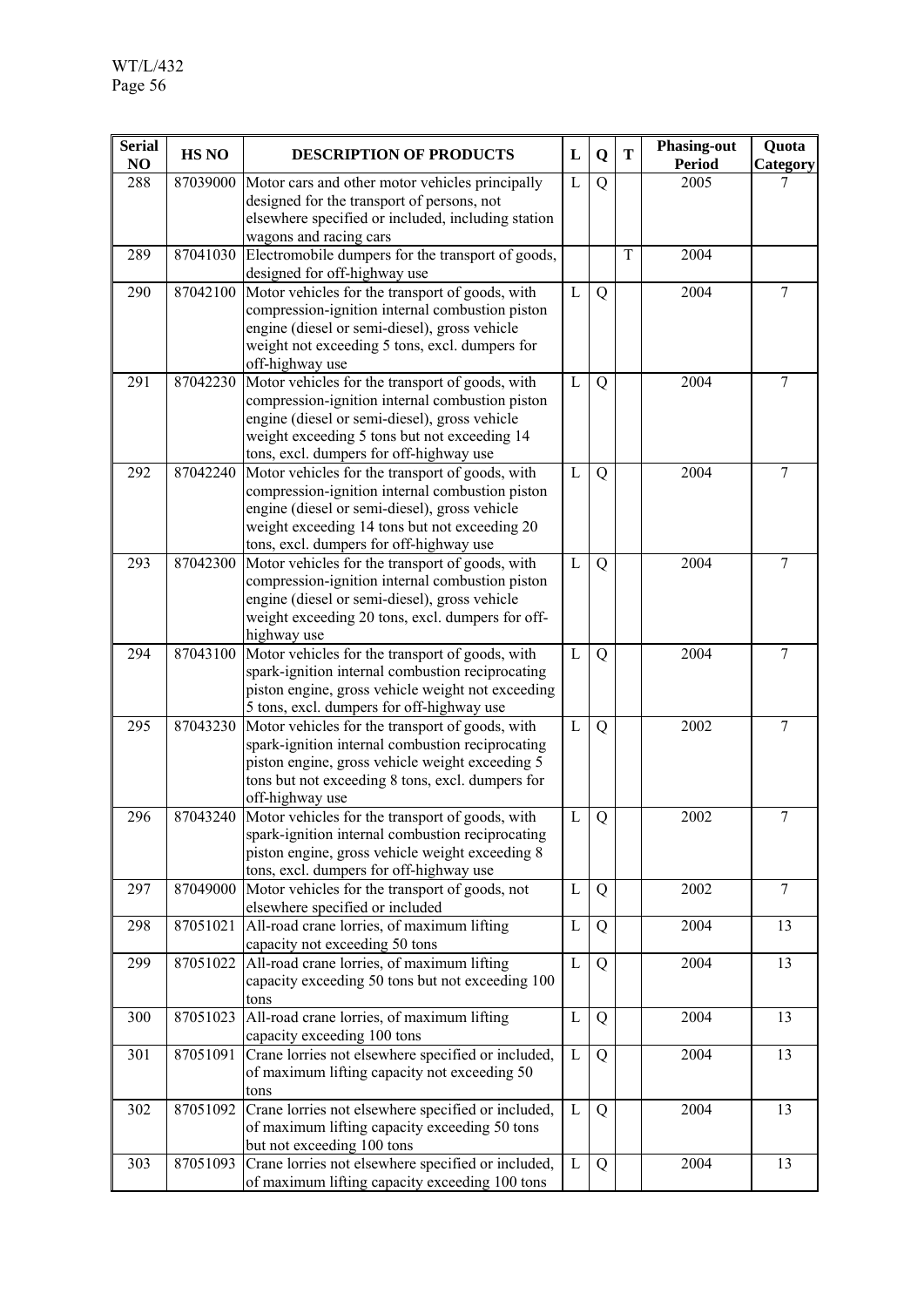| <b>Serial</b><br>NO | <b>HS NO</b> | <b>DESCRIPTION OF PRODUCTS</b>                                                                                                                                                                                    | L            | Q           | T | <b>Phasing-out</b><br><b>Period</b> | Quota<br>Category |
|---------------------|--------------|-------------------------------------------------------------------------------------------------------------------------------------------------------------------------------------------------------------------|--------------|-------------|---|-------------------------------------|-------------------|
| 304                 | 87052000     | Mobile drilling derricks                                                                                                                                                                                          | L            | Q           |   | 2002                                | 7                 |
| 305                 | 87053010     | Fire fighting vehicles, mounted with scaling<br>ladder                                                                                                                                                            | L            | $\mathbf Q$ |   | 2002                                | 7                 |
| 306                 | 87053090     | Fire fighting vehicles, not elsewhere specified or<br>included                                                                                                                                                    | L            | Q           |   | 2002                                | 7                 |
| 307                 | 87054000     | Concrete-mixer lorries                                                                                                                                                                                            | L            | Q           |   | 2002                                | 7                 |
| 308                 | 87059020     | Mobile radiological units                                                                                                                                                                                         | L            | Q           |   | 2002                                | $\tau$            |
| 309                 | 87059030     | Mobile environmental monitoring units                                                                                                                                                                             | L            | Q           |   | 2002                                | $\overline{7}$    |
| 310                 | 87059040     | Mobile clinics                                                                                                                                                                                                    | L            | Q           |   | 2002                                | 7                 |
| 311                 | 87059051     | Airplane charging vehicles (frequency= 400Hz)                                                                                                                                                                     | L            | Q           |   | 2002                                | $\overline{7}$    |
| 312                 | 87059059     | Mobile electric generator sets, not elsewhere<br>specified or included                                                                                                                                            | L            | Q           |   | 2002                                | $\overline{7}$    |
| 313                 | 87059060     | Mobile vehicles for aircraft refueling, air-<br>conditioners or deicing                                                                                                                                           | L            | Q           |   | 2002                                | $\overline{7}$    |
| 314                 | 87059070     | Snow sweep vehicles for cleansing streets airfield<br>runways                                                                                                                                                     | L            | Q           |   | 2002                                | $\overline{7}$    |
| 315                 | 87059080     | Petroleum well logging trucks, fracturing unit<br>trucks and mixing sand trucks                                                                                                                                   | L            | Q           |   | 2002                                | $\overline{7}$    |
| 316                 | 87059090     | Special purpose motor vehicles, not elsewhere<br>specified or included, other than those principally<br>designed for the transport if persons or goods                                                            | L            | Q           |   | 2002                                | 7                 |
| 317                 | 87060040     | Chassis fitted with engines for crane lorries                                                                                                                                                                     | L            | Q           |   | 2004                                | 13                |
| 318                 | 87071000     | Bodies for the vehicles of heading 87.03                                                                                                                                                                          | $\mathbf{L}$ | Q           |   | 2004                                | $\boldsymbol{7}$  |
| 319                 | 87111000     | Motorcycles (including mopeds) and cycles fitted<br>with an auxiliary motor, with reciprocating<br>internal combustion piston engine, of a cylinder<br>capacity not exceeding 50cc                                | L            | Q           |   | 2004                                | $\overline{6}$    |
| 320                 | 87112000     | Motorcycles (including mopeds) and cycles fitted<br>with an auxiliary motor, with reciprocating<br>internal combustion piston engine, of a cylinder<br>capacity exceeding 50cc but not exceeding 250cc            | L            | Q           |   | 2004                                | 6                 |
| 321                 | 87113010     | Motorcycles (including mopeds) and cycles fitted<br>with an auxiliary motor, with reciprocating<br>internal combustion piston engine, of cylinder<br>capacity exceeding 250cc but not exceeding<br>400cc          | L            | Q           |   | 2004                                | 6                 |
| 322                 |              | 87113020 Motorcycles (including mopeds) and cycles fitted<br>with an auxiliary motor, with reciprocating<br>internal combustion piston engine, of cylinder<br>capacity exceeding 400cc but not exceeding<br>500cc | L            | Q           |   | 2004                                | 6                 |
| 323                 | 87114000     | Motorcycles (including mopeds) and cycles fitted<br>with an auxiliary motor, with reciprocating<br>internal combustion piston engine, of cylinder<br>capacity exceeding 500cc but not exceeding<br>800cc          | L            | Q           |   | 2004                                | 6                 |
| 324                 | 87115000     | Motorcycles (including mopeds) and cycles fitted<br>with an auxiliary motor, with reciprocating<br>internal combustion piston engine, of cylinder<br>capacity exceeding 800cc                                     | L            | Q           |   | 2004                                | 6                 |
| 325                 | 87119000     | Motorcycles (including mopeds) and cycles fitted<br>with an auxiliary motor, not elsewhere specified<br>or included; side-cars                                                                                    | L            | Q           |   | 2004                                | 6                 |
| 326                 | 87141900     | Parts and accessories of motorcycle (including<br>moped), excl. saddles                                                                                                                                           | L            | Q           |   | 2004                                | 6                 |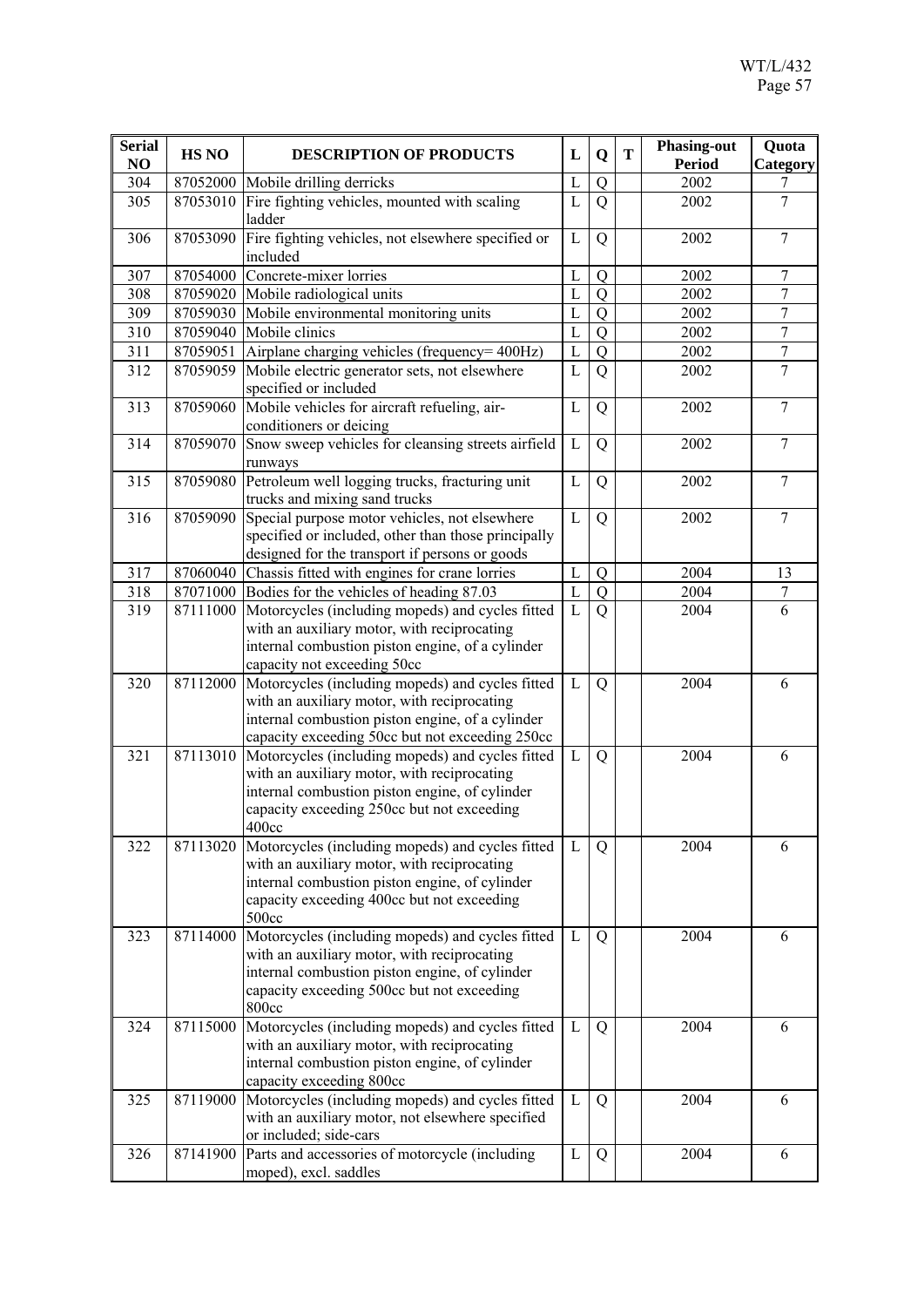| <b>Serial</b><br>NO | <b>HS NO</b> | <b>DESCRIPTION OF PRODUCTS</b>                                                                                                                           | L           | $\mathbf Q$ | T           | <b>Phasing-out</b><br><b>Period</b> | Quota<br>Category |
|---------------------|--------------|----------------------------------------------------------------------------------------------------------------------------------------------------------|-------------|-------------|-------------|-------------------------------------|-------------------|
| 327                 | 89012011     | Finished oil tankers, loading not exceeding<br>100000t                                                                                                   |             |             | T           | 2004                                |                   |
| $\overline{3}28$    | 89012012     | Finished oil tankers, loading exceeding 100000t,<br>not exceeding 300000t                                                                                |             |             | T           | 2004                                |                   |
| 329                 | 89012013     | Finished oil tankers, loading exceeding 300000t                                                                                                          |             |             | T           | 2004                                |                   |
| 330                 |              | 89012021 Crude oil tankers, loading not exceeding 150000t                                                                                                |             |             | T           | 2004                                |                   |
| 331                 | 89012022     | Crude oil tankers, loading exceeding 150000t, not                                                                                                        |             |             | T           | 2004                                |                   |
|                     |              | exceeding 300000t                                                                                                                                        |             |             |             |                                     |                   |
| 332                 | 89012023     | Crude oil tankers, loading exceeding 300000t                                                                                                             |             |             | T           | 2004                                |                   |
| 333                 | 89012031     | Liquified petroleum gas carriers, volume with<br>20000m3 or less                                                                                         |             |             | T           | 2004                                |                   |
| 334                 | 89012032     | Liquified petroleum gas carriers, volume<br>exceeding 20000m3                                                                                            |             |             | T           | 2004                                |                   |
| 335                 | 89012041     | Liquified natural gas carriers, volume not<br>exceeding 20000m3                                                                                          |             |             | T           | 2004                                |                   |
| 336                 | 89012042     | Liquified natural gas carriers, volume exceeding<br>20000m3                                                                                              |             |             | T           | 2004                                |                   |
| 337                 |              | 89012090 Tankers, not elsewhere specified or included                                                                                                    |             |             | T           | 2004                                |                   |
| 338                 |              | 89013000 Refrigerated vessels other than those of<br>subheading 8901.20                                                                                  |             |             | T           | upon accession                      |                   |
| 339                 | 89019021     | Motor container vessels, capable loading standard<br>containers with 6000 or less                                                                        |             |             | T           | 2004                                |                   |
| 340                 | 89019022     | Motor container vessels, capable loading standard<br>containers more than 6000                                                                           |             |             | T           | 2004                                |                   |
| 341                 | 89019031     | Motor Ro-Ro carriers, loading not exceeding<br>2000t                                                                                                     |             |             | T           | 2004                                |                   |
| 342                 | 89019032     | Motor Ro-Ro carriers, loading exceeding 2000t                                                                                                            |             |             | $\mathbf T$ | 2004                                |                   |
| 343                 | 89019041     | Motor bulk carriers, loading not exceeding<br>150000t                                                                                                    |             |             | T           | 2004                                |                   |
| 344                 | 89019042     | Motor bulk carriers, loading exceeding 150000t,<br>not exceeding 300000t                                                                                 |             |             | T           | 2004                                |                   |
| 345                 |              | 89019043 Motor bulk carriers, loading exceeding 300000t                                                                                                  |             |             | $\mathbf T$ | 2004                                |                   |
| 346                 |              | 89019050 Multi-purposes motor vessels                                                                                                                    |             |             | $\rm T$     | 2004                                |                   |
| 347                 | 89019080     | Motor vessels for the transport of goods and                                                                                                             |             |             | T           | 2004                                |                   |
|                     |              | motor vessels for the transport of both persons<br>and goods, not elsewhere specified or included                                                        |             |             |             |                                     |                   |
| 348                 | 89020010     | Fishing vessels, factory ships and other vessels for<br>processing or preserving fishery products,<br>motorized                                          |             |             | T           | upon accession                      |                   |
| 349                 | 89040000     | Tugs and pusher craft                                                                                                                                    |             |             | T           | 2004                                |                   |
| 350                 | 89051000     | Dredgers                                                                                                                                                 |             |             | T           | 2004                                |                   |
| 351                 | 90061010     | Electronic colour scanners used for preparing                                                                                                            | L           | Q           |             | upon accession                      |                   |
| 352                 | 90065100     | printing plates or cylinders<br>Cameras with a through-the-lens viewfinder<br>(single lens reflex (SLR)), for roll film of a width<br>not exceeding 35mm | $\mathbf L$ | Q           |             | 2003                                | 14                |
| 353                 | 90065200     | Cameras for roll film of a width less than 35mm,<br>not elsewhere specified or included                                                                  | L           | Q           |             | 2003                                | 14                |
| 354                 | 90065300     | Cameras for roll film of a width of 35mm, not<br>elsewhere specified or included                                                                         | L           | Q           |             | 2003                                | 14                |
| 355                 | 90065900     | Cameras not elsewhere specified or included                                                                                                              | L           | Q           |             | 2003                                | 14                |
| 356                 | 90083010     | Orthographical image projectors, other than<br>cinematographic                                                                                           |             |             | T           | upon accession                      |                   |
| 357                 | 90121000     | Microscopes other than optical microscopes; and<br>diffraction apparatus                                                                                 | L           | Q           |             | upon accession                      |                   |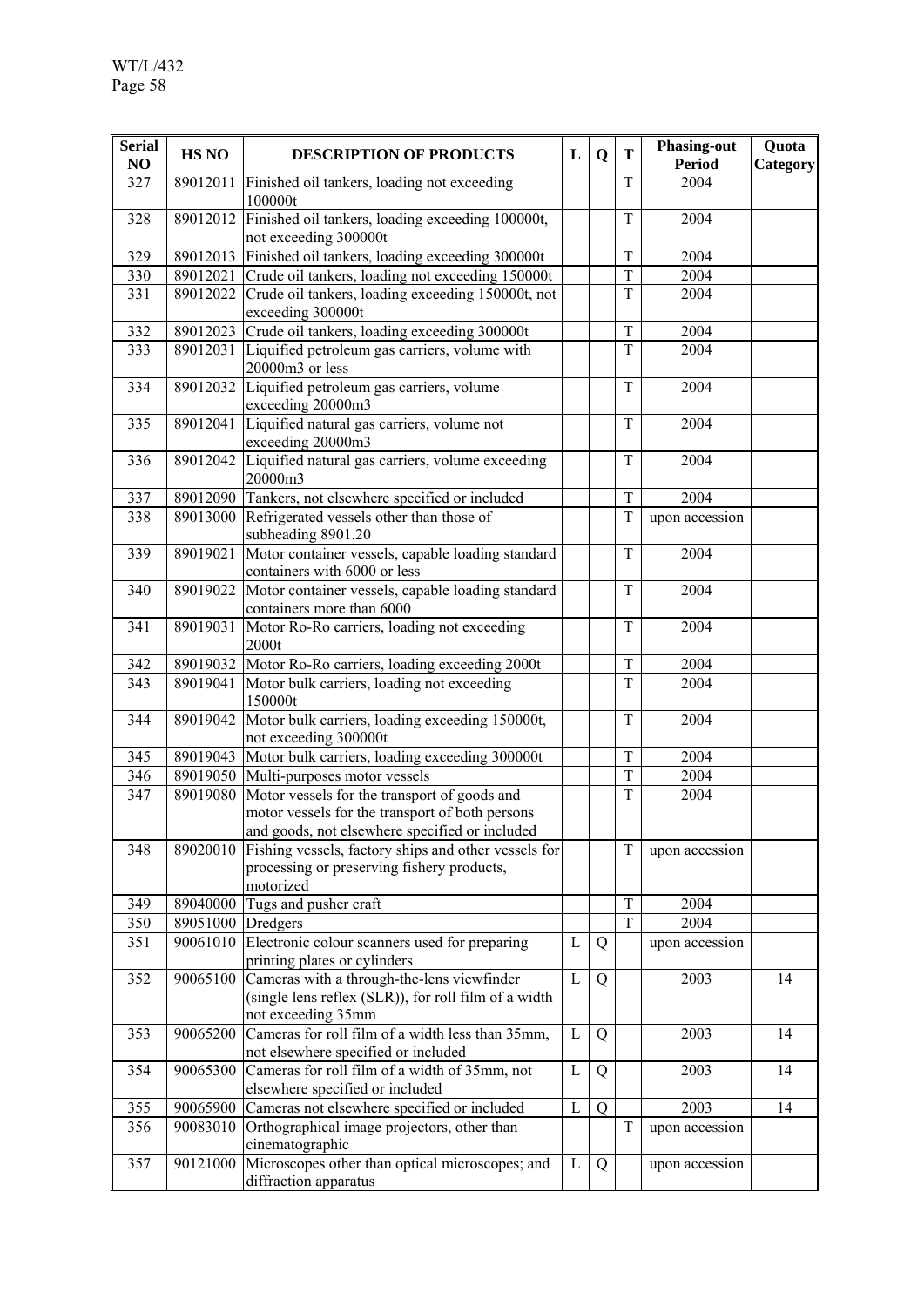| <b>Serial</b><br>NO | HS NO    | <b>DESCRIPTION OF PRODUCTS</b>                                                                           | L            | Q | T           | <b>Phasing-out</b><br><b>Period</b> | Quota<br>Category |
|---------------------|----------|----------------------------------------------------------------------------------------------------------|--------------|---|-------------|-------------------------------------|-------------------|
| 358                 | 90158000 | Surveying, hydrographic, oceanographic,                                                                  |              |   | T           | upon accession                      |                   |
|                     |          | hydrological, meteorological or geophysical                                                              |              |   |             |                                     |                   |
|                     |          | instruments and appliances, excluding compasses,                                                         |              |   |             |                                     |                   |
|                     |          | not elsewhere specified or included                                                                      |              |   |             |                                     |                   |
| 359                 |          | 90181210 B-ultrasonic diagNotic equipment                                                                |              |   | T           | upon accession                      |                   |
| $\overline{360}$    |          | 90181291 Chromoscope ultrasonic diagNotic equipment                                                      |              |   | T           | upon accession                      |                   |
| 361                 |          | 90184910 Dentists' chairs incorporating dental equipment                                                 |              |   | $\mathbf T$ | upon accession                      |                   |
| 362                 | 90189090 | Instruments and appliances used in Medical,                                                              |              |   | T           | upon accession                      |                   |
|                     |          | surgical or veterinary sciences, not elsewhere                                                           |              |   |             |                                     |                   |
|                     |          | specified or included                                                                                    |              |   |             |                                     |                   |
| 363                 |          | 90221300  X-ray apparatus for dental use                                                                 |              |   | T           | upon accession                      |                   |
| 364                 |          | 90221400 $\vert$ X-ray apparatus for medical, surgical or                                                |              |   | T           | upon accession                      |                   |
|                     |          | veterinary uses, not elsewhere specified or                                                              |              |   |             |                                     |                   |
|                     |          | included                                                                                                 |              |   |             |                                     |                   |
| 365                 | 90221990 | X-ray apparatus, not elsewhere specified or                                                              |              |   | T           | upon accession                      |                   |
|                     |          | included, other than for medical use                                                                     |              |   |             |                                     |                   |
| 366                 | 90222100 | Apparatus based on the use of alpha, beta or                                                             |              |   | T           | upon accession                      |                   |
|                     |          | gamma radiations, including radiography or radio                                                         |              |   |             |                                     |                   |
|                     |          | rapy apparatus, for medical surgical, dental or                                                          |              |   |             |                                     |                   |
| 367                 | 90278090 | veterinary<br>Instruments and apparatus for measuring or                                                 |              |   | T           |                                     |                   |
|                     |          | checking viscosity, porosity, expansion, surface                                                         |              |   |             | upon accession                      |                   |
|                     |          | tension or the like, measuring or checking                                                               |              |   |             |                                     |                   |
|                     |          | quantities of heat, sound or light; Instruments and                                                      |              |   |             |                                     |                   |
|                     |          | apparatus for physical or chemical analysis, nes                                                         |              |   |             |                                     |                   |
| 368                 | 90301000 | Instruments and apparatus for measuring or                                                               |              |   | T           | upon accession                      |                   |
|                     |          | detecting ionizing radiations                                                                            |              |   |             |                                     |                   |
| 369                 | 90304010 | Frequency meters, digital, of test frequency less                                                        |              |   | T           | upon accession                      |                   |
| 370                 | 90318010 | than 12.4GHz<br>Optical telecommunication and optical fibre                                              |              |   | T           |                                     |                   |
|                     |          | performance testing instruments                                                                          |              |   |             | upon accession                      |                   |
| 371                 | 90311000 | Machines for balancing mechanical parts                                                                  |              |   | T           | 2004                                |                   |
|                     |          |                                                                                                          |              |   |             |                                     |                   |
| 372                 |          | 91011100 Electrically operated wrist-watches, with                                                       | L            | Q |             | 2003                                | 15                |
|                     |          | mechanical display only, whether or not                                                                  |              |   |             |                                     |                   |
|                     |          | incorporating a stop-watch facility, with case of                                                        |              |   |             |                                     |                   |
|                     |          | precious metal or of metal clad with precious                                                            |              |   |             |                                     |                   |
|                     |          | metal                                                                                                    |              |   |             |                                     |                   |
| 373                 |          | 91012100 Non-electrically operated wrist-watches,                                                        | $\mathbf{L}$ | Q |             | 2003                                | 15                |
|                     |          | automatic winding, whether or not incorporating a<br>stop-watch facility, with case of precious metal or |              |   |             |                                     |                   |
|                     |          | of metal clad with precious metal                                                                        |              |   |             |                                     |                   |
| 374                 | 91012900 | Non-electrically operated wrist-watches, not                                                             | L            | Q |             | 2003                                | 15                |
|                     |          | elsewhere specified and included, whether or not                                                         |              |   |             |                                     |                   |
|                     |          | incorporating a stop-watch facility, with case of                                                        |              |   |             |                                     |                   |
|                     |          | precious metal or of metal clad with precious                                                            |              |   |             |                                     |                   |
|                     |          | metal                                                                                                    |              |   |             |                                     |                   |
| 375                 |          | 91021100 Electrically operated wrist-watches, with                                                       | L            | Q |             | 2003                                | 15                |
|                     |          | mechanical display only, whether or not                                                                  |              |   |             |                                     |                   |
|                     |          | incorporating a stop-watch facility, other than                                                          |              |   |             |                                     |                   |
|                     |          | those of heading 91.01                                                                                   |              |   |             |                                     |                   |
| 376                 | 91022100 | Non-electrically operated wrist-watches,                                                                 | L            | Q |             | 2003                                | 15                |
|                     |          | automatic winding, whether or not incorporating a                                                        |              |   |             |                                     |                   |
|                     |          | stop-watch facility, other than those of heading                                                         |              |   |             |                                     |                   |
|                     |          | 91.01                                                                                                    |              |   |             |                                     |                   |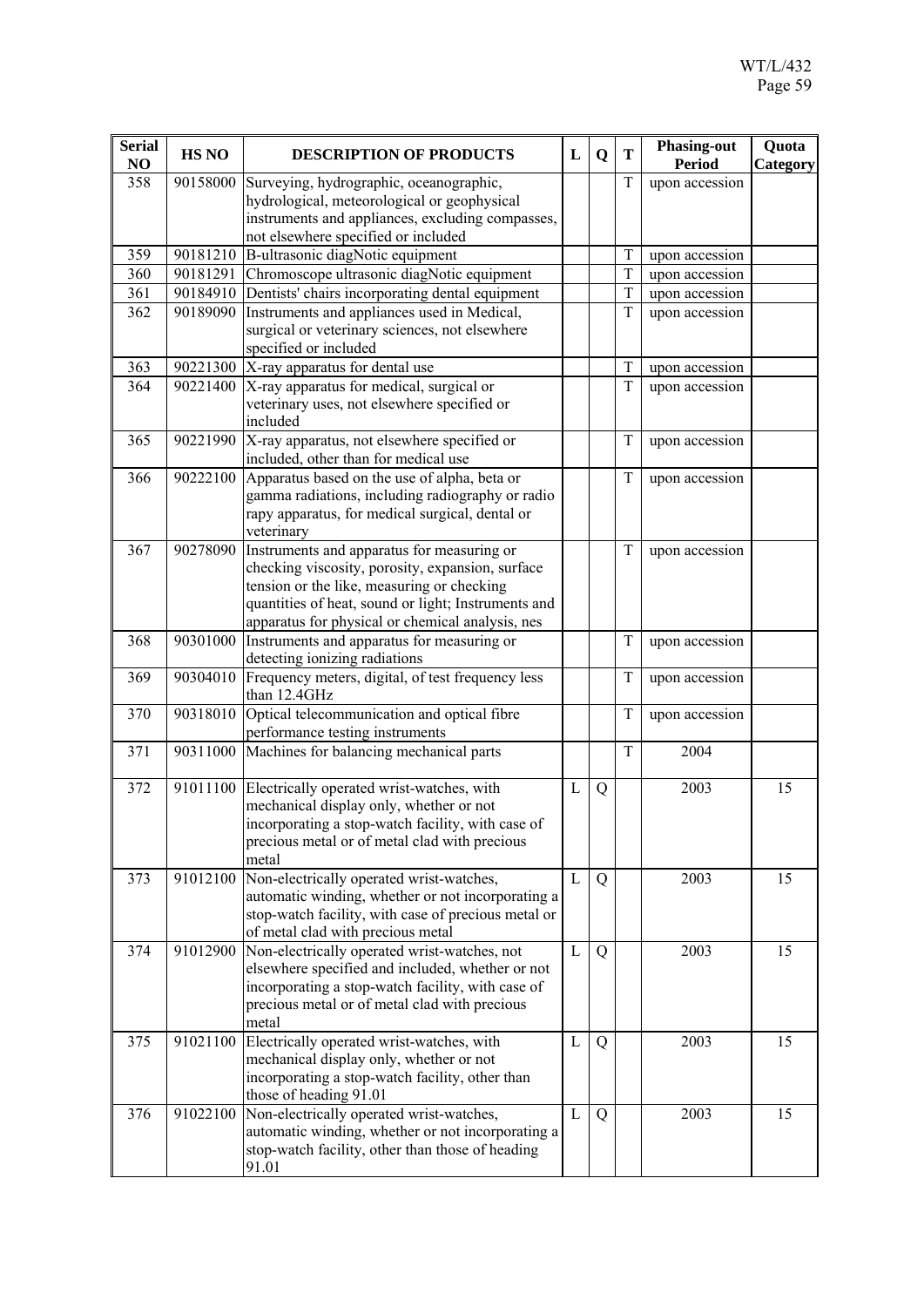| <b>Serial</b><br>N <sub>O</sub> | <b>HS NO</b> | <b>DESCRIPTION OF PRODUCTS</b>                        |  | <b>TT</b> | <b>Phasing-out</b><br><b>Period</b> | <b>Ouota</b><br><b>Category</b> |
|---------------------------------|--------------|-------------------------------------------------------|--|-----------|-------------------------------------|---------------------------------|
| 377                             |              | 91022900 Non-electrically operated wrist-watches, not |  |           | 2003                                |                                 |
|                                 |              | elsewhere specified and included, whether or not      |  |           |                                     |                                 |
|                                 |              | incorporating a stop-watch facility, other than       |  |           |                                     |                                 |
|                                 |              | those of heading 91.01                                |  |           |                                     |                                 |

#### Notes:

- 1. "L" stands for "import licence"; "Q" stands for "import quota"; and "T" stands for "specific import tendering requirements for machinery and electronic products".
- 2. The NTMs will be eliminated as of 1 January of each calendar year as specified in the column of Phasing-out Period.
- 3. The products covered by the Agreement on Trade in Civil Aircraft are not subject to any NTMs specified herein.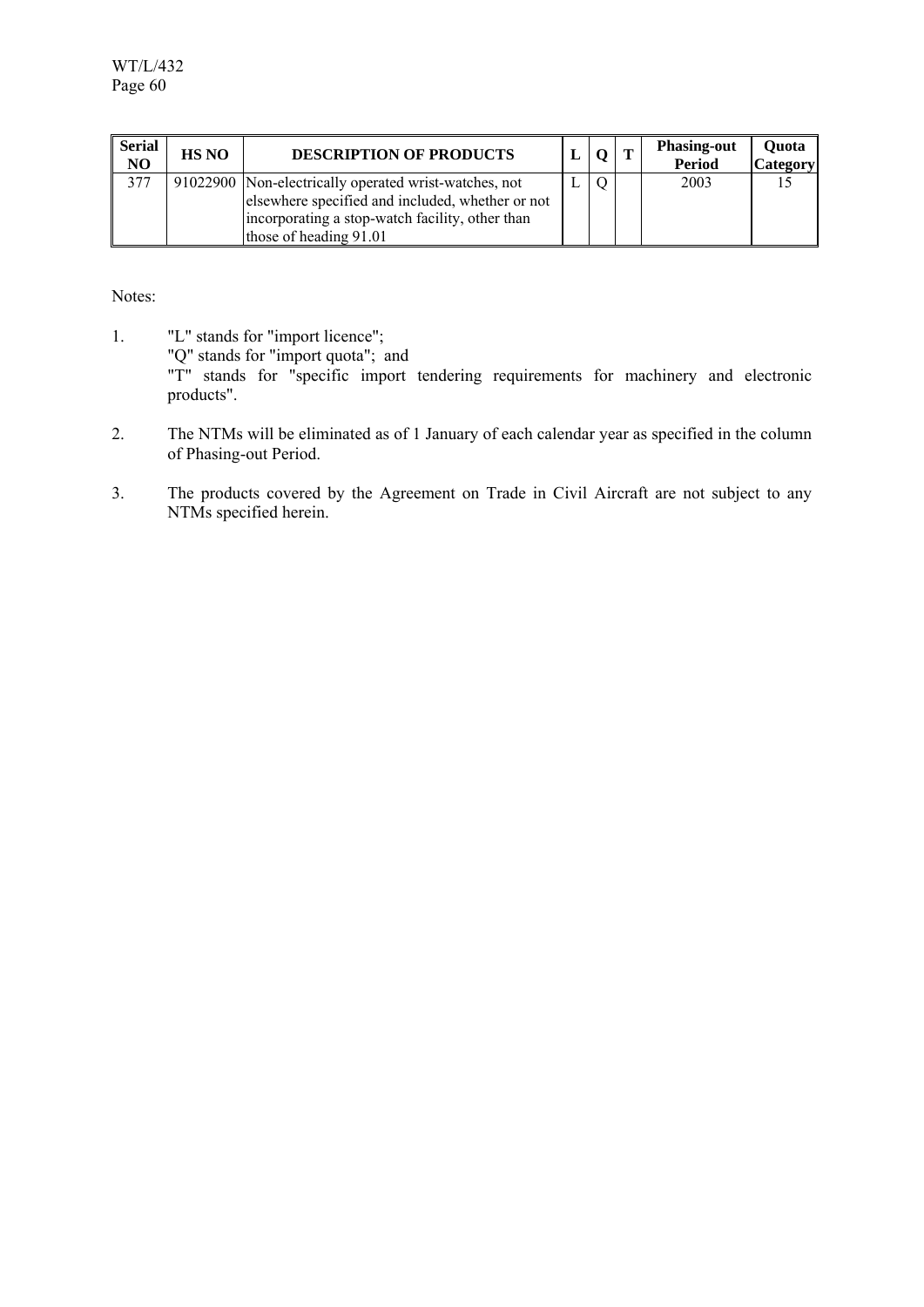| <b>Table Two</b>                                    |
|-----------------------------------------------------|
| <b>Product Quota</b>                                |
| (Initial Quota Volume/Value and Annual Growth Rate) |

|                          | <b>Product Coverage</b><br><b>Quota Category</b><br>(Serial No in Table One) |                                                                                            | Unit                  | <b>Initial Quota</b><br><b>Volume/Value</b> | <b>Annual</b><br>Growth<br>Rate |
|--------------------------|------------------------------------------------------------------------------|--------------------------------------------------------------------------------------------|-----------------------|---------------------------------------------|---------------------------------|
|                          | Processed oil                                                                | 12-19                                                                                      | Million Metric Tons   | 16.58                                       | 15%                             |
| 2                        | Sodium cyanide                                                               | 20                                                                                         | Million Metric Tons   | 0.018                                       | 15%                             |
| 3                        | Chemical fertilizer                                                          | 22-25, 29-33, 36, 38, 41-45                                                                | Million Metric Tons   | 8.9                                         | 15%                             |
| $\overline{\mathcal{A}}$ | Natural rubber                                                               | 48-51                                                                                      | Million Metric Tons   | 0.429                                       | 15%                             |
| 5                        | Tires of rubber used on<br>automobiles                                       | $52 - 56$                                                                                  | <b>Million Pieces</b> | 0.81                                        | 15%                             |
| 6                        | Motorcycles and key parts                                                    | 101-103, 319-326                                                                           | <b>US\$ Million</b>   | 286                                         | 15%                             |
| 7                        |                                                                              | Automobiles and key parts 104-106, 115, 248, 250-256,<br>258-288, 290-297, 304-316,<br>318 | <b>US\$ Million</b>   | 6000                                        | 15%                             |
| 8                        | Air conditioners and<br>compressors                                          | 114                                                                                        | <b>US\$ Million</b>   | 286                                         | 15%                             |
| 9                        | Recording apparatus and<br>key parts                                         | 201-203, 207, 216-222                                                                      | <b>US\$ Million</b>   | 293                                         | 15%                             |
|                          | 10 Magnetic sound and video<br>recording apparatus                           | 204, 205                                                                                   | <b>US\$ Million</b>   | 38                                          | 15%                             |
|                          | 11 Recorders and transport<br>mechanisms                                     | 206                                                                                        | <b>US\$ Million</b>   | 387                                         | 15%                             |
| 12                       | Color TV set and TV<br>tuners                                                | 235-237, 243, 244                                                                          | <b>US\$ Million</b>   | 325                                         | 15%                             |
| 13                       | Crane lorries and chassis                                                    | 298-303, 317                                                                               | <b>US\$ Million</b>   | 88                                          | 15%                             |
| 14                       | Cameras                                                                      | 352-355                                                                                    | <b>US\$ Million</b>   | 14                                          | 15%                             |
| 15                       | Wrist watches                                                                | 372-377                                                                                    | <b>US\$ Million</b>   | 33                                          | 15%                             |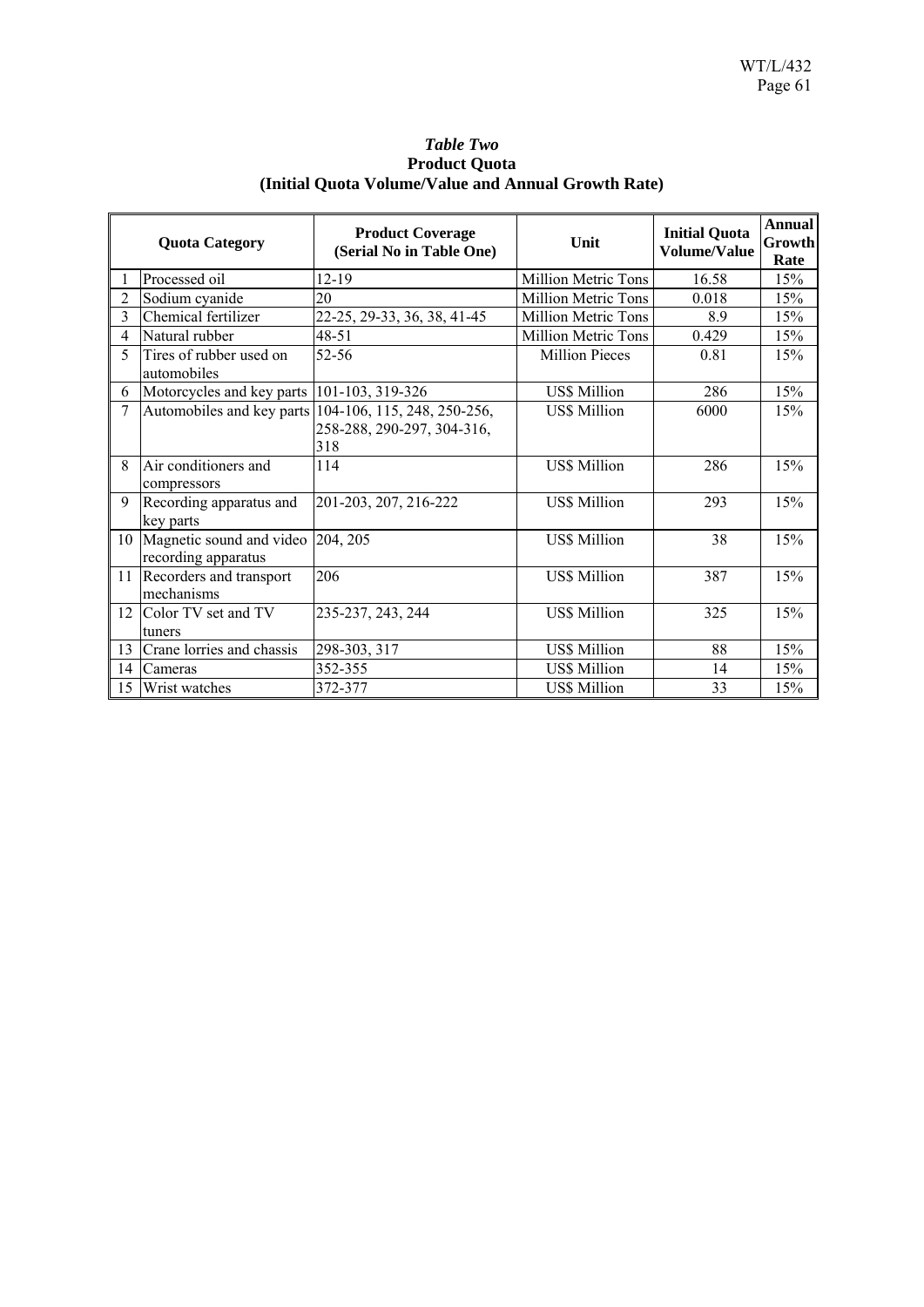### *Table Three*

# **Products Subject to Import Licence Only**

| NO             | <b>HS NO</b>      | <b>DESCRIPTION OF PRODUCTS</b>                                                                                                                                                          | L              | <b>Phasing-out</b><br><b>Period</b> |
|----------------|-------------------|-----------------------------------------------------------------------------------------------------------------------------------------------------------------------------------------|----------------|-------------------------------------|
| $\mathbf{1}$   |                   | 10011000 Durum wheat                                                                                                                                                                    | L              | upon accession                      |
| $\overline{2}$ |                   | 10019010 Seed of wheat & maslin, excl. durum wheat                                                                                                                                      | $\mathbf L$    | upon accession                      |
| 3              |                   | 10019090 Wheat & maslin, excl. for seeding and durum wheat                                                                                                                              | $\mathbf L$    | upon accession                      |
| $\overline{4}$ |                   | 10059000 Maize (corn), excl. for seeding                                                                                                                                                | $\mathbf L$    | upon accession                      |
| 5              |                   | 10061010 Rice in husk (paddy or rough) seed                                                                                                                                             | $\overline{L}$ | upon accession                      |
| 6              |                   | 10061090 Rice in husk (paddy or rough), excl. for seeding                                                                                                                               | $\overline{L}$ | upon accession                      |
| $\overline{7}$ |                   | 10062000 Husked (brown) rice                                                                                                                                                            | $\overline{L}$ | upon accession                      |
| 8              |                   | 10063000 Semi-milled or wholly milled rice, whether or not polished or glazed                                                                                                           | $\mathbf L$    | upon accession                      |
| 9              |                   | 10064000 Broken rice                                                                                                                                                                    | $\overline{L}$ | upon accession                      |
| 10             |                   | 15071000 Crude soya-bean oil, whether or not degummed, but not chemically<br>modified                                                                                                   | $\mathbf L$    | upon accession                      |
| 11             |                   | 15079000 Soya-bean oil and its fractions, refined, but not chemically modified                                                                                                          | L              | upon accession                      |
| 12             |                   | 15081000 Crude ground-nut oil, but not chemically modified                                                                                                                              | $\mathbf L$    | upon accession                      |
| 13             |                   | 15089000 Ground-nut oil and its fractions, refined, but not chemically modified                                                                                                         | $\mathbf L$    | upon accession                      |
| 14             |                   | 15111000 Crude palm oil, but not chemically modified                                                                                                                                    | $\mathbf L$    | upon accession                      |
| 15             |                   | 15119000 Palm oil and its fractions, refined, but not chemically modified                                                                                                               | $\mathbf L$    | upon accession                      |
| 16             |                   | 15121100 Crude sunflower-seed or safflower oil, but not chemically modified                                                                                                             | $\mathbf L$    | upon accession                      |
| 17             |                   | 15122100 Crude cotton-seed oil, whether or not gossypol has been moved, but<br>not chemically modified                                                                                  | L              | upon accession                      |
| 18             | 15122900          | Cotton-seed oil and its fractions, refined, but not chemically<br>modified                                                                                                              | $\mathbf L$    | upon accession                      |
| 19             |                   | 15141010 Crude rape, colza oil, but not chemically modified                                                                                                                             | L              | upon accession                      |
| 20             |                   | 15141090 Crude mustard oil, but not chemically modified                                                                                                                                 | $\mathbf L$    | upon accession                      |
| 21             |                   | 15149000 Rape, colza or mustard oil and fractions thereof, refined, but not<br>chemically modified                                                                                      | L              | upon accession                      |
| 22             |                   | 15152100 Crude maize (corn) oil, but not chemically modified                                                                                                                            | L              | upon accession                      |
| 23             |                   | 15155000 Sesame oil and its fractions, whether or not refined, but not<br>chemically modified                                                                                           | L              | upon accession                      |
| 24             |                   | 22051000 Vermouth $\&$ other wine of fresh grapes flavoured with plants or<br>aromatic substance, in containers holding $\leq 2L$                                                       | $\mathbf L$    | upon accession                      |
| 25             |                   | 22059000 Vermouth $\&$ other wine of fresh grapes, flavoured with plants or<br>aromatic substance, in containers holding >2L                                                            | $\mathbf L$    | upon accession                      |
| 26             |                   | 22071000 Undenatured ethyl alcohol of an alcoholic strength by volume $\geq$ 80%                                                                                                        | L              | upon accession                      |
| 27             |                   | 22082000 Spirits from distilling grape wine or marc                                                                                                                                     | L              | upon accession                      |
| 28             | 22083000 Whiskeys |                                                                                                                                                                                         | $\Gamma$       | upon accession                      |
| 29             |                   | 22084000 Rum & tafia                                                                                                                                                                    | L              | upon accession                      |
| 30             |                   | 22085000 Gin & Geneva                                                                                                                                                                   | L              | upon accession                      |
| 31             |                   | 22087000 Liqueurs and cordials                                                                                                                                                          | L              | upon accession                      |
| 32             |                   | 22089000 Undenaturated ethyl alcohol of an alcoholic strength by volume                                                                                                                 | L              | upon accession                      |
|                |                   | <80%; spirituous beverages, nes                                                                                                                                                         |                |                                     |
| 33             |                   | 37013090 Photographic plates, in the flat, sensitized, unexposed, of any<br>material other than paper, paperboard or textiles, any side exceeding<br>255mm, nes                         | L              | upon accession                      |
| 34             |                   | 37019100 Photographic plates and film for colour photography, in the flat,<br>sensitized, unexposed, of any material other than paper, paperboard<br>or textiles, any side $\leq$ 255mm | L              | upon accession                      |
| 35             | 37023100          | Photographic film rolls, unexposed, without perforations, for colour<br>photography, of any material other than paper, paperboard or<br>textiles, width $\leq 105$ mm                   | L              | upon accession                      |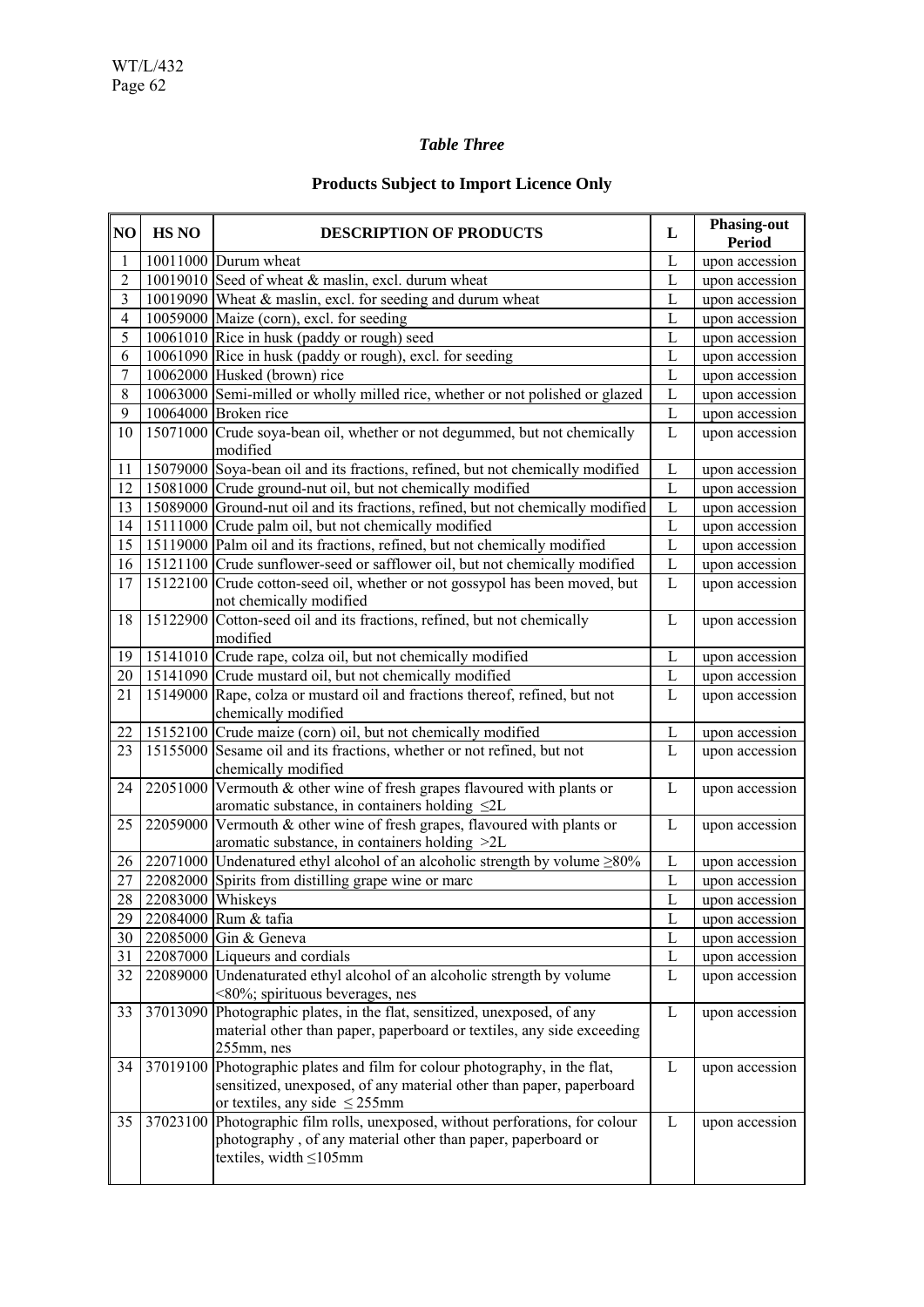| NO | HS <sub>NO</sub> | <b>DESCRIPTION OF PRODUCTS</b>                                                                                                                                                                                          | L            | <b>Phasing-out</b><br><b>Period</b> |
|----|------------------|-------------------------------------------------------------------------------------------------------------------------------------------------------------------------------------------------------------------------|--------------|-------------------------------------|
| 36 |                  | 37024100 Film rolls, for colour photography, unexposed, without perforations,<br>of any material other than paper, paperboard or textiles, width<br>$>610$ mm, length $>200$ m                                          | L            | upon accession                      |
| 37 |                  | 37024390 Film rolls, unexposed, without perforations, width >610mm, length<br>≤200m, of any material other than paper, paperboard or textiles, nes                                                                      | $\mathbf{L}$ | upon accession                      |
| 38 |                  | 37024490 Film rolls, unexposed, without perforations, 105mm< width<br>≤610mm, of any material other than paper, paperboard or textiles,<br>nes                                                                          | L            | upon accession                      |
| 39 |                  | 37025100 Film rolls for colour photography, unexposed, width ≤16mm, &<br>length $\leq$ 14m, of any material other than paper, paperboard or textiles<br>nes                                                             | $\mathbf{L}$ | upon accession                      |
| 40 |                  | 37025200 Film rolls for colour photography, unexposed, width ≤16mm, length<br>>14m, of any material other than paper, paperboard or textiles, nes                                                                       | L            | upon accession                      |
| 41 |                  | 37025410 Film rolls for colour photography other than for slides, unexposed,<br>width = $35$ mm and length $\leq 2m$ , of any material other than paper,<br>paperboard or textiles                                      | L            | upon accession                      |
| 42 |                  | 37025490 Film rolls for colour photography other than for slides, unexposed,<br>16 mm <width 2="" <35="" any="" m<length="" material="" mm,="" of="" other="" than<br="" ≤30m,="">paper, paperboard or textiles</width> | $\mathbf{L}$ | upon accession                      |
| 43 |                  | 37025590 Colour film rolls for colour photography, unexposed, 16mm <width<br>≤35mm, length &gt;30m, excl. cinematographic film</width<br>                                                                               | L            | upon accession                      |
| 44 |                  | 37025690 Film in rolls for colour photography, unexposed, width > 35mm, of<br>any material other than paper, paperboard or textiles, excl.<br>cinematographic film                                                      | $\mathbf{L}$ | upon accession                      |
| 45 |                  | 37029100 Film rolls of neutral colour, unexposed, width $\leq$ 16mm, length $\leq$ 14m,<br>of any material other than paper, paperboard or textiles                                                                     | $\mathbf{L}$ | upon accession                      |
| 46 |                  | 37031010 Photographic paper & paperboard in rolls, sensitized, unexposed,<br>width $>610$ mm                                                                                                                            | L            | upon accession                      |
| 47 |                  | 37032010 Photographic paper and paperboard for colour photography,<br>sensitized, unexposed, not in rolls or width ≤610mm                                                                                               | $\mathbf{L}$ | upon accession                      |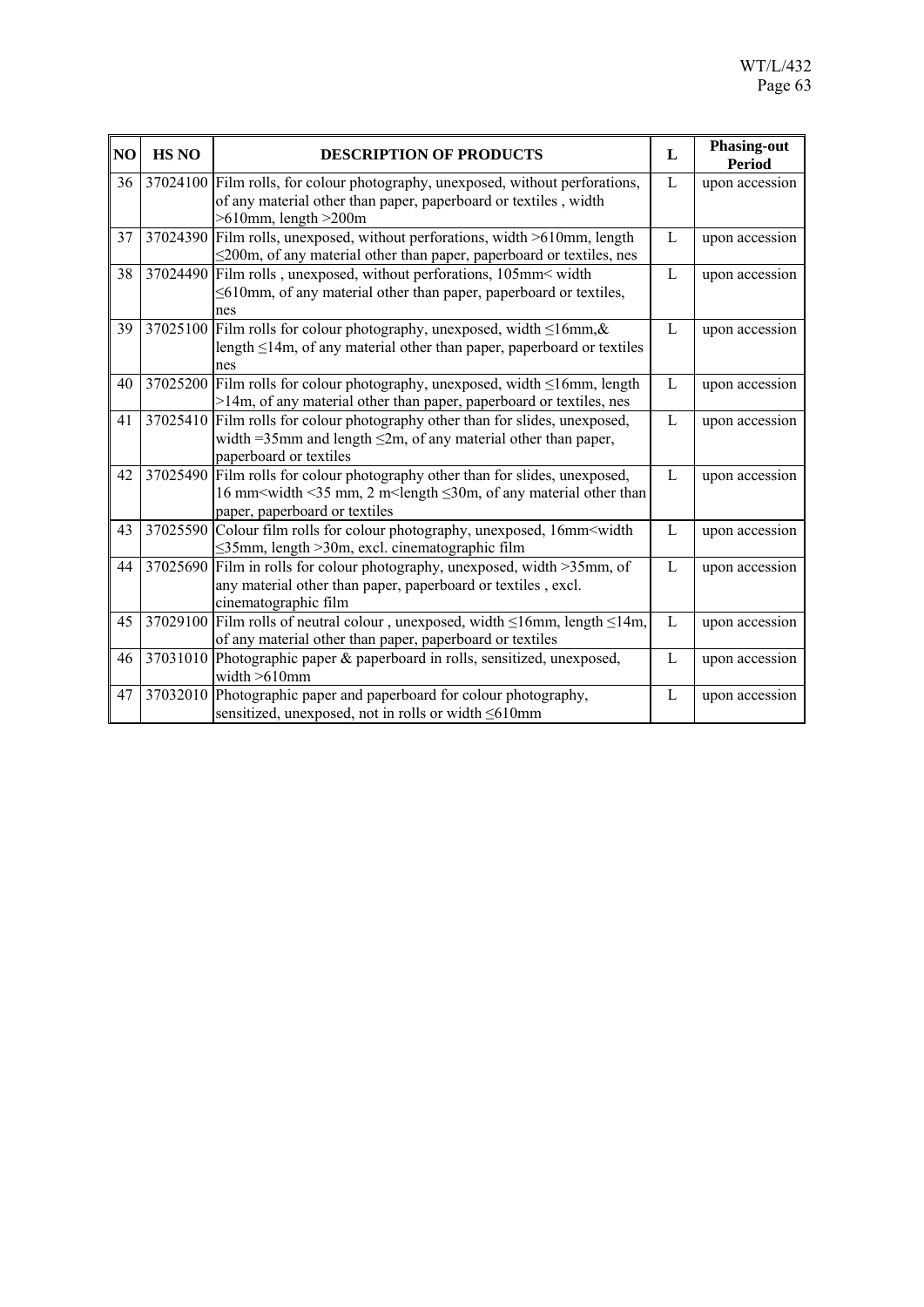### **ANNEX 4**

## **PRODUCTS AND SERVICES SUBJECT TO PRICE CONTROLS**

| NO             | <b>PRODUCTS</b>             | HS NO              | <b>DESCRIPTION OF PRODUCTS</b>                                                |
|----------------|-----------------------------|--------------------|-------------------------------------------------------------------------------|
|                |                             |                    | 24011010 Flue-cured tobacco, not stemmed/stripped                             |
|                | <b>TOBACCO</b>              |                    | 24011090 Tobacco other than flue-cured, not stemmed/stripped                  |
| $\mathbf{1}$   |                             |                    | 24012010 Flue-cured tobacco, partly or wholly stemmed/stripped                |
|                |                             |                    | 24012090 Tobacco other than flue-cured, partly or wholly stemmed/stripped     |
|                | <b>EDIBLE</b>               | 25010010           | Salt, whether or not in aqueous solution or containing added anticaking or    |
| 2              | <b>SALT</b>                 |                    | free-flowing agents                                                           |
|                | <b>NATURAL</b>              |                    | 27112100 Natural gas in gaseous state                                         |
| 3              | GAS                         |                    |                                                                               |
|                |                             |                    | 30011000 Glands & other organs, dried, whether or not powdered                |
|                |                             |                    | 30012000 Extracts of glands or other organs or of their secretions            |
|                |                             |                    | 30019010 Heparin $&$ its salts                                                |
|                |                             | 30019090           | Substances of human or animal origin, for therapeutic or prophylactic uses,   |
|                |                             |                    | nes                                                                           |
|                |                             | 30021000           | Antisera & other blood fractions & modified immunological products,           |
|                |                             |                    | whether or not obtained by means of biotechnological processes                |
|                |                             |                    | 30022000 Vaccines for human medicine                                          |
|                |                             |                    | 30023000 Vaccines for veterinary medicine                                     |
|                |                             | 30029010 Saxitoxin |                                                                               |
|                |                             | 30029020 Ricitoxin |                                                                               |
|                |                             | 30029090           | Human blood; animal blood prepared for therapeutic, prophylactic or           |
|                |                             |                    | diagnostic uses; other toxins, cultures of micro-organisms (excl. yeasts) and |
|                |                             |                    | similar products, nes                                                         |
|                |                             | 30041011           | Medicaments containing ampicillin, consisting of mixed or unmixed             |
|                |                             |                    | products for therapeutic or prophylactic uses, put up in measured doses or in |
|                |                             |                    | forms of packing for retail sale                                              |
|                |                             | 30041012           | Medicaments containing amoxycillin, consisting of mixed or unmixed            |
|                | PHARMA-<br><b>CEUTICALS</b> |                    | products for therapeutic or prophylactic uses, put up in measured doses or in |
|                |                             |                    | forms of packing for retail sale                                              |
| $\overline{4}$ |                             | 30041013           | Medicaments containing penicillins V, consisting of mixed or unmixed          |
|                |                             |                    | products for therapeutic or prophylactic uses, put up in measured doses or in |
|                |                             |                    | forms of packing for retail sale                                              |
|                |                             | 30041019           | Medicaments containing penicillins, nes, consisting of mixed or unmixed       |
|                |                             |                    | products for therapeutic or prophylactic uses, put up in measured doses or in |
|                |                             |                    | forms of packing for retail sale                                              |
|                |                             | 30041090           | Medicaments containing penicillins or derivatives thereof nes, or             |
|                |                             |                    | streptomycins or their derivatives, consisting of mixed or unmixed products   |
|                |                             |                    | for therapeutic or prophylactic uses, put up in measured doses or in forms of |
|                |                             |                    | packing for retail sale                                                       |
|                |                             | 30042011           | Medicaments containing cefotaxime, consisting of mixed or unmixed             |
|                |                             |                    | products for therapeutic or prophylactic uses, put up in measured doses or in |
|                |                             |                    | forms of packing for retail sale                                              |
|                |                             | 30042012           | Medicaments containing ceftazidime, consisting of mixed or unmixed            |
|                |                             |                    | products for therapeutic or prophylactic uses, put up in measured doses or in |
|                |                             |                    | forms of packing for retail sale                                              |
|                |                             | 30042013           | Medicaments containing cefoxitin, consisting of mixed or unmixed products     |
|                |                             |                    | for therapeutic or prophylactic uses, put up in measured doses or in forms of |
|                |                             |                    | packing for retail sale                                                       |
|                |                             | 30042014           | Medicaments containing ceftezole, consisting of mixed or unmixed products     |
|                |                             |                    | for therapeutic or prophylactic uses, put up in measured doses or in forms of |
|                |                             |                    | packing for retail sale                                                       |

#### *Products Subject to State Pricing*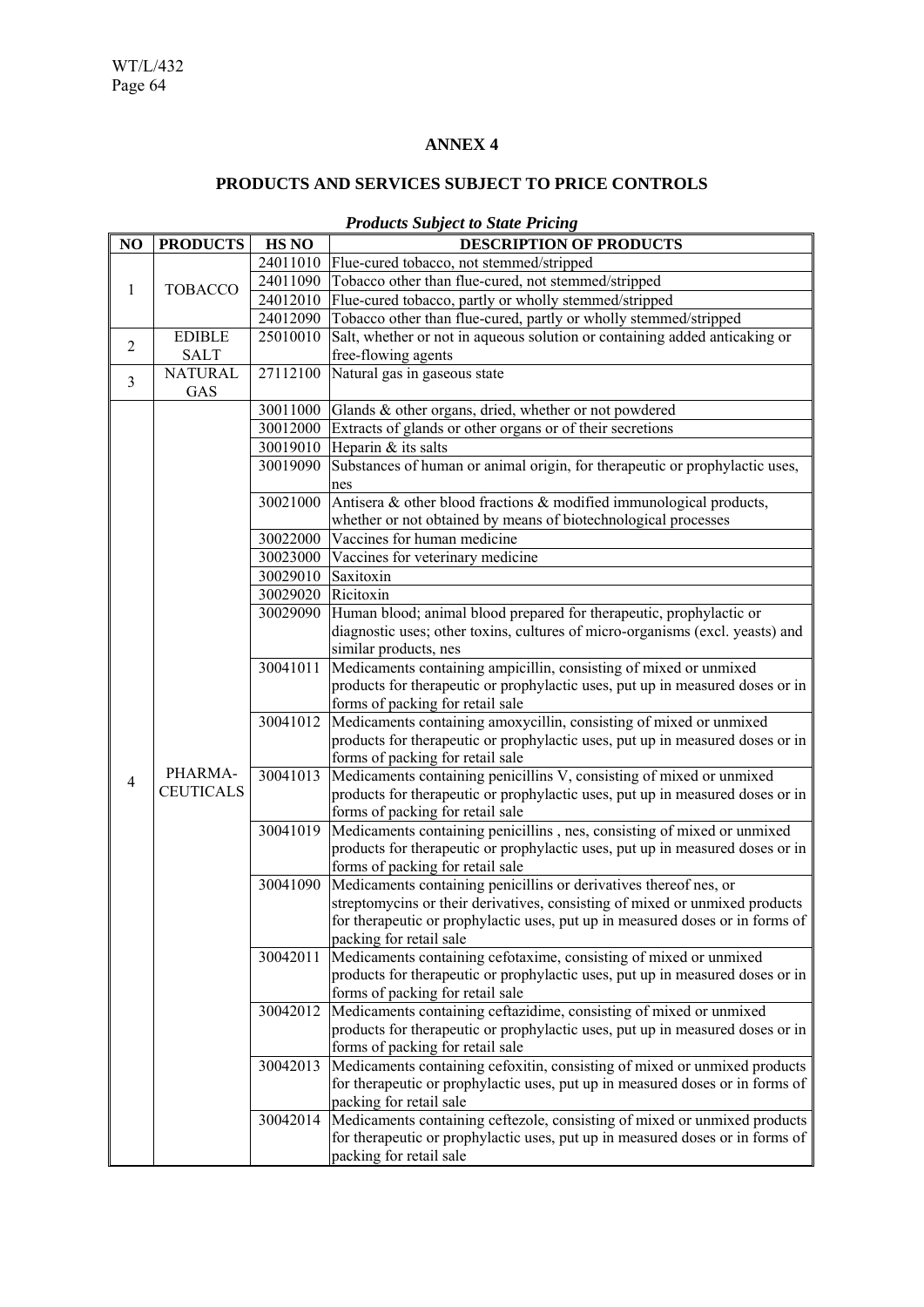| NO | <b>PRODUCTS</b> | HS NO    | <b>DESCRIPTION OF PRODUCTS</b>                                                                                                                                    |  |  |  |
|----|-----------------|----------|-------------------------------------------------------------------------------------------------------------------------------------------------------------------|--|--|--|
|    |                 |          | 30042015 Medicaments containing cefaclor, consisting of mixed or unmixed products                                                                                 |  |  |  |
|    |                 |          | for therapeutic or prophylactic uses, put up in measured doses or in forms of                                                                                     |  |  |  |
|    |                 |          | packing for retail sale                                                                                                                                           |  |  |  |
|    |                 | 30042016 | Medicaments containing cefuroxime, consisting of mixed or unmixed                                                                                                 |  |  |  |
|    |                 |          | products for therapeutic or prophylactic uses, put up in measured doses or in                                                                                     |  |  |  |
|    |                 |          | forms of packing for retail sale                                                                                                                                  |  |  |  |
|    |                 | 30042017 | Medicaments containing ceftriaxone, consisting of mixed or unmixed                                                                                                |  |  |  |
|    |                 |          | products for therapeutic or prophylactic uses, put up in measured doses or in                                                                                     |  |  |  |
|    |                 |          | forms of packing for retail sale                                                                                                                                  |  |  |  |
|    |                 |          | 30042018 Medicaments containing cefoperazone, consisting of mixed or unmixed                                                                                      |  |  |  |
|    |                 |          | products for therapeutic or prophylactic uses, put up in measured doses or in                                                                                     |  |  |  |
|    |                 |          | forms of packing for retail sale                                                                                                                                  |  |  |  |
|    |                 |          | 30042019 Medicaments containing other cephamycines, consisting of mixed or                                                                                        |  |  |  |
|    |                 |          | unmixed products for therapeutic or prophylactic uses, put up in measured                                                                                         |  |  |  |
|    |                 |          | doses or in forms of packing for retail sale, nes                                                                                                                 |  |  |  |
|    |                 |          | 30042090 Medicaments containing other antibiotics, consisting of mixed or unmixed<br>products for therapeutic or prophylactic uses, put up in measured does or in |  |  |  |
|    |                 |          | forms of packing for retail sale, nes                                                                                                                             |  |  |  |
|    |                 |          | 30043100 Medicaments containing insulin, consisting of mixed or unmixed products                                                                                  |  |  |  |
|    |                 |          | for therapeutic or prophylactic uses, put up in measured does or in forms of                                                                                      |  |  |  |
|    |                 |          | packing for retail sale                                                                                                                                           |  |  |  |
|    |                 | 30043200 | Medicaments containing of adrenal cortical hormones, consisting of mixed                                                                                          |  |  |  |
|    |                 |          | or unmixed products for therapeutic or prophylactic uses, put up in measured                                                                                      |  |  |  |
|    |                 |          | does or in forms of packing for retail sale                                                                                                                       |  |  |  |
|    |                 | 30043900 | Medicaments containing other hormones, consisting of mixed or unmixed                                                                                             |  |  |  |
|    |                 |          | products for therapeutic or prophylactic uses, put up in measured does or in                                                                                      |  |  |  |
|    |                 |          | forms of packing for retail sale, nes                                                                                                                             |  |  |  |
|    |                 | 30044010 | Medicaments containing quinine or its salts, but not containing antibiotics or                                                                                    |  |  |  |
|    |                 |          | products of heading 29.37, consisting of mixed or unmixed products for                                                                                            |  |  |  |
|    |                 |          | therapeutic or prophylactic uses, put up in measured does or in forms of                                                                                          |  |  |  |
|    |                 |          | packing for retail sale                                                                                                                                           |  |  |  |
|    |                 | 30044090 | Medicaments containing alkaloids or their derivatives, but not containing                                                                                         |  |  |  |
|    |                 |          | hormones or other products of heading 29.37 or antibiotics, consisting of                                                                                         |  |  |  |
|    |                 |          | mixed or unmixed products put up in measured does or in forms of packing                                                                                          |  |  |  |
|    |                 |          | for retail sale, nes                                                                                                                                              |  |  |  |
|    |                 | 30045000 | Other medicaments containing vitamins or other products of 29.36,                                                                                                 |  |  |  |
|    |                 |          | consisting of mixed or unmixed products for therapeutic or prophylactic                                                                                           |  |  |  |
|    |                 |          | uses, put up in measured does or in forms of packing for retail sale                                                                                              |  |  |  |
|    |                 | 30049010 | Medicaments containing sulfa drugs, consisting of mixed or unmixed                                                                                                |  |  |  |
|    |                 |          | products for therapeutic or prophylactic uses, put up in measured does or in                                                                                      |  |  |  |
|    |                 |          | forms of packing for retail sale, nes                                                                                                                             |  |  |  |
|    |                 | 30049020 | Medicaments containing biphenyl dicarbxybte, consisting of mixed or                                                                                               |  |  |  |
|    |                 |          | unmixed products for therapeutic or prophylactic uses, put up in measured                                                                                         |  |  |  |
|    |                 | 30049053 | does or in forms of packing for retail sale, nes<br>Bai Yao, consisting of mixed or unmixed products for therapeutic or                                           |  |  |  |
|    |                 |          | prophylactic uses, put up in measured does or in forms of packing for retail                                                                                      |  |  |  |
|    |                 |          | sale                                                                                                                                                              |  |  |  |
|    |                 | 30049059 | Medicaments of Chinese type, consisting of mixed or unmixed products for                                                                                          |  |  |  |
|    |                 |          | therapeutic or prophylactic uses, put up in measured does or in forms of                                                                                          |  |  |  |
|    |                 |          | packing for retail sale, nes                                                                                                                                      |  |  |  |
|    |                 | 30049090 | Medicaments of products for therapeutic, prophylactic or diagnostic uses,                                                                                         |  |  |  |
|    |                 |          | consisting of mixed or unmixed products for therapeutic or prophylactic                                                                                           |  |  |  |
|    |                 |          | uses, put up in measured does or in forms of packing for retail sale, nes                                                                                         |  |  |  |
|    |                 | 30051010 | Adhesive plasters, impregnated or coated with pharmaceutical substances or                                                                                        |  |  |  |
|    |                 |          | put up in forms of packing for retail sale for medical, surgical, dental or                                                                                       |  |  |  |
|    |                 |          | veterinary purposes                                                                                                                                               |  |  |  |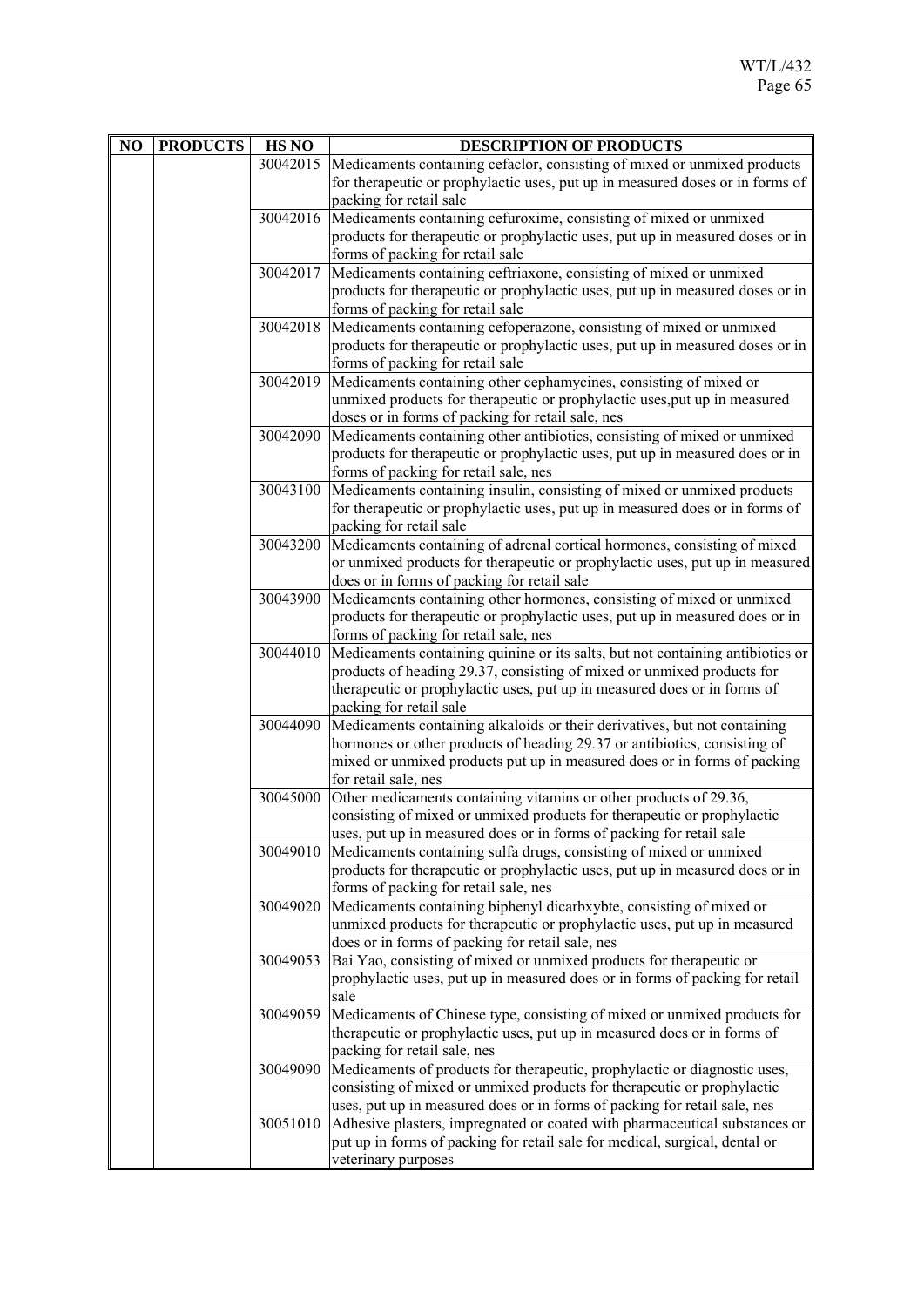| N <sub>O</sub> | <b>PRODUCTS</b> | <b>HS NO</b> | <b>DESCRIPTION OF PRODUCTS</b>                                                |  |  |  |
|----------------|-----------------|--------------|-------------------------------------------------------------------------------|--|--|--|
|                |                 |              | 30063000 Opacifying preparations for X-ray examinations; diagnostic reagents  |  |  |  |
|                |                 |              | designed to be administered to the patient                                    |  |  |  |
|                |                 |              | 30066000 Chemical contraceptive preparations based on hormones or spermicides |  |  |  |
|                |                 |              | 40141000 Sheath contraceptives                                                |  |  |  |

*Products Subject to Government Guidance Pricing* 

| NO             | <b>PRODUCTS</b> HS NO |                  | <b>DESCRIPTION OF PRODUCTS</b>                                                           |
|----------------|-----------------------|------------------|------------------------------------------------------------------------------------------|
|                |                       |                  | 10011000 Durum wheat                                                                     |
|                |                       |                  | 10019010 Seed of wheat & maslin, excl. durum wheat                                       |
|                |                       |                  | 10019090 Wheat & maslin, excl. for seeding and durum wheat                               |
|                |                       |                  | 10051000 Maize (corn) seed                                                               |
|                |                       |                  | 10059000 Maize (corn), excl. for seeding                                                 |
|                |                       |                  | 10061010 Rice in husk (paddy or rough) seed                                              |
| 1              | <b>GRAIN</b>          |                  | 10061090 Rice in husk (paddy or rough), excl. for seeding                                |
|                |                       |                  | 10062000 Husked (brown) rice                                                             |
|                |                       |                  | 10063000 Semi-milled or wholly milled rice, whether or not polished or glazed            |
|                |                       |                  | 12010010 Seed of soybeans                                                                |
|                |                       |                  | 12010091 Yellow soybeans, not for seeding, whether or not broken                         |
|                |                       |                  | 12010092 Black soybeans, not for seeding, whether or not broken                          |
|                |                       |                  | 12010093 Green soybeans, not for seeding, whether or not broken                          |
|                |                       |                  | 12010099 Soybeans, nes, not for seeding, whether or not broken                           |
|                |                       |                  | 15071000 Crude soybean oil, whether or not degummed, but not chemically modified         |
| $\overline{2}$ |                       |                  | VEGETABLE 15079000 Soya-bean oil and its fractions, refined, but not chemically modified |
|                | OIL                   |                  | 15141010 Crude rape, colza oil, but not chemically modified                              |
|                |                       |                  | 15141090 Crude mustard oil, but not chemically modified                                  |
|                |                       |                  | 27100011 Motor gasoline & aviation gasoline                                              |
|                |                       | 27100013 Naphtha |                                                                                          |
|                | <b>PROCESSED</b>      |                  | 27100023 Aviation kerosene                                                               |
| 3              | OIL                   |                  | 27100024 Lamp-kerosene                                                                   |
|                |                       |                  | $27100031$ Light diesel oil                                                              |
|                |                       |                  | 27100033 Fuel oil No.5 to No.7 (National Code)                                           |
|                |                       |                  | 27100039 Diesel oils & preparations thereof and other fuel oils, nes                     |
| 4              | <b>FERTILIZER</b>     |                  | 31021000 Urea, whether or not in aqueous solution                                        |
| 5              | <b>SILKWORM</b>       |                  | 50010010 Mulberry feeding silk-worm cocoons                                              |
|                | <b>COCOONS</b>        |                  | 50010090 Other silk-worn cocoons suitable for reeling                                    |
| 6              | <b>COTTON</b>         |                  | 52010000 Cotton, not carded or combed                                                    |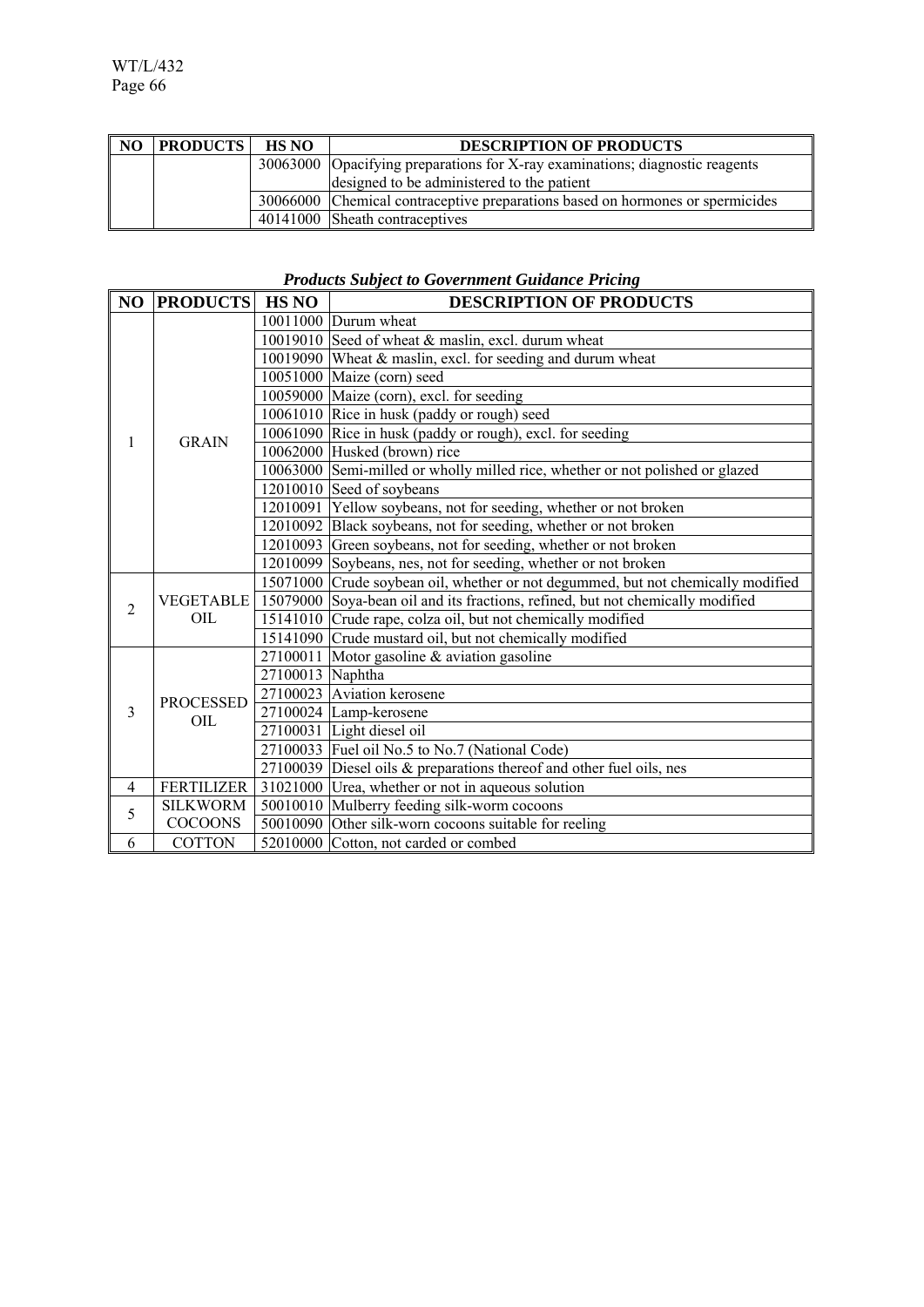| NO | CPC  | <b>PUBLIC UTILITIES</b>                      |
|----|------|----------------------------------------------|
|    | 1720 | Price of gas for civil use.                  |
|    | 1800 | Price of tap water.                          |
|    | 1710 | Price of electricity.                        |
|    | 1730 | Price of heating power.                      |
|    | 1800 | Price of water supplied by irrigation works. |

#### *Public Utilities Subject to Government Pricing*

#### *Service Sectors Subject to Government Pricing*

| N <sub>O</sub> | CPC-                         | <b>SERVICE</b>                                   | <b>NOTES</b>                                                                                               |
|----------------|------------------------------|--------------------------------------------------|------------------------------------------------------------------------------------------------------------|
|                | 7511<br>7512<br>7521<br>7522 | Postal and telecommunication<br>services charges | Including postal services charges,<br>national and trans-provincial<br>telecommunication services charges. |
|                | 964                          | Entrance fee for tour sites                      | Referring to significant historical relics<br>and natural landscape under protection.                      |
|                | 921 922 923                  | Education services charges                       |                                                                                                            |

#### *Service Sectors Subject to Government Guidance Pricing*

| NO             | <b>CPC</b>    | <b>SERVICE</b>                | <b>NOTES</b>                              |
|----------------|---------------|-------------------------------|-------------------------------------------|
| 1              | 7214 745**    | Transport services charges    | Including rail transport of both          |
|                | 731           |                               | passenger and freight, air transport of   |
|                | 7111 7112 743 |                               | freight, port services, and pipeline      |
|                | 7131 7139     |                               | transport.                                |
| $\mathfrak{D}$ | 861 862       | Professional services charges | Including architectural and engineering   |
|                | 8671 8672     |                               | services, legal services, assets          |
|                |               |                               | assessment services, authentication,      |
|                |               |                               | arbitration, notarization and inspection. |
| 3              | 621           | Charges for commission        | Including commission for trademark,       |
|                |               | agents' services              | advertisement taxation and bidding        |
|                |               |                               | agents.                                   |
| 4              | 81339**       | Charges for settlement,       | Including settlement, clearing and        |
|                |               | clearing and transmission     | transmission services of the RMB,         |
|                |               | services of banks             | transaction fees and seat charges of      |
|                |               |                               | national securities exchanges, as well    |
|                |               |                               | as seat charges for China Foreign         |
|                |               |                               | <b>Exchange Center</b>                    |
| 5              | 82101         | Selling price and renting fee |                                           |
|                |               | of residential apartments     |                                           |
| 6              | 931           | Health related services       |                                           |

Notes:

1. CPC classification is added to the service sectors subject to state pricing in this Annex in accordance with the GATT document MTN.GNS/W/120, 10 July 1991, which provided services sectoral classification for the purpose of services negotiations during the Uruguay Round.

2. The government pricing in the service sectors which are listed in China's Schedule of Specific Commitments shall be applied in a manner consistent with Article 6 of GATS and the Reference Paper on Basic Telecommunication.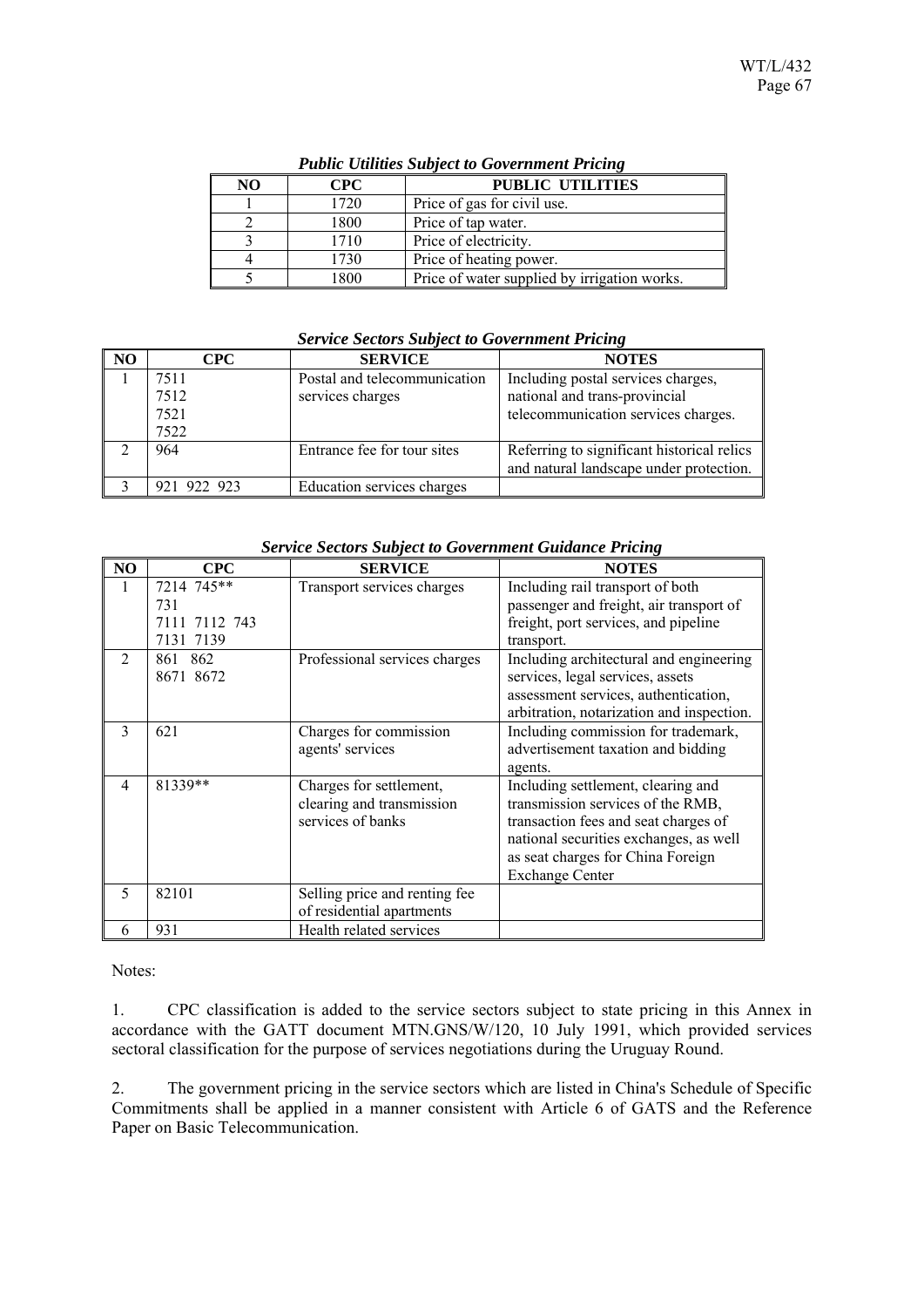### **ANNEX 5A**

### **NOTIFICATION PURSUANT TO ARTICLE XXV OF THE** *AGREEMENT ON SUBSIDIES AND COUNTERVAILING MEASURES*

#### **I. SUBSIDIES FROM CENTRAL BUDGET PROVIDED TO CERTAIN STATE-OWNED ENTERPRISES WHICH ARE RUNNING AT A LOSS**

- 1. Title of the subsidy program Subsidies provided to certain State-owned enterprises which are running at a loss.
- 2. Period covered by the notification 1990-1998.
- 3. Policy objective and/or purpose of the subsidy To promote restructuring of those State-owned enterprises which are running at a loss, while keeping employment by means of promoting rationalization and maintaining stable production and safety of the society(compensation for the lack of social security system).
- 4. Background and authority for the subsidy Ministry of Finance.
- 5. Legislation under which it is granted Assistance by budget.
- 6. Form of the subsidy Grant and Tax Forgiving
- 7. To whom and how the subsidy is provided Subsidy is provided to severe loss-making State-owned enterprises due to either fixed price of the products they produce or the increasing cost of exploitation of the resources.
- 8. Subsidy per unit, or in cases where this is not possible, the total amount or the annual amount budgeted for that subsidy

| Sector/Year                | 1990   | 1991   | 1992   | 1993   | 1994  | 1995  | 1996  | 1997  | 1998  |
|----------------------------|--------|--------|--------|--------|-------|-------|-------|-------|-------|
| Metallurgic industry       | 1.16   | 1.46   | 1.35   | 3.13   | 4.07  | 3.02  | 5.04  | 10.96 | 8.36  |
| Ferrous-metal industry     | 0.63   | 0.86   | 1.28   | 1.51   | 5.80  | 5.86  | 4.78  | 6.58  | 4.65  |
| Machinery industry         | 3.80   | 5.07   | 14.61  | 3.98   | 14.09 | 8.34  | 9.67  | 11.17 | 8.38  |
| Coal industry              | 55.86  | 66.70  | 70.14  | 49.80  | 47.19 | 12.13 | 13.21 | 16.83 | 14.85 |
| Oil industry               | 42.53  | 54.36  | 52.89  | 28.08  | 0.00  | 0.00  | 0.00  | 6.78  | 3.28  |
| Chemical industry          | 3.83   | 4.03   | 3.70   | 4.11   | 6.90  | 3.47  | 4.26  | 5.32  | 4.96  |
| Textile industry           | 1.90   | 2.39   | 2.07   | 3.09   | 2.65  | 3.38  | 6.97  | 16.41 | 15.36 |
| Light industry             | 6.65   | 7.88   | 6.31   | 9.30   | 3.99  | 1.52  | 2.63  | 6.82  | 2.35  |
| Tobacco industry           | 0.00   | 0.00   | 0.00   | 0.00   | 12.00 | 8.62  | 9.26  | 10.25 | 8.83  |
| of<br>Total<br>the<br>nine | 116.36 | 142.75 | 152.35 | 103.00 | 96.69 | 46.34 | 55.92 | 91.12 | 71.02 |
| sectors                    |        |        |        |        |       |       |       |       |       |
| Other sectors              | 1.65   | 1.94   | l.99   | 1.53   | 1.24  | 0.42  | 1.28  | 4.62  | 3.67  |
| Total                      | 118.01 | 144.69 | 154.34 | 104.53 | 97.93 | 46.76 | 57.2  | 95.74 | 74.69 |

Unit: 100 million RMB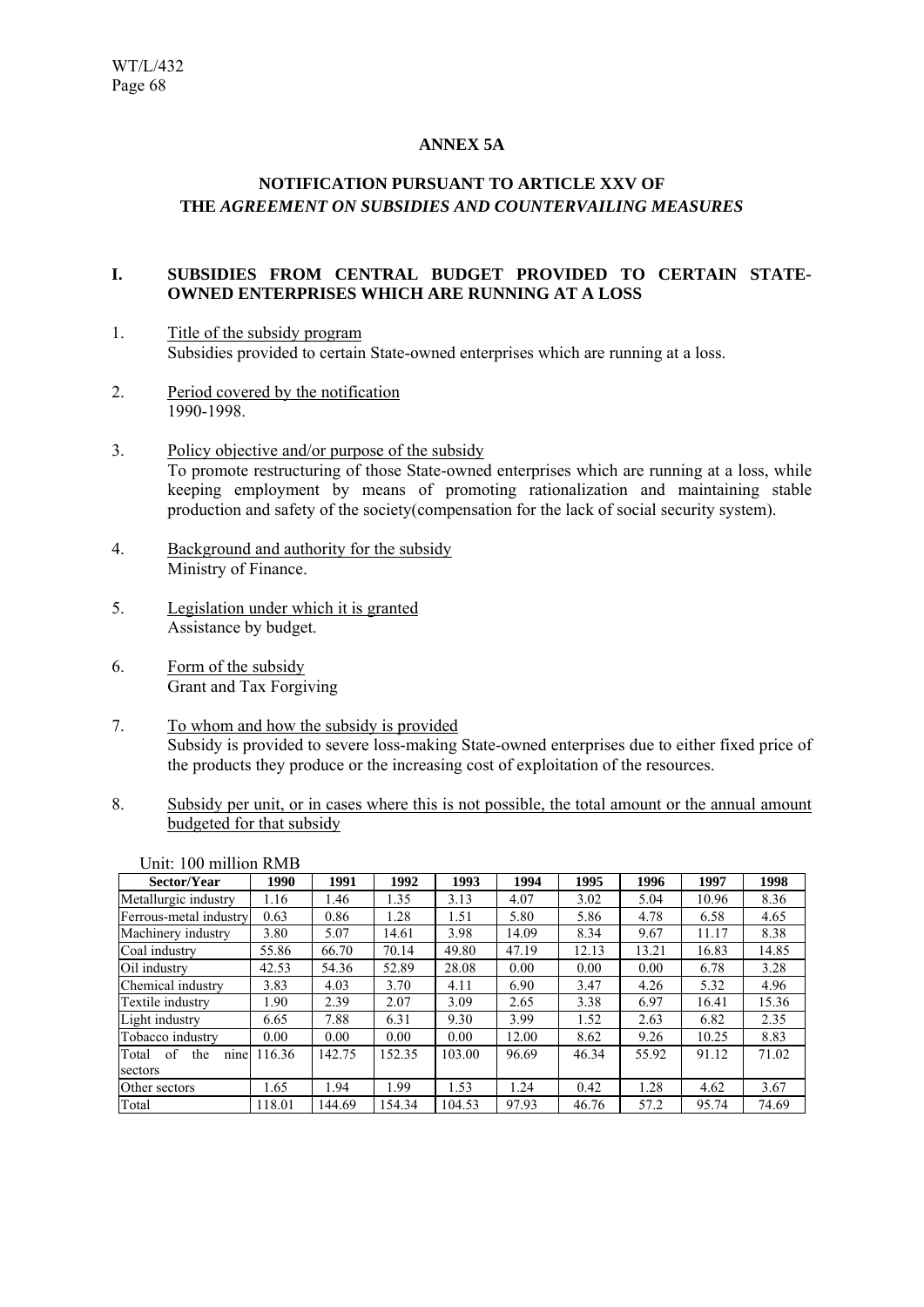- 9. Duration of the subsidy and/or any other time-limits attached to it 1949-2000.
- 10. Statistical data permitting an assessment of the trade effects of a subsidy Not available.

#### **II. SUBSIDIES FROM LOCAL BUDGET PROVIDED TO LOSS MAKING STATE OWNED ENTERPRISES**

- 1. Title of the subsidy program Subsidies provided to certain State-owned enterprises which are running at a loss.
- 2. Period covered by the notification 1990-1999.
- 3. Policy objective and/or purpose of the subsidy To promote restructuring of those State-owned enterprises which are running at a loss, while keeping employment by means of promoting rationalization and maintaining stable production and safety of the society(compensation for the lack of social security system).
- 4. Background and authority for the subsidy Ministry of Finance and local governments.
- 5. Legislation under which it is granted Assistance by local budget.
- 6. Form of the subsidy Grant and Tax Forgiving
- 7. To whom and how the subsidy is provided Subsidy is provided to severe loss-making State-owned enterprises due to either fixed price of the products they produce or the increasing cost of exploitation of the resources and restructuring of state owned enterprises.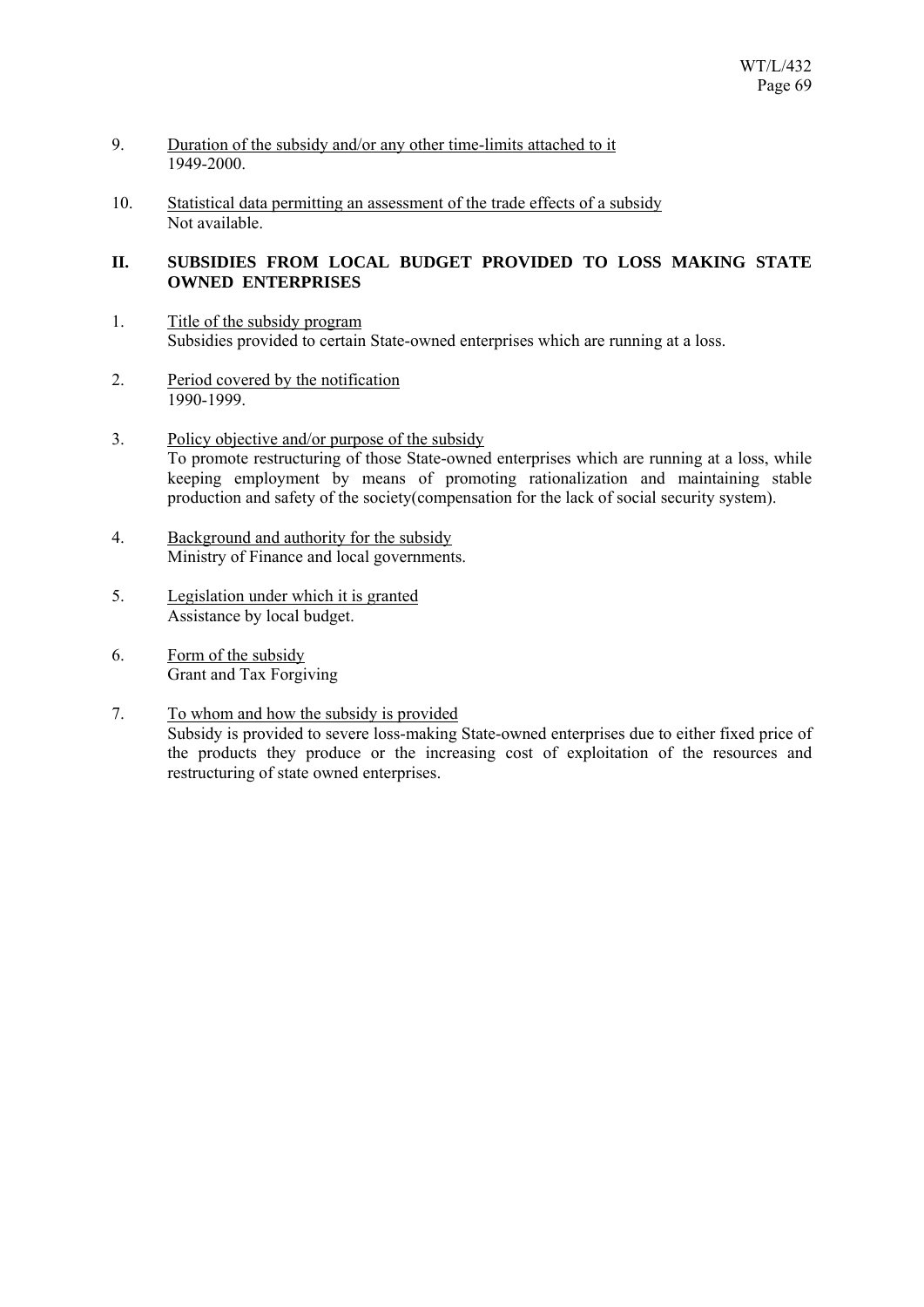#### 8. Subsidy per unit, or in cases where this is not possible, the total amount or the annual amount budgeted for that subsidy

|              | 1990   | 1991 | 1992                        | 1993 | 1994 | 1995   | 1996               | 1997              | 1998   |
|--------------|--------|------|-----------------------------|------|------|--------|--------------------|-------------------|--------|
| Beijing      |        |      |                             |      |      | 57.69  | 59.28              | 63.26             | 63.11  |
| Tianjin      |        |      |                             |      |      | 9.23   | 8.79               | 7.29              | 7.29   |
| Hebei        |        |      |                             |      |      | 6.84   | 5.89               | 4.76              | 4.91   |
| Shanxi       |        |      |                             |      |      | 5.52   | 6.05               | 5.42              | 5.75   |
| Inner-       |        |      |                             |      |      | 3.53   | 2.77               | 2.22              | 2.29   |
| Mongolia     |        |      |                             |      |      |        |                    |                   |        |
| Liaoning     |        |      |                             |      |      | 18.02  | $\overline{17.10}$ | 16.63             | 13.14  |
| Jilin        |        |      |                             |      |      | 6.07   | $\overline{5.88}$  | 5.75              | 4.02   |
| Heilongjiang |        |      |                             |      |      | 11.77  | 7.07               | 5.21              | 4.47   |
| Shanghai     |        |      |                             |      |      | 44.95  | 45.50              | 45.88             | 45.94  |
| Jiangsu      |        |      |                             |      |      | 11.75  | 10.46              | 8.81              | 9.15   |
| Zhejiang     |        |      |                             |      |      | 25.06  | 30.10              | 34.79             | 37.85  |
| Anhui        |        |      |                             |      |      | 4.17   | $\overline{7.11}$  | 6.69              | 5.41   |
| Fujian       |        |      |                             |      |      | 2.53   | 1.40               | 1.05              | 0.78   |
| Jiangxi      |        |      |                             |      |      | 0.67   | 0.65               | 0.52              | 0.50   |
| Shandong     |        |      |                             |      |      | 8.48   | 8.12               | 6.37              | 4.92   |
| Henan        |        |      |                             |      |      | 4.27   | 3.80               | 3.66              | 2.66   |
| Hubei        |        |      |                             |      |      | 11.60  | 10.99              | 10.92             | 9.83   |
| Hunan        |        |      |                             |      |      | 4.57   | $\overline{5.16}$  | 4.23              | 5.18   |
| Guangdong    |        |      |                             |      |      | 17.52  | 17.35              | 15.39             | 13.60  |
| Guangxi      |        |      |                             |      |      | 2.22   | 2.01               | 1.60              | 1.33   |
| Hainan       |        |      |                             |      |      | 0.70   | 0.43               | 0.32              | 0.61   |
| Chongqing    |        |      |                             |      |      |        |                    | 3.18              | 1.93   |
| Sichuan      |        |      |                             |      |      | 5.99   | 6.37               | $\overline{2.01}$ | 1.89   |
| Guizhou      |        |      |                             |      |      | 1.48   | 1.55               | 2.25              | 1.46   |
| Yunnan       |        |      |                             |      |      | 7.51   | 7.82               | 6.49              | 3.22   |
| Tibet        |        |      |                             |      |      | 0.87   | 1.16               | 1.19              | 1.18   |
| Shaanxi      |        |      |                             |      |      | 4.67   | 4.46               | 4.66              | 4.09   |
| Gansu        |        |      |                             |      |      | 0.47   | 0.22               | 0.18              | 0.56   |
| Qinghai      |        |      |                             |      |      | 0.91   | 0.96               | 0.51              | 0.44   |
| Ningxia      |        |      |                             |      |      | 0.18   | 0,16               | 0.20              | 0.19   |
| Xingjiang    |        |      |                             |      |      | 1.74   | 1.54               | 1.27              | 1.08   |
| Total        | 460.87 |      | 365.55 290.62 306.76 268.29 |      |      | 281.01 | 280.20             | 272.75            | 258.81 |

Unit:100 million RMB

- 9. Duration of the subsidy and/or any other time-limits attached to it 1949-2000.
- 10. Statistical data permitting an assessment of the trade effects of a subsidy Not available.

### **III. THE PRIORITY IN OBTAINING LOANS AND FOREIGN CURRENCIES BASED ON EXPORT PERFORMANCE**

1. Title of the subsidy program The priority in obtaining loans and foreign currencies based on export performance.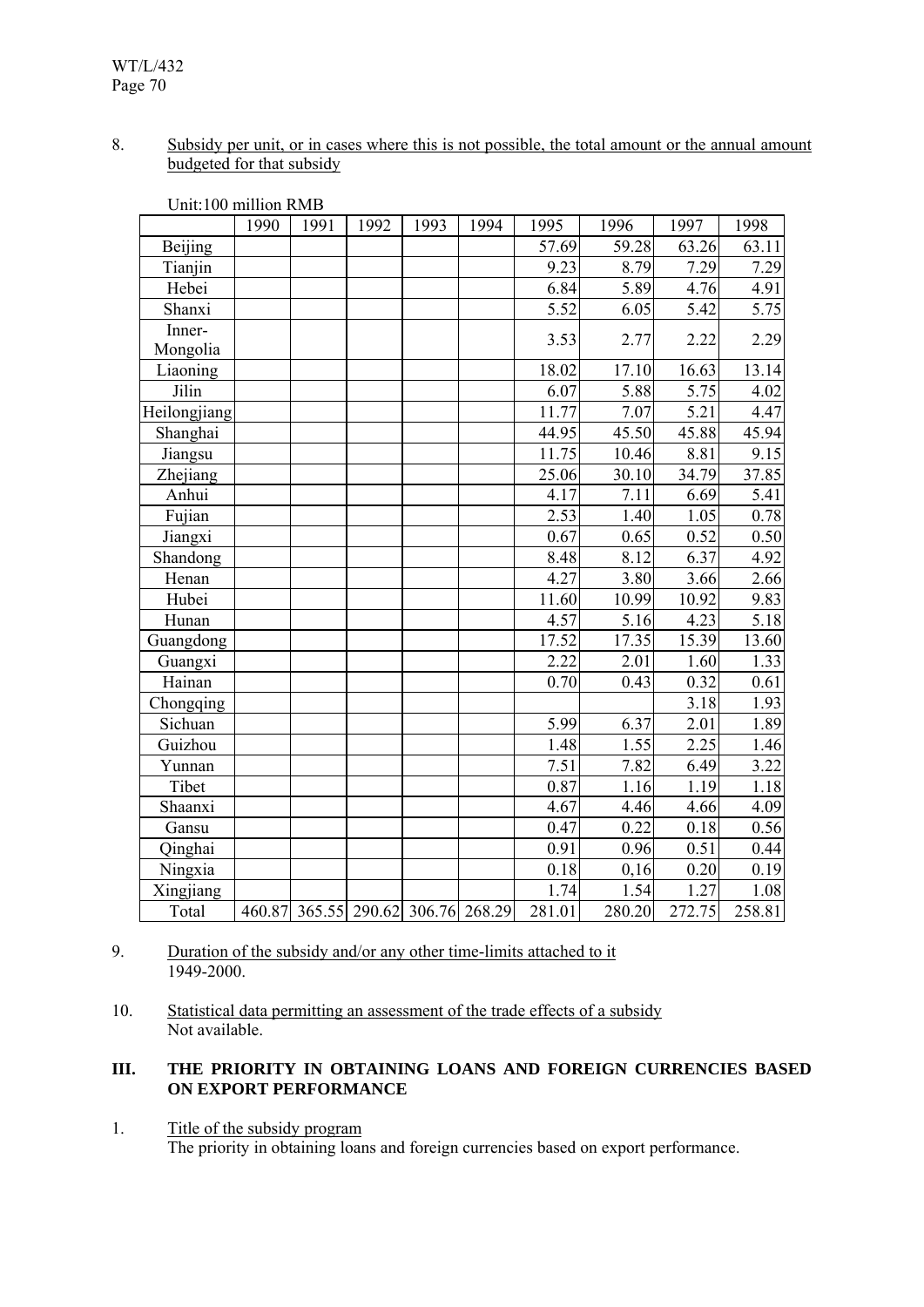- 2. Period covered by the notification 1994-1999.
- 3. Policy objective and/or purpose of the subsidy To promote the exportation of automobiles.
- 4. Background and authority for the subsidy State Planning Commission.
- 5. Legislation under which it is granted State Council Circular on Industrial Policy on Automobiles..
- 6. Form of the subsidy Priority in obtaining loans and foreign currencies.
- 7. To whom and how the subsidy is provided
	- Priority is given to:
	- (1) Automotive production enterprises whose export of whole vehicle products has reached the percentage points in the volume of their sales as indicated in the following chart;

| <b>Vehicles Types</b> | Category                        | <b>Percentages</b> |  |
|-----------------------|---------------------------------|--------------------|--|
|                       | M1                              | 3%                 |  |
| Passenger<br>Vehicles | M <sub>2</sub>                  | $5\%$              |  |
|                       | M <sub>3</sub>                  | 8%                 |  |
| Freight               | $\rm N1$                        | 5%                 |  |
| Vehicles              | N <sub>2</sub> , N <sub>3</sub> | $4\%$              |  |
| Motorcycles           |                                 | 10%                |  |

and

- (2) Automobile and motorcycle components manufacturing enterprises whose exports account for 10 per cent of their total annual sales.
- 8. Subsidy per unit, or in cases where this is not possible, the total amount or the annual amount budgeted for that subsidy Zero, because no enterprises have reached the level for enjoying the priority up till now.
- 9. Duration of the subsidy and/or any other time-limits attached to it China commits itself to eliminate this measure by the year of 2000.
- 10. Statistical data permitting an assessment of the trade effects of a subsidy Zero.

#### **IV. PREFERENTIAL TARIFF RATES BASED ON LOCALIZATION RATE OF AUTOMOTIVE PRODUCTION.**

- 1. Title of the subsidy program Preferential tariff rates based on localization rate of automotive production.
- 2. Period covered by the notification 1994-1999.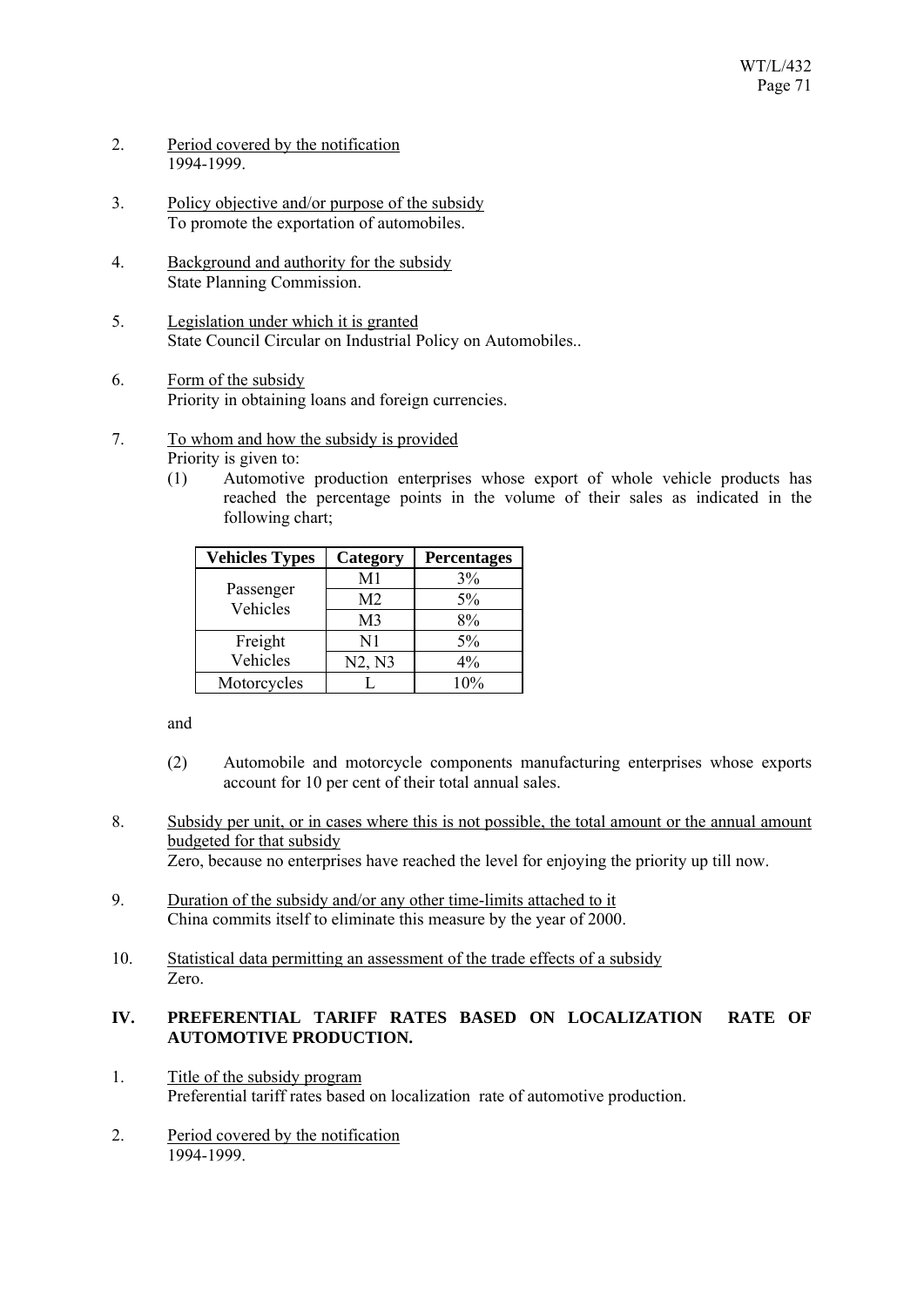- 3. Policy objective and/or purpose of the subsidy To promote the localization process of automobile industry of China.
- 4. Background and authority for the subsidy State Planning Commission.
- 5. Legislation under which it is granted State Council Circular on Industrial Policy on Automobiles.
- 6. Form of the subsidy Preferential tariff rates.
- 7. To whom and how the subsidy is provided The preferential tariff rates are granted to the automotive enterprises whose localization reaches the following ratios:
	- (1) Localization rate reaches 40 per cent, 60 per cent or 80 per cent on products that incorporate imported technology on whole vehicles of M Category;
	- (2) Localization rate reaches 50 per cent, 70 per cent or 90 per cent on products that incorporate imported technology on whole vehicles of N and L Categories; and
	- (3) Localization rate reaches 50 per cent, 70 per cent or 90 per cent on products that incorporate imported technology on automobile and motorcycle assemblies and key components.
- 8. Subsidy per unit, or in cases where this is not possible, the total amount or the annual amount budgeted for that subsidy Not available.
- 9. Duration of the subsidy and/or any other time-limits attached to it China commits itself to phase out this measure by the year of 2000.
- 10. Statistical data permitting an assessment of the trade effects of a subsidy The trade effect is negligible.

#### **V. PREFERENTIAL POLICIES FOR THE SPECIAL ECONOMIC ZONES (EXCLUDING THE PUDONG AREA OF SHANGHAI)**

- 1. Title of the subsidy program Preferential income tax policies for foreign-invested enterprises in the Special Economic Zones of Shenzhen, Zhuhai, Shantou, Xiamen, Hainan.
- 2. Period covered by the notification 1984 - now.
- 3. Policy objective and/or purpose of the subsidy To promote regional development and absorb foreign investment.
- 4. Background and authority for the subsidy State Administration of Taxation and local taxation authorities.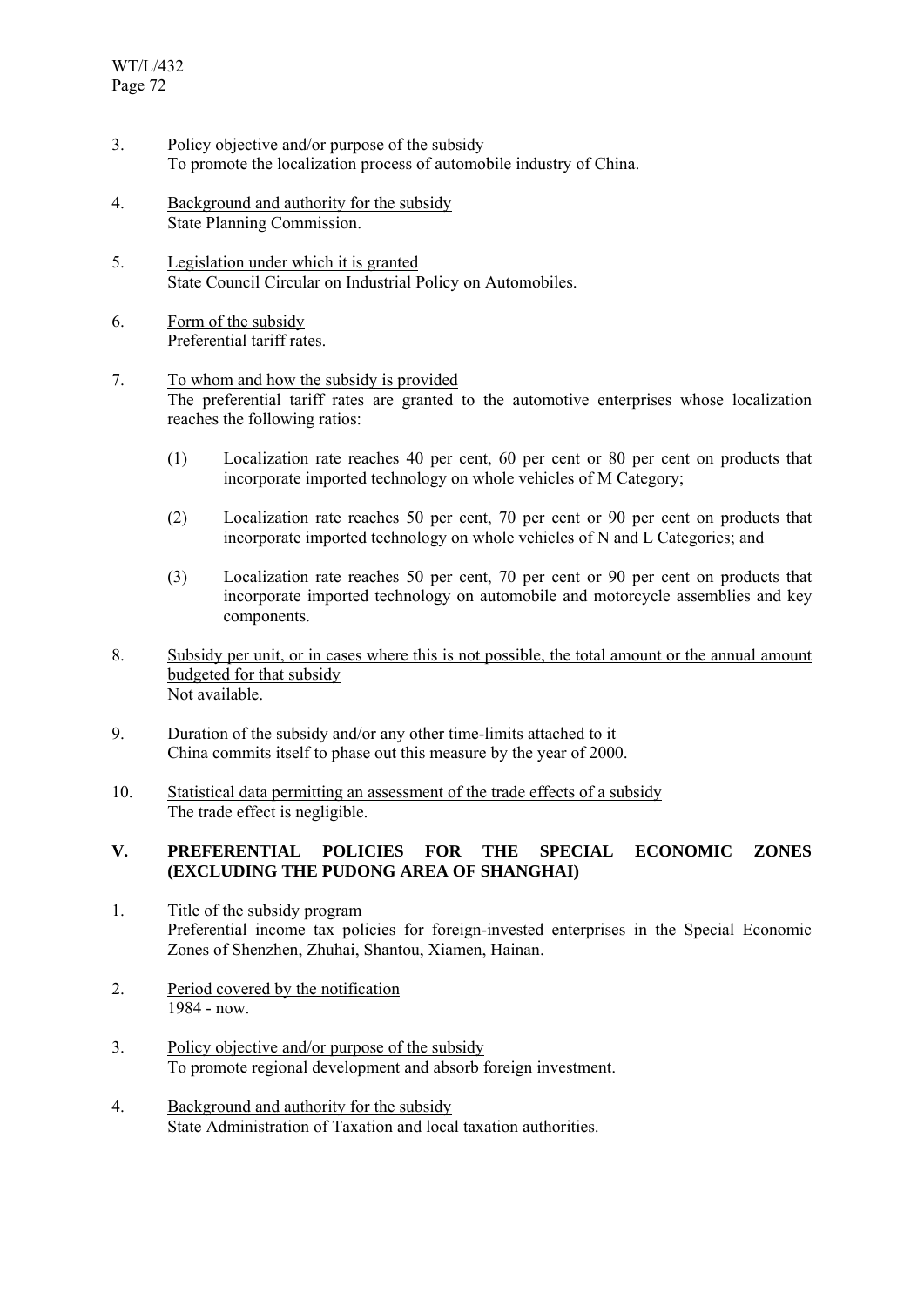5. Legislation under which it is granted

 Before 1991, Income Tax Law of the People's Republic of China Concerning Chinese-Foreign Equity Joint Ventures and Income Tax Law of the People's Republic of China for Foreign Enterprises.

 After 1991, Income Tax Law of the People's Republic of China for Enterprises with Foreign Investment and Foreign Enterprises.

- 6. Form of the subsidy Application of preferential income tax rate, and exemption of income tax.
- 7. To whom and how the subsidy is provided
	- (1) For foreign-invested enterprises established in the Special Economic Zones and foreign enterprises engaging in production and business operation in the Special Economic Zones, preferential income tax rate of 15 per cent shall be applied.
	- (2) For foreign-invested productive enterprises established in the old areas of the cities where the Special Economic Zones are located, preferential income tax rate of 24 per cent shall be applied; for technology intensive projects, projects having foreign investment more than \$ 30 million with a long paying back period, and projects within sectors encouraged by the State such as energy, transportation etc., preferential income tax rate may further be reduced to 15 per cent.
	- (3) For enterprises in services sectors with foreign investment more than US\$ 5 million and operation term over 10 years, income tax for the first year shall be exempted and that for the second and third years shall be reduced by 50 per cent, subject to the application and approval by the local taxation authorities. The base year shall be the first profit-making year of the enterprises.
- 8. Subsidy per unit, or in cases where this is not possible, the total amount or the annual amount budgeted for that subsidy The preferential income tax rate applied is 24 or 15 per cent.
- 9. Duration of the subsidy and/or any other time-limits attached to it 1984 -
- 10. Statistical data permitting an assessment of the trade effects of a subsidy Not available.

# **VI. PREFERENTIAL POLICIES FOR THE ECONOMIC AND TECHNOLOGY DEVELOPMENT AREAS**

- 1. Title of the subsidy program Preferential income tax policies for foreign-invested enterprises in the economic and technology development areas in Dalian, Qinhuangdao, Tianjin, Yantai, Qingdao, Lianyungang, Nantong, Ningbo, Fuzhou, Guangzhou, Zhanjiang, Shanghai (Minhang, Hongqiao, Caohejing), Beihai, Shenyang, Wenzhou, Harbin, Changchun, Hangzhou, Wuhan, Chongqing, Wuhu, Xiaoshan, Huizhou, Nansha, Kunshan, Rongqiao, Weihai, Yingkou, Dongshan.
- 2. Period covered by the notification 1984 - now.
- 3. Policy objective and/or purpose of the subsidy To accelerate the opening-up of the region and absorb foreign investment.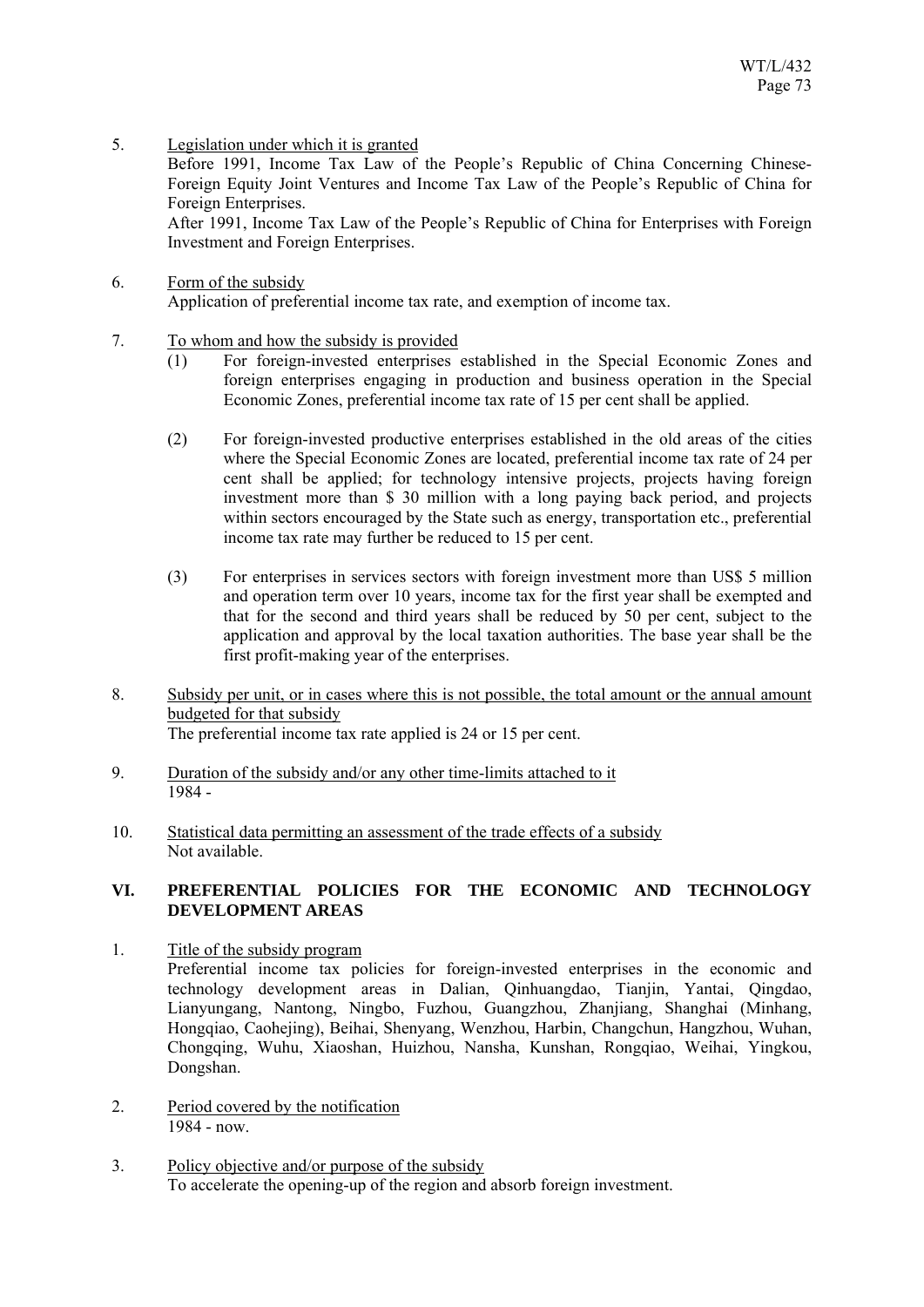- 4. Background and authority for the subsidy State Administration of Taxation and local taxation authorities.
- 5. Legislation under which it is granted Before 1991, Income Tax Law of the People's Republic of China Concerning Chinese-Foreign Equity Joint Ventures and Income Tax Law of the People's Republic of China for Foreign Enterprises. After 1991, Income Tax Law of the People's Republic of China for Enterprises with Foreign Investment and Foreign Enterprises.
- 6. Form of the subsidy Application of preferential income tax rate, and exemption of income tax..
- 7. To whom and how the subsidy is provided
	- (1) For foreign-invested productive enterprises established in the economic and technology development areas, preferential income tax rate of 15 per cent shall be applied.
	- (2) For foreign-invested productive enterprises established in the old areas of the cities where the economic and technology development areas are located, preferential income tax rate of 24 per cent shall be applied; for technology intensive projects, projects having foreign investment more than \$ 30 million with a long paying back period, and projects within sectors encouraged by the State such as energy, transportation etc., preferential income tax rate may further be reduced to 15 per cent.
- 8. Subsidy per unit, or in cases where this is not possible, the total amount or the annual amount budgeted for that subsidy The preferential income tax rate applied is 24 or 15 per cent.
- 9. Duration of the subsidy and/or any other time-limits attached to it 1984 -
- 10. Statistical data permitting an assessment of the trade effects of a subsidy Not available.

# **VII. PREFERENTIAL POLICIES FOR THE SPECIAL ECONOMIC ZONE OF THE PUDONG AREA OF SHANGHAI**

- 1. Title of the subsidy program Preferential income tax policies for foreign-invested enterprises in the Special Economic Zone of the Pudong area of Shanghai.
- 2. Period covered by the notification 1991 - now.
- 3. Policy objective and/or purpose of the subsidy To accelerate the opening-up of the region and absorb foreign investment.
- 4. Background and authority for the subsidy State Administration of Taxation and local taxation authorities.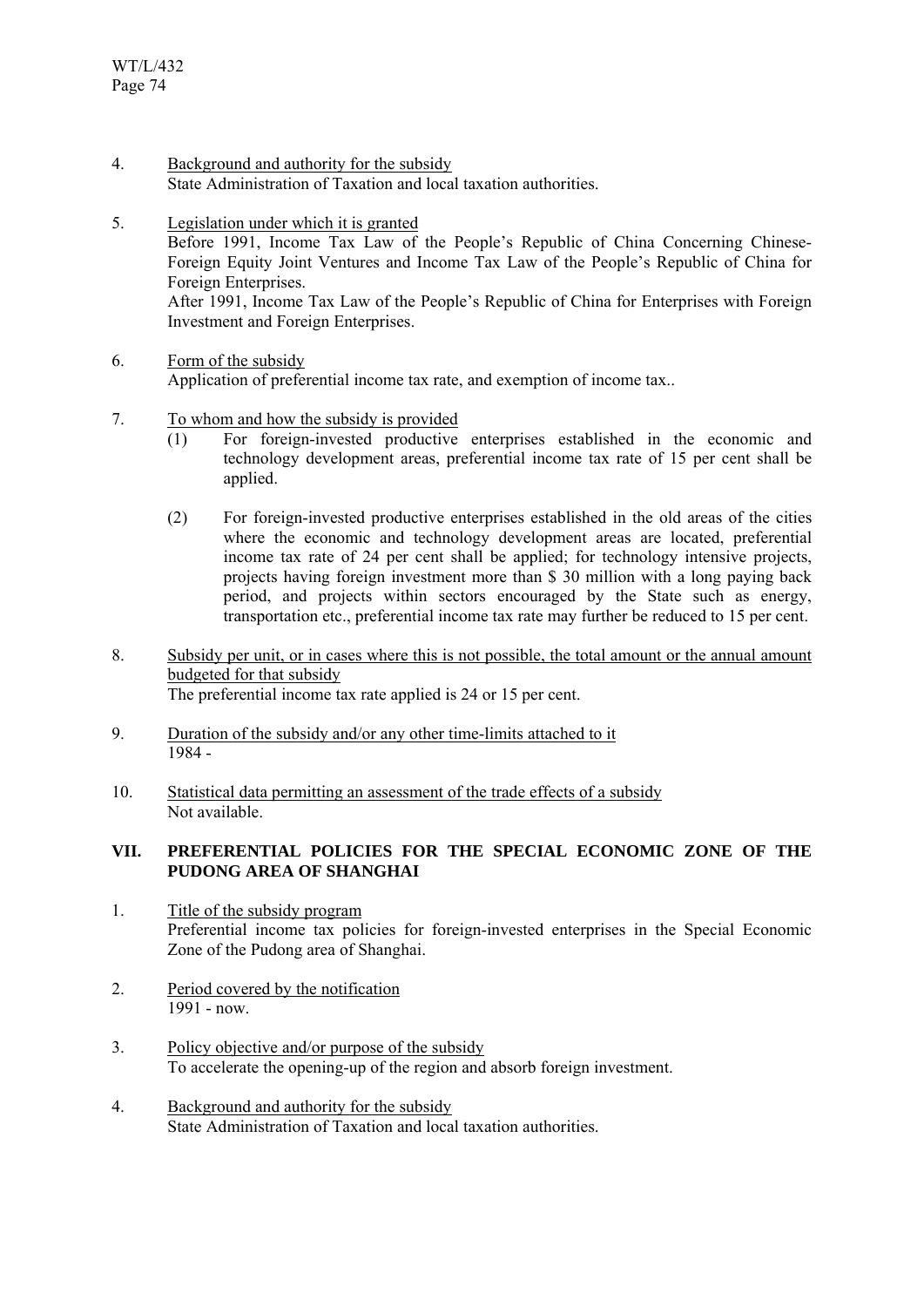- 5. Legislation under which it is granted Income Tax Law of the People's Republic of China for Enterprises with Foreign Investment and Foreign Enterprises.
- 6. Form of the subsidy Application of preferential income tax rate, and exemption of income tax.
- 7. To whom and how the subsidy is provided
	- (1) For foreign-invested productive enterprises established in the Special Economic Zone of the Pudong area of Shanghai and for foreign-invested enterprises established there to engage in infrastructure constructions, preferential income tax rate of 15 per cent shall be applied.
	- (2) For foreign-invested enterprises established in the Special Economic Zone of the Pudong area of Shanghai, engaged in such energy and transportation construction projects as airport, ports, railways, power stations etc. with operation term longer than 15 years, income tax for the first five years shall be exempted and that for the sixth to the tenth years shall be reduced by 50 per cent. The base year shall be the first profit-making year of the enterprises.
- 8. Subsidy per unit, or in cases where this is not possible, the total amount or the annual amount budgeted for that subsidy The preferential income tax rate applied is 15 per cent.
- 9. Duration of the subsidy and/or any other time-limits attached to it 1991 -
- 10. Statistical data permitting an assessment of the trade effects of a subsidy Not available.

# **VIII. PREFERENTIAL POLICIES FOR FOREIGN INVESTED ENTERPRISES**

- 1. Title of the subsidy program Preferential income tax policies for foreign-invested enterprises in China.
- 2. Period covered by the notification  $1985 - now$
- 3. Policy objective and/or purpose of the subsidy To absorb foreign investment and expand economic cooperation.
- 4. Background and authority for the subsidy State Administration of Taxation and local taxation authorities.
- 5. Legislation under which it is granted Before 1991, Income Tax Law of the People's Republic of China Concerning Chinese-Foreign Equity Joint Ventures and Income Tax Law of the People's Republic of China for Foreign Enterprises. After 1991, Income Tax Law of the People's Republic of China for Enterprises with Foreign Investment and Foreign Enterprises.
- 6. Form of the subsidy Application of preferential income tax rate, and exemption of income tax.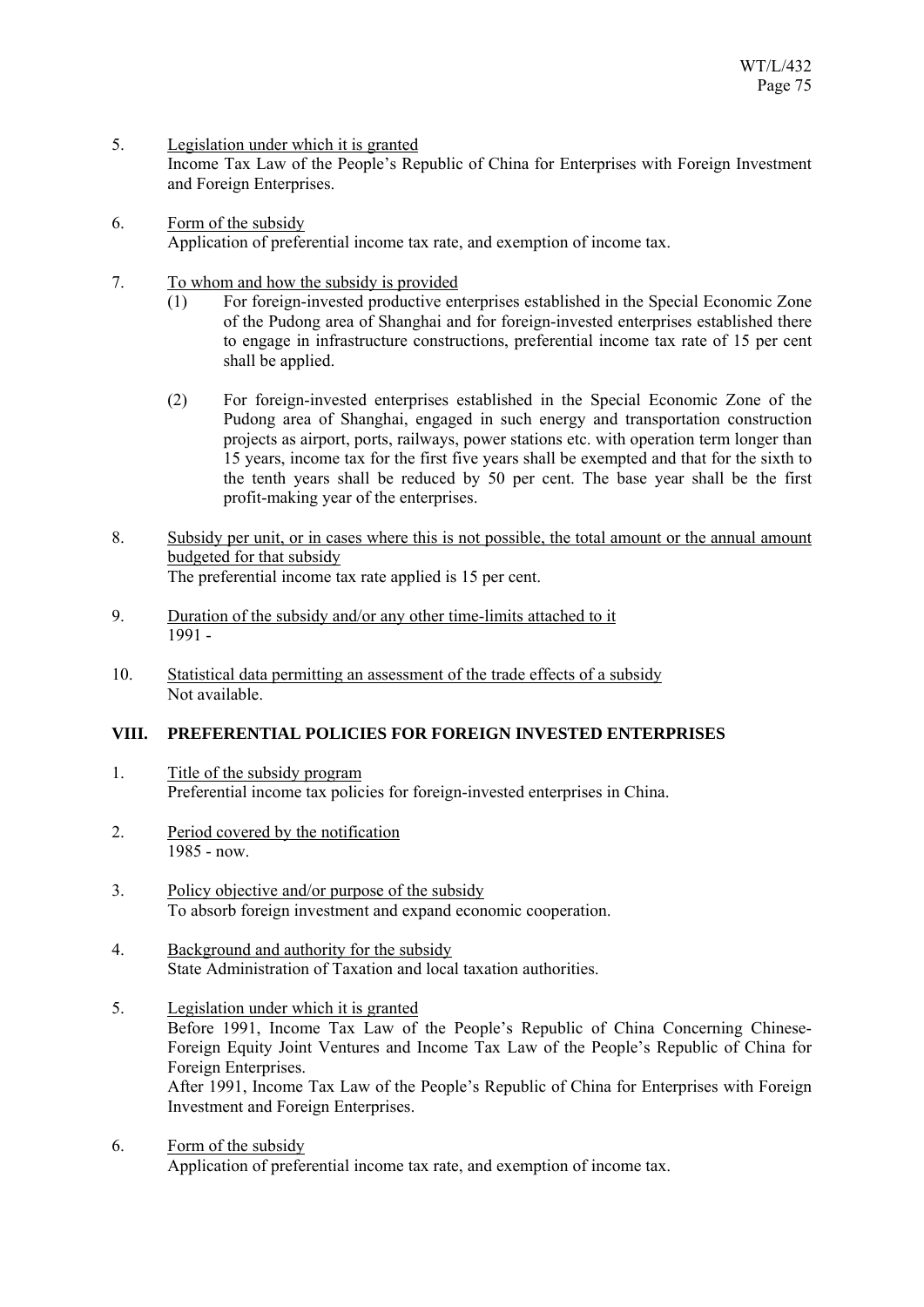- 7. To whom and how the subsidy is provided
	- (1) For foreign-invested productive enterprises with operation term more than 10 years, the income tax for the first two years shall be exempted and that for the third to the fifth year shall be reduced by 50 per cent. The base year shall be the first profit-making year of the enterprises.
	- (2) For Chinese-foreign joint enterprises engaged in the construction of ports, docks and berths, preferential income tax rate of 15 per cent shall be applied, and for those with operation term longer than 15 years, income tax for the first five years shall be exempted and that for the sixth to the tenth years shall be reduced by 50 per cent. The base year shall be the first profit-making year of the enterprises.
	- (3) For foreign-invested advanced technology enterprises, in case that the technologies they possess or provide are still regarded as advanced when the initial income tax exemption and reduction period expires, income tax reduction of 50 per cent may continue to be applied, for another 3 years.
	- (4) For foreign-invested enterprises engaged in agriculture, forestry and animal husbandry, and for foreign-invested enterprises established in remote areas with less developed economic level, income tax reduction of 15 to 30 per cent may continue to be applied for another ten years after the initial exemption and reduction period expires, subject to application and approval of local taxation authorities.
	- (5) For foreign-invested enterprises of industries and sectors in which foreign investment is encouraged by the State, provincial government may determine whether to reduce or exempt the local part of income tax.
	- (6) For profits of foreign investors which are re-invested into the enterprises to increase the register capital, or to set up other new enterprises with operation term more than 5 years, 40 per cent of their income tax payment for the re-invested profits shall be refunded subject to application and approval from the local taxation authorities. In case that the new or the expanded enterprises with the re-investment are hi-tech enterprises, or that profits are from foreign-invested enterprises in Hainan Special Economic Zone and re-invested into infrastructure projects or agriculture development projects of the same Special Economic Zone, 100 per cent of the paid income tax for the re-investment shall be refunded.
	- (7) For dividends, interests, rentals, franchising fees and other forms of income of foreign investors who have no commercial establishments in China, preferential income tax rate of 20 per cent shall be applied except for profits of foreign investors gained from the enterprises they have invested in China, which are subject to 100 per cent income tax exemption. For franchising fees gained from provision of special technology to scientific research, energy development, transportation development, agriculture, forestry and animal husbandry, preferential income tax rate of 10 per cent may be applied, subject to application and approval of local taxation authorities; in case that the technology is advanced or is provided with favorable conditions, income tax exemption may be applied.
- 8. Subsidy per unit, or in cases where this is not possible, the total amount or the annual amount budgeted for that subsidy The preferential income tax rate applied is 20, 15 or 10 per cent.
- 9. Duration of the subsidy and/or any other time-limits attached to it 1985-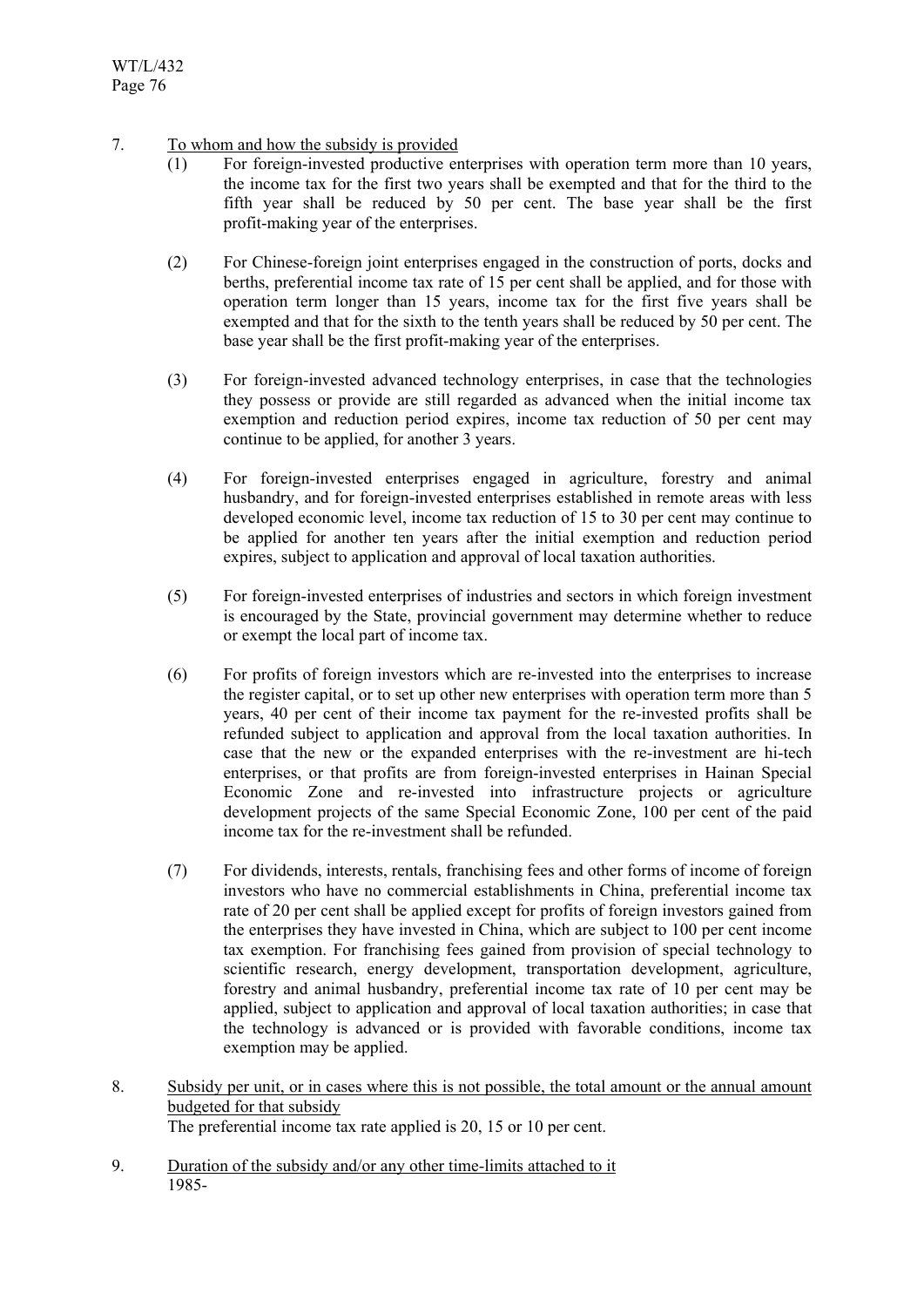10. Statistical data permitting an assessment of the trade effects of a subsidy Not available.

### **IX. LOANS FROM THE STATE POLICY BANKS**

- 1. Title of the subsidy program Loans of the State Policy Banks (the State Development Bank, the Export and Import Bank of China, and the Agriculture Development Bank of China).
- 2. Period covered by the notification For the State Development Bank, 1994 - 1996; For the Export and Import Bank of China, 1991 - 1995 For the Agriculture Development Bank of China., 1994 - 1996.
- 3. Policy objective and/or purpose of the subsidy To adjust investment structure.
- 4. Background and authority for the subsidy

 There are three State Policy Banks in China: the State Development Bank, the Export and Import Bank of China, and the Agriculture Development Bank of China. The three State Policy Banks accumulate capital by issuing treasury bonds to commercial banks and the market. Generally the State budget does not provide interest rate subsidy to the State Policy Banks. The interest rates of the State Policy Banks loans are usually the same as the market interest rates.

- 5. Legislation under which it is granted None.
- 6. Form of the subsidy Loans.
- 7. To whom and how the subsidy is provided

 Loans from the State Development Bank are mainly directed to infrastructure constructions in energy, transportation, telecommunications and water conservancy, resources development in the middle and western parts of China, as well as technology renovation of some enterprises. Loans from the Export and Import Bank of China are mostly directed to guarantee for export credit of commercial banks, and a small part is for direct export credit. Loans from the Agriculture Development Bank of china are mainly provided for purchase and

storage of agricultural and side-line products, forestry construction and water conservancy development.

8. Subsidy per unit, or in cases where this is not possible, the total amount or the annual amount budgeted for that subsidy

 RMB 200 billion for the State Development Bank, and 9.6 per cent of which is directed to the manufacturing industry;

 RMB 21 billion export credit (mainly sellers' credit) for the Export and Import Bank of China;

RMB 500 billion for the Agriculture Development of China.

9. Duration of the subsidy and/or any other time-limits attached to it 1991 -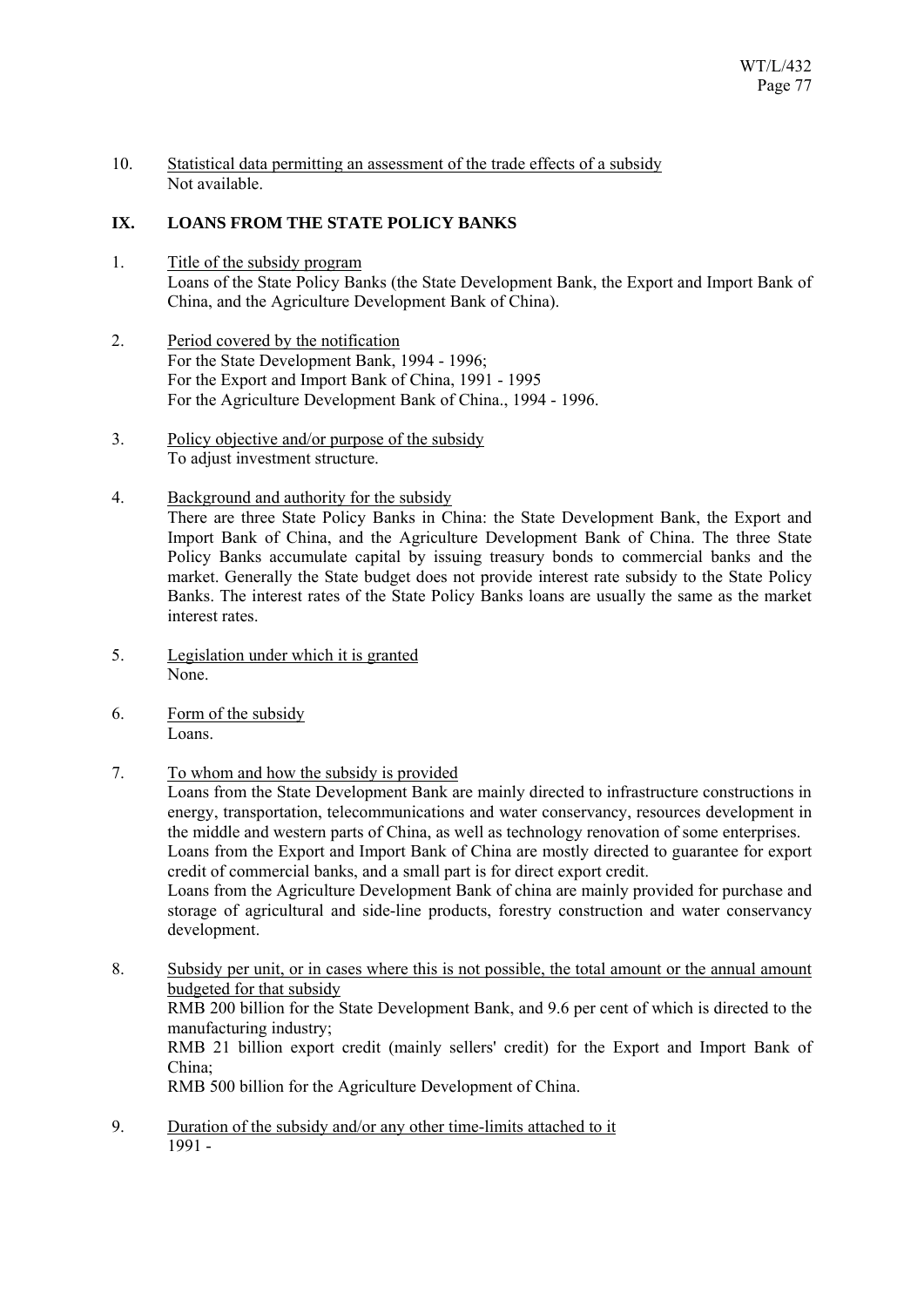10. Statistical data permitting an assessment of the trade effects of a subsidy Not available.

### **X. FINANCIAL SUBSIDIES FOR POVERTY ALLEVIATION**

- 1. Title of the subsidy program Financial subsidies for poverty alleviation.
- 2. Period covered by the notification For direct allocation of funds, 1991 - now For poverty alleviation loans, 1994 - now.
- 3. Policy objective and/or purpose of the subsidy To alleviate poverty.
- 4. Background and authority for the subsidy For direct allocation of funds, State Planning Commission and Ministry of Finance. For poverty alleviation loans, the Agriculture Development Bank of China.
- 5. Legislation under which it is granted Assistance by budget.
- 6. Form of the subsidy Direct appropriation and provision of poverty alleviation loans.
- 7. To whom and how the subsidy is provided The subsidies are provided to regions in China where annual income per capita is less than RMB 400.
- 8. Subsidy per unit, or in cases where this is not possible, the total amount or the annual amount budgeted for that subsidy For direct appropriation from the central budget, the total from 1991 to 2000 is RMB 103.6 billion (RMB 18.3 billion from 1991 to 1995, RMB 4 billion in 1996, RMB 15.2 billion in 1997, RMB 17.8 billion for 1998, RMB 24.3 billion in 1999 and RMB 24.0 billion being planned in 2000 ).

For poverty alleviation loans, RMB 30 billion.

- 9. Duration of the subsidy and/or any other time-limits attached to it 1991 -
- 10. Statistical data permitting an assessment of the trade effects of a subsidy Not available.

#### **XI. FUNDS FOR TECHNOLOGY RENOVATION, RESEARCH AND DEVELOPMENT**

- 1. Title of the subsidy program Funds for technology renovation, research and development.
- 2. Period covered by the notification 1991 - 1998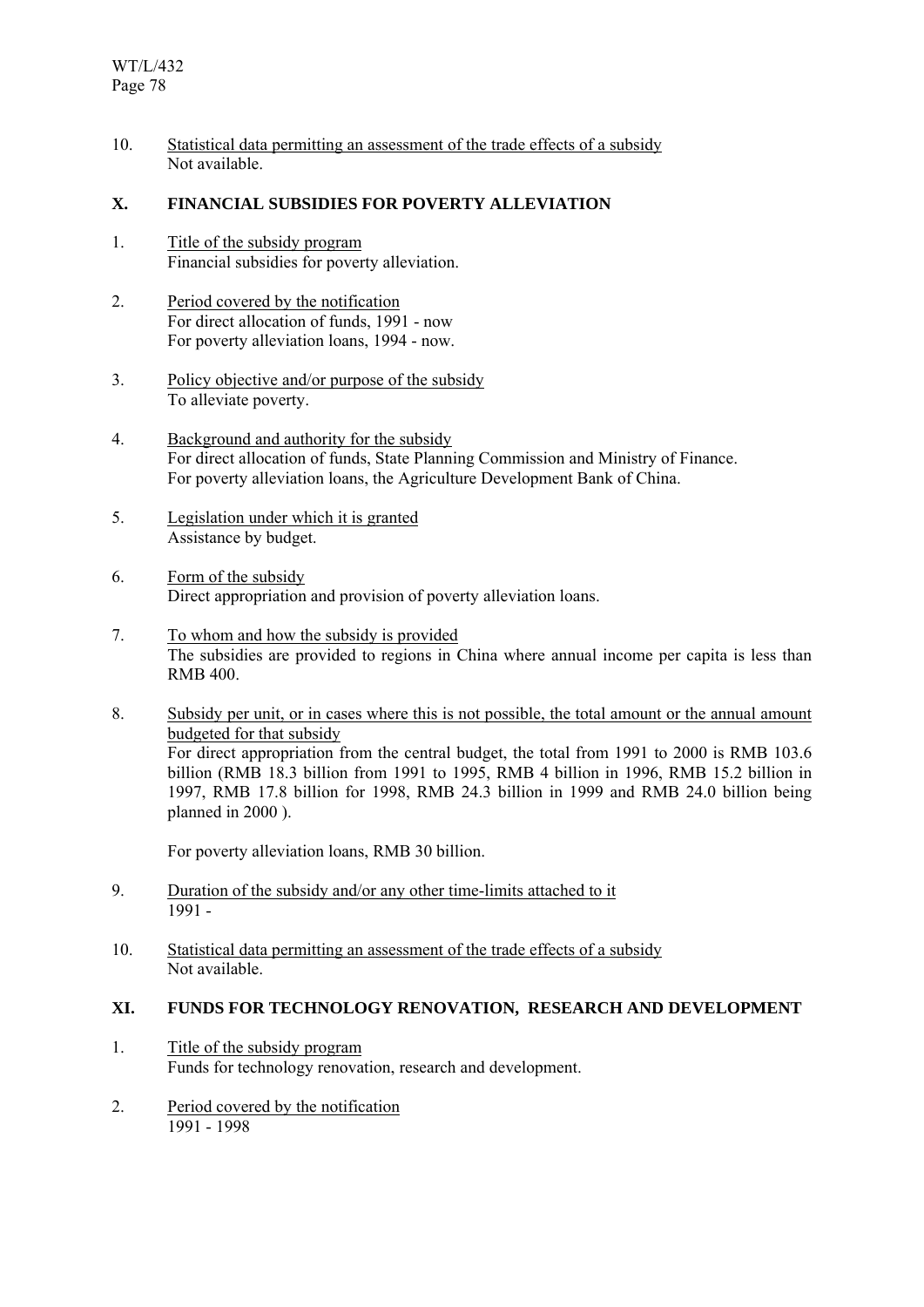- 3. Policy objective and/or purpose of the subsidy To encourage scientific research and technology development, and to promote application of science and technology in the rural areas.
- 4. Background and authority for the subsidy Ministry of Finance
- 5. Legislation under which it is granted State Council Circular No. 99, 1987.
- 6. Form of the subsidy Grant and loans.
- 7. To whom and how the subsidy is provided To scientific research institutes and some enterprises.
- 8. Subsidy per unit, or in cases where this is not possible, the total amount or the annual amount budgeted for that subsidy RMB 301.9 billion (RMB 18.1 billion for 1991, RMB 22.3 billion for 1992, RMB 42.1 billion for 1993, RMB 41.5 billion for 1994, RMB 49.5 billion for 1995 and RMB 52.6 billion for 1996, RMB 64.3 billion for 1997, RMB 64.1 billion for 1998).
- 9. Duration of the subsidy and/or any other time-limits attached to it 1991 -
- 10. Statistical data permitting an assessment of the trade effects of a subsidy Not available.

# **XII. INFRASTRUCTURE CONSTRUCTION FUNDS FOR AGRICULTURAL WATER CONSERVANCY AND FLOOD PROTECTING PROJECTS**

- 1. Title of the subsidy program Infrastructure construction funds for agricultural water conservancy projects
- 2. Period covered by the notification 1991 - 1999
- 3. Policy objective and/or purpose of the subsidy To improve agricultural irrigation systems and flood-defending facilities.
- 4. Background and authority for the subsidy Ministry of Finance and the Provincial Bureau of Finance
- 5. Legislation under which it is granted Assistance by budget.
- 6. Form of the subsidy Grant.
- 7. To whom and how the subsidy is provided To key infrastructure projects in water conservancy and flood protection.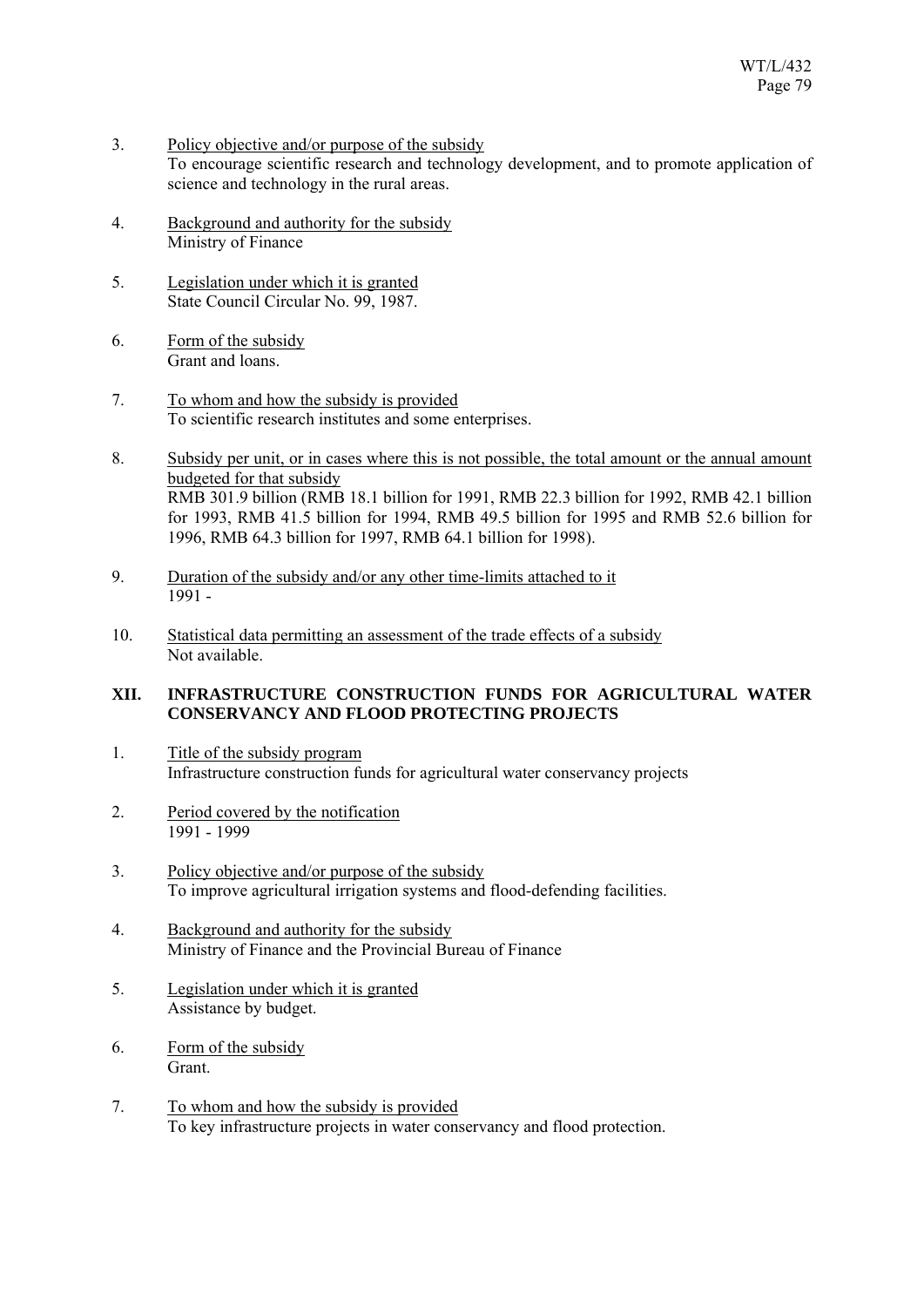- 8. Subsidy per unit, or in cases where this is not possible, the total amount or the annual amount budgeted for that subsidy RMB 35.5 billion (RMB 7.5 billion for 1991, RMB 8.5 billion for 1992, RMB 9.5 billion for 1993, RMB 10 billion for 1994, RMB 11.0 billion for 1995, RMB 14.1 billion for 1996, RMB 15.9 billion for 1997, RMB 20.89 billion for 1998 and 21.36 for 1999).
- 9. Duration of the subsidy and/or any other time-limits attached to it 1991 -
- 10. Statistical data permitting an assessment of the trade effects of a subsidy Not available.

### **XIII. TAX AND TARIFF REFUND FOR EXPORT PRODUCTS**

- 1. Title of the subsidy program Tariff refund for imported contents of export products, and value-added tax refund for export products.
- 2. Period covered by the notification 1985 - now.
- 3. Policy objective and/or purpose of the subsidy To alleviate unreasonable tax and tariff burdens of export enterprises.
- 4. Background and authority for the subsidy For tariff refund, taxation and customs authorities; and for tax refund, taxation authorities.
- 5. Legislation under which it is granted State Council Circular No. 43, 1985.
- 6. Form of the subsidy Tax and tariff refund.
- 7. To whom and how the subsidy is provided

 For raw materials, spare parts, assemblies and packing materials imported for the purpose of processing and assembling for overseas clients or manufacturing products for export, tariffs shall be exempted, or in the case that tariffs have been collected, refund of the collected tariffs shall be made, according to quantities of the final products exported.

 For agricultural products subject to the official value-added tax rate of 10%, the refund rate is  $3\%$ .

 For industrial products subject to the official value-added tax rate of 17%, which take agricultural products as their raw materials, the refund rate is 6%.

For other products subject to the official value-added tax rate of 17%, the refund rate is 9%.

- 8. Subsidy per unit, or in cases where this is not possible, the total amount or the annual amount budgeted for that subsidy No specific statistics available.
- 9. Duration of the subsidy and/or any other time-limits attached to it  $1985 -$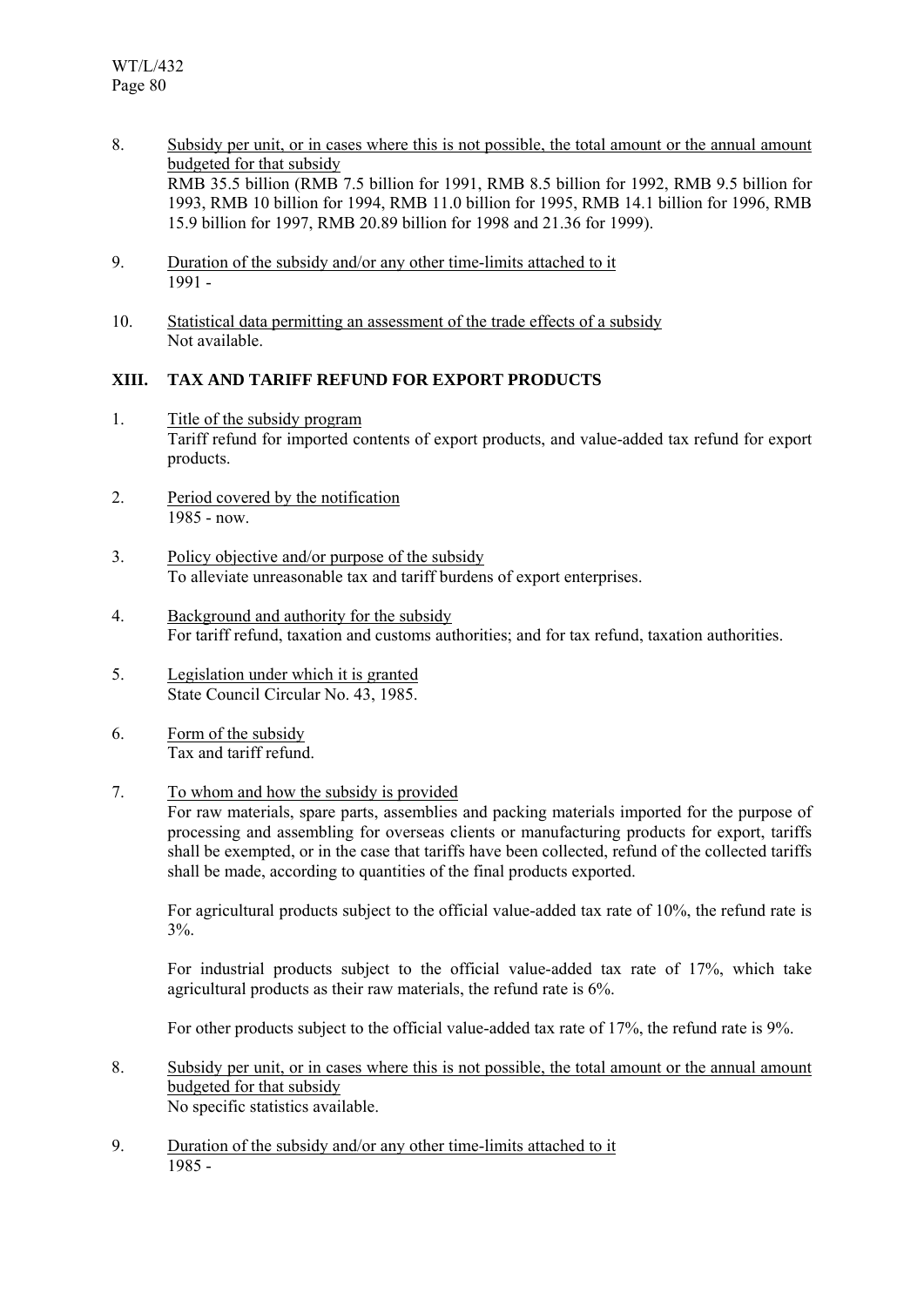10. Statistical data permitting an assessment of the trade effects of a subsidy Not available.

### **XIV. TARIFF AND IMPORT DUTIES REDUCTION AND EXEMPTION FOR ENTERPRISES**

- 1. Title of the subsidy program Tariff and import duties reduction and exemption for enterprises.
- 2. Period covered by the notification 1985 - 2000.
- 3. Policy objective and/or purpose of the subsidy To attract foreign investment, to encourage technology renovations in domestic enterprises, and to promote such trade forms as border trade, processing trade, compensation trade etc..
- 4. Background and authority for the subsidy Taxation and customs authorities.
- 5. Legislation under which it is granted Regulation of import and export tariff of the People's Republic of China.
- 6. Form of the subsidy Tariff and import duties reduction and exemption.

### 7. To whom and how the subsidy is provided

 China adopted new taxation system on April 1, 1997. Under this new system, all domestic enterprises and institutes shall be subject to tariff and import duties in accordance with official rate except for the following few cases where tariff and import duties reduction and exemption are still applied:

- (1) goods imported for embassies, and offices of international organizations in China, donations from foreign governments and international organizations, and goods imported by Chinese diplomats, Chinese students studying abroad and etc. for personal consumption;
- (2) imports into the Yangpu Economic Development Area in Hainan Province, a bonded area;
- (3) equipment and materials imported during the period of 1996 to 2000 for drilling, petroleum and natural gas exploitation;
- (4) aircraft imported by domestic civil airlines during the period of 1996 to 2000;
- (5) spare parts of cars, of which tariff and import duties reduction and exemption shall be determined according to the localization rate;
- (6) materials imported for domestic manufacturing of aircraft. Tariff and import duties reduction and exemption before April 1, 1996 of imported equipment and materials for foreign-invested enterprises, for domestic technology renovation and infrastructure construction projects, for Special Economic Zones and Economic and Technology Development Areas, and for border trade, processing trade and compensation trade, shall be terminated except for the following transitional period: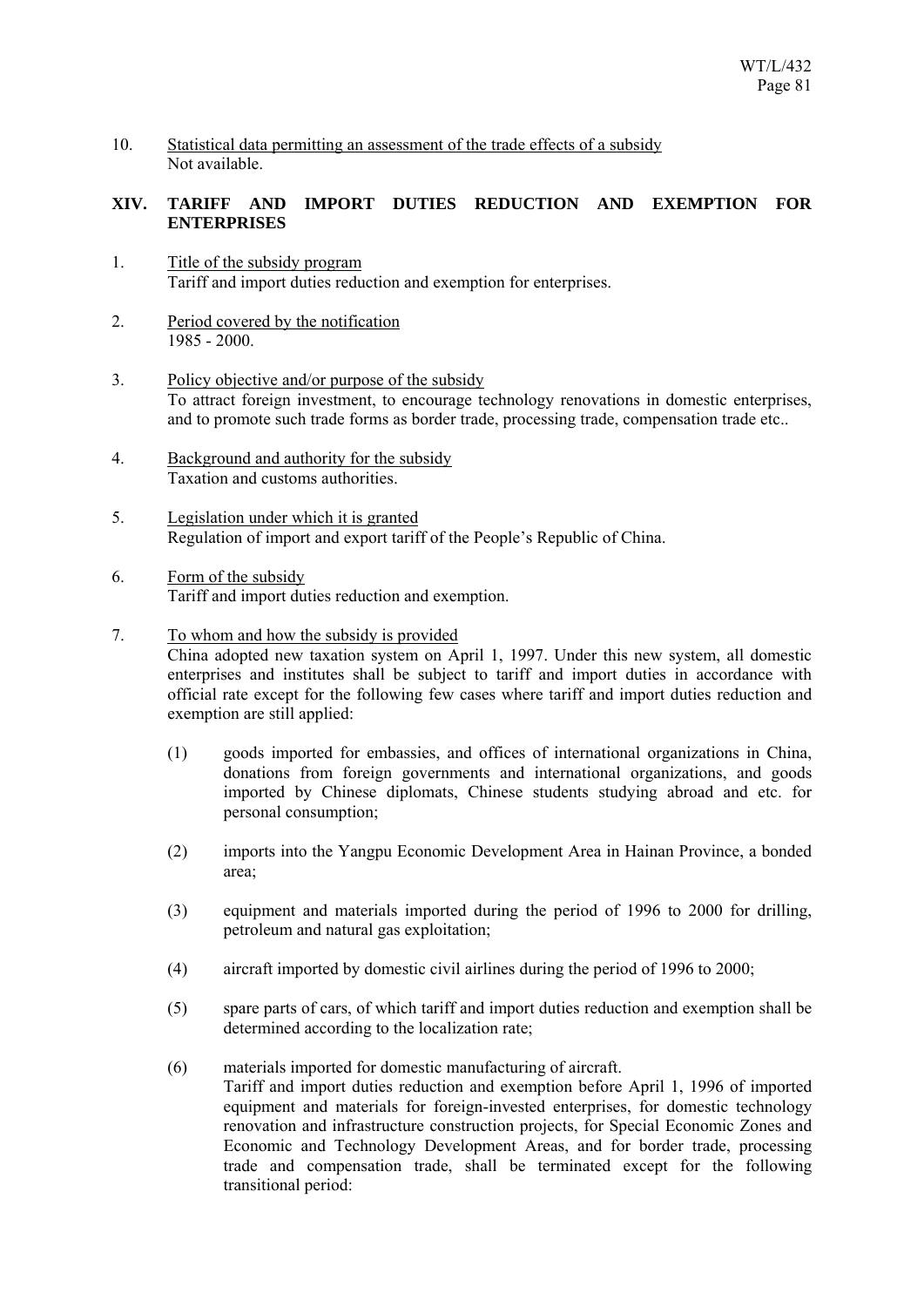(1) for foreign-invested enterprises with total investment less than US\$ 30 million approved before April 1, 1996, tariff and import duties reduction and exemption of their imported equipment and materials shall remain valid within the transitional period till December 31, 1996; for those enterprises with total investment more than US\$ 30 million, the transitional period shall end on December 31, 1997;

 (2) for industrial projects in such areas as energy, transportation, metallurgical industry with total investment more than RMB 50 million, and for technology renovation projects in manufacturing industries with total investment more than RMB 30 million, which were approved before April 1, 1996, tariff and import duties for their equipment importation shall be subject to 50 per cent reduction within the transitional period till December 31, 1997;

 (3) goods imported into the five Special Economic Zones of Shenzhen, Zhuhai, Shantou, Xiamen, Hainan, as well as those into the Pudong area in Shanghai and the Industrial Development Zone in Suzhou, shall be subject to tariff and import duties after 1 April 1996 in accordance with the official tariff and import duties rates. However, refund of the tariff and import duties will be applied within the transitional period from 1996 to 2000, with the volume decreasing annually. The refund will terminate after the year 2000.

- 8. Subsidy per unit, or in cases where this is not possible, the total amount or the annual amount budgeted for that subsidy No specific statistics available.
- 9. Duration of the subsidy and/or any other time-limits attached to it 1985 - 2000.
- 10. Statistical data permitting an assessment of the trade effects of a subsidy Not available.

# **XV. PROVISION OF LOW-PRICE INPUTS FOR SPECIAL INDUSTRIAL SECTORS**

- 1. Title of the subsidy program State low pricing for certain percentage of coal for electricity generating, and for certain percentage of crude oil.
- 2. Period covered by the notification 1987 - now.
- 3. Policy objective and/or purpose of the subsidy State pricing for certain percentage of the industrial inputs is to maintain the overall price level stable.
- 4. Background and authority for the subsidy Reform of China's planning economic system began first with the reform of the pricing system, and by now 95 per cent of the commodities and services in China have already been determined by the market forces. State pricing remains only for certain percentage of those crucial products to maintain the ability of the government to curb the overall price level in emergent cases.
- 5. Legislation under which it is granted Provisional regulation of the People's Republic of China on Pricing.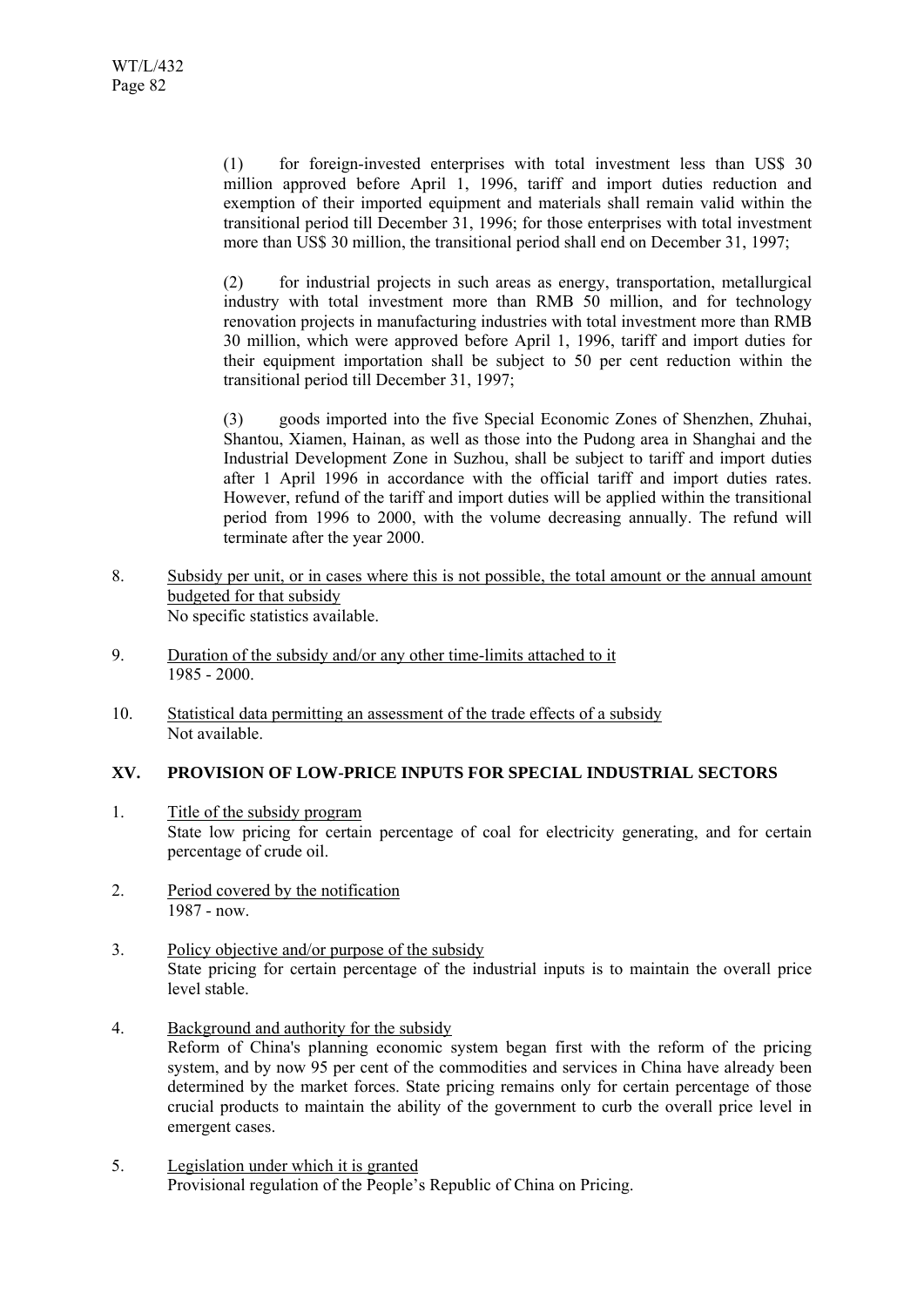- 6. Form of the subsidy State low pricing for inputs of certain industrial sectors.
- 7. To whom and how the subsidy is provided 37 per cent of coal in 1995 was subject to state pricing, and 70 per cent of the land oil production was subject to state pricing, price of the remaining 30 per cent as well as of all the off-shore oil production was determined by the market.
- 8. Subsidy per unit, or in cases where this is not possible, the total amount or the annual amount budgeted for that subsidy No specific statistics available.
- 9. Duration of the subsidy and/or any other time-limits attached to it 1987 -
- 10. Statistical data permitting an assessment of the trade effects of a subsidy Not available.

# **XVI. SUBSIDY TO CERTAIN ENTERPRISES IN THE FORESTRY INDUSTRY**

- 1. Title of the subsidy program Subsidy to the forestry industry.
- 2. Period covered by the notification 1994 - now.
- 3. Policy objective and/or purpose of the subsidy To encourage full utilization of forest resources.
- 4. Background and authority for the subsidy State Administration of Taxation and local taxation authorities.
- 5. Legislation under which it is granted Provisional regulation of the People's Republic of China on Value added Tax.
- 6. Form of the subsidy Refund of value-added tax.
- 7. To whom and how the subsidy is provided For certain enterprises in the forestry industry, when their products are based on the utilization of deficient timber resources, the collected value-added tax shall be refunded.
- 8. Subsidy per unit, or in cases where this is not possible, the total amount or the annual amount budgeted for that subsidy No specific statistics available as the quantity is minimal.
- 9. Duration of the subsidy and/or any other time-limits attached to it 1994 -
- 10. Statistical data permitting an assessment of the trade effects of a subsidy Not available.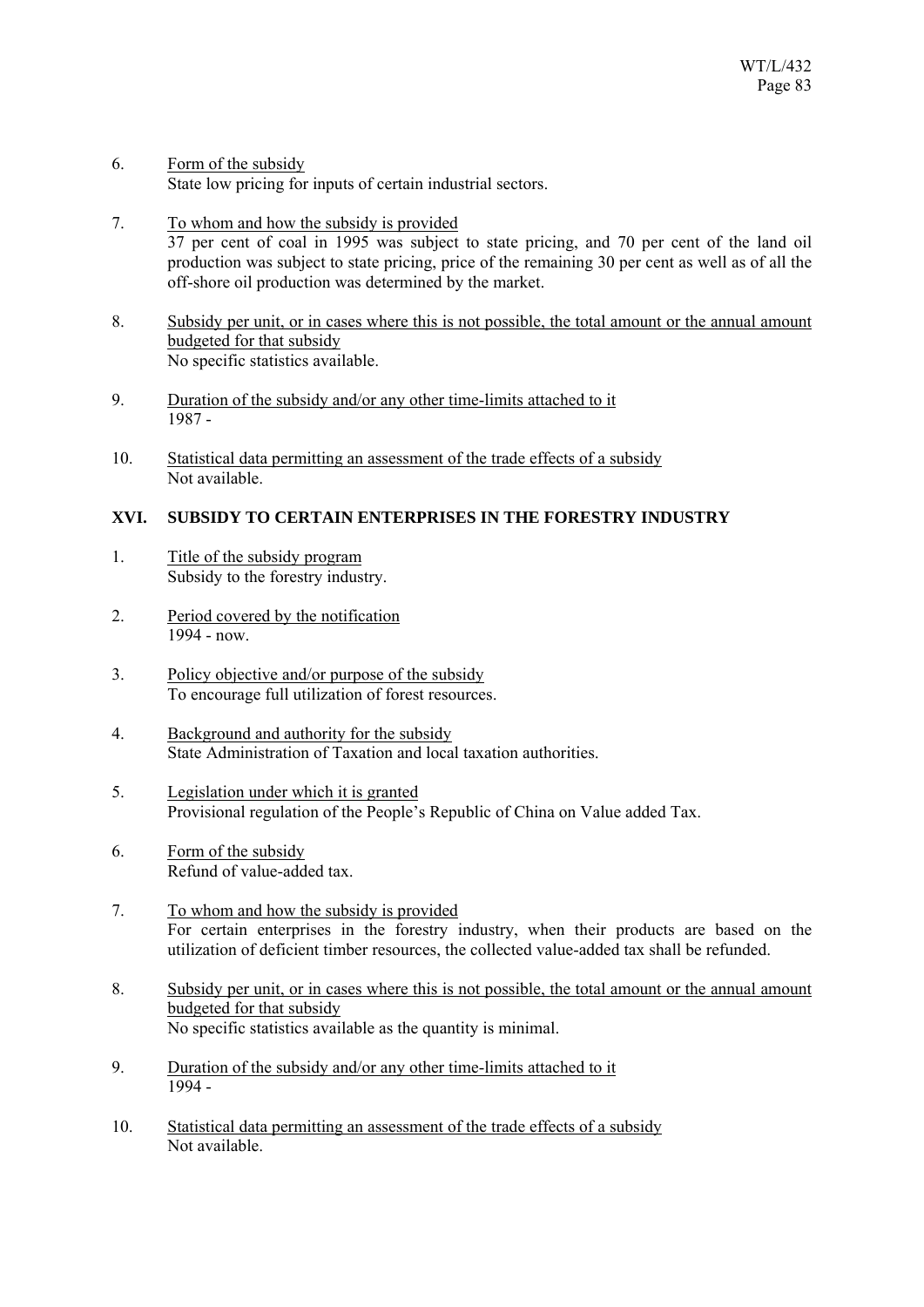# **XVII. PREFERENTIAL INCOME TAX TREATMENT TO HIGH-TECH ENTERPRISES**

- 1. Title of the subsidy program Preferential Income tax treatment to high-tech enterprises.
- 2. Period covered by the notification 1994 - now.
- 3. Policy objective and/or purpose of the subsidy To accelerate the development of high-tech industries.
- 4. Background and authority for the subsidy State Administration of Taxation and local taxation authorities.
- 5. Legislation under which it is granted Provisional regulation of the People's Republic of China on Enterprises Income Tax.
- 6. Form of the subsidy Income tax reduction and exemption.
- 7. To whom and how the subsidy is provided For high-tech enterprises in the high-tech development zones approved by the State Council, the income tax rate applied shall be reduced to 15 per cent; for newly-established high-tech enterprises, income tax shall be exempted for the first two years since the operation.
- 8. Subsidy per unit, or in cases where this is not possible, the total amount or the annual amount budgeted for that subsidy No specific statistics available.
- 9. Duration of the subsidy and/or any other time-limits attached to it 1994 -
- 10. Statistical data permitting an assessment of the trade effects of a subsidy Not available.

# **XVIII. PREFERENTIAL INCOME TAX TREATMENT TO ENTERPRISES UTILIZING WASTE**

- 1. Title of the subsidy program Preferential income tax treatment to enterprises utilizing waste.
- 2. Period covered by the notification  $1993 - now$
- 3. Policy objective and/or purpose of the subsidy To encourage resources recycle.
- 4. Background and authority for the subsidy State Administration of Taxation and local taxation authorities.
- 5. Legislation under which it is granted Provisional regulation of the People's Republic of China on Enterprises Income Tax.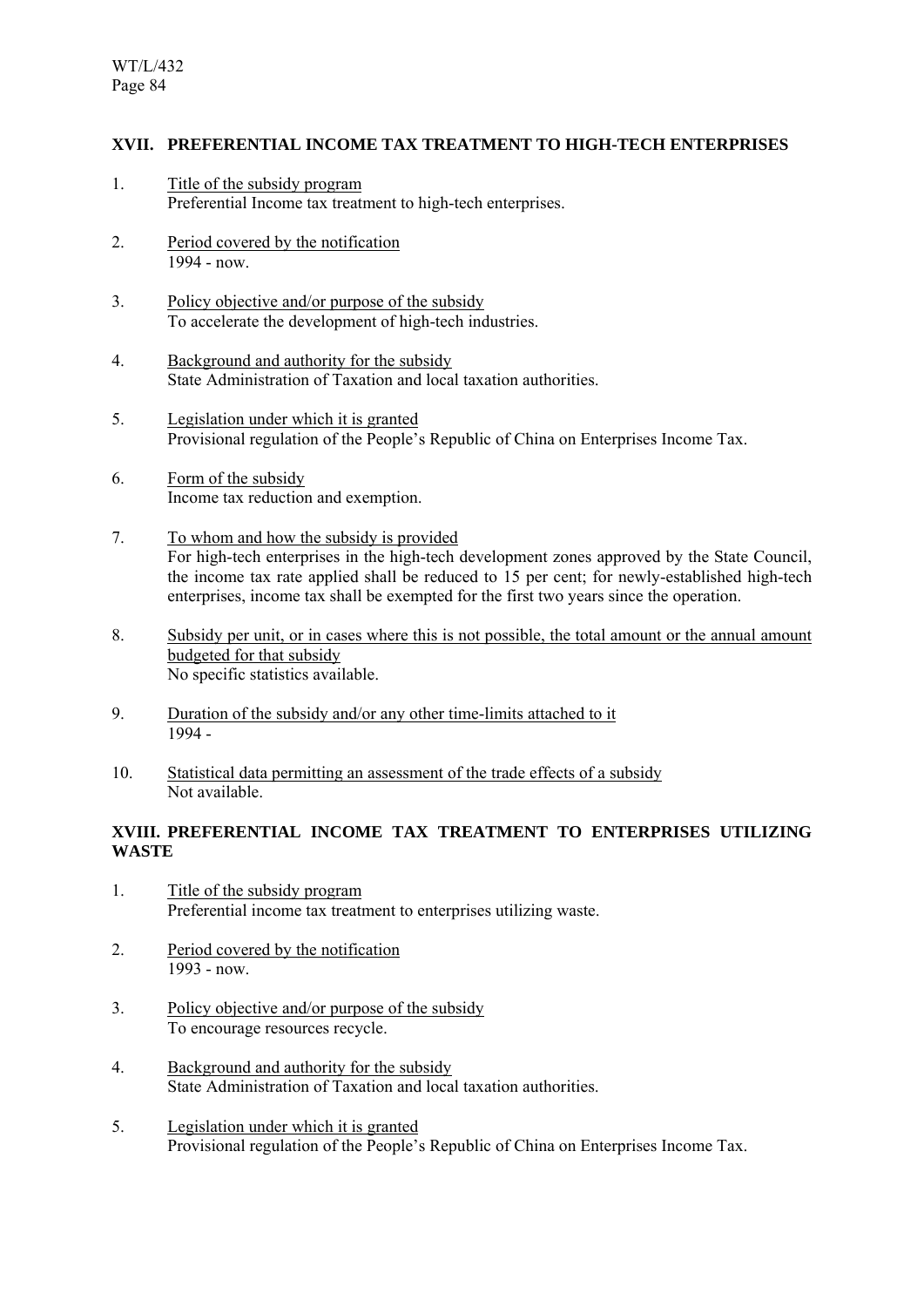- 6. Form of the subsidy Income tax reduction and exemption.
- 7. To whom and how the subsidy is provided For enterprises utilizing waste gas, waste water and solid waste as major production inputs, income tax shall be reduced or exempted for five years.
- 8. Subsidy per unit, or in cases where this is not possible, the total amount or the annual amount budgeted for that subsidy No specific statistics available.
- 9. Duration of the subsidy and/or any other time-limits attached to it 1993 -
- 10. Statistical data permitting an assessment of the trade effects of a subsidy Not available.

### **XIX. PREFERENTIAL INCOME TAX TREATMENT TO ENTERPRISES IN POVERTY STRICKEN REGIONS**

- 1. Title of the subsidy program Preferential Income tax treatment to enterprises in poverty stricken regions
- 2. Period covered by the notification  $1993 - now$
- 3. Policy objective and/or purpose of the subsidy To alleviate poverty.
- 4. Background and authority for the subsidy State Administration of Taxation and local taxation authorities.
- 5. Legislation under which it is granted Provisional regulation of the People's Republic of China on Enterprises Income Tax.
- 6. Form of the subsidy Income tax reduction and exemption.
- 7. To whom and how the subsidy is provided For newly-established enterprises in remote regions, poverty stricken regions, and regions with ethnic groups residence, income tax shall be reduced or exempted for three years.
- 8. Subsidy per unit, or in cases where this is not possible, the total amount or the annual amount budgeted for that subsidy No specific statistics available.
- 9. Duration of the subsidy and/or any other time-limits attached to it 1993 -
- 10. Statistical data permitting an assessment of the trade effects of a subsidy Not available.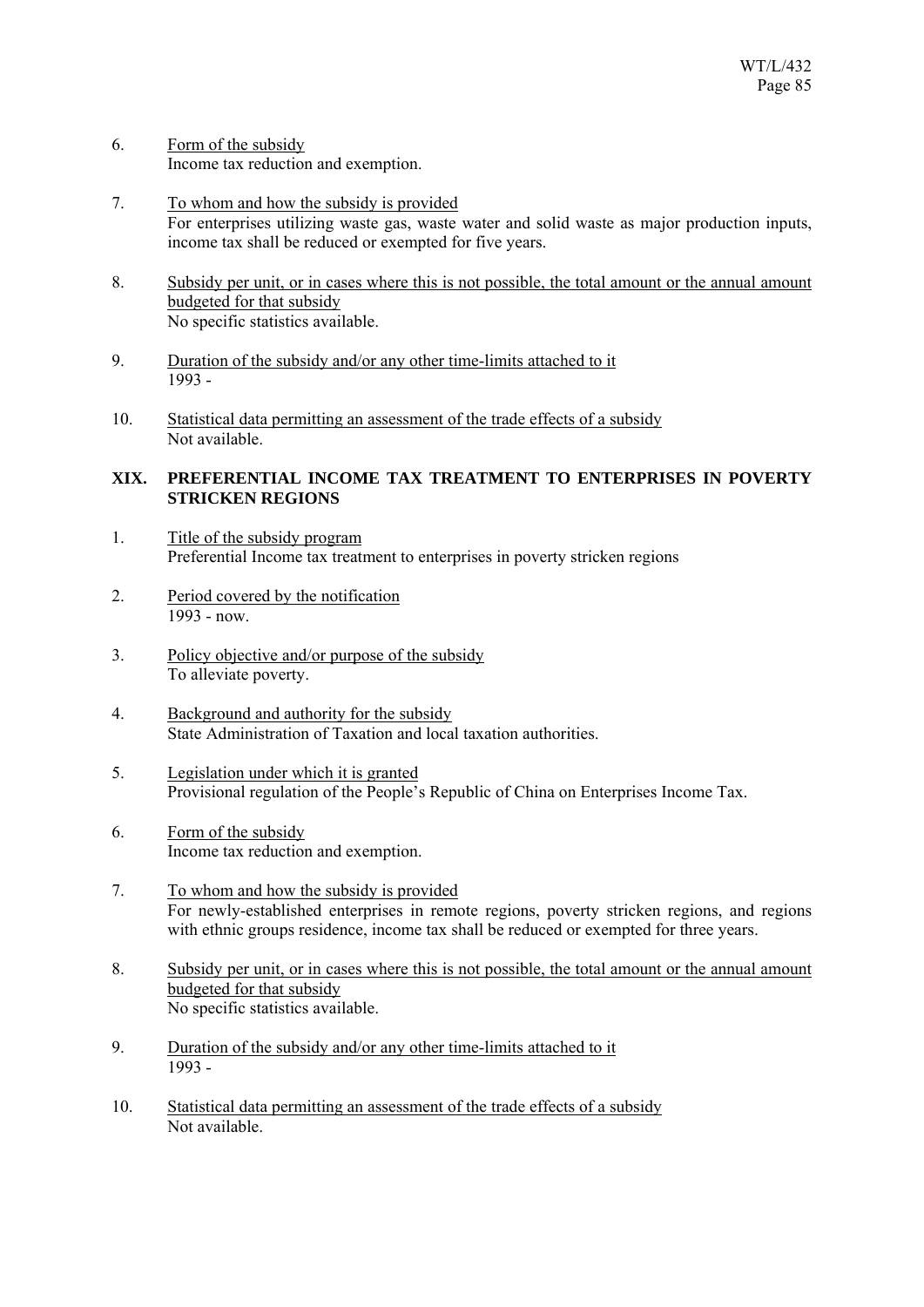# **XX. PREFERENTIAL INCOME TAX TREATMENT TO ENTERPRISES TRANSFERRING TECHNOLOGIES**

- 1. Title of the subsidy program Preferential Income tax treatment to enterprises transferring technologies.
- 2. Period covered by the notification 1993 - now.
- 3. Policy objective and/or purpose of the subsidy To encourage technology transfer and extension.
- 4. Background and authority for the subsidy State Administration of Taxation and local taxation authorities.
- 5. Legislation under which it is granted Provisional regulation of the People's Republic of China on Enterprises Income Tax.
- 6. Form of the subsidy Income reduction and exemption.
- 7. To whom and how the subsidy is provided For income of enterprises generated from transferring technologies, or from such relevant services as technology consultancy, training and etc., income tax shall be exempted when such annual net income is below RMB 300 thousand; however, in the case that the income exceeds RMB 300 thousand, for the part which exceeds RMB 300 thousand, income tax shall be applied as usual.
- 8. Subsidy per unit, or in cases where this is not possible, the total amount or the annual amount budgeted for that subsidy No specific statistics available.
- 9. Duration of the subsidy and/or any other time-limits attached to it 1993 -
- 10. Statistical data permitting an assessment of the trade effects of a subsidy Not available.

### **XXI. PREFERENTIAL INCOME TAX TREATMENT TO DISASTER STRICKEN ENTERPRISES**

- 1. Title of the subsidy program Preferential Income tax treatment to disaster stricken enterprises
- 2. Period covered by the notification  $\overline{1993 - \text{now}}$ .
- 3. Policy objective and/or purpose of the subsidy To bring down disaster losses.
- 4. Background and authority for the subsidy State Administration of Taxation and local taxation authorities.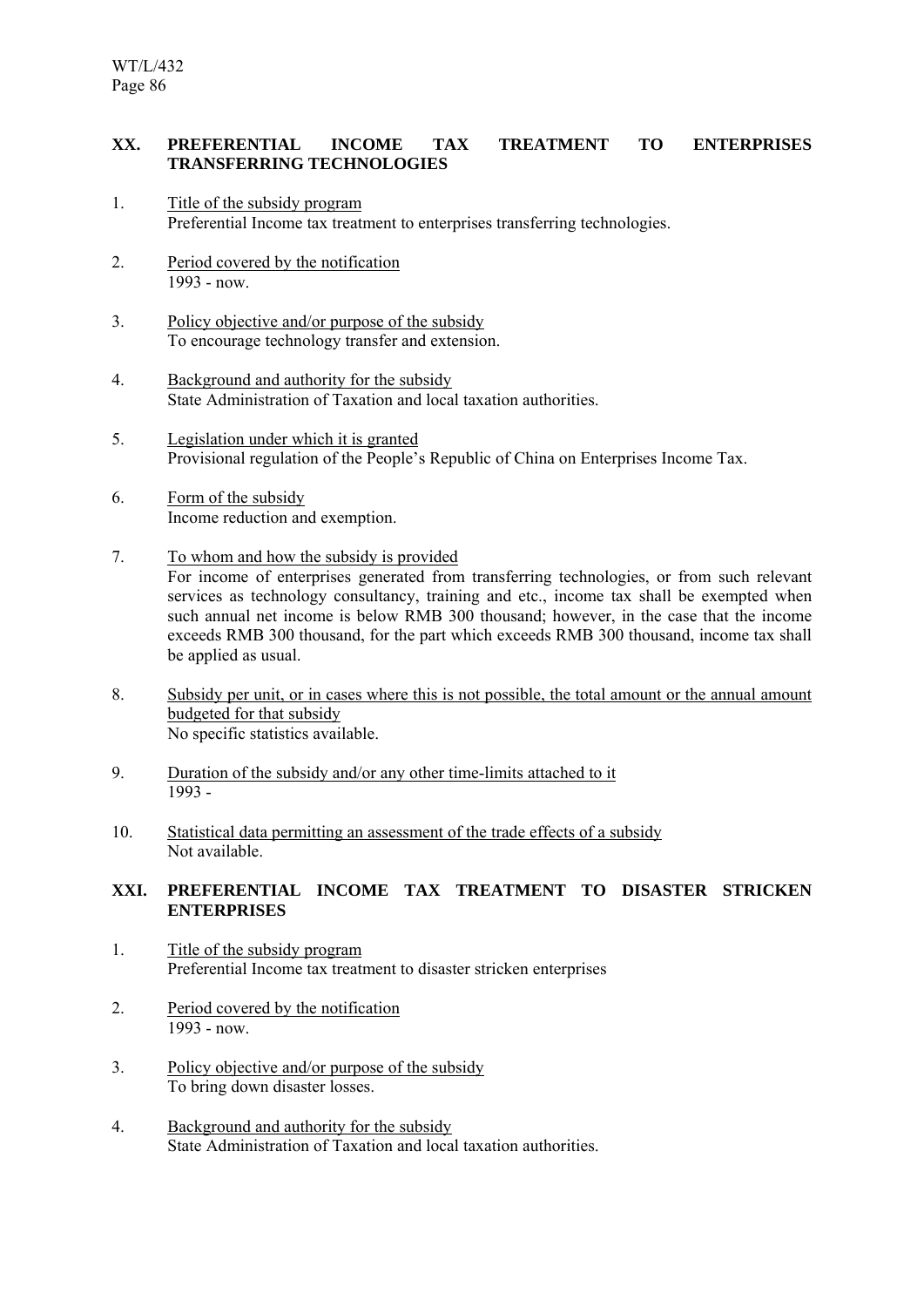- 5. Legislation under which it is granted Provisional regulation of the People's Republic of China on Enterprises Income Tax.
- 6. Form of the subsidy Income tax reduction and exemption.
- 7. To whom and how the subsidy is provided In case that enterprises suffer from such disasters as fire, flood, tornado, earthquake and etc., income tax shall be exempted for one year subject to application to and approval from local taxation authorities.
- 8. Subsidy per unit, or in cases where this is not possible, the total amount or the annual amount budgeted for that subsidy No specific statistics available.
- 9. Duration of the subsidy and/or any other time-limits attached to it 1993 -
- 10. Statistical data permitting an assessment of the trade effects of a subsidy Not available.

### **XXII. PREFERENTIAL INCOME TAX TREATMENT TO ENTERPRISES WHICH PROVIDE JOB OPPORTUNITIES FOR THE UNEMPLOYED**

- 1. Title of the subsidy program Preferential income tax treatment to enterprises which provide job opportunities for the unemployed
- 2. Period covered by the notification  $\overline{1993 - now}$
- 3. Policy objective and/or purpose of the subsidy To increase job opportunities.
- 4. Background and authority for the subsidy State Administration of Taxation and local taxation authorities.
- 5. Legislation under which it is granted Provisional regulation of the People's Republic of China on Enterprises Income Tax.
- 6. Form of the subsidy Income tax reduction and exemption.
- 7. To whom and how the subsidy is provided
	- For newly-established township enterprises, in case that the new jobs they provide in one certain year exceed 60 per cent of their total jobs, income tax shall be exempted for a period of three years, subject to their application to and approval from local taxation authorities. In the same year when the three year exemption period expires, in case the enterprises provide another 30 per cent more job opportunities, income tax shall be reduced by 50 per cent for another two years, subject to their application to and approval from local taxation authorities.
- 8. Subsidy per unit, or in cases where this is not possible, the total amount or the annual amount budgeted for that subsidy No specific statistics available.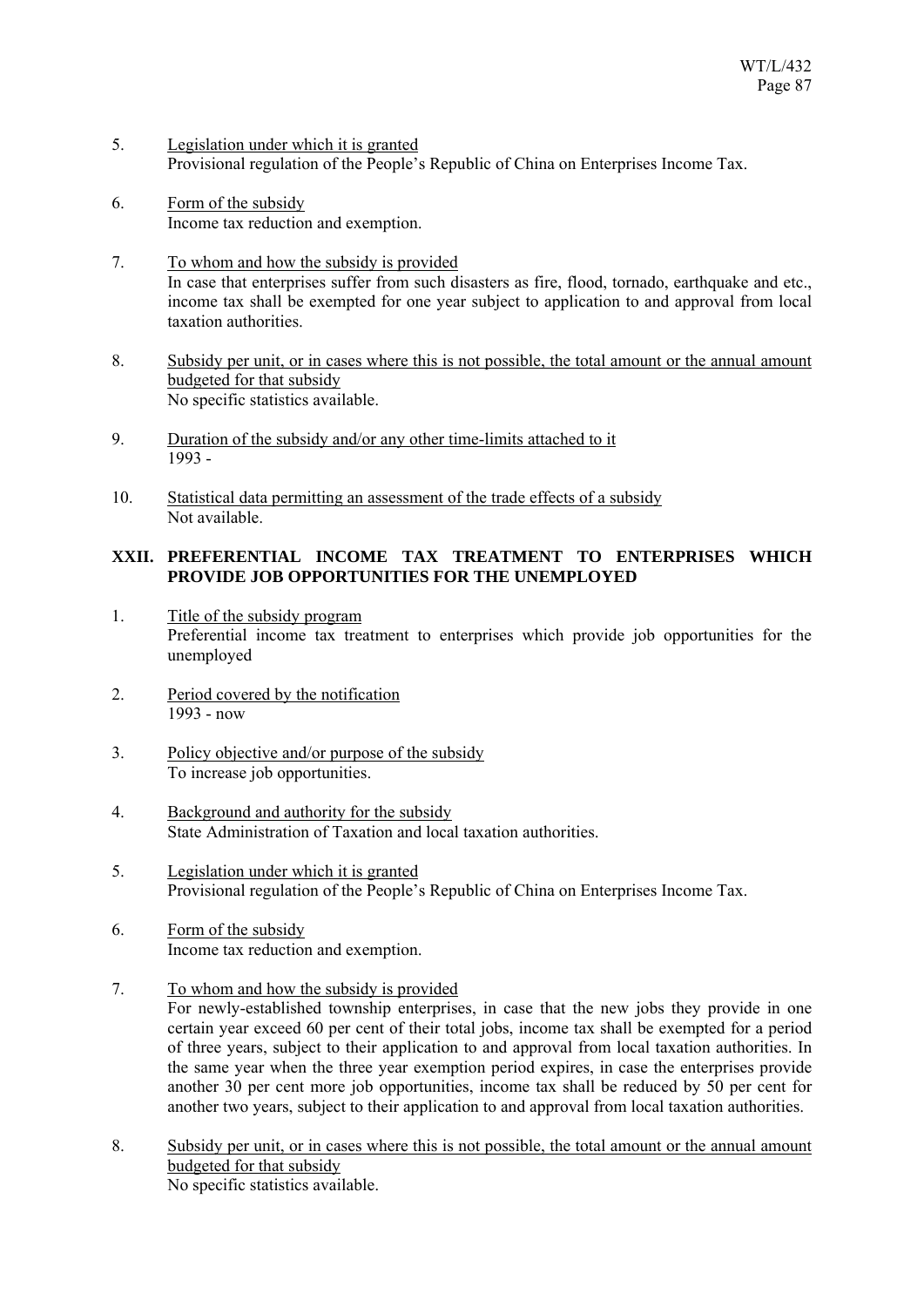- 9. Duration of the subsidy and/or any other time-limits attached to it 1993 -
- 10. Statistical data permitting an assessment of the trade effects of a subsidy Not available.

### **XXIII STATISTICS OF INCOME TAX REBATE TO ENTERPRISES SUBJET TO NOTIFICATION XVII, XVIII, XIX, XX, XXI, XXII**

| Unit: 10,000 RMB |        |                |                  |
|------------------|--------|----------------|------------------|
|                  | 1995   | 1996           | 1997             |
| Beijing          | 19424  | 17492          | 33156            |
| Tianjin          | 12793  | 6945           | 632              |
| Hebei            | 184    | 50             | $\overline{5}$   |
| Shanxi           | 11216  | 1519           | 1465             |
| Inner-Mongolia   | 2525   | 445            | 129              |
| Liaoning         | 665    | 477            | 8515             |
| Jilin            | 130    | 1170           | 791              |
| Heilongjiang     | 1218   | 734            | 1345             |
| Shanghai         | 41960  | 110207         | 63659            |
| Jiangsu          | 1343   | 1369           | 9                |
| Zhejiang         | 41710  | 42220          | 61045            |
| Anhui            | 14285  | 17490          | 23939            |
| Fujian           | 2563   | 12953          | 15183            |
| Jiangxi          | 28     | $\overline{2}$ | $\boldsymbol{0}$ |
| Shandong         | 11586  | 3737           | 4277             |
| Henan            | 192    | 918            | 221              |
| Hubei            | 494    | 994            | 12230            |
| Hunan            | 7019   | 12179          | 11915            |
| Guangdong        | 10835  | 165            | 52               |
| Guangxi          | 9013   | 6211           | 7716             |
| Hainan           | 1194   | 1371           | 300              |
| Chongqing        |        |                | 230              |
| Sichuan          | 3548   | 3777           | 998              |
| Guizhou          | 647    | 2006           | 3259             |
| Yunnan           | 9027   | 6418           | 6563             |
| Tibet            | 506    | 1173           | 228              |
| Shaanxi          | 7320   | 4228           | 1230             |
| Gansu            | 7519   | 251            | 1073             |
| Qinghai          | 357    | 378            | 1815             |
| Ningxia          | 532    | 465            | 2309             |
| Xingjiang        | 6633   | 2812           | 1354             |
| Total            | 226466 | 260156         | 265643           |

### **XXIV. TARIFF AND VAT EXEMPTION FOR IMPORTED TECHNOLOGY AND EQUIPMENT OF THE INVESTERS INVESTING IN AREAS ENCOURAGED BY THE GOVERNMENT**

1. Title of the subsidy program

 Tariff and VAT exemption for imported technologies and equipment imported by investors investing in the industrial areas encouraged by the state.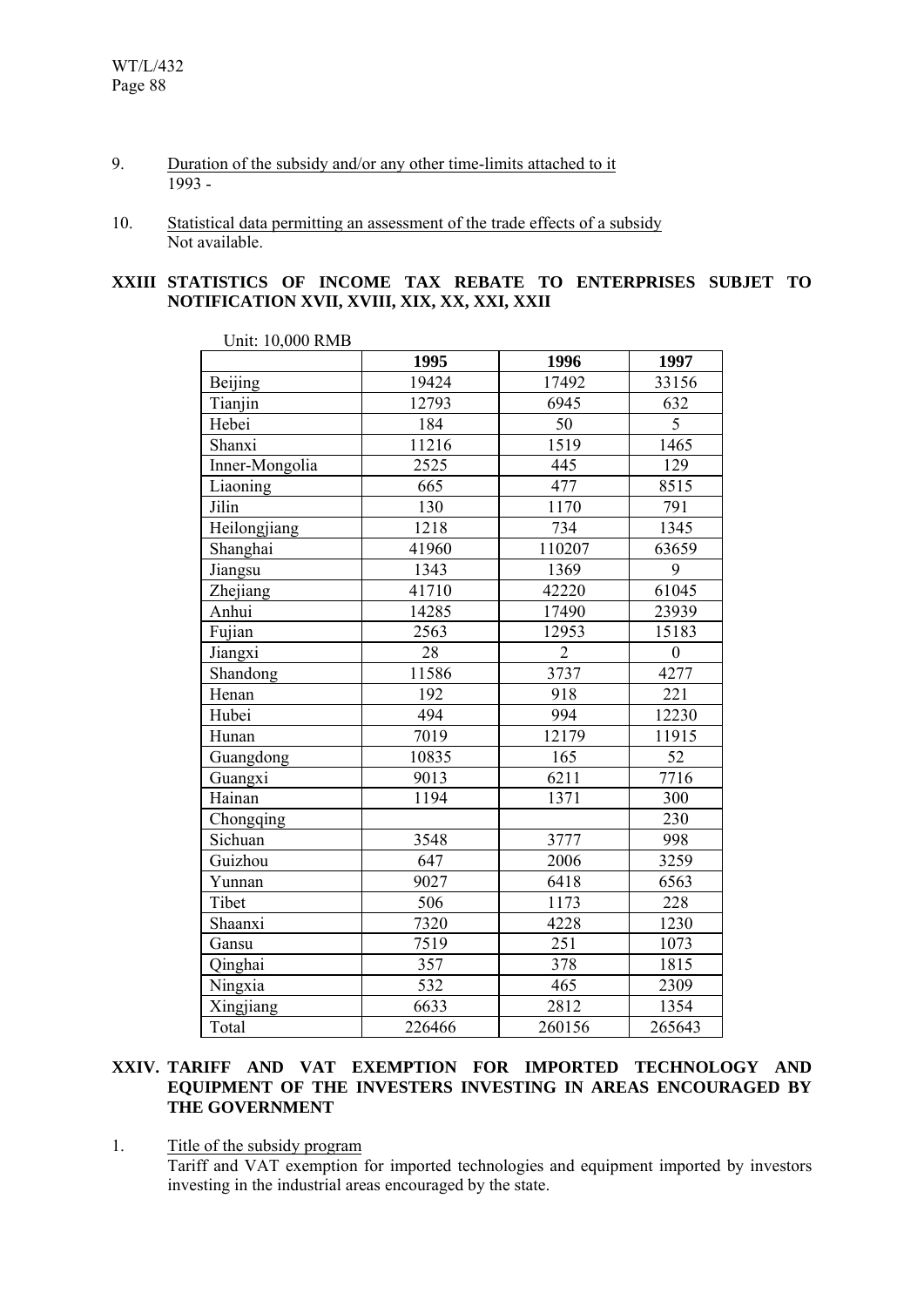- 2. Period covered by the notification 1998 - 2000.
- 3. Policy objective and/or purpose of the subsidy Reduce the investment cost of importing technologies and equipment from abroad, so as to attract foreign direct investment and promote domestic investment as well.
- 4. Background and authority for the subsidy The State Council.
- 5. Legislation under which it is granted The circular No. 37(1997) issued by the State Council.
- 6. Form of the subsidy Tariff and VAT exemption for imported technologies and equipment.
- 7. To whom and how the subsidy is provided For foreign investors investing in the encouraged industrial areas defined by the "The Industrial catalogues for Foreign Direct Investment"(jointly issued by SDPC, SETC and MOFTEC), their imported technologies and equipment can enjoy treatment of tariff and VAT exemption. For domestic investors investing in the encouraged industrial areas defined by the "The Catalogues of Current Priorities of Industrial Sectors, Products and Technologies Encouraged by the State" (issued by The State Development Planning Commission), their imported technologies and equipment can enjoy treatment of tariff and VAT exemption.
- 8. Subsidy per unit, or in cases where this is not possible, the total amount or the annual amount budgeted for that subsidy No specific statistics available.
- 9. Duration of the subsidy and/or any other time-limits attached to it 1998 - 2000.
- 10. Statistical data permitting an assessment of the trade effects of a subsidy The importation of technologies and equipment has been encouraged by the subsidies, no specific import volume has been calculated.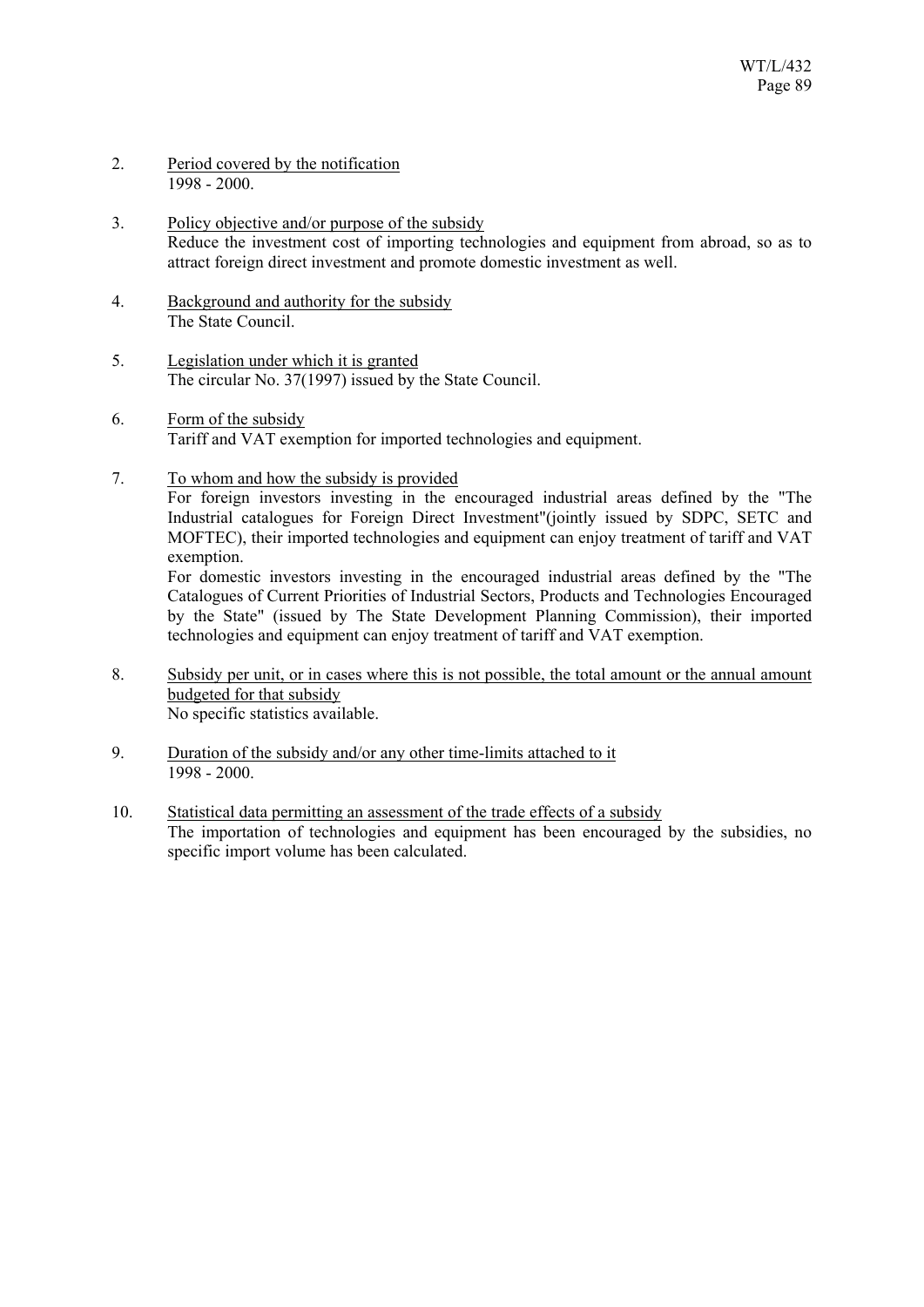# **ANNEX 5B**

### **SUBSIDIES TO BE PHASED OUT**

# **I. SUBSIDIES PROVIDED TO CERTAIN STATE-OWNED ENTERPRISES WHICH ARE RUNNING AT A LOSS**

- 1. Title of the subsidy program Subsidies provided to certain State-owned enterprises which are running at a loss.
- 2. Period covered by the notification 1990-1998.
- 3. Policy objective and/or purpose of the subsidy To promote structural adjustment of those State-owned enterprises which are running at a loss, especially those in coal-mining and oil-drilling sectors, while keeping employment by means of promoting rationalization and maintaining stable production and safety.
- 4. Background and authority for the subsidy Ministry of Finance.
- 5. Legislation under which it is granted Assistance by budget.
- 6. Form of the subsidy Grant and tax forgiving
- 7. To whom and how the subsidy is provided Subsidy is provided to severe loss-making State-owned enterprises due to either fixed price of the products they produce or the increasing cost of exploitation of the resources.
- 8. Subsidy per unit, or in cases where this is not possible, the total amount or the annual amount budgeted for that subsidy

| UMIL. TWO HIIHIWII IXIVITO            |        |        |        |        |       |       |       |       |       |
|---------------------------------------|--------|--------|--------|--------|-------|-------|-------|-------|-------|
| Sector/Year                           | 1990   | 1991   | 1992   | 1993   | 1994  | 1995  | 1996  | 1997  | 1998  |
| Metallurgic industry                  | 1.16   | 1.46   | 1.35   | 3.13   | 4.07  | 3.02  | 5.04  | 10.96 | 8.36  |
| Ferrous-metal industry                | 0.63   | 0.86   | 1.28   | 1.51   | 5.80  | 5.86  | 4.78  | 6.58  | 4.65  |
| Machinery industry                    | 3.80   | 5.07   | 14.61  | 3.98   | 14.09 | 8.34  | 9.67  | 11.17 | 8.38  |
| Coal industry                         | 55.86  | 66.70  | 70.14  | 49.80  | 47.19 | 12.13 | 13.21 | 16.83 | 14.85 |
| Oil industry                          | 42.53  | 54.36  | 52.89  | 28.08  | 0.00  | 0.00  | 0.00  | 6.78  | 3.28  |
| Chemical industry                     | 3.83   | 4.03   | 3.70   | 4.11   | 6.90  | 3.47  | 4.26  | 5.32  | 4.96  |
| Textile industry                      | 1.90   | 2.39   | 2.07   | 3.09   | 2.65  | 3.38  | 6.97  | 16.41 | 15.36 |
| Light industry                        | 6.65   | 7.88   | 6.31   | 9.30   | 3.99  | 1.52  | 2.63  | 6.82  | 2.35  |
| Tobacco industry                      | 0.00   | 0.00   | 0.00   | 0.00   | 12.00 | 8.62  | 9.26  | 10.25 | 8.83  |
| of<br>Total<br>the<br>nine<br>sectors | 116.36 | 142.75 | 152.35 | 103.00 | 96.69 | 46.34 | 55.92 | 91.12 | 71.02 |
|                                       |        |        |        |        |       |       |       |       |       |
| Other sectors                         | 1.65   | 1.94   | 1.99   | 1.53   | 1.24  | 0.42  | 1.28  | 4.62  | 3.67  |
| Total                                 | 118.01 | 144.69 | 154.34 | 104.53 | 97.93 | 46.76 | 57.2  | 95.74 | 74.69 |

Unit: 100 million RMB

9. Duration of the subsidy and/or any other time-limits attached to it 1949-2000.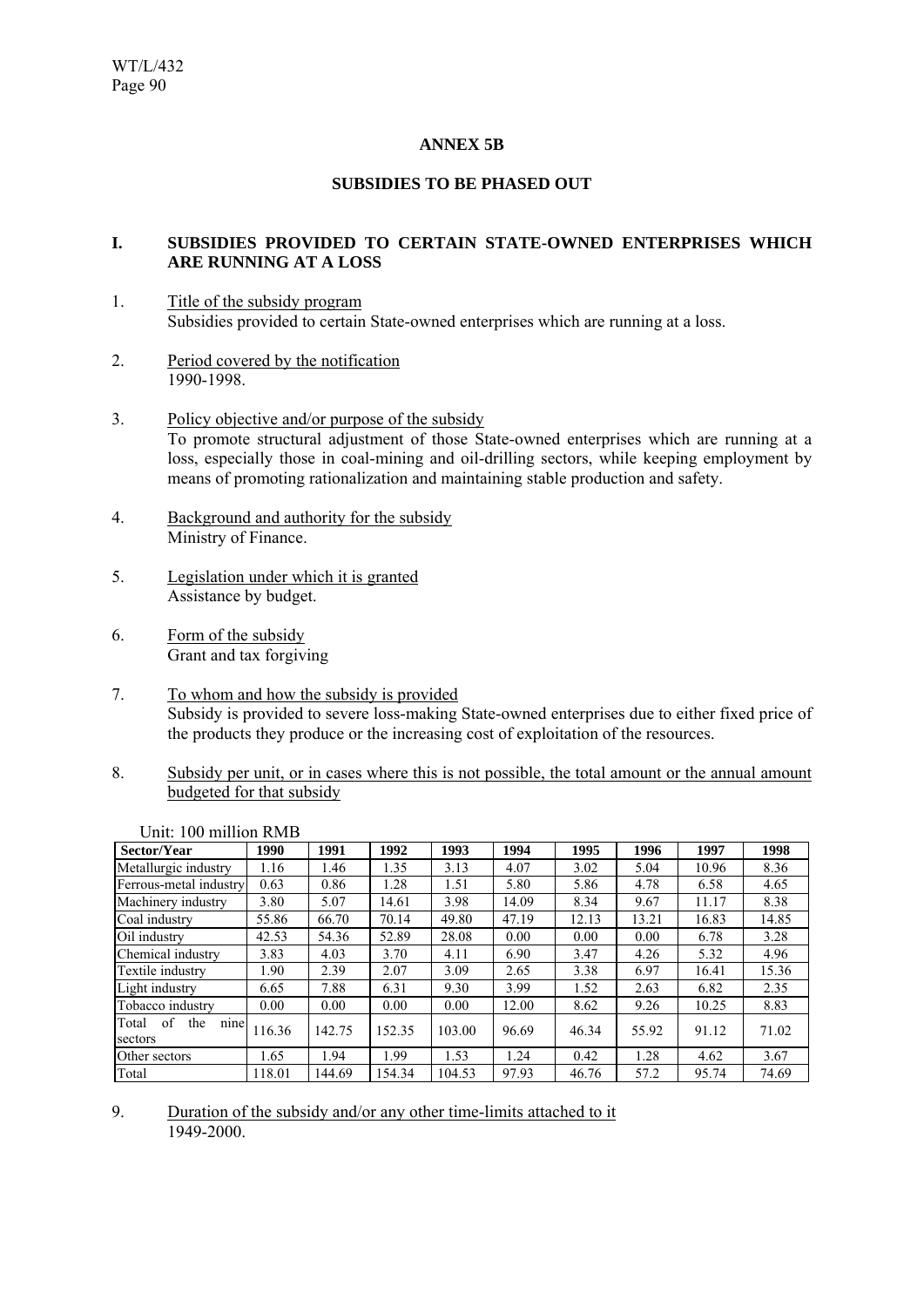10. Statistical data permitting an assessment of the trade effects of a subsidy Not available.

### **II. THE PRIORITY IN OBTAINING LOANS AND FOREIGN CURRENCIES BASED ON EXPORT PERFORMANCE**

- 1. Title of the subsidy program The priority in obtaining loans and foreign currencies based on export performance.
- 2. Period covered by the notification 1994-1999.
- 3. Policy objective and/or purpose of the subsidy To promote the exportation of automobiles.
- 4. Background and authority for the subsidy State Planning Commission.
- 5. Legislation under which it is granted State Council Circular on Industrial Policy on Automobiles..
- 6. Form of the subsidy Priority in obtaining loans and foreign currencies.
- 7. To whom and how the subsidy is provided Priority is given to:
	- (1) Automotive production enterprises whose export of whole vehicle products has reached the percentage points in the volume of their sales as indicated in the following chart;

| <b>Vehicles Types</b> | Category       | <b>Percentages</b> |
|-----------------------|----------------|--------------------|
|                       | M <sub>1</sub> | 3%                 |
| Passenger<br>Vehicles | M <sub>2</sub> | 5%                 |
|                       | M <sub>3</sub> | 8%                 |
| Freight               | $\mathbf{N}$   | 5%                 |
| Vehicles              | N2, N3         | $4\%$              |
| Motorcycles           |                | 10%                |

and

- (2) Automobile and motorcycle components manufacturing enterprises whose exports account for 10 per cent of their total annual sales.
- 8. Subsidy per unit, or in cases where this is not possible, the total amount or the annual amount budgeted for that subsidy Zero, because no enterprises have reached the level for enjoying the priority up till now.
- 9. Duration of the subsidy and/or any other time-limits attached to it China commits itself to eliminate this measure by the year of 2000.
- 10. Statistical data permitting an assessment of the trade effects of a subsidy Zero.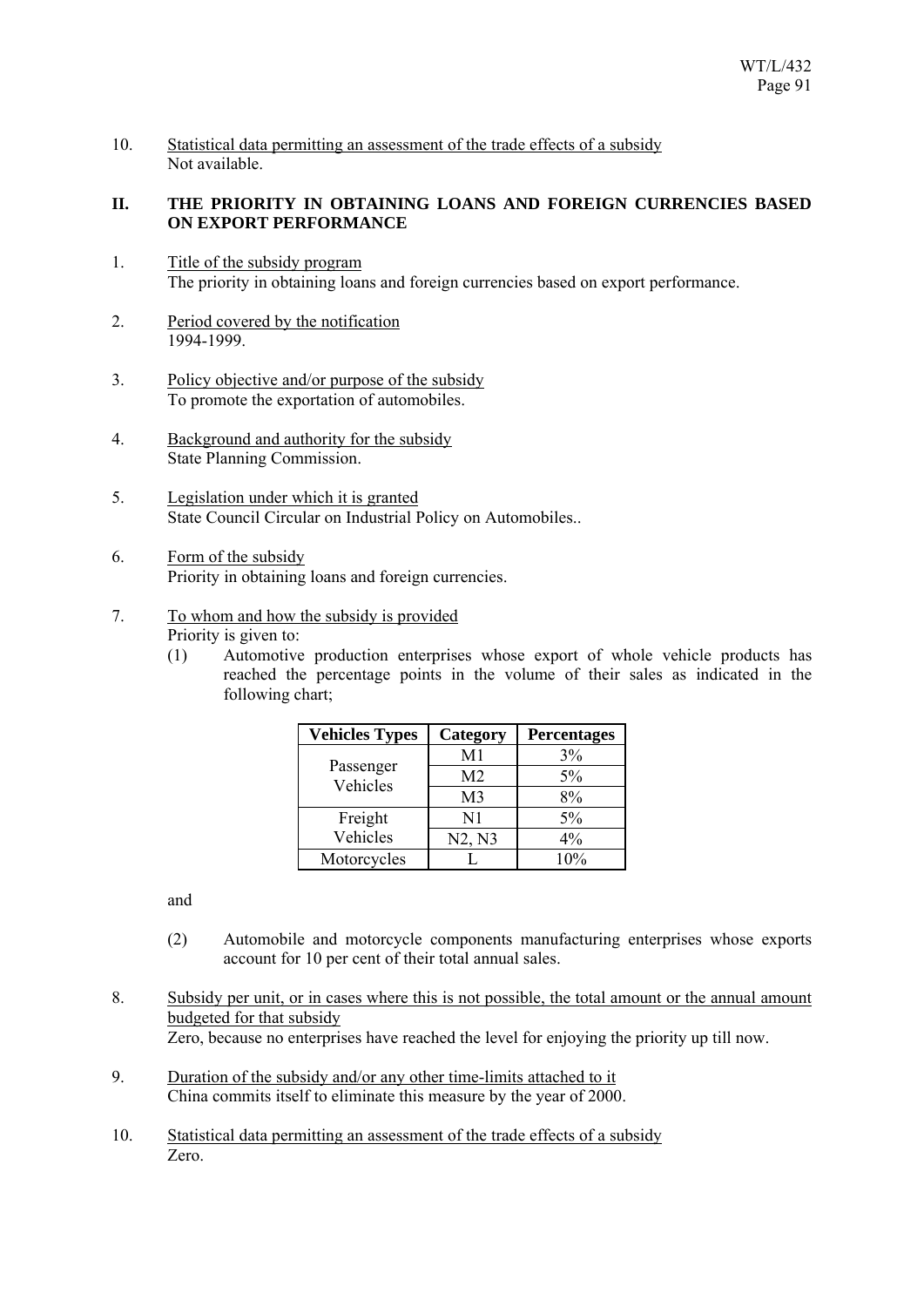### **III. PREFERENTIAL TARIFF RATES BASED ON LOCALIZATION RATE OF AUTOMOTIVE PRODUCTION**

- 1. Title of the subsidy program Preferential tariff rates based on localization rate of automotive production.
- 2. Period covered by the notification 1994-1999
- 3. Policy objective and/or purpose of the subsidy To promote the localization process of automobile industry of China.
- 4. Background and authority for the subsidy State Planning Commission.
- 5. Legislation under which it is granted State Council Circular on Industrial Policy on Automobiles.
- 6. Form of the subsidy Preferential tariff rates.
- 7. To whom and how the subsidy is provided The preferential tariff rates are granted to the automotive enterprises whose localization reaches the following ratios:
	- (1) Localization rate reaches 40 per cent, 60 per cent or 80 per cent on products that incorporate imported technology on whole vehicles of M Category;
	- (2) Localization rate reaches 50 per cent, 70 per cent or 90 per cent on products that incorporate imported technology on whole vehicles of N and L Categories; and
	- (3) Localization rate reaches 50 per cent, 70 per cent or 90 per cent on products that incorporate imported technology on automobile and motorcycle assemblies and key components.
- 8. Subsidy per unit, or in cases where this is not possible, the total amount or the annual amount budgeted for that subsidy Not available.
- 9. Duration of the subsidy and/or any other time-limits attached to it China commits itself to phase out this measure by the year of 2000.
- 10. Statistical data permitting an assessment of the trade effects of a subsidy The trade effect is negligible.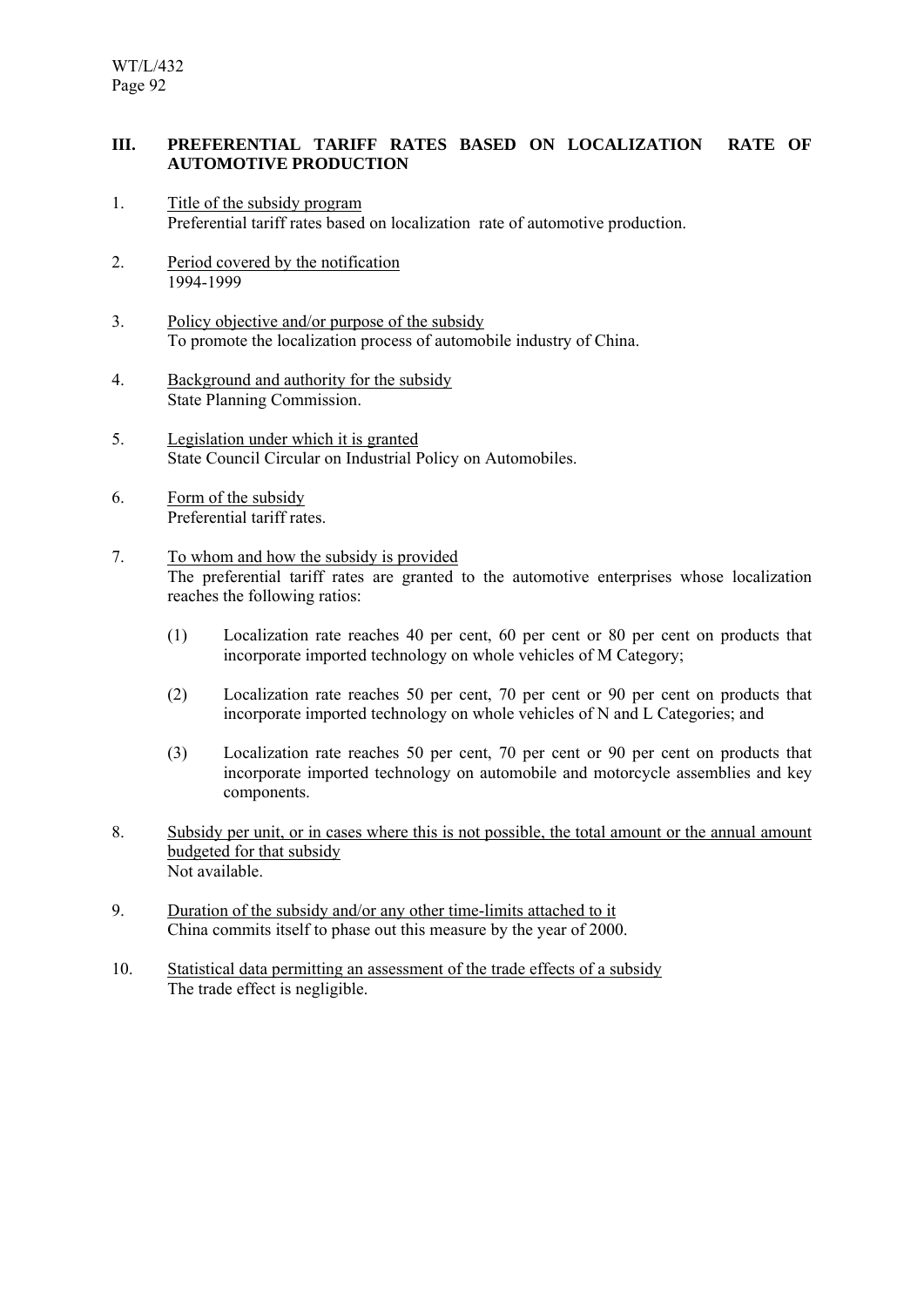#### **ANNEX 6**

### **PRODUCTS SUBJECT TO EXPORT DUTY**

| N <sub>O</sub>          | <b>HS NO</b> | <b>DESCRIPTION OF PRODUCTS</b>                                                                           | <b>EXPORT</b><br><b>DUTY RATE</b> |
|-------------------------|--------------|----------------------------------------------------------------------------------------------------------|-----------------------------------|
| $\mathbf{1}$            | 03019210     | Live eels fry                                                                                            | (%)<br>20.0                       |
| $\overline{2}$          | 05061000     | Ossein and bones treated with acid                                                                       | 40.0                              |
| $\overline{\mathbf{3}}$ | 05069010     | Powder and waste of bones                                                                                | 40.0                              |
| $\overline{4}$          | 05069090     | Bones and horn-cores, unworked, defatted, simply prepared (but not                                       | 40.0                              |
|                         |              | cut to shape), treated with acid or degelatinized, excl. Ossein and                                      |                                   |
|                         |              | bones treated with acid                                                                                  |                                   |
| 5                       | 26070000     | Lead ores & concentrates                                                                                 | 30.0                              |
| 6                       | 26080000     | $\overline{\text{Zinc}}$ ores & concentrates                                                             | 30.0                              |
| 7                       | 26090000     | Tin ores & concentrates                                                                                  | 50.0                              |
| 8                       | 26110000     | Tungsten ores & concentrates                                                                             | 20.0                              |
| 9                       | 26159000     | Niobium, tantalum & vanadium ores & concentrates                                                         | 30.0                              |
| 10                      | 26171010     | Crude antimony                                                                                           | 20.0                              |
| 11                      | 28047010     | Yellow phosphorus (white phosphorus)                                                                     | 20.0                              |
| 12                      | 28047090     | Phosphorus, nes                                                                                          | 20.0                              |
| 13                      | 28269000     | Fluorosilicates and fluoroaluminates and complex fluorine salts, nes                                     | 30.0                              |
| 14                      | 29022000     | Benzene                                                                                                  | 40.0                              |
| 15                      | 41031010     | Slabs of goats, fresh, or salted, dried, limed, pickled or otherwise                                     | 20.0                              |
|                         |              | preserved, but not tanned, parchment-dressed or further prepared,<br>whether or not dehaired or split    |                                   |
| 16                      | 72011000     | Non-alloy pig iron containing by weigh<0.5% of phosphorus in pigs,<br>blocks or other primary forms      | 20.0                              |
| 17                      | 72012000     | Non-alloy pig iron containing by weight $>0.5\%$ of phosphorus in<br>pigs, blocks or other primary forms | 20.0                              |
| 18                      | 72015000     | Alloy pig iron and spiegeleisen, in pigs, blocks or other primary<br>forms                               | 20.0                              |
| 19                      | 72021100     | Ferro-manganese, containing by weight more than 2% of carbon                                             | 20.0                              |
| 20                      | 72021900     | Ferro-manganese, nes                                                                                     | 20.0                              |
| 21                      | 72022100     | Ferro-silicon, containing by weight more than 55% of silicon                                             | 25.0                              |
| $\overline{22}$         | 72022900     | Ferro-silicon, nes                                                                                       | 25.0                              |
| 23                      | 72023000     | Ferro-silico-manganese                                                                                   | 20.0                              |
| $\overline{24}$         | 72024100     | Ferro-chromium containing by weight more than 4% of carbon                                               | 40.0                              |
| 25                      | 72024900     | Ferro-chromium, nes                                                                                      | 40.0                              |
| $\overline{26}$         | 72041000     | Waste $\&$ scrap, of cast iron                                                                           | 40.0                              |
| 27                      | 72042100     | Waste & scrap, of stainless steel                                                                        | 40.0                              |
| $\overline{28}$         | 72042900     | Waste $\&$ scrap of alloy steel, other than stainless steel                                              | 40.0                              |
| 29                      | 72043000     | Waste & scrap, of tinned iron or steel                                                                   | 40.0                              |
| 30                      | 72044100     | Ferrous waste & scrap, nes, from turnings, shavings, chips, milling                                      | 40.0                              |
|                         |              | waste, sawdust, filings, trimmings and stampings, whether or not in                                      |                                   |
|                         |              | bundles                                                                                                  |                                   |
| 31                      | 72044900     | Ferrous waste & scrap of iron or steel, nes                                                              | 40.0                              |
| 32                      | 72045000     | Remelting scrap ingots of iron or steel                                                                  | 40.0                              |
| 33                      | 74020000     | Copper unrefined; copper anodes for electrolytic refining                                                | 30.0                              |
| $\overline{34}$         | 74031100     | Cathodes & sections of cathodes, of refined copper, unwrought                                            | 30.0                              |
| 35                      | 74031200     | Wire bars, of refined copper, unwrought                                                                  | 30.0                              |
| 36                      | 74031300     | Billets, of refined copper, unwrought                                                                    | 30.0                              |
| 37                      | 74031900     | Refined copper, unwrought, nes                                                                           | 30.0                              |
| $\overline{38}$         | 74032100     | Copper-zinc base alloys (brass), unwrought                                                               | 30.0                              |
| 39                      | 74032200     | Copper -tin base alloys (bronze), unwrought                                                              | 30.0                              |
| 40                      | 74032300     | Copper - nickel base alloys (cupronickel) or copper-nickel-zinc base<br>alloys (silver), unwrought       | 30.0                              |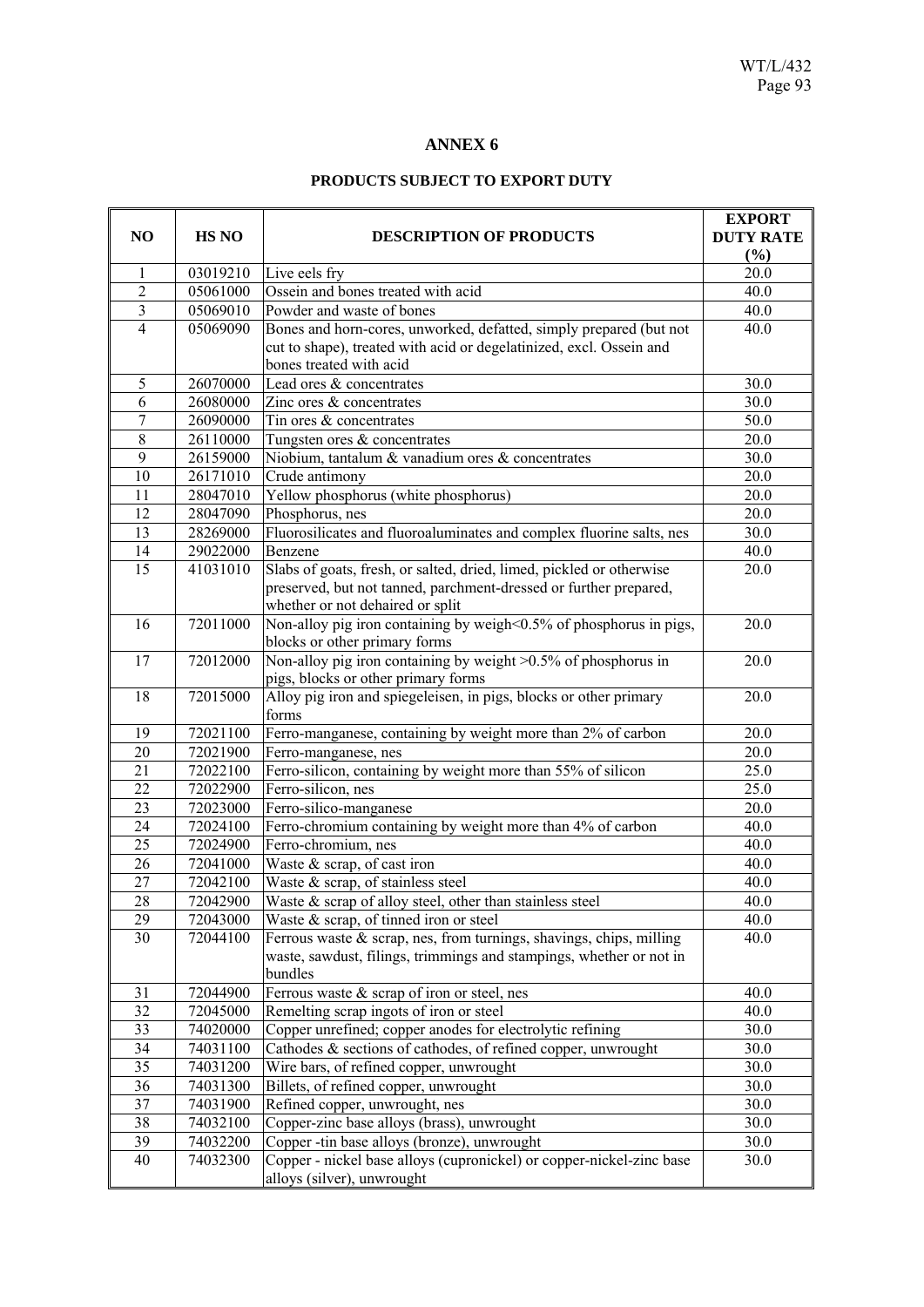| N <sub>O</sub>  | HS NO    | <b>DESCRIPTION OF PRODUCTS</b>                                                                                                                  | <b>EXPORT</b><br><b>DUTY RATE</b><br>(%) |
|-----------------|----------|-------------------------------------------------------------------------------------------------------------------------------------------------|------------------------------------------|
| 41              | 74032900 | Copper alloys, unwrought (other than master alloys of heading 74.05)                                                                            | 30.0                                     |
| 42              | 74040000 | Waste $\&$ scrap, of copper or copper alloys                                                                                                    | 30.0                                     |
| 43              | 74071000 | Bars, rods & profiles of refined copper                                                                                                         | 30.0                                     |
| 44              | 74072100 | Bars, rods & profiles, of copper-zinc base alloys                                                                                               | 30.0                                     |
| 45              | 74072200 | Bars, rods & profiles, of copper - nickel base alloys or copper-nickel-<br>zinc base alloys                                                     | 30.0                                     |
| 46              | 74072900 | Bars, rods & profiles, of copper alloy nes                                                                                                      | 30.0                                     |
| 47              | 74081100 | Wire of refined copper, of which the maximum cross-sectional<br>dimension >6mm                                                                  | 30.0                                     |
| 48              | 74081900 | Wire of refined copper, of which the maximum cross-sectional<br>dimension ≤6mm                                                                  | 30.0                                     |
| 49              | 74082100 | Wire of copper-zinc base alloys                                                                                                                 | 30.0                                     |
| $\overline{50}$ | 74082200 | Wire of copper - nickel base alloys or copper-nickel-zinc base alloy                                                                            | 30.0                                     |
| $\overline{51}$ | 74082900 | Wire, of copper alloy nes                                                                                                                       | 30.0                                     |
| 52              | 74091100 | Plate, sheet $\&$ strip, thickness >0.15mm, of refined copper, in coil                                                                          | 30.0                                     |
| 53              | 74091900 | Plate, sheet $\&$ strip, thickness >0.15mm, of refined copper, not in coil                                                                      | 30.0                                     |
| 54              | 74092100 | Plate, sheet $\&$ strip, thickness >0.15mm, of copper-zinc base alloys,<br>in coil                                                              | 30.0                                     |
| 55              | 74092900 | Plate, sheet $&$ strip, thickness >0.15mm, of copper-zinc base alloys,<br>not in coil                                                           | 30.0                                     |
| 56              | 74093100 | Plate, sheet & strip, thickness $>0.15$ mm, of copper-tin base alloys, in<br>coil                                                               | 30.0                                     |
| 57              | 74093900 | Plate, sheet $&$ strip, thickness $>0.15$ mm, of copper-tin base alloys,<br>not in coil                                                         | 30.0                                     |
| 58              | 74094000 | Plate, sheet & strip, thickness $>0.15$ mm, of copper - nickel base<br>alloys or copper-nickel-zinc base alloy                                  | 30.0                                     |
| 59              | 74099000 | Plate, sheet $\&$ strip, thickness >0.15mm, of copper alloy nes                                                                                 | 30.0                                     |
| 60              | 75021000 | Unwrought nickel, not alloyed                                                                                                                   | 40.0                                     |
| 61              | 75022000 | Unwrought nickel alloys                                                                                                                         | 40.0                                     |
| 62              | 75089010 | Electroplating anodes of nickel                                                                                                                 | 40.0                                     |
| 63              | 76011000 | Unwrought aluminium, not alloyed                                                                                                                | 30.0                                     |
| 64              | 76012000 | Unwrought aluminium alloys                                                                                                                      | 30.0                                     |
| 65              | 76020000 | Aluminium waste & scrap                                                                                                                         | 30.0                                     |
| 66              | 76041000 | Bars, rods & profiles of aluminium, not alloyed                                                                                                 | 20.0                                     |
| 67              | 76042100 | Hollow profiles of aluminium alloys                                                                                                             | $20.0\,$                                 |
| 68              | 76042900 | Bars, rods & profiles (excl. hollow profiles), of aluminium alloys                                                                              | 20.0                                     |
| 69              | 76051100 | Wire of aluminium , not alloyed, with the maximum cross-sectional<br>dimension >7mm                                                             | 20.0                                     |
| 70              | 76051900 | Wire of aluminium, not alloyed, with the maximum cross-sectional<br>dimension $\leq$ 7mm                                                        | 20.0                                     |
| 71              | 76052100 | Wire of aluminium alloys, with the maximum cross sectional<br>dimension >7mm                                                                    | 20.0                                     |
| 72              | 76052900 | Wire of aluminium alloys, with the maximum cross sectional<br>dimension $\leq$ 7mm                                                              | 20.0                                     |
| 73              | 76061120 | Plates $\&$ sheets $\&$ strip, rectangular (incl. square), of aluminium, not<br>alloyed, $0.30$ mm $\leq$ thickness $\leq 0.36$ mm              | 20.0                                     |
| 74              | 76061190 | Plates $\&$ sheets $\&$ strip, rectangular (incl. square), of aluminium, not<br>alloyed, $0.30$ mm > thickness > 0.2mm                          | 20.0                                     |
| 75              | 76061220 | Plates $\&$ sheets $\&$ strip, rectangular (incl. square), of aluminium<br>alloys, 0.2mm <thickness <0.28mm<="" td=""><td>20.0</td></thickness> | 20.0                                     |
| 76              | 76061230 | Plates $\&$ sheets $\&$ strip, rectangular (incl. square), of aluminium                                                                         | 20.0                                     |
| 77              | 76061240 | alloys, $0.28$ mm $\leq$ thickness $\leq 0.35$ mm<br>Plates $\&$ sheets $\&$ strip, rectangular (incl. square), of aluminium                    | 20.0                                     |
|                 |          | alloys, 0.35mm <thickness< td=""><td></td></thickness<>                                                                                         |                                          |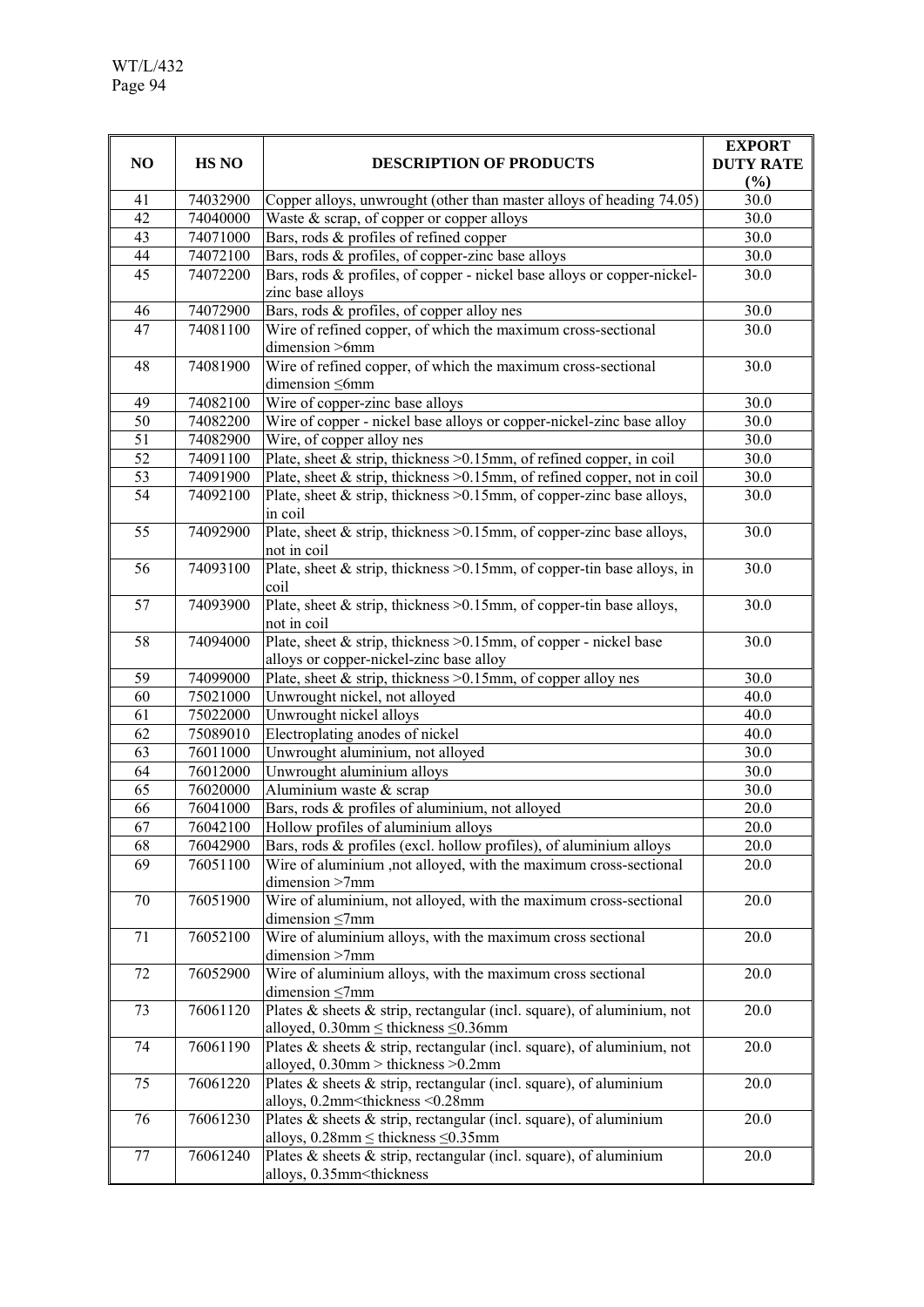| NO. | <b>HS NO</b> | <b>DESCRIPTION OF PRODUCTS</b>                                         | <b>EXPORT</b><br><b>DUTY RATE</b><br>$($ %) |
|-----|--------------|------------------------------------------------------------------------|---------------------------------------------|
| 78  | 76069100     | Plates $\&$ sheets $\&$ strip, of aluminium, not alloyed, thickness    | 20.0                                        |
|     |              | $>0.2$ mm, nes                                                         |                                             |
| 79  | 76069200     | Plates & sheets & strip, of aluminium alloys, thickness $>0.2$ mm, nes | 20.0                                        |
| 80  | 79011100     | Unwrought zinc, not alloyed, containing by weight ≥99.99% of zinc      | 20.0                                        |
| 81  | 79011200     | Unwrought zinc, not alloyed, containing by weight<99.99% of zinc       | 20.0                                        |
| 82  | 79012000     | Unwrought zinc alloys                                                  | 20.0                                        |
| 83  | 81100020     | Antimony unwrought                                                     | 20.0                                        |
| 84  | 81100030     | Antimony waste and scrap; Antimony powders                             | 20.0                                        |

Note:

 China confirmed that the tariff levels included in this Annex are maximum levels which will not be exceeded. China confirmed furthermore that it would not increase the presently applied rates, except under exceptional circumstances. If such circumstances occurred, China would consult with affected members prior to increasing applied tariffs with a view to finding a mutually acceptable solution.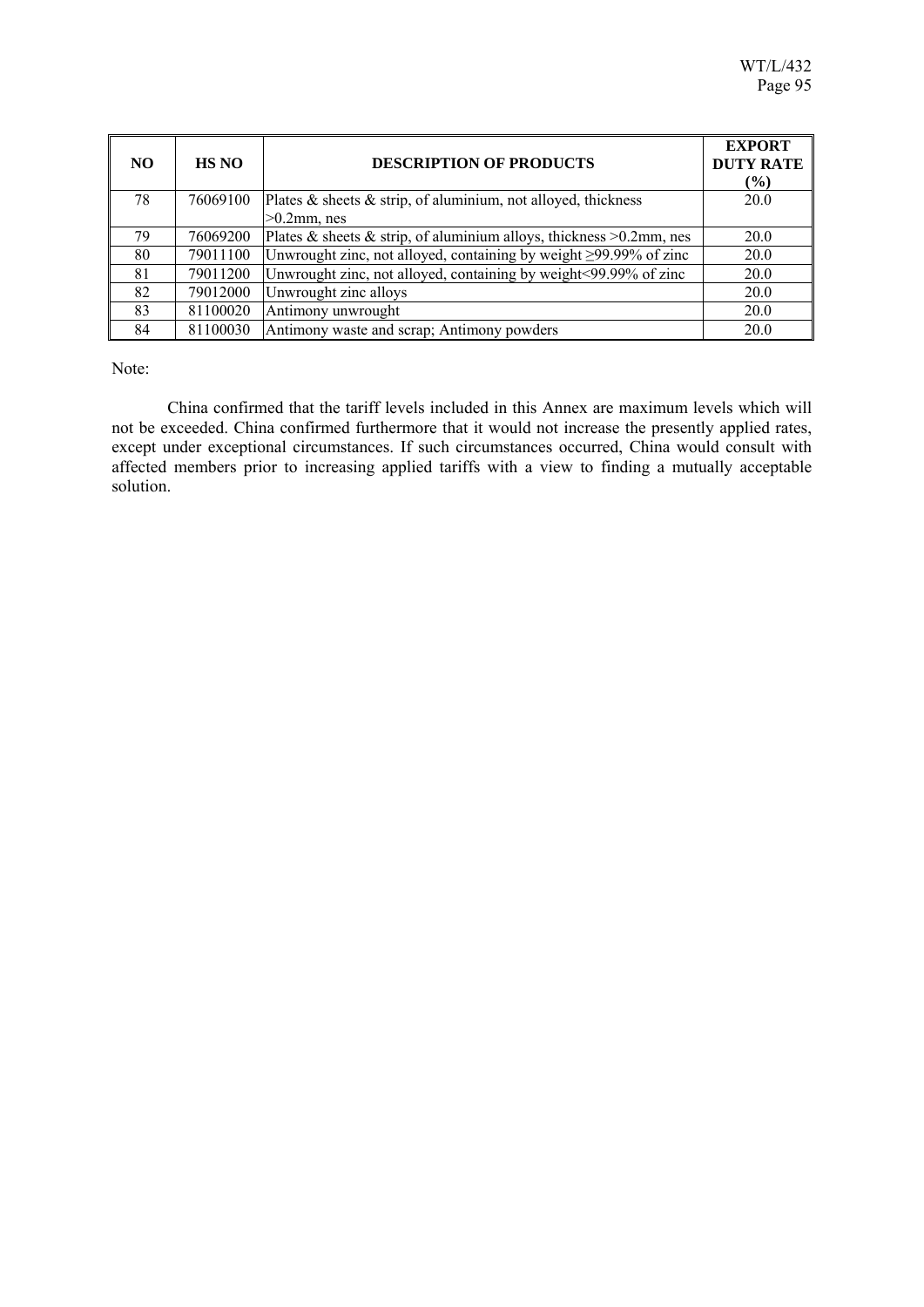### **ANNEX 7**

#### **RESERVATIONS BY WTO MEMBERS**

#### **Argentina**: restrictions maintained on imports from China

 Argentina intends to maintain restrictions on certain products originating in China, such as textiles and clothing, footwear not used for sporting activities and toys, after the accession of China, as follows:

| <b>PRODUCT</b>                 | <b>HS CODE</b>                                                          |
|--------------------------------|-------------------------------------------------------------------------|
| Textiles and Clothing          | 51.11; 51.12; 51.13; 52.08; 52.09; 52.10; 52.11; 52.12; 53.09; 53.10;   |
|                                | 53.11; 54.07; 54.08; 55.12; 55.13; 55.14; 55.15; 55.16; 56.02; 56.03;   |
|                                | 57.01; 57.02; 57.03; 57.04; 57.05; 58.01; 58.02; 58.03; 58.04; 58.05;   |
|                                | 58.06; 58.07; 58.08; 58.09; 58.10; 58.11; 59.03; 60.01; 60.02; 61.01;   |
|                                | $61.02; 61.03; 61.04; 61.05; 61.06; 61.07; 61.08; 61.09; 61.10; 61.11;$ |
|                                | 61.12; 61.13; 61.14; 61.15; 61.16; 61.17; 62.01; 62.02; 62.03; 62.04;   |
|                                | 62.05; 62.06; 62.07; 62.08; 62.09; 62.10; 62.11; 62.12; 62.13; 62.14;   |
|                                | 62.15; 62.16; 62.17; 63.01; 63.02; 63.03; 63.04; 63.05; 63.06; 63.07;   |
|                                | 63.08; 63.09; 63.10                                                     |
| Footwear not used for sporting | 64.01; 64.02; 64.03; 64.04; 64.05                                       |
| activities                     |                                                                         |
| <b>Toys</b>                    | 95.02; 95.03                                                            |

**Quotas (Resolution 862/1999)**: to be eliminated by 31 July 2002.

**Specific duties**: phasing out will be in line with the following methodology:

- 1. The base level of specific duties will be that in force at the time of the accession of China and the *ad valorem* equivalent of each specific duty applied to each tariff position.
- 2. The transition period will be five years from the date of accession of China, after which a 35% *ad valorem* duty will apply.
- 3. Duties in excess of 35% will be phased out as follows:
	- **First year**: a 10% reduction of the amount in excess of 35%
	- **Second year:** a 20% reduction
	- **Third year**: a 40% reduction
	- **Fourth year**: a 60% reduction
	- **Fifth year**: an 80% reduction
	- **Sixth year:** As of 1 January of the sixth year, the ceiling of the 35% *ad valorem* equivalent to the minimum specific import duties (DIEMs) will apply.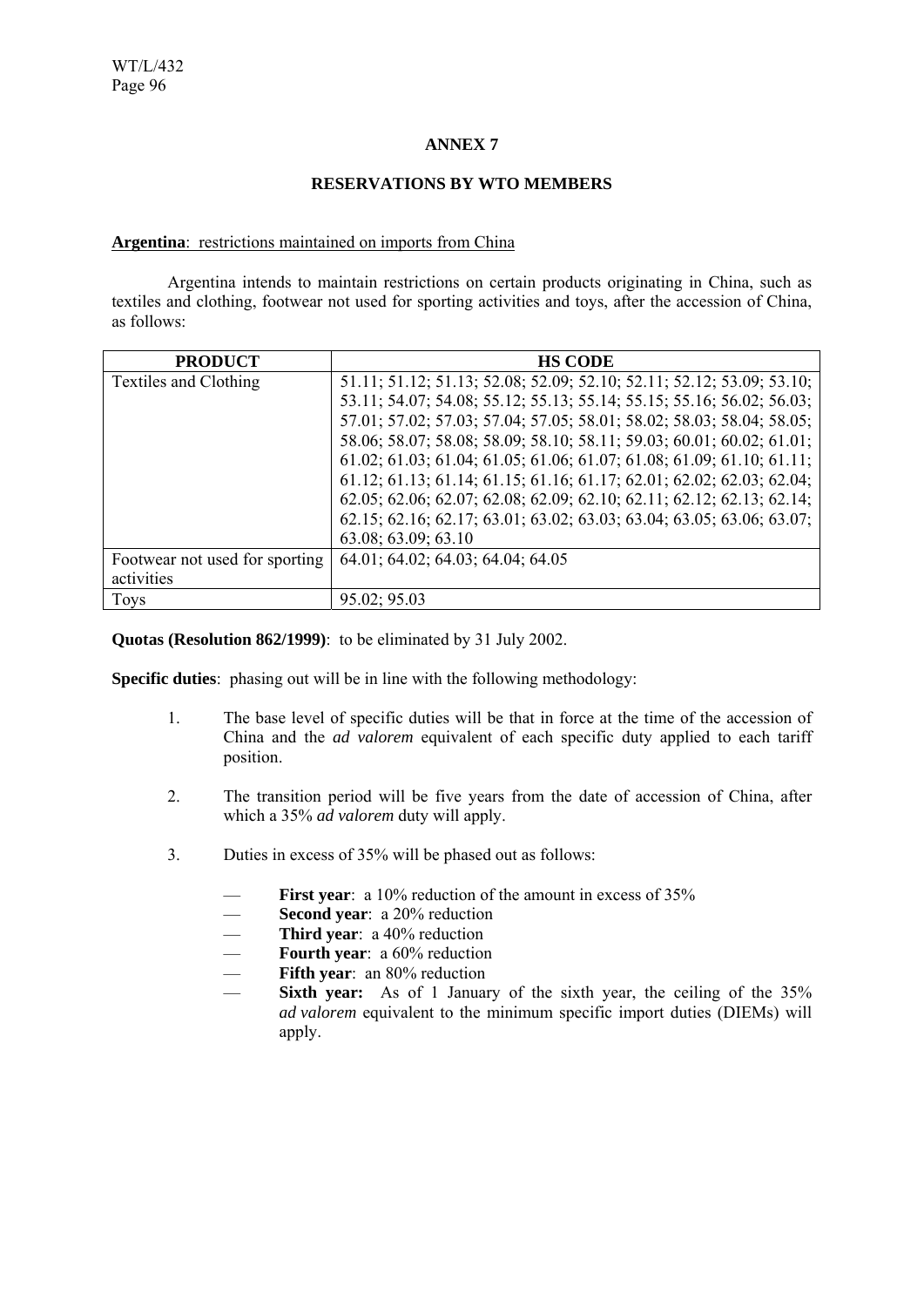| <b>Product</b>          | <b>HS/CN Code</b>       | 2001     | 2002     | 2003     | 2004     | 2005     |
|-------------------------|-------------------------|----------|----------|----------|----------|----------|
| Footwear falling within | ex 6402 99 $3$          | $5\%$    | $5\%$    | 10%      | 15%      | proposed |
| <b>HS/CN</b> codes      |                         | increase | increase | increase | increase | removal  |
|                         | 6403 51                 | $5\%$    | 10%      | 15%      | 15%      | proposed |
|                         | 6403 59                 | increase | increase | increase | increase | removal  |
|                         | ex 6403 $91^2$          | $5\%$    | $5\%$    | $10\%$   | 15%      | proposed |
|                         | ex 6403 99 <sup>2</sup> | increase | increase | increase | increase | removal  |
|                         | $ex~6404~11^4$          | $5\%$    | $5\%$    | $10\%$   | 15%      | proposed |
|                         |                         | increase | increase | increase | increase | removal  |
|                         | 6404 19 10              | $5\%$    | $5\%$    | $10\%$   | 15%      | proposed |
|                         |                         | increase | increase | increase | increase | removal  |
| Tableware, kitchenware  | 6911 10                 | 15%      | 15%      | 15%      | 15%      | proposed |
| of porcelain or china   |                         | increase | increase | increase | increase | removal  |
| Ceramic tableware or    | 6912 00                 | 15%      | 15%      | 15%      | 15%      | proposed |
| kitchenware             |                         | increase | increase | increase | increase | removal  |

**European Communities**: phasing-out timetable of industrial (non-textile) quotas on imports from China

#### **Hungary:** quantitative restrictions maintained on imports from China

 Hungary undertakes to phase out these restrictions by the year 2005. The restraint levels are based on the import data of the year 1999. The annual quota growth and the carry over and carry forward rates in the case of textiles and clothing products are included in the notification.

| <b>Product</b>                                                                                         | <b>HS</b>                                                                                                                                     | <b>Import from</b> |      |      | Increase of quotas in per cent |      |                  |
|--------------------------------------------------------------------------------------------------------|-----------------------------------------------------------------------------------------------------------------------------------------------|--------------------|------|------|--------------------------------|------|------------------|
|                                                                                                        |                                                                                                                                               | China in 1999      | 2001 | 2002 | 2003                           | 2004 | 2005             |
| Footwear falling within                                                                                | 6401                                                                                                                                          | 71 000 pairs       | 5    |      | 10                             | 15   | proposed removal |
| HS codes                                                                                               | 6402                                                                                                                                          | 10 625 000 pairs   |      |      | 10                             | 15   | proposed removal |
|                                                                                                        | 6403                                                                                                                                          | 600 000 pairs      |      |      | 10                             | 15   | proposed removal |
|                                                                                                        | 6404                                                                                                                                          | 4 450 000 pairs    |      |      | 10                             | 15   | proposed removal |
|                                                                                                        | 6405                                                                                                                                          | 2 140 000 pairs    |      |      | 10                             | 15   | proposed removal |
| Overwear<br>Flexibility rates: 10% of<br>which carry forward shall<br>not represent more than<br>$5\%$ | 4203, ex $4303$ ,<br>$ex$ 4304, 6101,<br>6102, 6103, 6104,<br>6106, 6110, 6112,<br>6113, 6114, 6201,<br>6202, 6203, 6204,<br>6206, 6210, 6211 | 15 900 000 \$      | 6    | 6    | 6                              | 6    | proposed removal |

 $\frac{1}{3}$ <sup>3</sup> Excluding footwear involving special technology: shoes which have a cif price per pair of not less than ECU 9 for use in sporting activities, with a single- or multi-layer moulded sole, not injected, manufactured from synthetic materials specially designed to absorb the impact of vertical or lateral movements and with technical features such as hermetic pads containing gas or fluid, mechanical components which absorb or neutralize impact or materials such as low-density polymers. 4

<sup>4</sup> Excluding:

- (a) footwear which is designed for a sporting activity and has, or has provision for the attachment of, spikes, sprigs, stops, clips, bats or the like, with a non-injected sole;
- (b) footwear involving special technology: shoes which have a cif price per pair of not less than ECU 9 for use in sporting activities, with a single- or multi-layer moulded sole, not injected, manufactured from synthetic materials specially designed to absorb the impact of vertical or lateral movements and with technical features such as hermetic pads containing gas or fluid, mechanical components which absorb or neutralize impact or materials such as low-density polymers.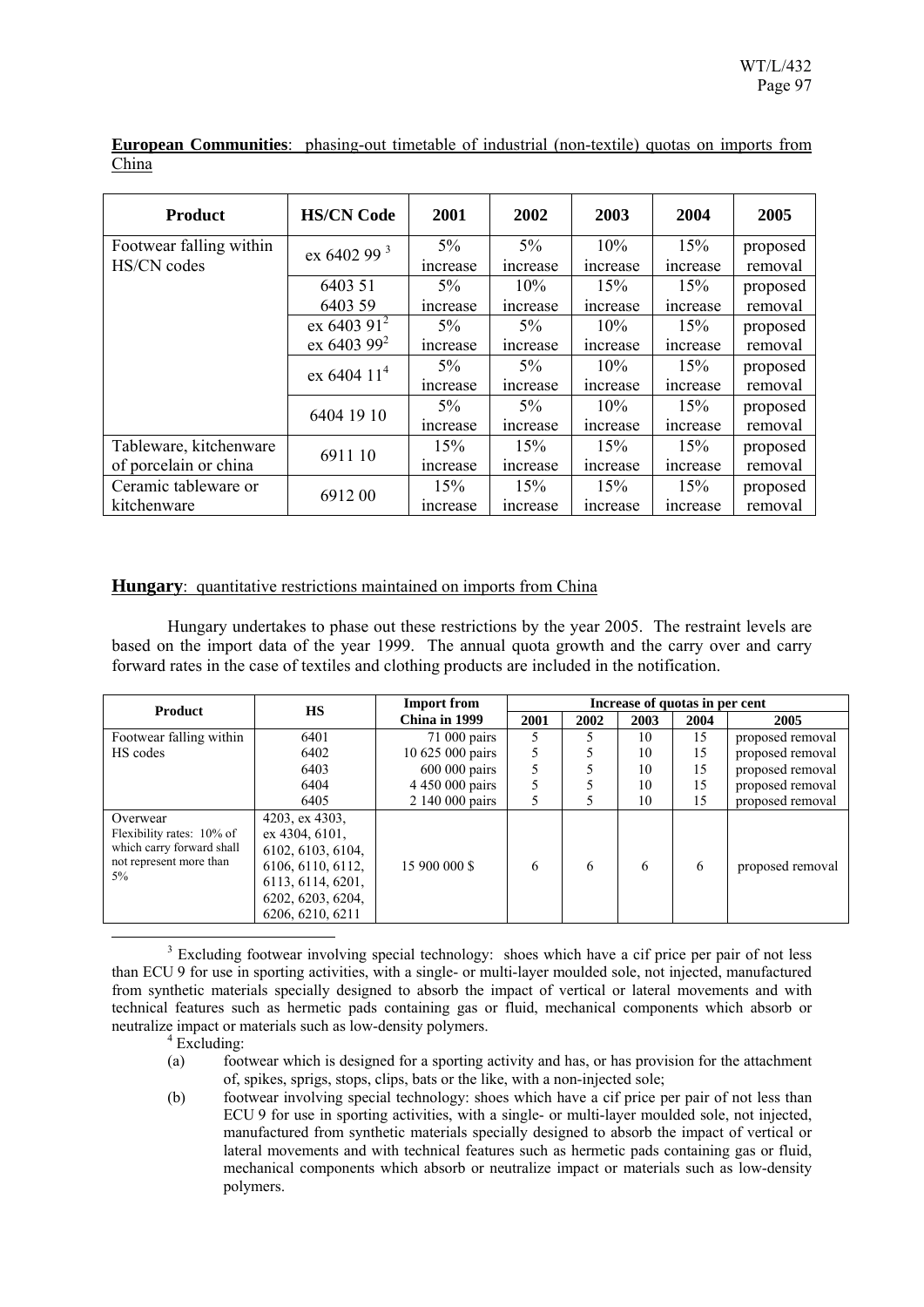|                                                                                                                                                  |                                                                                          |              |  | Increase of quotas in per cent |                  |
|--------------------------------------------------------------------------------------------------------------------------------------------------|------------------------------------------------------------------------------------------|--------------|--|--------------------------------|------------------|
| Other clothing and<br>ready-made clothing<br>products<br>Flexibility rates: 10% of<br>which carry forward shall<br>not represent more than<br>5% | ex 4303, ex 4304,<br>6117, 6213, 6214,<br>6215, 6301, 6302,<br>6304, 6306, 6307,<br>9404 | 4 570 000 \$ |  |                                | proposed removal |

### **Mexico**: anti-dumping measures maintained against imports from China

Notwithstanding any other provisions of this Protocol, during six years after the accession of China, Mexico's existing measures listed below shall not be subject to the provisions of either the WTO Agreement or the anti-dumping provisions of this Protocol.

| <b>PRODUCT</b>                                | <b>TARIFF CLASSIFICATION</b>                          |
|-----------------------------------------------|-------------------------------------------------------|
| <b>Bicycles</b>                               | 8712.00.01                                            |
|                                               | 8712.00.02                                            |
|                                               | 8712.00.03                                            |
|                                               | 8712.00.04                                            |
|                                               | 8712.00.99                                            |
| Footwear and parts thereof                    | 56 tariff lines covered under the headings            |
|                                               | 6401, 6402, 6403, 6404, 6405                          |
| <b>Brass padlocks</b>                         | 8301.10.01                                            |
| Baby carriages                                | 8715.00.01                                            |
| Door knob locks                               | 8301.40.01                                            |
| Malleable iron connections                    | 7307.19.02                                            |
|                                               | 7307.19.03                                            |
|                                               | 7307.19.99                                            |
|                                               | 7307.99.99                                            |
|                                               |                                                       |
| Non-refillable pocket lighters, gas-fuelled   | 9613.10.01                                            |
| Fluorite                                      | 2529.22.01                                            |
| Furazolidone                                  | 2934.90.01                                            |
| Tools                                         | 48 tariff lines under the headings                    |
|                                               | 8201, 8203, 8204, 8205, 8206                          |
|                                               |                                                       |
| Textiles (yarns and fabrics of artificial and | 403 tariff lines under the headings                   |
| synthetic fiber)                              | 3005                                                  |
|                                               | 5204, 5205, 5206, 5207, 5208, 5209, 5210, 5211, 5212, |
|                                               | 5307, 5308, 5309, 5310, 5311                          |
|                                               | 5401, 5402, 5404, 5407, 5408, 5501, 5506, 5508, 5509, |
|                                               | 5510, 5511, 5512, 5513, 5514, 5515, 5516              |
|                                               | 5803, 5911                                            |
| <b>Toys</b>                                   | 21 tariff lines under the headings                    |
|                                               | 9501, 9502, 9503, 9504, 9505, 9506                    |
| Pencils                                       | 9609.10.01                                            |
| Bicycle tires and inner tubes                 | 4011.50.01 4013.20.01                                 |
| Electrical machines, appliances and equipment | 78 tariff lines under the headings                    |
| and parts thereof                             | 8501, 8502, 8503, 8504, 8506, 8507, 8509, 8511, 8512, |
|                                               | 8513, 8515, 8516, 8517, 8518, 8519, 8520, 8523, 8525, |
|                                               | 8527, 8529, 8531, 8532, 8533, 8536, 8537, 8544        |
| Parathion-methyl                              | 3808.10.99                                            |
| Clothing                                      | 415 tariff lines under the headings                   |
|                                               | 6101, 6102, 6103, 6104, 6105, 6106, 6107, 6108, 6109, |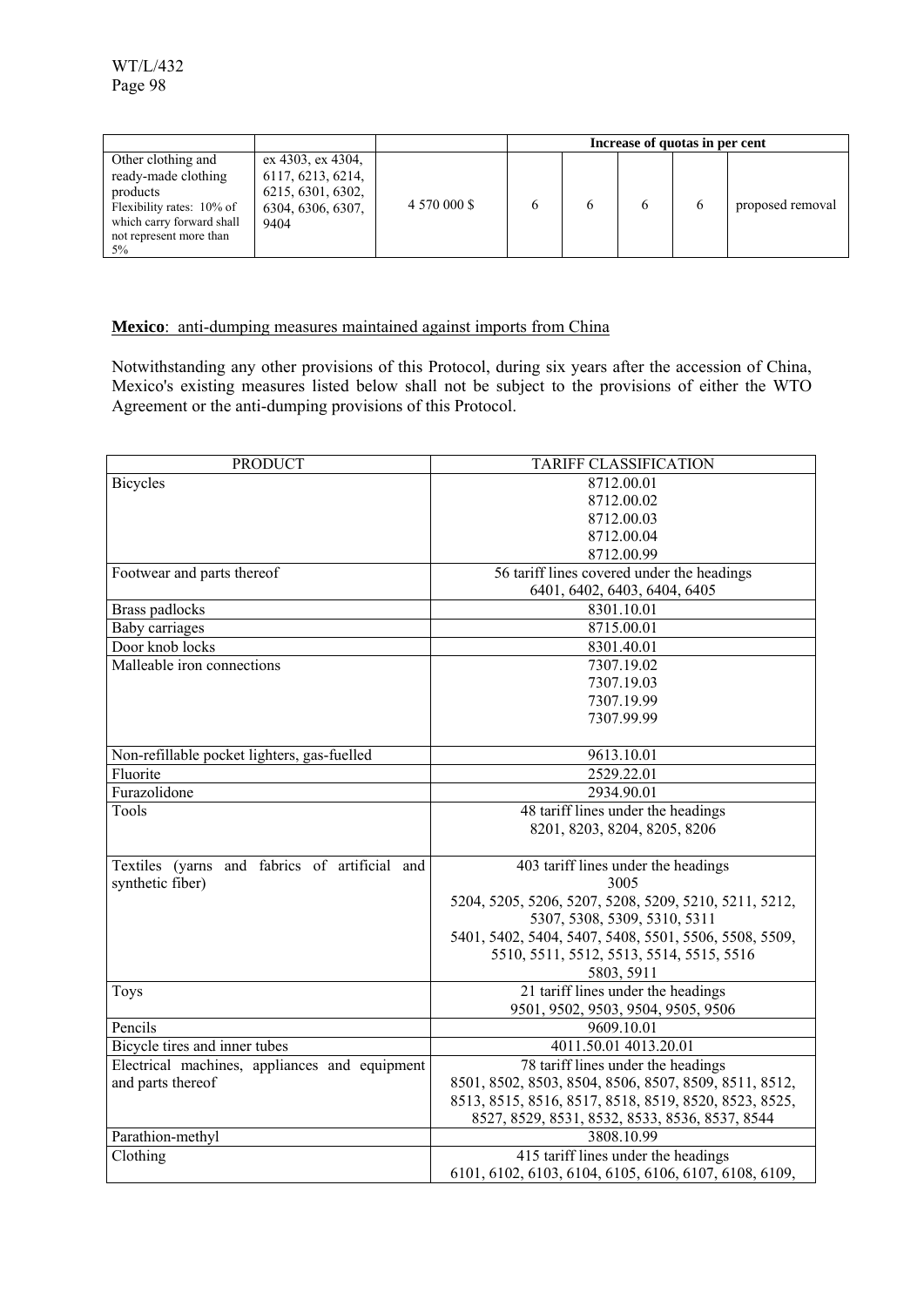| PRODUCT                                           | TARIFF CLASSIFICATION                                 |
|---------------------------------------------------|-------------------------------------------------------|
|                                                   | 6110, 6111, 6112, 6113, 6114, 6115, 6116, 6117, 6201, |
|                                                   | 6202, 6203, 6204, 6205, 6206, 6207, 6208, 6209, 6210, |
|                                                   | 6211, 6212, 6213, 6214, 6215, 6216, 6217, 6301, 6302, |
|                                                   | 6303, 6304, 6305, 6306, 6307, 6308, 6309, 6310,       |
| Organic chemicals                                 | 258 tariff lines under the headings                   |
|                                                   | 2901, 2902, 2903, 2904, 2905, 2906, 2907, 2909, 2910, |
|                                                   | 2911, 2912, 2914, 2915, 2916, 2917, 2918, 2919, 2920, |
|                                                   | 2921, 2922, 2923, 2924, 2925, 2926, 2927              |
| Ceramic and porcelain dishware and loose articles | 6911.10.01                                            |
|                                                   | 6912.00.01                                            |
| Iron and steel valves                             | 8481.20.01                                            |
|                                                   | 8481.20.04                                            |
|                                                   | 8481.20.99                                            |
|                                                   | 8481.30.04                                            |
|                                                   | 8481.30.99                                            |
|                                                   | 8481.80.04                                            |
|                                                   | 8481.80.18                                            |
|                                                   | 8481.80.20                                            |
|                                                   | 8481.80.24                                            |
| Candles                                           | 3406.00.01                                            |

#### **Poland**: anti-dumping measures and safeguard measures maintained on imports from China

 Poland intends to continue the application of the below mentioned measures after China's accession.

#### 1. Anti-dumping duties:

PCN 9613 10 00 0 (pocket lighters, gas fuelled, non-fillable)

PCN 9613 20 90 0 (pocket lighters, gas fuelled refillable, with other ignition system)

The bringing of these measures into conformity with the WTO Agreement<sup>5</sup> will be effected by the end of 2002.

#### 2. Safeguard measures:

PCN 6402 (other footwear with outer soles and uppers of rubber or plastics).

 PCN 6403 (footwear with outer soles of rubber, plastics, leather or composition leather and uppers of leather).

 PCN 6404 (footwear with outer soles of rubber, plastics, leather or composition leather and upper of textile materials).

PCN 6405 (other footwear)

PCN 8516 40 10 0 (electric smoothing irons, steam smoothing)

PCN 8516 40 90 0 (electric smoothing irons, other)

 $rac{1}{5}$  $5$  The WTO Agreement as defined in the Protocol on the Accession of China, Section 1, para. 2.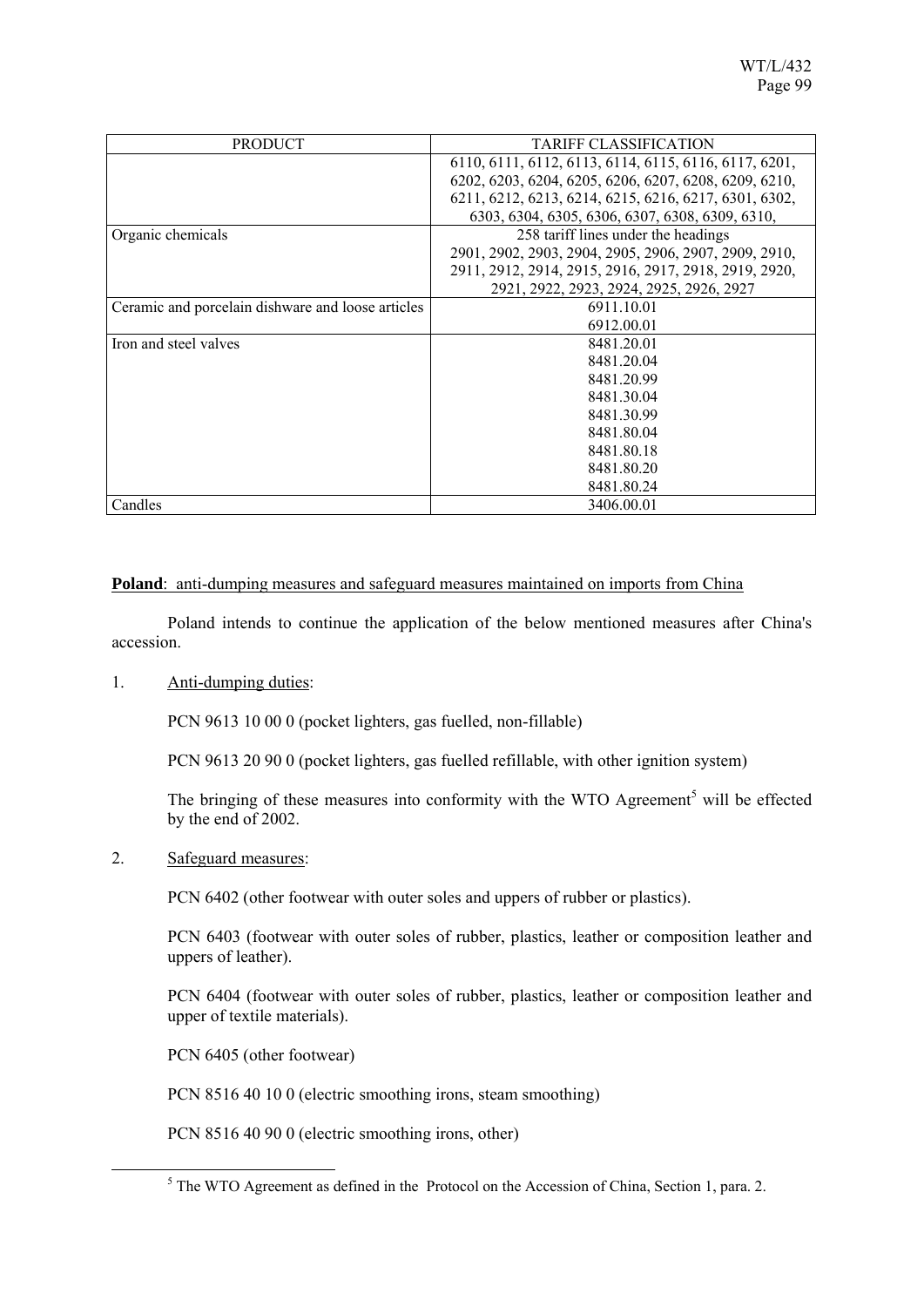The phasing out of these measures will be effected by the end of 2004.

#### **Slovak Republic**: quantitative restrictions maintained on imports from China

 The Slovak Republic has concluded the bilaterals talks with China over the quantitative restrictions on imports of footwear falling within HS/CN Code 6401, 6402, 6403, 6404 and 6405.

#### **Phasing-out Timetable on Footwear Quotas by the Slovak Republic**

| <b>HS/CN Code</b> | 2001         | 2002         | 2003         | 2004         | 2005                |
|-------------------|--------------|--------------|--------------|--------------|---------------------|
| 6401 to 6405      | 15% increase | 15% increase | 15% increase | 15% increase | proposed<br>removal |

#### **Turkey:** quantitative restrictions for non-textile products maintained on imports from China

 Turkey maintains quantitative restrictions on the goods specified below. Turkey undertakes to eliminate these restrictions by 1 January 2005.

|     | <b>CN CODE</b>    | <b>DESCRIPTION OF GOODS</b>                     | Quota (2000)  |
|-----|-------------------|-------------------------------------------------|---------------|
| (1) | 6402.99           | Footwear                                        | 110 000 Pairs |
|     | 6403.51)          | Footwear                                        | 26 826 Pairs  |
|     | 6403.59)          |                                                 |               |
| (1) | 6403.91)          | Footwear                                        | 185 742 Pairs |
| (1) | 6403.99)          |                                                 |               |
| (2) | 6404.11.00.00.00  | Footwear                                        | 754 350 Pairs |
|     | 6404.19.10.00.11) | Footwear                                        | 472 300 Pairs |
|     | 6404.19.10.00.12) |                                                 |               |
|     | 6404.19.10.00.13) |                                                 |               |
|     | 6911.10           | Tableware, kitchenware of porcelain or china    | 15 225 kg     |
|     | 6912.00           | Ceramic tableware or kitchenware, other than of | 45 675 kg     |
|     |                   | porcelain or china                              |               |

 (1) Excluding footwear involving special technology: shoes which have a c.i.f. price per pair of not less than \$ 11,5 for use in sporting activities, with a single- or multi-layer moulded sole, not injected, manufactured from synthetic materials specially designed to absorb the impact of vertical or lateral movements and with technical features such as hermetic pads containing gas or fluid, mechanical components which absorb or neutralize impact or materials such as low-density polymers.

(2) Excluding:

 (a) footwear which is designed for a sporting activity and has, or has provision for the attachment of spikes, springs, stops, clips, bats or the like, with a non-injected sole,

 (b) footwear involving special technology: shoes which have a c.i.f. price per pair of not less than \$11,5 for use in sporting activities, with a single- or multi-layered moulded sole, not injected, manufactured from synthetic materials specially designed to absorb the impact of vertical or lateral movements and with technical features such as hermetic pads containing gas or fluid, mechanical components which absorb or neutralize impact or materials such as low-density polymers.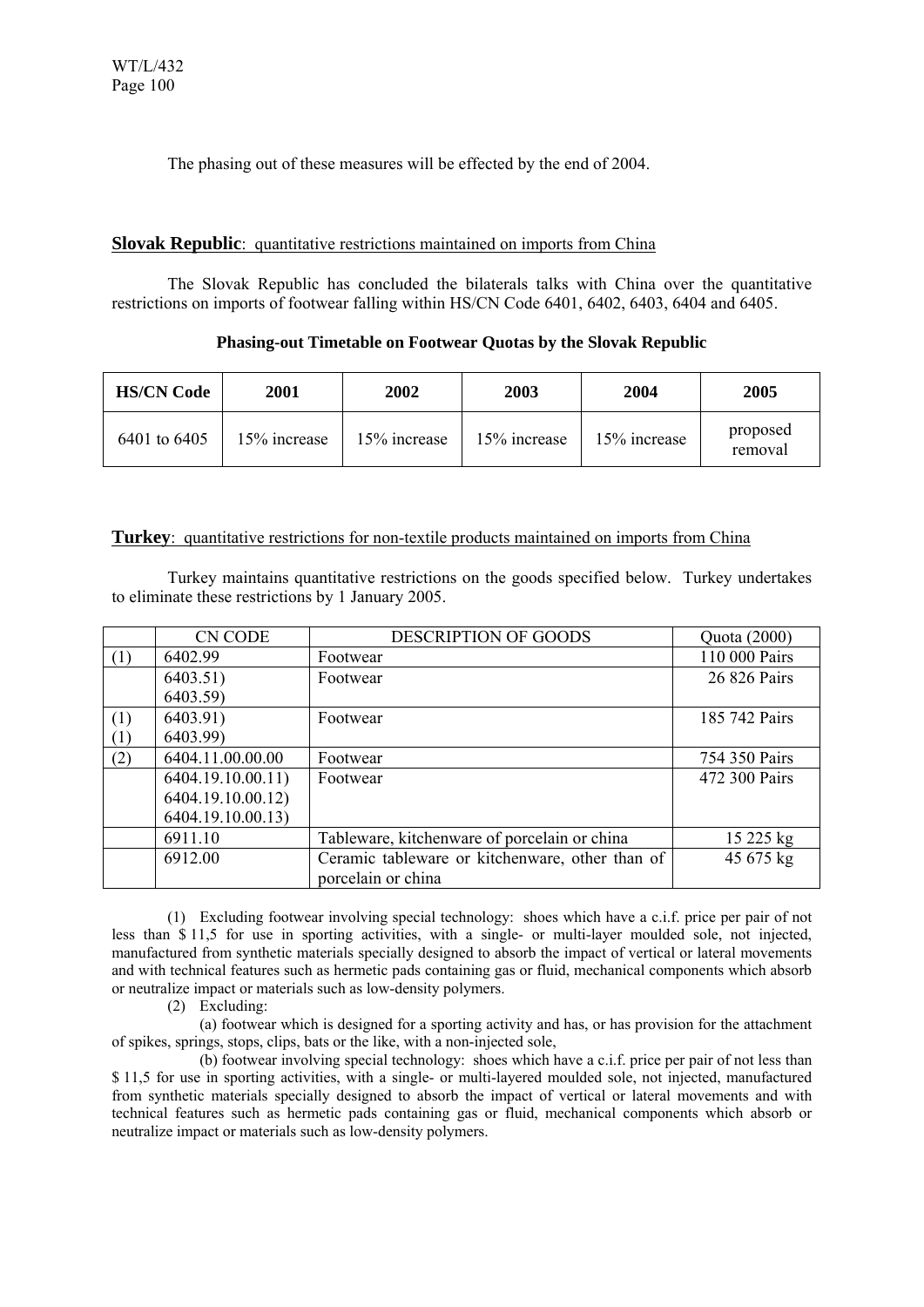WT/L/432 Page 101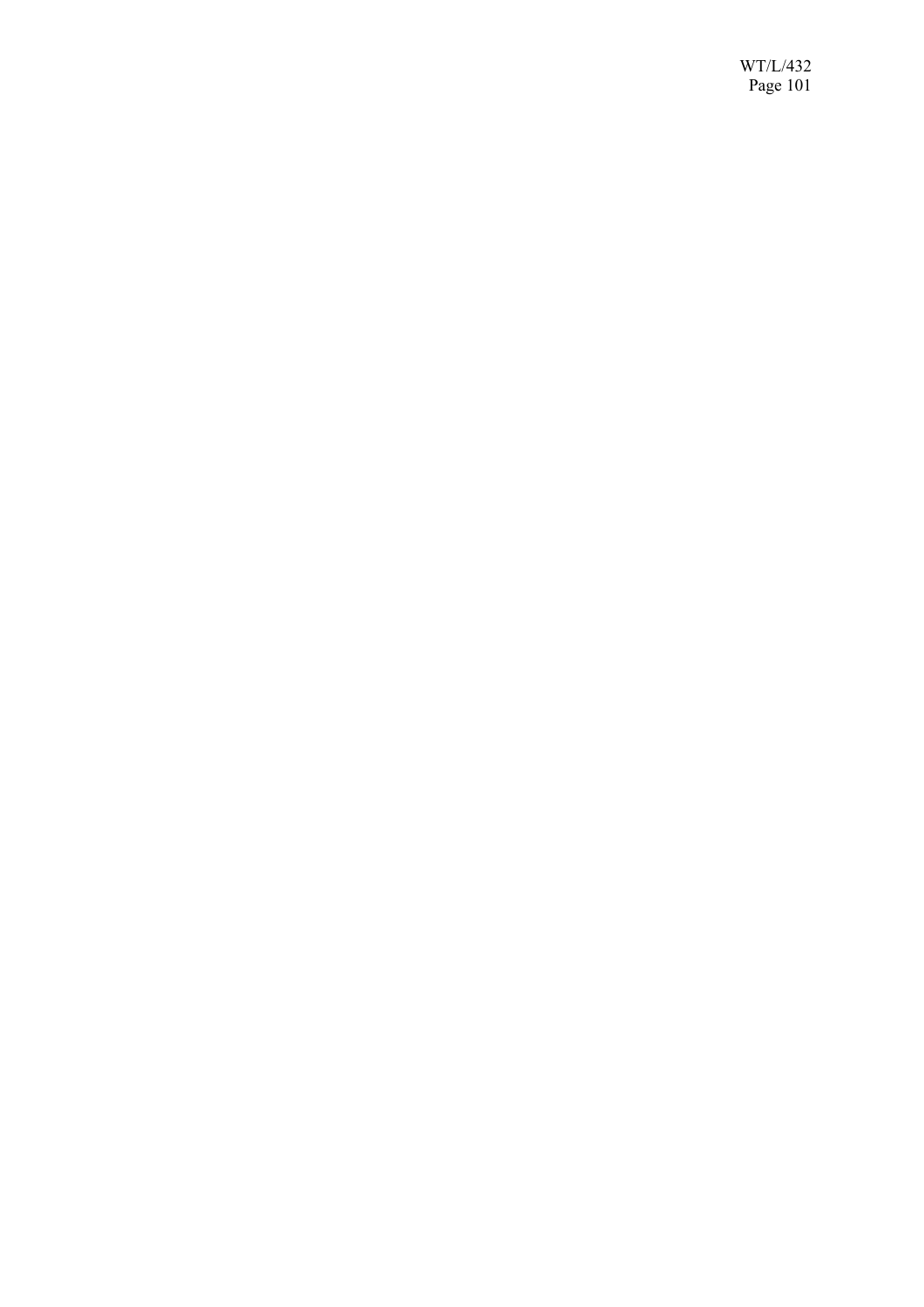# **ANNEX 8**

# *SCHEDULE CLII – PEOPLE'S REPUBLIC OF CHINA*

*Authentic only in the English language* 

*(Circulated in document WT/ACC/CHN/49/Add.1 and WT/MIN(01)/3/Add.1.)*